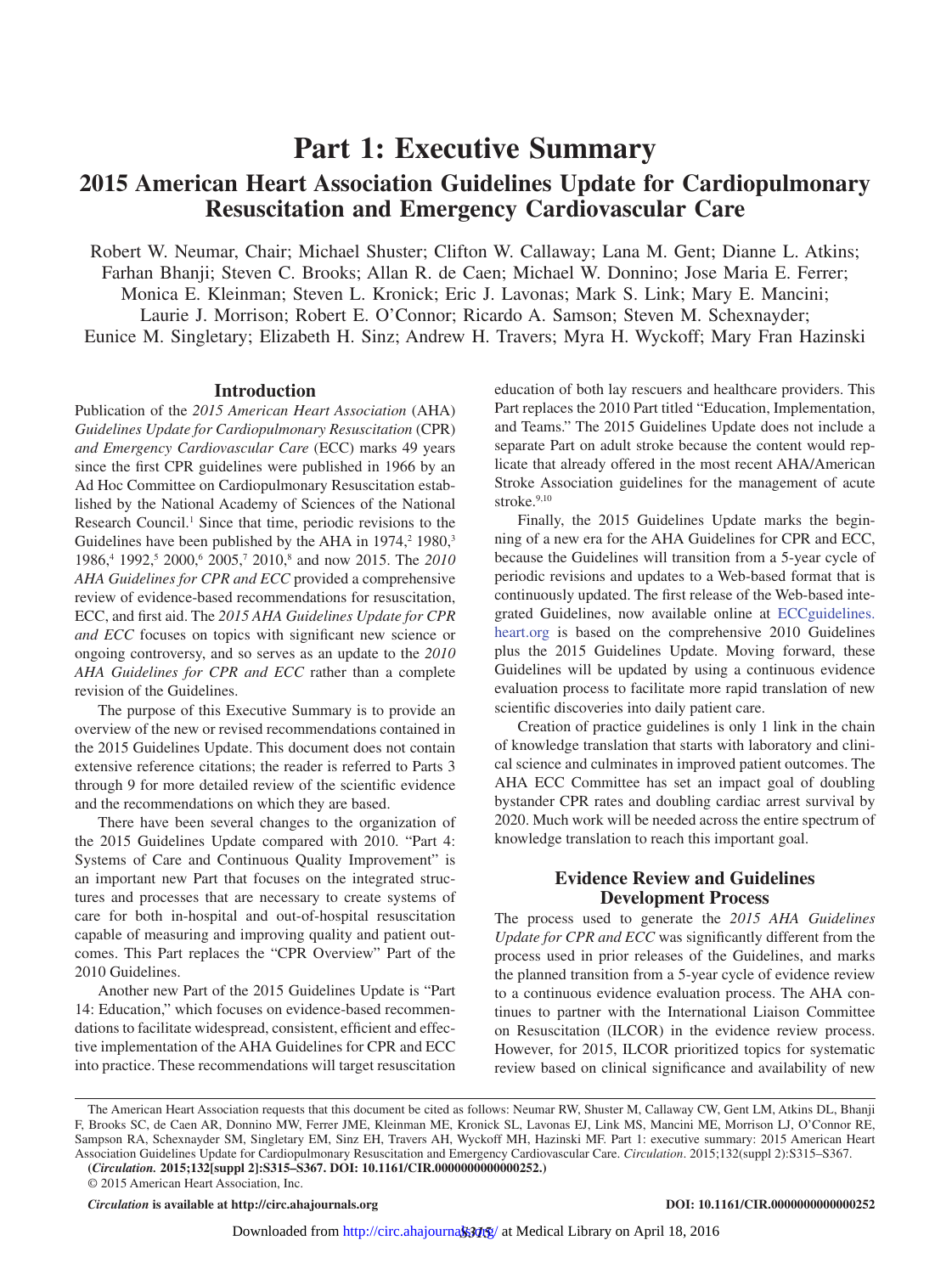evidence. Each priority topic was defined as a question in PICO (population, intervention, comparator, outcome) format. Many of the topics reviewed in 2010 did not have new published evidence or controversial aspects, so they were not rereviewed in 2015. In 2015, 165 PICO questions were addressed by systematic reviews, whereas in 2010, 274 PICO questions were addressed by evidence evaluation. In addition, ILCOR adopted the Grading of Recommendations Assessment, Development, and Evaluation (GRADE) process for evidence evaluation and expanded the opportunity for public comment. The output of the GRADE process was used to generate the *2015 International Consensus on CPR and ECC Science With Treatment Recommendations* (CoSTR).11,12

The recommendations of the ILCOR 2015 CoSTR were used to inform the recommendations in the *2015 AHA Guidelines Update for CPR and ECC*. The wording of these recommendations is based on the AHA classification system for evidentiary review (see "Part 2: Evidence Evaluation and Management of Conflicts of Interest").

The *2015 AHA Guidelines Update for CPR and ECC* contains 315 classified recommendations. There are 78 Class I recommendations (25%), 217 Class II recommendations (68%), and 20 Class III recommendations (7%). Overall, 3 (1%) are based on Level of Evidence (LOE) A, 50 (15%) are based on LOE B-R (randomized studies), 46 (15%) are based on LOE B-NR (nonrandomized studies), 145 (46%) are based on LOE C-LD (limited data), and 73 (23%) are based on LOE C-EO (consensus of expert opinion). These results highlight the persistent knowledge gap in resuscitation science that needs to be addressed through expanded research initiatives and funding opportunities.

As noted above, the transition from a 5-year cycle to a continuous evidence evaluation and Guidelines update process will be initiated by the 2015 online publication of the AHA Integrated Guidelines for CPR and ECC at [ECCguidelines.](http://www.ECCGuidelines.heart.org/) [heart.org.](http://www.ECCGuidelines.heart.org/) The initial content will be a compilation of the 2010 Guidelines and the 2015 Guidelines Update. In the future, the Scientific Evidence Evaluation and Review System (SEERS) Web-based resource will also be periodically updated with results of the ILCOR continuous evidence evaluation process at [www.ilcor.org/seers.](http://www.ilcor.org/seers)

#### **Part 3: Ethical Issues**

As resuscitation practice evolves, ethical considerations must also evolve. Managing the multiple decisions associated with resuscitation is challenging from many perspectives, especially when healthcare providers are dealing with the ethics surrounding decisions to provide or withhold emergency cardiovascular interventions.

Ethical issues surrounding resuscitation are complex and vary across settings (in or out of hospital), providers (basic or advanced), patient population (neonatal, pediatric, or adult), and whether to start or when to terminate CPR. Although the ethical principles involved have not changed dramatically since the 2010 Guidelines were published, the data that inform many ethical discussions have been updated through the evidence review process. The 2015 ILCOR evidence review process and resultant 2015 Guidelines Update include several recommendations that have implications for ethical decision making in these challenging areas.

## **Significant New and Updated Recommendations That May Inform Ethical Decisions**

- The use of extracorporeal CPR (ECPR) for cardiac arrest
- Intra-arrest prognostic factors for infants, children, and adults
- • Prognostication for newborns, infants, children, and adults after cardiac arrest
- Function of transplanted organs recovered after cardiac arrest

New resuscitation strategies, such as ECPR, have made the decision to discontinue cardiac arrest measures more complicated (see "Part 6: Alternative Techniques and Ancillary Devices for Cardiopulmonary Resuscitation" and "Part 7: Adult Advanced Cardiovascular Life Support"). Understanding the appropriate use, implications, and likely benefits related to such new treatments will have an impact on decision making. There is new information regarding prognostication for newborns, infants, children, and adults with cardiac arrest and/or after cardiac arrest (see "Part 13: Neonatal Resuscitation," "Part 12: Pediatric Advanced Life Support," and "Part 8: Post–Cardiac Arrest Care"). The increased use of targeted temperature management has led to new challenges for predicting neurologic outcomes in comatose post–cardiac arrest patients, and the latest data about the accuracy of particular tests and studies should be used to guide decisions about goals of care and limiting interventions.

With new information about the success rate for transplanted organs obtained from victims of cardiac arrest, there is ongoing discussion about the ethical implications around organ donation in an emergency setting. Some of the different viewpoints on important ethical concerns are summarized in "Part 3: Ethical Issues." There is also an enhanced awareness that although children and adolescents cannot make legally binding decisions, information should be shared with them to the extent possible, using appropriate language and information for their level of development. Finally, the phrase "limitations of care" has been changed to "limitations of interventions," and there is increasing availability of the Physician Orders for Life-Sustaining Treatment (POLST) form, a new method of legally identifying people who wish to have specific limits on interventions at the end of life, both in and out of healthcare facilities.

## **Part 4: Systems of Care and Continuous Quality Improvement**

Almost all aspects of resuscitation, from recognition of cardiopulmonary compromise, through cardiac arrest and resuscitation and post–cardiac arrest care, to the return to productive life, can be discussed in terms of a system or systems of care. Systems of care consist of multiple working parts that are interdependent, each having an effect on every other aspect of the care within that system. To bring about any improvement, providers must recognize the interdependency of the various parts of the system. There is also increasing recognition that out-of-hospital cardiac arrest (OHCA) and in-hospital cardiac arrest (IHCA) systems of care must function differently. "Part 4: Systems of Care and Continuous Quality Improvement" in this 2015 Guidelines Update makes a clear distinction between the two systems, noting that OHCA frequently is the result of an unexpected event with a reactive element, whereas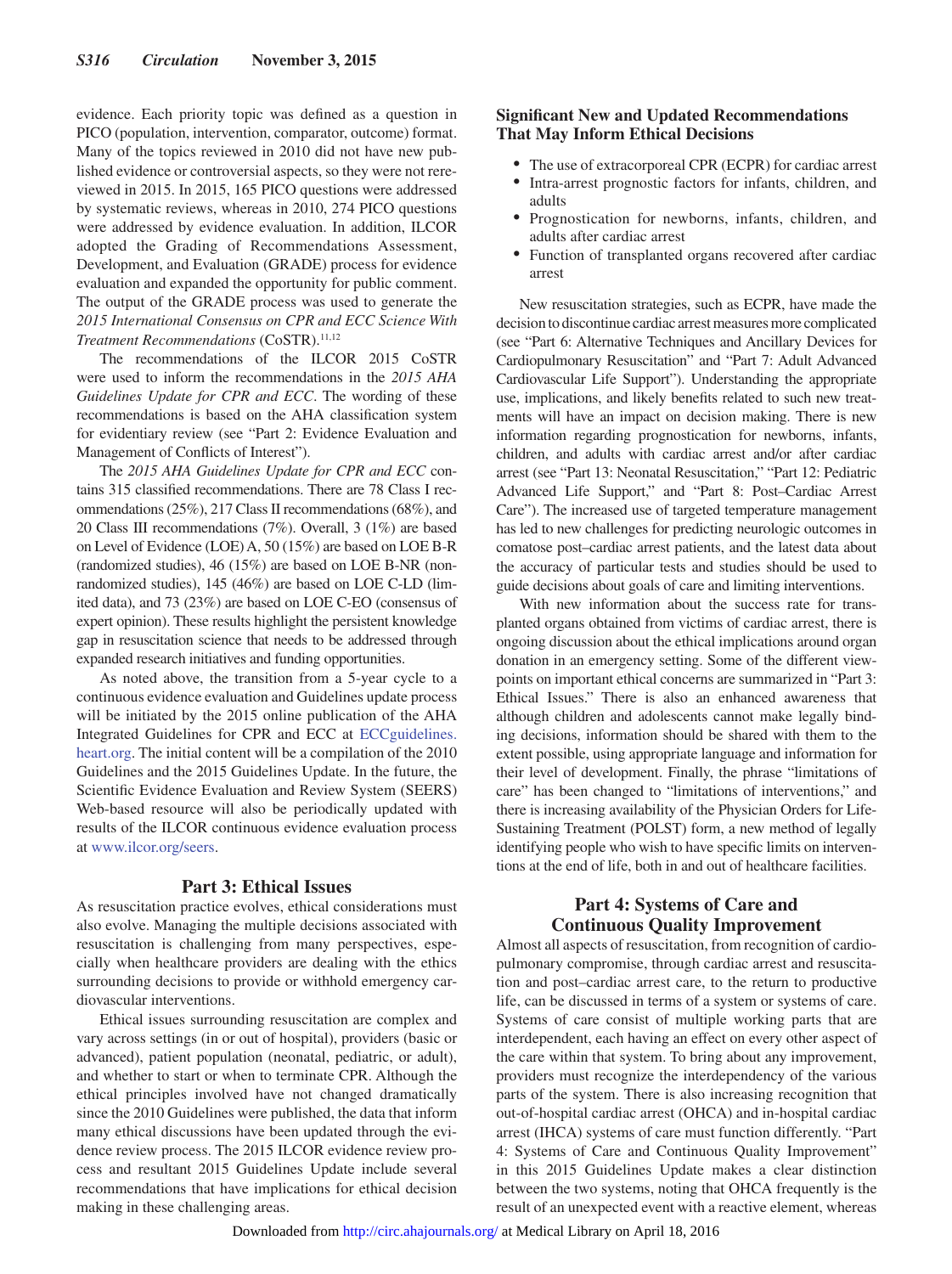the focus on IHCA is shifting from reactive resuscitation to prevention. New Chains of Survival are suggested for inhospital and out-of-hospital systems of care, with relatively recent in-hospital focus on prevention of arrests. Additional emphasis should be on continuous quality improvement by identifying the problem that is limiting survival, and then by setting goals, measuring progress toward those goals, creating accountability, and having a method to effect change in order to improve outcomes.

This new Part of the AHA Guidelines for CPR and ECC summarizes the evidence reviewed in 2015 with a focus on the systems of care for both IHCA and OHCA, and it lays the framework for future efforts to improve these systems of care. A universal taxonomy of systems of care is proposed for stakeholders. There are evidence-based recommendations on how to improve these systems.

#### **Significant New and Updated Recommendations**

In a randomized trial, social media was used by dispatchers to notify nearby potential rescuers of a possible cardiac arrest. Although few patients ultimately received CPR from volunteers dispatched by the notification system, there was a higher rate of bystander-initiated CPR (62% versus 48% in the control group).<sup>13</sup> Given the low risk of harm and the potential benefit of such notifications, municipalities could consider incorporating these technologies into their OHCA system of care. It may be reasonable for communities to incorporate, where available, social media technologies that summon rescuers who are willing and able to perform CPR and are in close proximity to a suspected victim of OHCA (Class IIb, LOE B-R).

Specialized cardiac arrest centers can provide comprehensive care to patients after resuscitation from cardiac arrest. These specialized centers have been proposed, and new evidence suggests that a regionalized approach to OHCA resuscitation may be considered that includes the use of cardiac resuscitation centers.

A variety of early warning scores are available to help identify adult and pediatric patients at risk for deterioration. Medical emergency teams or rapid response teams have been developed to help respond to patients who are deteriorating. Use of scoring systems to identify these patients and creation of teams to respond to those scores or other indicators of deterioration may be considered, particularly on general care wards for adults and for children with high-risk illnesses, and may help reduce the incidence of cardiac arrest.

Evidence regarding the use of public access defibrillation was reviewed, and the use of automated external defibrillators (AEDs) by laypersons continues to improve survival from OHCA. We continue to recommend implementation of public access defibrillation programs for treatment of patients with OHCA in communities who have persons at risk for cardiac arrest.

#### **Knowledge Gaps**

• What is the optimal model for rapid response teams in the prevention of IHCA, and is there evidence that rapid response teams improve outcomes?

- What are the most effective methods for increasing bystander CPR for OHCA?
- What is the best composition for a team that responds to IHCA, and what is the most appropriate training for that team?

## **Part 5: Adult Basic Life Support and Cardiopulmonary Resuscitation Quality**

## **New Developments in Basic Life Support Science Since 2010**

The 2010 Guidelines were most notable for the reorientation of the universal sequence from A-B-C (Airway, Breathing, Compressions) to C-A-B (Compressions, Airway, Breathing) to minimize time to initiation of chest compressions. Since 2010, the importance of high-quality chest compressions has been reemphasized, and targets for compression rate and depth have been further refined by relevant evidence. For the untrained lay rescuer, dispatchers play a key role in the recognition of abnormal breathing or agonal gasps as signs of cardiac arrest, with recommendations for chest compression–only CPR.

This section presents the updated recommendations for the 2015 adult basic life support (BLS) guidelines for lay rescuers and healthcare providers. Key changes and continued points of emphasis in this 2015 Guidelines Update include the following: The crucial links in the adult Chain of Survival for OHCA are unchanged from 2010; however, there is increased emphasis on the rapid identification of potential cardiac arrest by dispatchers, with immediate provision of CPR instructions to the caller. These Guidelines take into consideration the ubiquitous presence of mobile phones that can allow the rescuer to activate the emergency response system without leaving the victim's side. For healthcare providers, these recommendations allow flexibility for activation of the emergency response to better match the provider's clinical setting. More data are available indicating that high-quality CPR improves survival from cardiac arrest. Components of high-quality CPR include

- Ensuring chest compressions of adequate rate
- Ensuring chest compressions of adequate depth
- • Allowing full chest recoil between compressions
- Minimizing interruptions in chest compressions
- Avoiding excessive ventilation

Recommendations are made for a simultaneous, choreographed approach to performance of chest compressions, airway management, rescue breathing, rhythm detection, and shock delivery (if indicated) by an integrated team of highly trained rescuers in applicable settings.

#### **Significant New and Updated Recommendations**

Many studies have documented that the most common errors of resuscitation are inadequate compression rate and depth; both errors may reduce survival. New to this 2015 Guidelines Update are upper limits of recommended compression rate based on preliminary data suggesting that excessive rate may be associated with lower rate of return of spontaneous circulation (ROSC). In addition, an upper limit of compression depth is introduced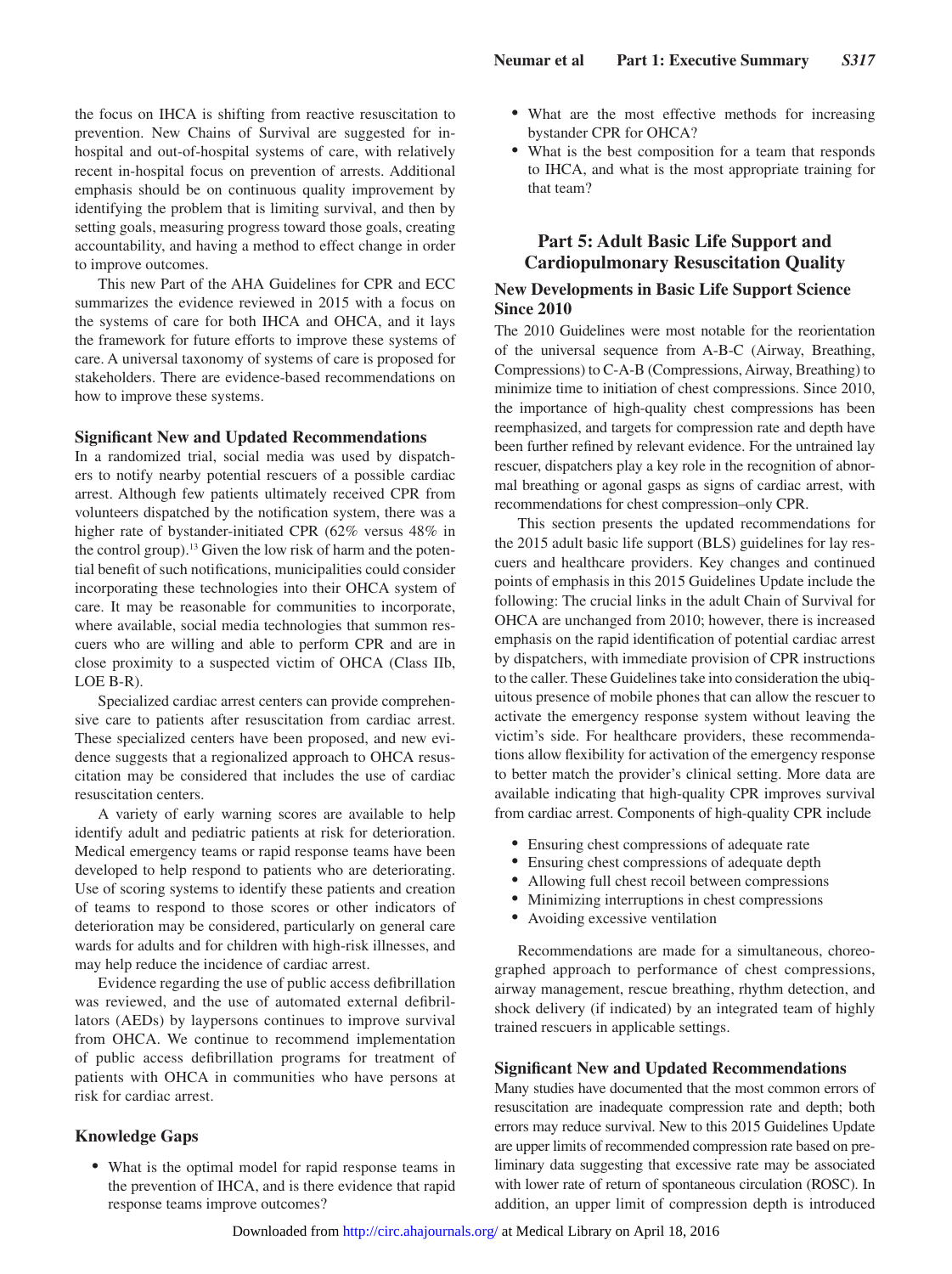based on a report associating increased non–life-threatening injuries with excessive compression depth.

- • In adult victims of cardiac arrest, it is reasonable for rescuers to perform chest compressions at a rate of 100 to 120/min (Class IIa, LOE C-LD). The addition of an upper limit of compression rate is the result of 1 large registry study associating extremely rapid compression rates with inadequate compression depth.
- • During manual CPR, rescuers should perform chest compressions at a depth of at least 2 inches or 5 cm for an average adult, while avoiding excessive chest compression depths (greater than 2.4 inches [6 cm]) (Class I, LOE C-LD). The addition of an upper limit of compression depth followed review of 1 publication suggesting potential harm from excessive chest compression depth (greater than 6 cm, or 2.4 inches). Compression depth may be difficult to judge without use of feedback devices, and identification of upper limits of compression depth may be challenging.
- In adult cardiac arrest, total preshock and postshock pauses in chest compressions should be as short as possible (Class I, LOE C-LD) because shorter pauses can be associated with greater shock success, ROSC, and, in some studies, higher survival to hospital discharge. The need to reduce such pauses has received greater emphasis in this 2015 Guidelines Update.
- In adult cardiac arrest with an unprotected airway, it may be reasonable to perform CPR with the goal of a chest compression fraction as high as possible, with a target of at least 60% (Class IIb, LOE C-LD). The addition of this target compression fraction to the 2015 Guidelines Update is intended to limit interruptions in compressions and to maximize coronary perfusion and blood flow during CPR.
- For patients with known or suspected opioid addiction who have a definite pulse but no normal breathing or only gasping (ie, a respiratory arrest), in addition to providing standard BLS care, it is reasonable for appropriately trained BLS providers to administer intramuscular or intranasal naloxone (Class IIa, LOE C-LD). It is reasonable to provide opioid overdose response education with or without naloxone distribution to persons at risk for opioid overdose in any setting (Class IIa, LOE C-LD). For more information, see "Part 10: Special Circumstances of Resuscitation."
- For witnessed OHCA with a shockable rhythm, it may be reasonable for emergency medical service (EMS) systems with priority-based, multi-tiered response to delay positive-pressure ventilation by using a strategy of up to 3 cycles of 200 continuous compressions with passive oxygen insufflation and airway adjuncts (Class IIb, LOE C-LD).
- We do not recommend the routine use of passive ventilation techniques during conventional CPR for adults, because the usefulness/effectiveness of these techniques is unknown (Class IIb, LOE C-EO). However, in EMS systems that use bundles of care involving continuous chest compressions, the use of passive ventilation techniques may be considered as part of that bundle (Class IIb, LOE C-LD).
- It is recommended that emergency dispatchers determine if a patient is unconscious with abnormal breathing

after acquiring the requisite information to determine the location of the event (Class I, LOE C-LD).

- If the patient is unconscious with abnormal or absent breathing, it is reasonable for the emergency dispatcher to assume that the patient is in cardiac arrest (Class IIa, LOE C-LD).
- Dispatchers should be educated to identify unconsciousness with abnormal and agonal gasps across a range of clinical presentations and descriptions (Class I, LOE C-LD).
- • We recommend that dispatchers should provide chest compression–only CPR instructions to callers for adults with suspected OHCA (Class I, LOE C-LD).
- It is reasonable for healthcare providers to provide chest compressions and ventilation for all adult patients in cardiac arrest, from either a cardiac or a noncardiac cause (Class IIb, LOE C-LD). When the victim has an advanced airway in place during CPR, rescuers no longer deliver cycles of 30 compressions and 2 breaths (ie, they no longer interrupt compressions to deliver 2 breaths). Instead, it may be reasonable for the provider to deliver 1 breath every 6 seconds (10 breaths per minute) while continuous chest compressions are being performed (Class IIb, LOE C-LD). When the victim has an advanced airway in place during CPR, it may be reasonable for the provider to deliver 1 breath every 6 seconds (10 breaths per minute) while continuous chest compressions are being performed (Class IIb, LOE C-LD). This simple rate, rather than a range of breaths per minute, should be easier to learn, remember, and perform.
- There is insufficient evidence to recommend the use of artifact-filtering algorithms for analysis of electrocardiographic (ECG) rhythm during CPR. Their use may be considered as part of a research program or if an EMS system has already incorporated ECG artifact-filtering algorithms in its resuscitation protocols (Class IIb, LOE C-EO).
- It may be reasonable to use audiovisual feedback devices during CPR for real-time optimization of CPR performance (Class IIb, LOE B-R).
- For victims with suspected spinal injury, rescuers should initially use manual spinal motion restriction (eg, placing 1 hand on either side of the patient's head to hold it still) rather than immobilization devices, because use of immobilization devices by lay rescuers may be harmful (Class III: Harm, LOE C-LD).

## **Knowledge Gaps**

- The optimal method for ensuring adequate depth of chest compressions during manual CPR
- The duration of chest compressions after which ventilation should be incorporated when using Hands-Only CPR
- The optimal chest compression fraction
- • Optimal use of CPR feedback devices to increase patient survival

# **Part 6: Alternative Techniques and Ancillary Devices for Cardiopulmonary Resuscitation**

High-quality conventional CPR (manual chest compressions with rescue breaths) generates about 25% to 33% of normal cardiac output and oxygen delivery. A variety of alternatives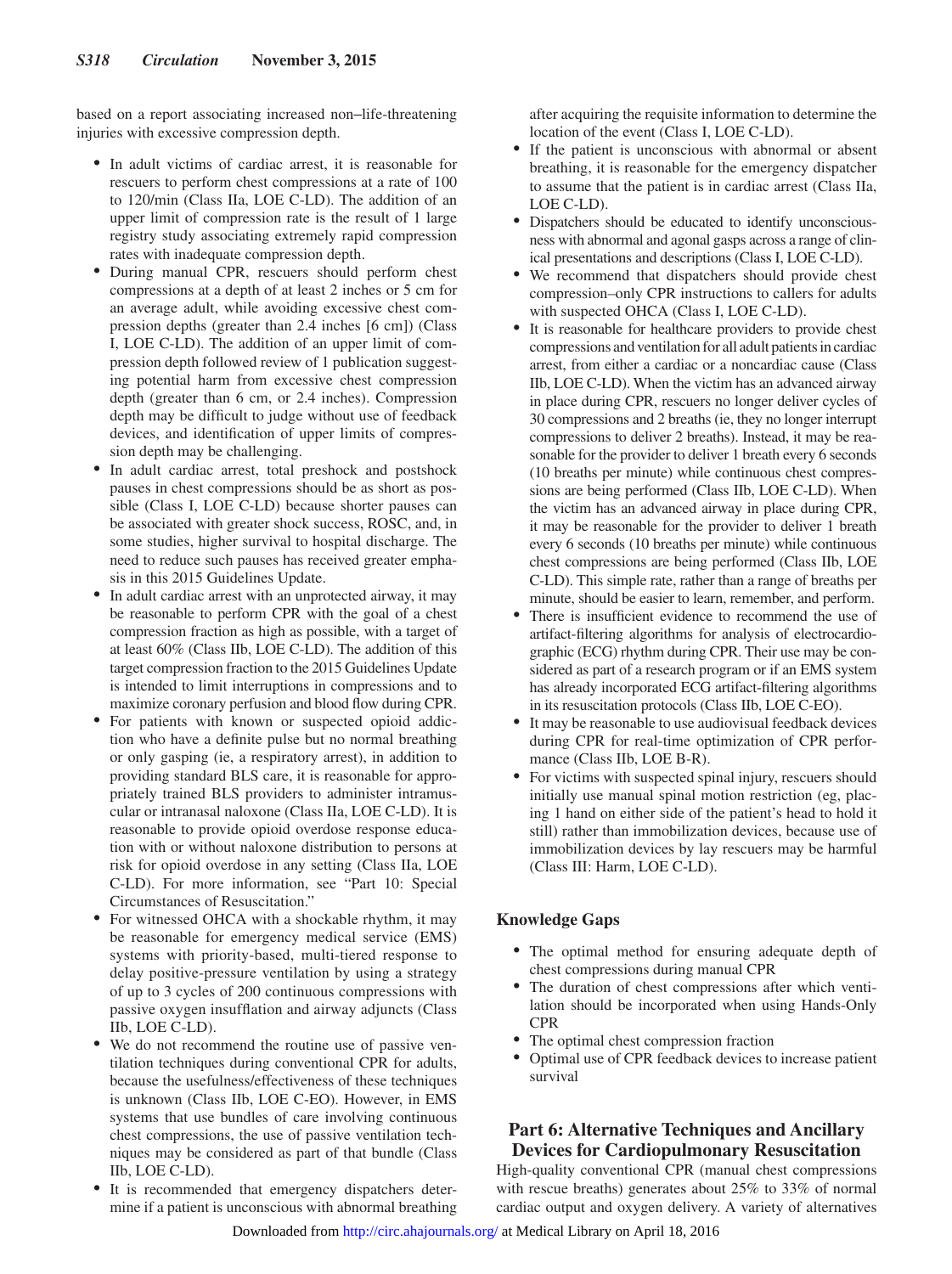and adjuncts to conventional CPR have been developed with the aim of enhancing coronary and cerebral perfusion during resuscitation from cardiac arrest. Since the 2010 Guidelines were published, a number of clinical trials have provided new data regarding the effectiveness of these alternatives. Compared with conventional CPR, many of these techniques and devices require specialized equipment and training. Some have been tested in only highly selected subgroups of cardiac arrest patients; this selection must be noted when rescuers or healthcare systems consider implementation of the devices.

#### **Significant New and Updated Recommendations**

- • The Resuscitation Outcomes Consortium (ROC) Prehospital Resuscitation Impedance Valve and Early Versus Delayed Analysis (PRIMED) study  $(n=8718)^{14}$ failed to demonstrate improved outcomes with the use of an impedance threshold device (ITD) as an adjunct to conventional CPR when compared with use of a sham device. This negative high-quality study prompted a Class III: No Benefit recommendation regarding routine use of the ITD.
- One large randomized controlled trial evaluated the use of active compression-decompression CPR plus an ITD.15 The writing group found interpretation of the true clinical effect of active compression-decompression CPR plus an ITD challenging because of wide confidence intervals around the effect estimate and also because of methodological concerns. The finding of improved neurologically intact survival in the study, however, supported a recommendation that this combination may be a reasonable alternative with available equipment and properly trained providers.
- Three randomized clinical trials comparing the use of mechanical chest compression devices with conventional CPR have been published since the 2010 Guidelines. None of these studies demonstrated superiority of mechanical chest compressions over conventional CPR. Manual chest compressions remain the standard of care for the treatment of cardiac arrest, but mechanical chest compression devices may be a reasonable alternative for use by properly trained personnel. The use of the mechanical chest compression devices may be considered in specific settings where the delivery of high-quality manual compressions may be challenging or dangerous for the provider (eg, prolonged CPR during hypothermic cardiac arrest, CPR in a moving ambulance, CPR in the angiography suite, CPR during preparation for ECPR), provided that rescuers strictly limit interruptions in CPR during deployment and removal of the device (Class IIb, LOE C-EO).
- Although several observational studies have been published documenting the use of ECPR, no randomized controlled trials have evaluated the effect of this therapy on survival.

#### **Knowledge Gaps**

• Are mechanical chest compression devices superior to manual chest compressions in special situations such as a moving ambulance, prolonged CPR, or procedures such as coronary angiography?

• What is the impact of implementing ECPR as part of the system of care for OHCA?

# **Part 7: Adult Advanced Cardiovascular Life Support**

The major changes in the 2015 advanced cardiovascular life support (ACLS) guidelines include recommendations regarding prognostication during CPR based on end-tidal carbon dioxide measurements, use of vasopressin during resuscitation, timing of epinephrine administration stratified by shockable or nonshockable rhythms, and the possibility of bundling steroids, vasopressin, and epinephrine administration for treatment of IHCA. In addition, vasopressin has been removed from the pulseless arrest algorithm. Recommendations regarding physiologic monitoring of CPR were reviewed, although there is little new evidence.

#### **Significant New and Updated Recommendations**

- Based on new data, the recommendation for use of the maximal feasible inspired oxygen during CPR was strengthened. This recommendation applies only while CPR is ongoing and does not apply to care after ROSC.
- The new 2015 Guidelines Update continues to state that physiologic monitoring during CPR may be useful, but there has yet to be a clinical trial demonstrating that goal-directed CPR based on physiologic parameters improves outcomes.
- Recommendations for ultrasound use during cardiac arrest are largely unchanged, except for the explicit proviso that the use of ultrasound should not interfere with provision of high-quality CPR and conventional ACLS therapy.
- • Continuous waveform capnography remained a Class I recommendation for confirming placement of an endotracheal tube. Ultrasound was added as an additional method for confirmation of endotracheal tube placement.
- The defibrillation strategies addressed by the 2015 ILCOR review resulted in minimal changes in defibrillation recommendations.
- The Class of Recommendation for use of standard dose epinephrine (1 mg every 3 to 5 minutes) was unchanged but reinforced by a single new prospective randomized clinical trial demonstrating improved ROSC and survival to hospital admission that was inadequately powered to measure impact on long-term outcomes.
- • Vasopressin was removed from the ACLS Cardiac Arrest Algorithm as a vasopressor therapy in recognition of equivalence of effect with other available interventions (eg, epinephrine). This modification valued the simplicity of approach toward cardiac arrest when 2 therapies were found to be equivalent.
- The recommendations for timing of epinephrine administration were updated and stratified based on the initial presenting rhythm, recognizing the potential difference in pathophysiologic disease. For those with a nonshockable rhythm, it may be reasonable to administer epinephrine as soon as feasible. For those with a shockable rhythm, there is insufficient evidence to make a recommendation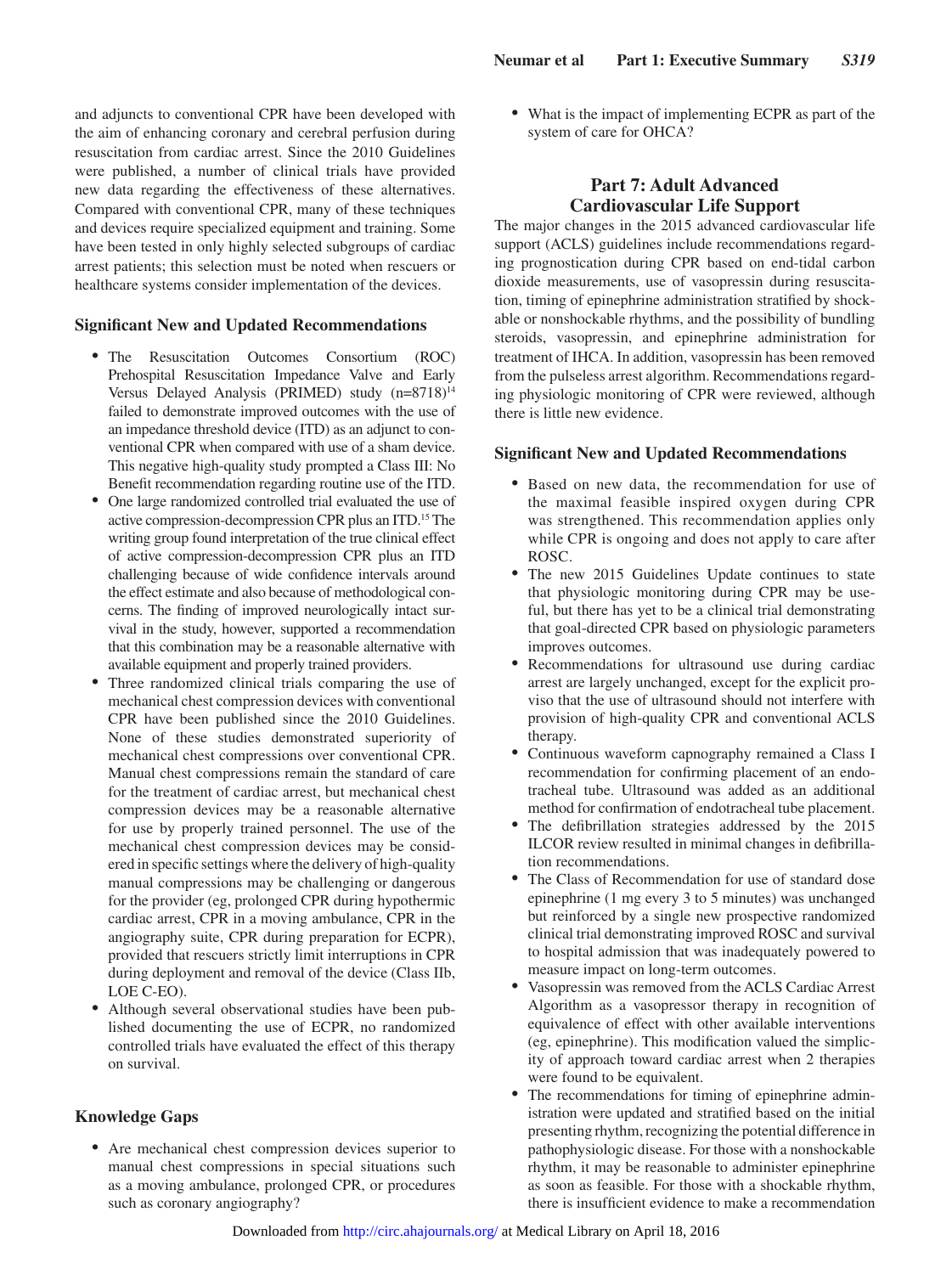about the optimal timing of epinephrine administration, because defibrillation is a major focus of resuscitation.

- The use of steroids in cardiac arrest is controversial. In OHCA, administration of steroids did not improve survival to hospital discharge in 2 studies, and routine use is of uncertain benefit. The data regarding the use of steroids for IHCA were more vexing. In 2 randomized controlled trials led by the same investigators, a pharmacologic bundle that included methylprednisolone, vasopressin, and epinephrine administered during cardiac arrest followed by hydrocortisone given after ROSC improved survival. Whether the improved survival was a result of the bundle or of the steroid therapy alone could not be assessed. As a result of this study, in IHCA, the combination of intra-arrest vasopressin, epinephrine, and methylprednisolone and postarrest hydrocortisone as described by Mentzelopoulos et  $al<sup>16</sup>$  may be considered; however, further studies are needed before the routine use of this therapeutic strategy can be recommended (Class IIb, LOE C-LD).
- Prognostication during CPR was also a very active topic. There were reasonably good data indicating that low partial pressure of end-tidal carbon dioxide  $(Perco<sub>2</sub>)$  in intubated patients after 20 minutes of CPR is strongly associated with failure of resuscitation. Importantly, this parameter should not be used in isolation and should not be used in nonintubated patients.
- ECPR, also known as venoarterial extracorporeal membrane oxygenation, may be considered as an alternative to conventional CPR for select patients with refractory cardiac arrest when the suspected etiology of the cardiac arrest is potentially reversible during a limited period of mechanical cardiorespiratory support.

# **Knowledge Gaps**

- More knowledge is needed about the impact on survival and neurologic outcome when physiologic targets and ultrasound are used to guide resuscitation during cardiac arrest.
- The dose-response curve for defibrillation of shockable rhythms is unknown, and the initial shock energy, subsequent shock energies, and maximum shock energies for each waveform are unknown.
- More information is needed to identify the ideal current delivery to the myocardium that will result in defibrillation, and the optimal way to deliver it. The selected energy is a poor comparator for assessing different waveforms, because impedance compensation and subtleties in waveform shape result in a different transmyocardial current among devices at any given selected energy.
- Is a hands-on defibrillation strategy with ongoing chest compressions superior to current hands-off strategies with pauses for defibrillation?
- What is the dose-response effect of epinephrine during cardiac arrest?
- The efficacy of bundled treatments, such as epinephrine, vasopressin, and steroids, should be evaluated, and further studies are warranted as to whether the bundle with synergistic effects or a single agent is related to any observed treatment effect.
- There are no randomized trials for any antiarrhythmic drug as a second-line agent for refractory ventricular fibrillation/pulseless ventricular tachycardia, and there are no trials evaluating the initiation or continuation of antiarrhythmics in the post–cardiac arrest period.
- Controlled clinical trials are needed to assess the clinical benefits of ECPR versus traditional CPR for patients with refractory cardiac arrest and to determine which populations would most benefit.

When ROSC is not rapidly achieved after cardiac arrest, several options exist to provide prolonged circulatory support. These options include mechanical CPR devices, and use of endovascular ventricular assist devices, intra-aortic balloon counterpulsation, and ECPR have all been described. The role of these modalities, alone or in combination, is not well understood. (For additional information, see "Part 6: Alternative Techniques and Ancillary Devices for Cardiopulmonary Resuscitation.")

## **Part 8: Post–Cardiac Arrest Care**

Post–cardiac arrest care research has advanced significantly over the past decade. Multiple studies and trials detail the heterogeneity of patients and the spectrum of pathophysiology after cardiac arrest. Post–cardiac arrest care should be titrated based on arrest etiology, comorbid disease, and illness severity. Thus, the 2015 Guidelines Update integrates available data to help experienced clinicians make the complex set of therapeutic decisions required for these patients. The central principles of postarrest care are (1) to identify and treat the underlying etiology of the cardiac arrest, (2) to mitigate ischemia-reperfusion injury and prevent secondary organ injury, and (3) to make accurate estimates of prognosis to guide the clinical team and to inform the family when selecting goals of continued care.

## **New Developments**

Early coronary angiography and coronary intervention are recommended for patients with ST elevation as well as for patients without ST elevation, when an acute coronary event is suspected. The decision to perform coronary angiography should not include consideration of neurologic status, because of the unreliability of early prognostic signs. Targeted temperature management is still recommended for at least 24 hours in comatose patients after cardiac arrest, but clinicians may choose a target temperature from the wider range of 32°C to 36°C. Estimating the prognosis of patients after cardiac arrest is best accomplished by using multiple modalities of testing: clinical examination, neurophysiological testing, and imaging.

#### **Significant New and Updated Recommendations**

One of the most common causes of cardiac arrest outside of the hospital is acute coronary occlusion. Quickly identifying and treating this cause is associated with better survival and better functional recovery. Therefore, coronary angiography should be performed emergently (rather than later in the hospital stay or not at all) for OHCA patients with suspected cardiac etiology of arrest and ST elevation on ECG. Emergency coronary angiography is reasonable for select (eg, electrically or hemodynamically unstable) adults who are without ST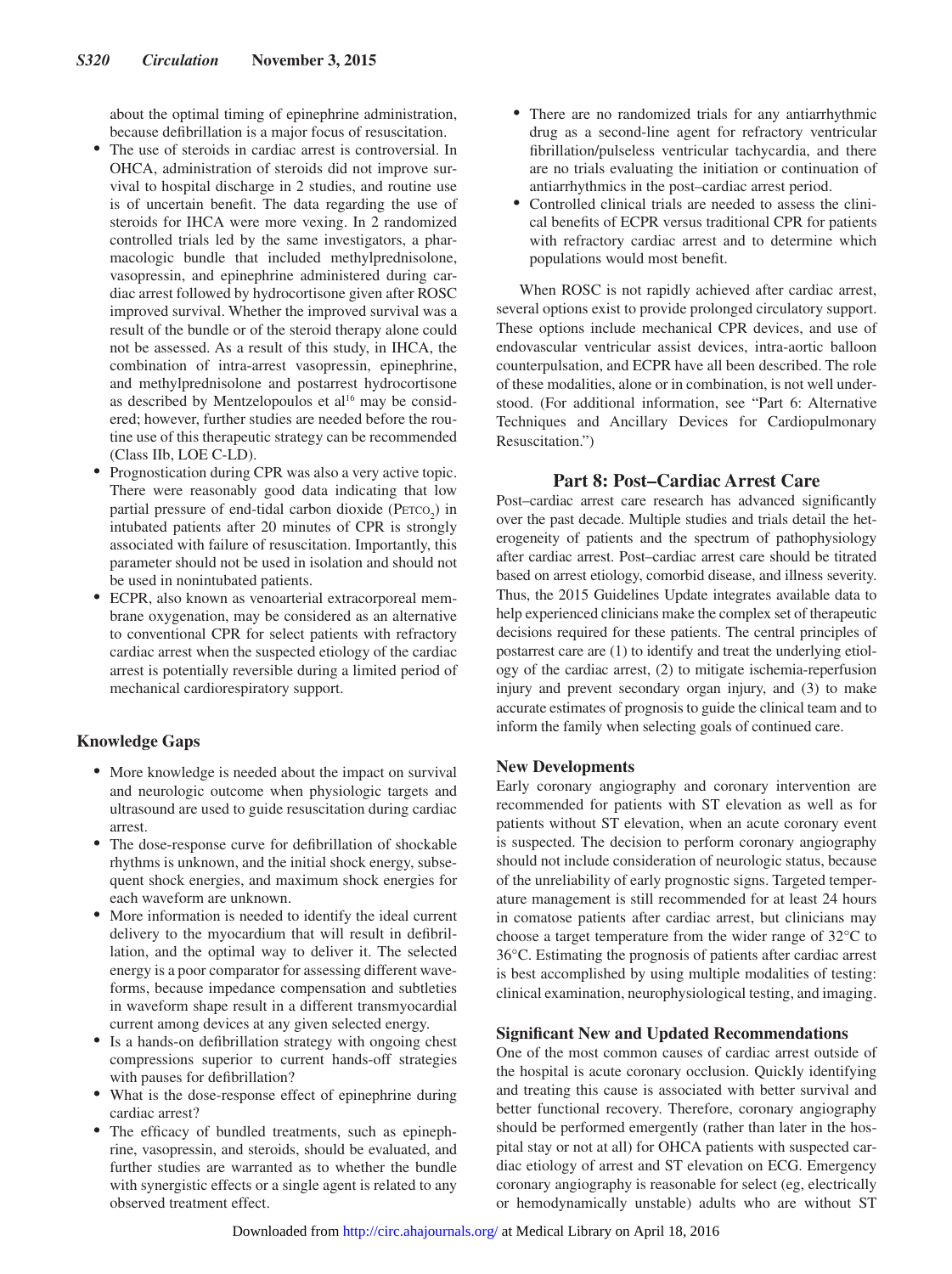elevation on ECG but are comatose after OHCA of suspected cardiac origin. Emergency coronary angiography is also reasonable for post–cardiac arrest patients for whom coronary angiography is indicated, regardless of whether the patient is comatose or awake.

- A high-quality randomized controlled trial did not identify any superiority of targeted temperature management at 36°C compared with management at 33°C. Excellent outcomes are possible when patients are actively managed at either temperature. All comatose (ie, lack of meaningful response to verbal commands) adult patients with ROSC after cardiac arrest should have targeted temperature management, with providers selecting and maintaining a constant temperature between 32°C and 36°C for at least 24 hours after achieving target temperature. It is also reasonable to actively prevent fever in comatose patients after targeted temperature management.
- • Multiple randomized controlled trials tested prehospital infusion of cold intravenous fluids to initiate hypothermia after OHCA. The absence of any benefit and the presence of some complications in these trials led to a recommendation against the routine prehospital cooling of patients after ROSC by using rapid infusion of cold saline. However, this recommendation does not preclude the use of cold intravenous fluids in more controlled or more selected settings and did not address other methods of inducing hypothermia.
- Specific management of patients during postresuscitation intensive care includes avoiding and immediately correcting hypotension and hypoxemia. It is reasonable to use the highest available oxygen concentration until the arterial oxyhemoglobin saturation or the partial pressure of arterial oxygen can be measured. However, the benefits of any specific target ranges for blood pressure, ventilator management, or glucose management are uncertain.
- Multiple studies examined methods to determine prognosis in patients after cardiac arrest, and the use of multiple modalities of testing is recommended. The earliest time to prognosticate a poor neurologic outcome by using clinical examination in patients *not* treated with targeted temperature management is 72 hours after ROSC, but this time can be even longer after cardiac arrest if the residual effect of sedation or paralysis is suspected to confound the clinical examination. In patients treated *with* targeted temperature management, where sedation or paralysis could confound clinical examination, it is reasonable to wait until 72 hours after return to normothermia.
- • Useful clinical findings that are associated with poor neurologic outcome include
	- The absence of pupillary reflex to light at  $\geq 72$  hours after cardiac arrest
	- The presence of status myoclonus during the first 72 hours after cardiac arrest
	- The absence of the N20 somatosensory evoked potential cortical wave 24 to 72 hours after cardiac arrest or after rewarming
	- The presence of a marked reduction of the gray-white ratio on brain computed tomography obtained within 2 hours after cardiac arrest
- Extensive restriction of diffusion on brain magnetic resonance imaging at 2 to 6 days after cardiac arrest
- Persistent absence of electroencephalographic reactivity to external stimuli at 72 hours after cardiac arrest
- Persistent burst suppression or intractable status epilepticus on electroencephalogram after rewarming
- *Note:* Absent motor movements, extensor posturing or myoclonus should not be used alone for predicting outcome.
- • All patients who are resuscitated from cardiac arrest but who subsequently progress to death or brain death should be evaluated as potential organ donors. Patients who do not have ROSC after resuscitation efforts also may be considered candidates as kidney or liver donors in settings where programs exist.

## **Knowledge Gaps**

- • Which post–cardiac arrest patients without ST elevation are most likely to benefit from early coronary angiography?
- What are the optimal goals for blood pressure, ventilation, and oxygenation in specific groups of post–cardiac arrest patients?
- What are the optimal duration, timing, and methods for targeted temperature management?
- Will particular subgroups of patients benefit from management at specific temperatures?
- What strategies can be used to prevent or treat post– cardiac arrest cerebral edema and malignant electroencephalographic patterns (seizures, status myoclonus)?
- What is the most reliable strategy for prognostication of futility in comatose post–cardiac arrest survivors?

#### **Part 9: Acute Coronary Syndromes**

The 2015 Guidelines Update newly limits recommendations for the evaluation and management of acute coronary syndromes (ACS) to the care rendered during the prehospital and emergency department phases of care only, and specifically does not address management of patients after emergency department disposition. Within this scope, several important components of care can be classified as diagnostic interventions in ACS, therapeutic interventions in ACS, reperfusion decisions in ST-segment elevation myocardial infarction (STEMI), and hospital reperfusion decisions after ROSC. Diagnosis is focused on ECG acquisition and interpretation and the rapid identification of patients with chest pain who are safe for discharge from the emergency department. Therapeutic interventions focus on prehospital adenosine diphosphate receptor antagonists in STEMI, prehospital anticoagulation, and the use of supplementary oxygen. Reperfusion decisions include when and where to use fibrinolysis versus percutaneous coronary intervention (PCI) and when post-ROSC patients may benefit from having access to PCI.

#### **Significant New and Updated Recommendations**

A well-organized approach to STEMI care still requires integration of community, EMS, physician, and hospital resources in a bundled STEMI system of care. Two studies published since the 2010 evidence review confirm the importance of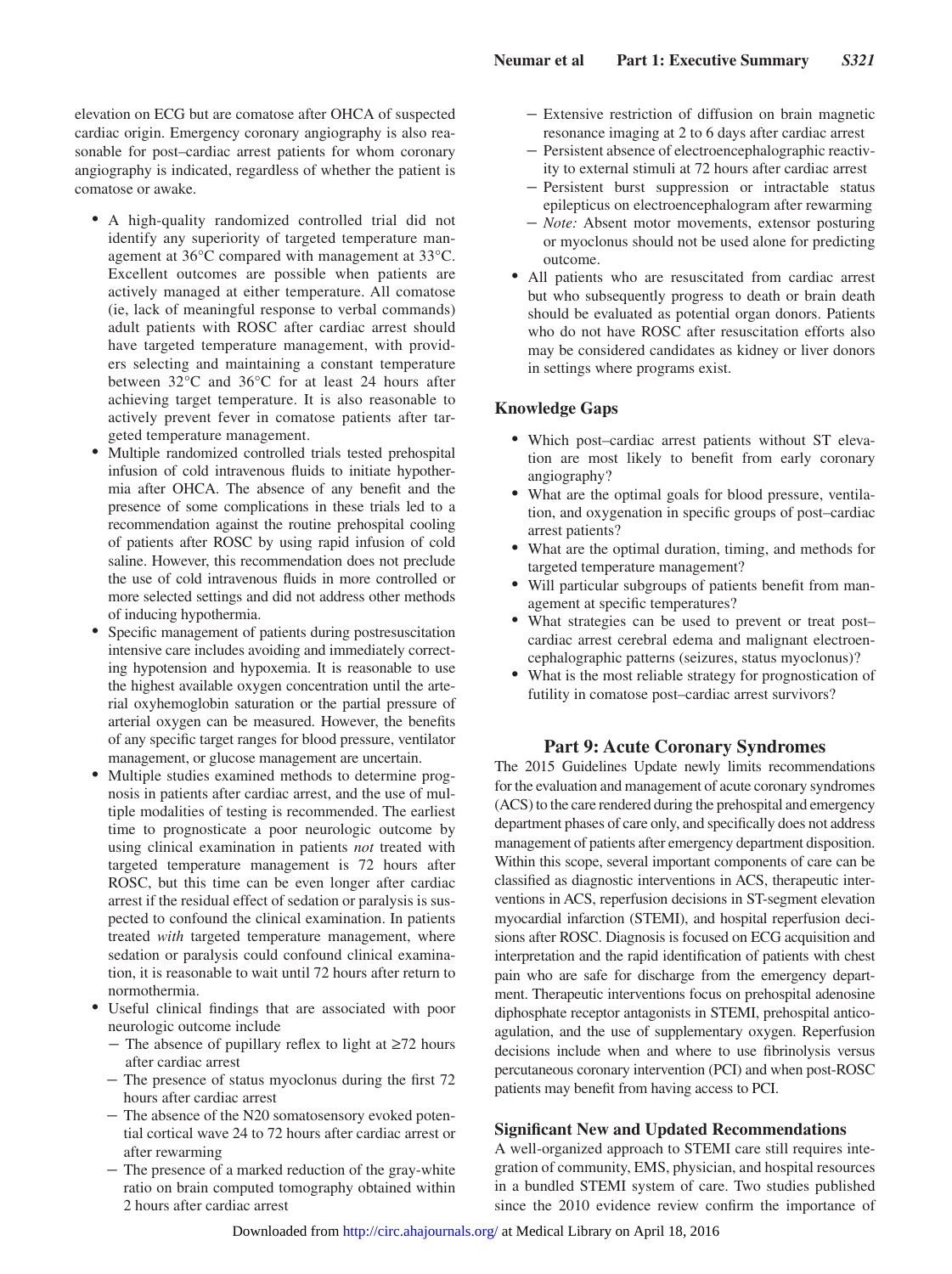acquiring a 12-lead ECG for patients with possible ACS as early as possible in the prehospital setting. These studies reaffirmed previous recommendations that when STEMI is diagnosed in the prehospital setting, prearrival notification of the hospital and/or prehospital activation of the catheterization laboratory should occur without delay. These updated recommendations place new emphasis on obtaining a prehospital ECG and on both the necessity for and the timing of receiving hospital notification.

- A prehospital 12-lead ECG should be acquired early for patients with possible ACS (Class I, LOE B-NR).
- Prehospital notification of the hospital (if fibrinolysis is the likely reperfusion strategy) and/or prehospital activation of the catheterization laboratory should occur for all patients with a recognized STEMI on prehospital ECG (Class I, LOE B-NR).

Because the rate of false-negative results of 12-lead ECGs may be unacceptably high, a computer reading of the ECG should not be a sole means to diagnose STEMI, but may be used in conjunction with physician or trained provider interpretation. New studies examining the accuracy of ECG interpretation by trained nonphysicians have prompted a revision of the recommendation to explicitly permit trained nonphysicians to interpret ECGs for the presence of STEMI.

- • We recommend that computer-assisted ECG interpretation may be used in conjunction with physician or trained provider interpretation to recognize STEMI (Class IIb, LOE C-LD).
- • While transmission of the prehospital ECG to the ED physician may improve the positive predictive value (PPV) and therapeutic decision making regarding adult patients with suspected STEMI, if transmission is not performed, it may be reasonable for trained nonphysician ECG interpretation to be used as the basis for decision making, including activation of the catheterization laboratory, administration of fibrinolysis, and selection of destination hospital. (Class IIa, LOE B-NR).

High-sensitivity cardiac troponin is now widely available. The 2015 CoSTR review examined whether a negative troponin test could reliably exclude a diagnosis of ACS in patients who did not have signs of STEMI on ECG. For emergency department patients with a presenting complaint consistent with ACS, high-sensitivity cardiac troponin T (hs-cTnT) and cardiac troponin I (cTnI) measured at 0 and 2 hours should not be interpreted in isolation (without performing clinical risk stratification) to exclude the diagnosis of ACS. In contrast, high-sensitivity cardiac troponin I (hs-cTnI), cTnI, or cardiac troponin T (cTnT) may be used in conjunction with a number of clinical scoring systems to identify patients at low risk for 30-day major adverse cardiac events (MACE) who may be safely discharged from the emergency department.

• We recommend that hs-cTnI measurements that are less than the 99th percentile, measured at 0 and 2 hours, may be used together with low risk stratification (Thrombolysis in Myocardial Infarction [TIMI] score of 0 or 1) to predict a less-than-1% chance of 30-day MACE (Class IIa, LOE B-NR).

• We recommend that negative cTnI or cTnT measurements at 0 and between 3 and 6 hours may be used together with very low risk stratification (Vancouver score of 0 or North American Chest Pain score of 0 and age less than 50 years) to predict a less-than-1% chance of 30-day MACE (Class IIa, LOE B-NR).

New recommendations have been made regarding several therapeutic interventions in ACS. New data from a casecontrol study that compared heparin and aspirin administered in the prehospital to the hospital setting found blood flow rates to be higher in infarct-related arteries when heparin and aspirin are administered in the prehospital setting. Because of the logistical difficulties in introducing heparin to EMS systems that do not currently use this drug and the limitations in interpreting data from a single study, initiation of adenosine diphosphate (ADP) inhibition may be reasonable in either the prehospital or the hospital setting in patients with suspected STEMI who intend to undergo primary PCI.

- • We recommend that EMS systems that do not currently administer heparin to suspected STEMI patients not add this treatment, whereas those that do administer it may continue their current practice (Class IIb, LOE B-NR).
- In suspected STEMI patients for whom there is a planned primary PCI reperfusion strategy, administration of unfractionated heparin can occur either in the prehospital or the in-hospital setting (Class IIb, LOE B-NR).

Supplementary oxygen has been routinely administered to patients with suspected ACS for years. Despite this tradition, the usefulness of supplementary oxygen therapy has not been established in normoxemic patients.

• The usefulness of supplementary oxygen therapy has not been established in normoxic patients. In the prehospital, emergency department, and hospital settings, the withholding of supplementary oxygen therapy in normoxemic patients with suspected or confirmed ACS may be considered (Class IIb, LOE C-LD).

Timely restoration of blood flow to ischemic myocardium in acute STEMI remains the highest treatment priority. While the Class of Recommendation regarding reperfusion strategies remains unchanged from 2010, the choice between fibrinolysis and PCI has been reexamined to focus on clinical circumstances, system capabilities, and timing, and the recommendations have been updated accordingly. The anticipated time to PCI has been newly examined in 2015, and new time-dependent recommendations regarding the most effective reperfusion strategy are made. In STEMI patients, when long delays to primary PCI are anticipated (more than 120 minutes), a strategy of immediate fibrinolysis followed by routine early angiography (within 3 to 24 hours) and PCI, if indicated, is reasonable. It is acknowledged that fibrinolysis becomes significantly less effective at more than 6 hours after symptom onset, and thus a longer delay to primary PCI is acceptable in patients at more than 6 hours after symptom onset. To facilitate ideal treatment, systems of care must factor information about hospital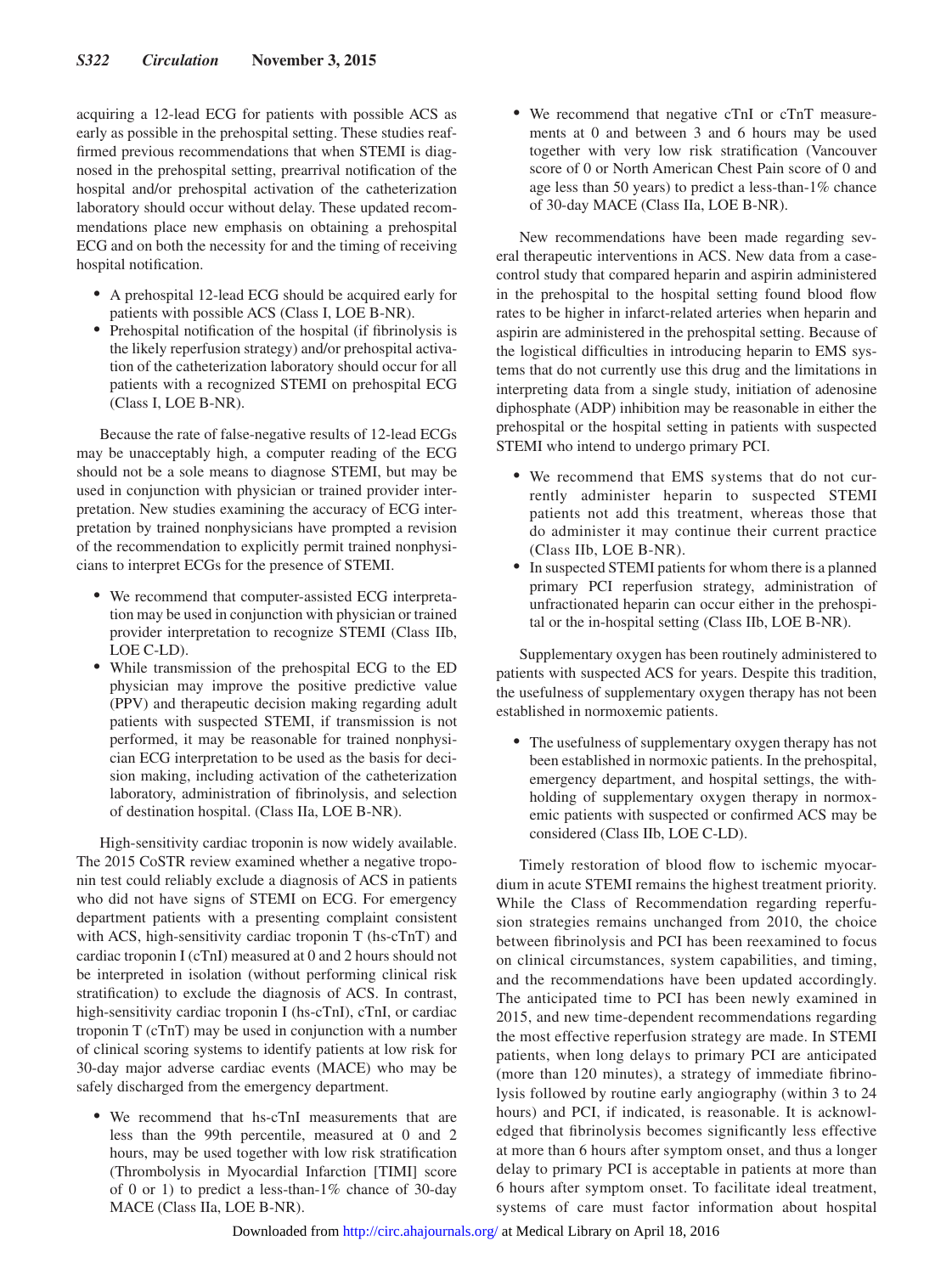capabilities into EMS destination decisions and interfaculty transfers.

- In adult patients presenting with STEMI in the emergency department (ED) of a non–PCI-capable hospital, we recommend immediate transfer without fibrinolysis from the initial facility to a PCI center instead of immediate fibrinolysis at the initial hospital with transfer only for ischemia-driven PCI (Class I, LOE B-R).
- • When STEMI patients cannot be transferred to a PCIcapable hospital in a timely manner, fibrinolytic therapy with routine transfer for angiography may be an acceptable alternative to immediate transfer to primary PCI (Class IIb, LOE C-LD).
- When fibrinolytic therapy is administered to STEMI patients in a non–PCI-capable hospital, it may be reasonable to transport all postfibrinolysis patients for early routine angiography in the first 3 to 6 hours and up to 24 hours rather than transport postfibrinolysis patients only when they require ischemia-guided angiography (Class IIb, LOE B-R).

## **Knowledge Gaps**

- More knowledge is needed about the optimal diagnostic approach for patients with serial troponin levels lower than the 99th percentile who are identified as being at moderate or high risk based on clinical scoring rules.
- The role of a single troponin measurement in identifying patients who are safe for discharge from the emergency department is currently evolving.
- The time from symptom onset to first medical contact is highly variable. An ideal reperfusion strategy considering the contribution of this variability in time to presentation has yet to be determined.

## **Part 10: Special Circumstances of Resuscitation**

"Part 10: Special Circumstances of Resuscitation" presents new guidelines for the prevention and management of resuscitation emergencies related to opioid toxicity, and for the role of intravenous lipid emulsion (ILE) therapy for treatment of cardiac arrest due to drug overdose. Updated guidelines for the management of cardiac arrest occurring during the second half of pregnancy, cardiac arrest caused by pulmonary embolism, and cardiac arrest occurring during PCI are included.

## **Significant New and Updated Recommendations**

• The 2010 Guidelines included a Class I recommendation to perform bag-mask–assisted ventilation and administer naloxone for patients with known or suspected opioid overdose who have respiratory depression but are not in cardiac arrest. Since that time, significant experience has accumulated to show that naloxone can be administered with apparent safety and effectiveness in the first aid and BLS settings. Accordingly, the 2015 Guidelines Update contains new recommendations for naloxone administration by non–healthcare providers, with recommendations

for simplified training. A new algorithm for management of unresponsive victims with suspected opioid overdose is provided.

- Administration of ILE for the treatment of local anesthetic systemic toxicity (LAST), particularly from bupivacaine, is supported by extensive animal research and human case reports. In the 2015 Guidelines Update, this science was reviewed and a weak recommendation supporting use of ILE for treatment of LAST was reaffirmed. Since 2010, animal studies and human case reports have been published that examined the use of ILE for patients with other forms of drug toxicity, with mixed results. The 2015 Guidelines Update contains a new recommendation that ILE may be considered in patients with cardiac arrest due to drug toxicity other than LAST who are failing standard resuscitative measures.
- Relief of aortocaval compression has long been recognized as an essential component of resuscitation for women who develop cardiac arrest in the latter half of pregnancy, and this remains an important area of emphasis in the Guidelines. In the 2010 Guidelines, relief of aortocaval compression with manual left uterine displacement was a Class IIb recommendation. Although no cardiac arrest outcome studies have been published that compared left uterine displacement to other strategies to relieve aortocaval compression during CPR, the critical importance of high-quality CPR has been further supported. Because alternative strategies to relieve aortocaval compression (eg, lateral tilt) do not seem to be compatible with delivery of highquality CPR, the recommendation to perform left uterine displacement during CPR was strengthened. If the fundus height is at or above the level of the umbilicus, manual left uterine displacement can be beneficial in relieving aortocaval compression during chest compressions (Class IIa, LOE C-LD).
- In addition to providing the opportunity for separate resuscitation of a potentially viable fetus, perimortem cesarean delivery (PMCD) provides the ultimate relief of aortocaval compression and may improve maternal resuscitation outcomes. The 2010 Guidelines included a Class IIb recommendation to consider performing PMCD at 4 to 5 minutes after the onset of maternal cardiac arrest without ROSC. The 2015 Guidelines Update expands on these recommendations. In situations such as nonsurvivable maternal trauma or prolonged maternal pulselessness, in which maternal resuscitative efforts are obviously futile, there is no reason to delay performing PMCD (Class I, LOE C-LD). PMCD should be considered at 4 minutes after the onset of maternal cardiac arrest or resuscitative efforts (for the unwitnessed arrest) if there is no ROSC (Class IIa, LOE C-EO). The complexity and need for clinical judgment in this decision making is explicitly acknowledged.

## **Knowledge Gaps**

• Although the recommendation to consider PMCD after 4 minutes of unsuccessful maternal resuscitation attempts has been promulgated since 1986, it is based on scientific rationale rather than experimental evidence or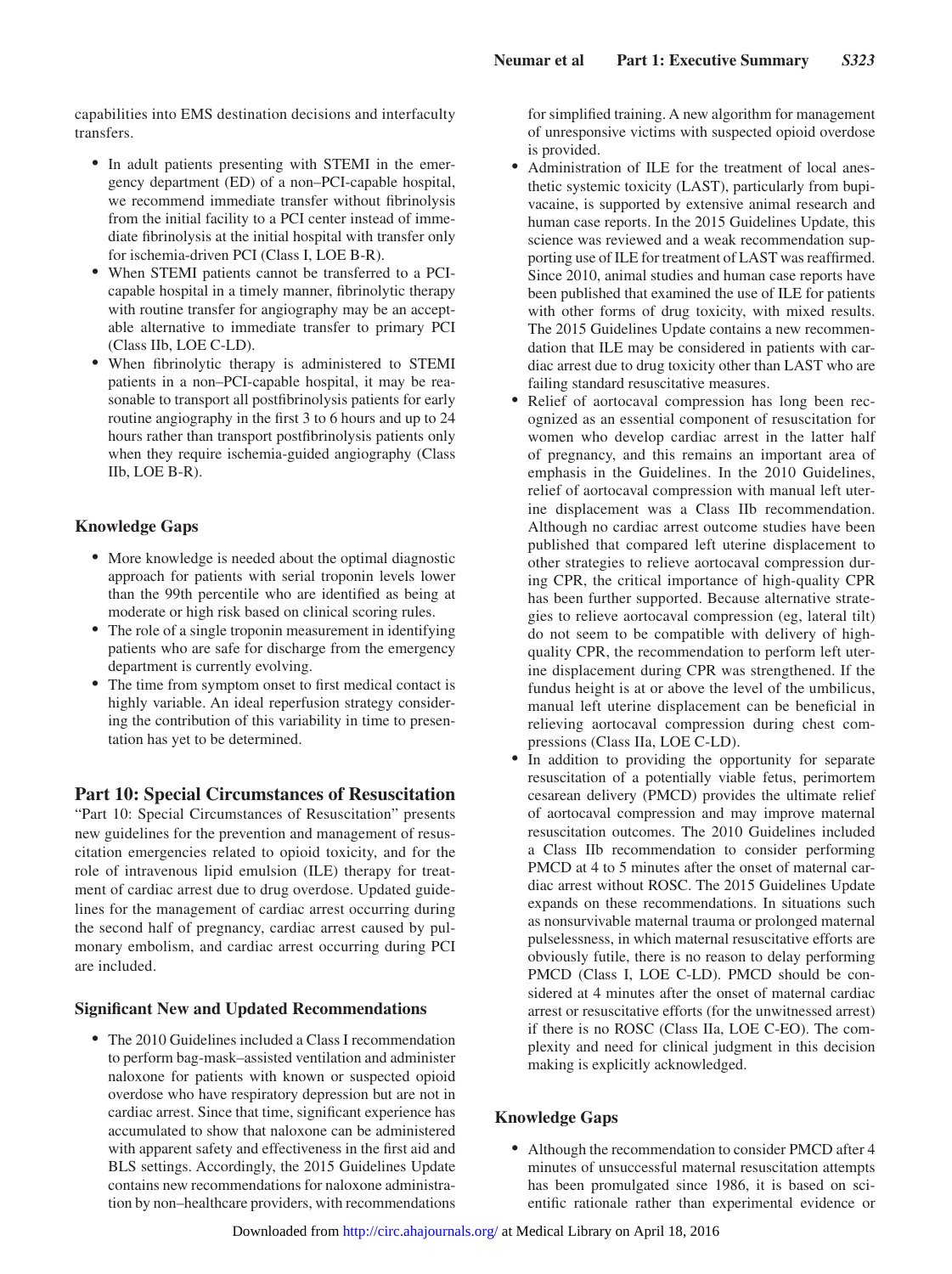critical analysis of prospectively collected data. A recent systematic review found that early time to PMCD (less than 10 minutes) was associated with improved survival of the mother but not of the child, and PMCD within 4 to 5 minutes may not be achievable in most settings. Although clinical trials are not feasible, large registry studies may be able to support evidence-based decision making in timing of PMCD to improve both maternal and neonatal outcomes.

• Since the first animal studies were published in 1998, a large body of literature has developed that describes the use of ILE in resuscitation from poisoning and drug toxicity. Although the experimental studies and human anecdotal reports are consistently positive for treatment of LAST from bupivacaine, more variable results are reported for treatment of LAST from other agents, and results achieved after ILE administration for other toxicants are mixed. Administration of ILE alters the effectiveness of epinephrine and vasopressin in animal resuscitation studies, may increase the absorption of lipophilic medications from the gastrointestinal tract, and sometimes interferes with the operation of venoarterial extracorporeal membrane oxygenation circuits. Further research is needed to determine the role of ILE in the management of cardiac arrest and refractory shock due to poisoning.

# **Part 11: Pediatric Basic Life Support and Cardiopulmonary Resuscitation Quality**

The 2015 Guidelines Update for pediatric BLS concentrated on modifications in the algorithms for lone- and 2-rescuer CPR, initial actions of rescuers, and CPR quality process measures. Algorithms for 1- and 2-person healthcare provider CPR have been separated to better guide rescuers through the initial stages of resuscitation. In an era where handheld cellular telephones with speakers are common, this technology can allow a single rescuer to activate the emergency response system while beginning CPR. Healthcare providers should perform an assessment of breathing and pulse check simultaneously, to minimize delays in starting CPR if the child is unresponsive with no breathing or only gasping.

## **Significant New and Updated Recommendations**

The 3 major CPR process characteristics that were evaluated included C-A-B (Compressions, Airway, Breathing) versus A-B-C (Airway, Breathing, Compressions), compression-only CPR, and compression depth and rate. No major changes were made for the 2015 Guidelines Update; however, new concepts in CPR delivery were examined for children.

• Because of the limited amount and quality of the data, it may be reasonable to maintain the sequence from the 2010 Guidelines by initiating CPR with C-A-B over A-B-C (Class IIb, LOE C-EO). There are no pediatric human studies to evaluate C-A-B versus A-B-C, but manikin studies do demonstrate a shorter time to first chest compression. This recommendation was made to simplify training, provide consistency for teaching rescuers of adults and children, and hopefully increase the number of victims who receive bystander CPR.

- Compression depth of at least one third of the anteriorposterior diameter, approximately 1.5 inches (4 cm) for infants and approximately 2 inches (5 cm) for children, was affirmed (Updated). The Class of Recommendation was downgraded from Class I to Class IIa, primarily based on the rigor of the evidence evaluation. There are limited clinical data on the effect of compression depth on resuscitation outcomes, but 2 clinical studies suggest that compression depth is also associated with survival.
- Compression rate was not reviewed because of insufficient evidence, and we recommend that rescuers use the adult rate of 100 to 120/min (Updated).
- The asphyxial nature of the majority of pediatric cardiac arrests necessitates ventilation as part of effective CPR, and 2 large database studies documented worse 30-day outcomes with compression-only CPR compared with conventional CPR. For this reason, conventional CPR (chest compressions and rescue breaths) is a Class I recommendation (LOE B-NR) for children. However, because compression-only CPR is effective in patients with a primary cardiac event, if rescuers are unwilling or unable to deliver breaths, we recommend rescuers perform compression-only CPR for infants and children in cardiac arrest (Class I, LOE B-NR). Conventional CPR (chest compressions and rescue breaths) is a Class I recommendation (LOE B-NR).

# **Knowledge Gaps**

- Much of the data supporting pediatric BLS is primarily extrapolated from studies in adults. Multicenter pediatric studies from both in-hospital and out-of-hospital arrest are needed to optimize outcomes for children.
- • More knowledge is needed about the optimal sequence, feedback techniques and devices, and effect of different surfaces on CPR delivery in children.

# **Part 12: Pediatric Advanced Life Support Significant New and Updated Recommendations**

The following are the most important changes and reinforcements to recommendations made in the 2010 Guidelines:

- There is new evidence that when treating pediatric septic shock in specific settings, the use of restricted volume of isotonic crystalloid leads to improved survival, contrasting with the long-standing belief that all patients benefit from aggressive volume resuscitation. New guidelines suggest a cautious approach to fluid resuscitation, with frequent patient reassessment, to better tailor fluid therapy and supportive care to children with febrile illness.
- • New literature suggests limited survival benefit to the routine use of atropine as a premedication for emergency tracheal intubation of non-neonates, and that any benefit in preventing arrhythmias is controversial. Recent literature also provides new evidence suggesting there is no minimum dose required for atropine use.
- Children in cardiac arrest may benefit from the titration of CPR to blood pressure targets, but this strategy is suggested only if they already have invasive blood pressure monitoring in place.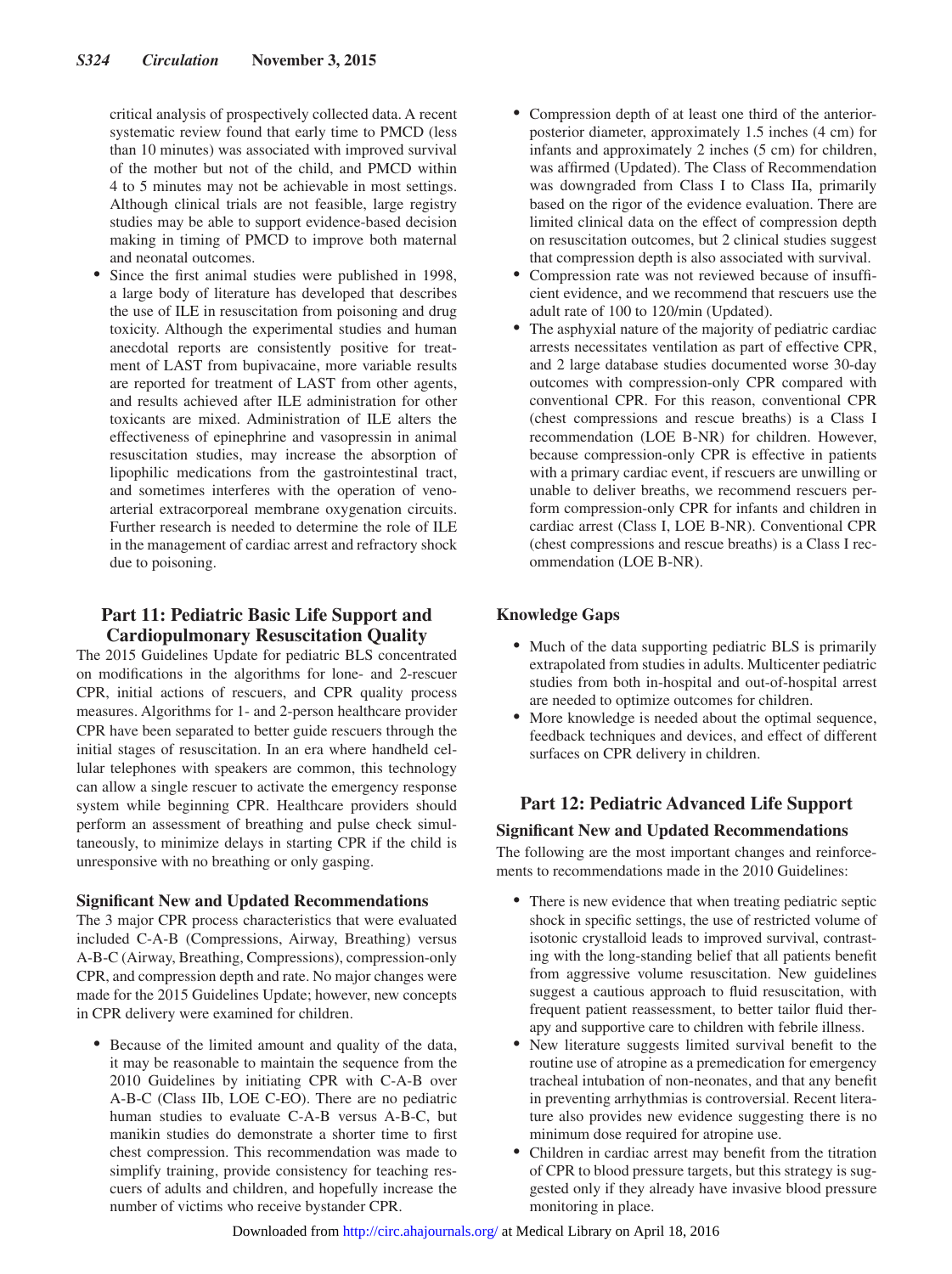- New evidence suggests that either amiodarone *or* lidocaine is acceptable for treatment of shock-refractory pediatric ventricular fibrillation and pulseless ventricular tachycardia.
- Recent literature supports the need to avoid fever when caring for children remaining unconscious after OHCA.
- The writing group reviewed a newly published multicenter clinical trial of targeted temperature management that demonstrated that a period of either 2 days of moderate therapeutic hypothermia (32° to 34° C) or the strict maintenance of normothermia (36° to 37.5° C) were equally beneficial. As a result, the writing group feels either of these approaches is appropriate for infants and children remaining comatose after OHCA.
- • Hemodynamic instability after cardiac arrest should be treated actively with fluids and/or inotropes/vasopressors to maintain systolic blood pressure greater than the fifth percentile for age. Continuous arterial pressure monitoring should be used when the appropriate resources are available.

## **Knowledge Gaps**

- • What clinical or physiologic parameters reflect highquality pediatric CPR and improve outcome in children? Do devices to monitor these parameters improve survival?
- What is the role of targeted temperature management in the care of children who remain unconscious after *inhospital* cardiac arrest?
- Does a postarrest bundle of care with specific targets for temperature, oxygenation and ventilation, and hemodynamic parameters improve outcomes after pediatric cardiac arrest?
- Does a combination of intra-arrest factors reliably predict successful resuscitation in children with either OHCA or IHCA?

#### **Part 13: Neonatal Resuscitation**

"Part 13: Neonatal Resuscitation" presents new guidelines for resuscitation of primarily newly born infants transitioning from intrauterine to extrauterine life. The recommendations are also applicable to neonates who have completed newborn transition and require resuscitation during the first weeks after birth.

Much of the neonatal resuscitation guidelines remains unchanged from 2010, but there is increasing focus on umbilical cord management, maintaining a normal temperature after birth, accurate determination of heart rate, optimizing oxygen use during resuscitation, and de-emphasis of routine suctioning for meconium in nonvigorous newborns. The etiology of neonatal arrest is almost always asphyxia, and therefore, establishing effective ventilation remains the most critical step.

#### **Significant New and Updated Recommendations**

*Umbilical cord management:* The 2015 Guidelines Update includes for the first time recommendations regarding umbilical cord management. Until recently, it was common practice to clamp the umbilical cord immediately after birth to facilitate rapid transfer of the baby to the pediatric provider for stabilization. A significant issue with the available evidence is that the published studies enrolled very few babies who were considered to need resuscitation.

- There is evidence, primarily in babies who do not require resuscitation, that delayed cord clamping is associated with less intraventricular hemorrhage, higher blood pressure and blood volume, less need for transfusion after birth, and less necrotizing enterocolitis. Delayed cord clamping conferred no benefit on mortality or severe intraventricular hemorrhage. The only negative consequence seems to be a slightly increased level of bilirubin, associated with more need for phototherapy.17,18
- • Delayed cord clamping for longer than 30 seconds is reasonable for both term and preterm infants who do not require resuscitation at birth (Class IIa, LOE C-LD). There is still insufficient evidence to recommend an approach to cord clamping or cord "milking" for babies who require resuscitation at birth.

*Assessment of heart rate:* Immediately after birth, assessment of the newborn's heart rate is used to evaluate the effectiveness of spontaneous respiratory effort and determine the need for subsequent interventions. An increase in the newborn's heart rate is considered the most sensitive indicator of a successful response to resuscitation interventions. Therefore, identifying a rapid, reliable, and accurate method to measure the newborn's heart rate is critically important.

- Available evidence comparing clinical assessment with ECG in the delivery room and simultaneous pulse oximetry and ECG heart rate determination found that clinical assessment was both unreliable and inaccurate.
- ECG (3-lead) displayed a reliable heart rate faster than pulse oximetry. Pulse oximetry tended to underestimate the newborn's heart rate and would have led to potentially unnecessary interventions.<sup>17,18</sup>
- During resuscitation of term and preterm newborns, the use of 3-lead ECG for the rapid and accurate measurement of the newborn's heart rate may be reasonable (Class IIb, LOE C-LD).

*Maintaining normal temperature of the newborn after birth:* It is recommended that the temperature of newly born nonasphyxiated infants be maintained between 36.5°C and 37.5°C after birth through admission and stabilization (Class I, LOE C-LD).<sup>15</sup> There is new evidence supporting a variety of interventions that may be used alone or in combination to reduce hypothermia. Temperature must be monitored to avoid hyperthermia as well.

*Management of the meconium stained infant:* For more than a decade, vigorous infants born through meconium stained amniotic fluid have been treated no differently than if they had been born through clear fluid. However, there remained a long standing practice to intubate and suction infants born through meconium stained amniotic fluid who have poor muscle tone and inadequate breathing efforts at birth.

• Routine intubation for tracheal suction in this setting is not suggested because there is insufficient evidence to continue recommending this practice (Class IIb, LOE C-LD).17,18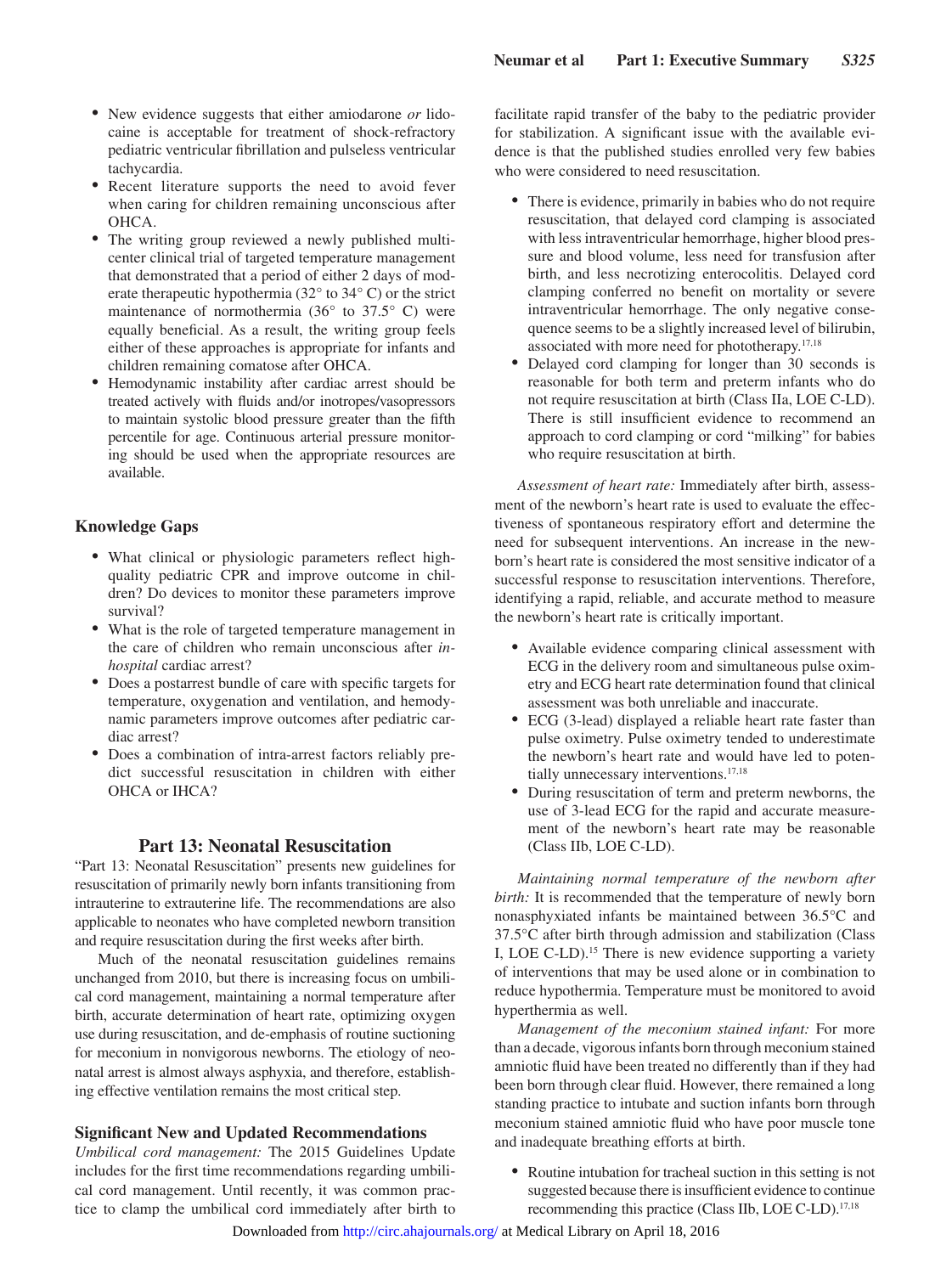• In making this suggested change, greater value has been placed on harm avoidance (delays in providing positivepressure ventilation, potential harm of the procedure) over the unknown benefit of the intervention of routine trachea intubation and suctioning.

*Oxygen use for preterm infants in the delivery room:* Since the release of the 2010 Guidelines, additional randomized trials have been published that examine the use of oxygen during resuscitation and stabilization of preterm newborns. These additional publications have allowed an increase from Class IIb to a Class I recommendation.

- • Meta-analysis of the randomized trials that compared initiating resuscitation of preterm newborns (less than 35 weeks of gestation) with high oxygen (65% or greater) versus low oxygen (21%–30%) showed no improvement in survival or morbidity to hospital discharge with the use of high oxygen. $17,18$
- Resuscitation of preterm newborns of less than 35 weeks of gestation should be initiated with low oxygen (21%– 30%), and the oxygen concentration should be titrated to achieve preductal oxygen saturation approximating the interquartile range measured in healthy term infants after vaginal birth at sea level (Class I, LOE B-R). This recommendation reflects a preference for not exposing preterm newborns to additional oxygen without data demonstrating a proven benefit for important outcomes.

*Oxygen use during neonatal cardiac compressions:* The evidence for optimal oxygen use during neonatal cardiac compressions was not reviewed for the 2010 Guidelines. Unfortunately, there are no clinical studies to inform the neonatal guidelines, but the available animal evidence demonstrated no obvious advantage of 100% oxygen over air. However, by the time resuscitation of a newborn includes cardiac compressions, the steps of trying to improve the heart rate via effective ventilation with low concentrations of oxygen should have already been tried. Thus, the 2015 Guidelines Task Force thought it was reasonable to increase the supplementary oxygen concentration during cardiac compressions and then subsequently wean the oxygen as soon as the heart rate recovers (see "Part 13: Neonatal Resuscitation" in this 2015 Guidelines Update).

*Structure of educational programs to teach neonatal resuscitation:* Currently, neonatal resuscitation training that includes simulation and debriefing is recommended at 2-year intervals.

- Studies that examined how frequently healthcare providers or healthcare students should train showed no differences in patient outcomes, but demonstrated some advantages in psychomotor performance, knowledge, and confidence when focused task training occurred every 6 months or more frequently.17,18
- It is therefore suggested that neonatal resuscitation task training occur more frequently than the current 2-year interval (Class IIb, LOE B-R, LOE C-EO, LOE C-LD).15

cord clamping for newborns who need resuscitation after birth remains unknown because such infants have thus far been excluded from the majority of trials. Concern remains that delay in establishing ventilation may be harmful. Further study is strongly endorsed.

- Some studies have suggested that cord milking might accomplish goals similar to delayed cord clamping.<sup>17,18</sup> Cord milking is rapid and can be accomplished within 15 seconds, before resuscitation might ordinarily be initiated. However, there is insufficient evidence of either the safety or utility of cord milking in babies requiring resuscitation.
- The effect of delayed cord clamping or cord milking on initial heart rate and oxygen saturations is also unknown. New normal ranges may need to be determined.
- The risks and benefits of inflating the lungs to establish breathing before clamping of the umbilical cord needs to be explored.

*Utility of a sustained inflation during the initial breaths after birth:* Several recent animal studies suggested that a longer sustained inflation may be beneficial for establishing functional residual capacity during transition from fluid-filled to air-filled lungs after birth. Some clinicians have suggested applying this technique for transition of human newborns.

• It was the consensus of the 2015 CoSTR and the 2015 Guidelines Task Force that there was inadequate study of the benefits and risks to recommend sustained inflation at this time. Further study using carefully designed protocols was endorsed (see "Part 13: Neonatal Resuscitation" in this 2015 Guidelines Update and Perlman et al<sup>17,18</sup>).

*Determination of heart rate:* Neonatal resuscitation success has classically been determined by detecting an increase in heart rate through auscultation. Heart rate also determines the need for changing interventions and escalating care. However, recent evidence demonstrates that auscultation of heart rate is inaccurate, and pulse oximetry takes several minutes to achieve a signal and also may be inaccurate during the early minutes after birth. Use of ECG in the delivery room has been suggested as a possible alternative.

- Although data suggest that the ECG provides a more accurate heart rate in the first 3 minutes of life, there are no available data to determine how outcomes would change by acting (or not acting) on the information.
- • Some transient bradycardia may be normal and be reflective of timing of cord clamping. More studies are needed.
- The human factors issues associated with introducing ECG leads in the delivery room are unknown.
- In addition, improved technologies for rapid application of ECG are needed.

## **Part 14: Education**

There remains strikingly low survival rates for both OHCA and IHCA despite scientific advances in the care of cardiac arrest victims. The Formula for Survival suggests that cardiac

# **Knowledge Gaps**

*Umbilical cord management for newborns needing resuscitation:* As noted previously, the risks and benefits of delayed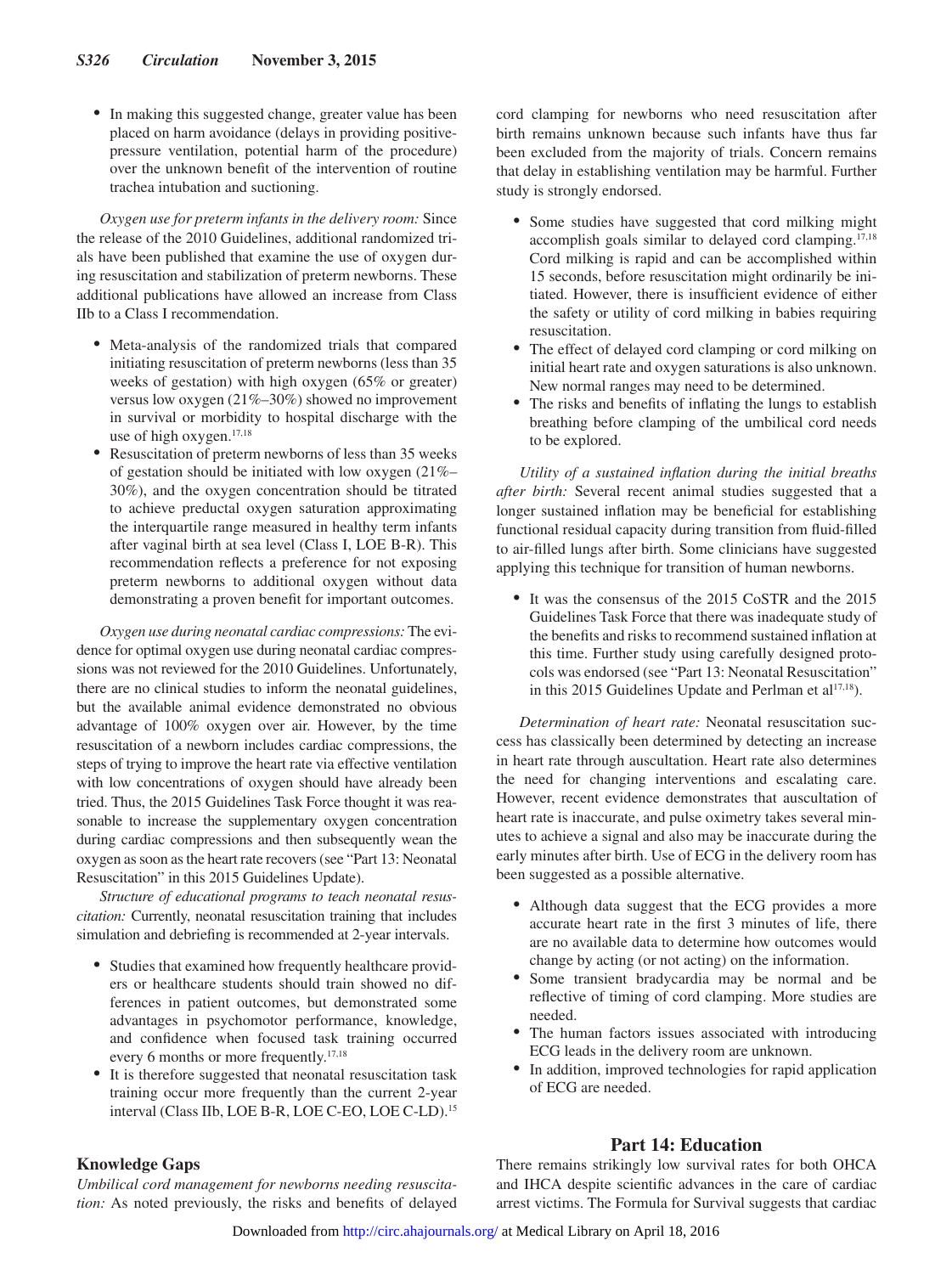arrest survival is influenced by high-quality science, education of lay providers and healthcare professionals, and a wellfunctioning Chain of Survival.<sup>19</sup> Considerable opportunities exist for education to close the gap between actual and desired performance of lay providers and healthcare teams. For lay providers, this includes proficient CPR and AED skills and the self-efficacy to use them, along with immediate support such as dispatch-guided CPR. For healthcare providers, the goals remain to recognize and respond to patients at risk of cardiac arrest, deliver high-quality CPR whenever CPR is required, and improve the entire resuscitation process through improved teamwork. Additionally, there needs to be a feedback loop focused on continuous quality improvement that can help the system improve as well as identify needs for targeted learning/ performance improvement. Optimizing the knowledge translation of what is known from the science of resuscitation to the victim's bedside is a key step to potentially saving many more lives.

Evidence-based instructional design is essential to improve training of providers and ultimately improve resuscitation performance and patient outcomes. The quality of rescuer performance depends on learners integrating, retaining, and applying the cognitive, behavioral, and psychomotor skills required to successfully perform resuscitation. "Part 14: Education" provides an overview of the educational principles that the AHA has implemented to maximize learning from its educational programs. It is important to note that the systematic reviews from which the Guidelines were derived assigned a hierarchy of outcomes for educational studies that considered patient-related outcomes as "critical" and outcomes in educational settings as "important."

#### **Significant New and Updated Recommendations**

The key recommendations based on the systematic reviews include the following:

• The use of high-fidelity manikins for ALS training can be beneficial in programs that have the infrastructure, trained personnel, and resources to maintain the program. Standard manikins continue to be an appropriate choice for organizations that do not have this capacity.

Use of a CPR feedback device is recommended to learn the psychomotor skill of CPR. Devices that provide feedback on performance are preferred to devices that provide only prompts (such as a metronome). Instructors are not accurate at assessment of CPR quality by visual inspection, so an adjunctive tool is necessary to provide accurate guidance to learners developing these critical psychomotor skills. Improved manikins that better reflect patient characteristics may prove important for future training. Use of CPR quality feedback devices during CPR is reviewed in "Part 5: Adult Basic Life Support and CPR Quality."

- Two-year retraining cycles are not optimal. More frequent training of BLS and advanced life support skills may be helpful for providers likely to encounter a victim of cardiac arrest.
- Although prior CPR training is not required for potential rescuers to initiate CPR, training helps people learn the

skills and develop the self-efficacy to provide CPR when necessary. BLS skills seem to be learned as well through self-instruction (video or computer based) with handson practice as with traditional instructor-led courses. The opportunity to train many more individuals to provide CPR while reducing the cost and resources required for training is important when considering the vast population of potential rescuers that should be trained.

- To reduce the time to defibrillation for cardiac arrest victims, the use of an AED should not be limited to trained individuals only (although training is still recommended). A combination of self-instruction and instructor-led teaching with hands-on training can be considered as an alternative to traditional instructor-led courses for lay providers.
- Precourse preparation, including review of appropriate content information, online/precourse testing, and/ or practice of pertinent technical skills, may optimize learning from advanced life support courses.
- Given very small risk for harm and the potential benefit of team and leadership training, the inclusion of team and leadership training as part of ALS training is reasonable.
- • Communities may consider training bystanders in compression-only CPR for adult OHCA as an alternative to training in conventional CPR.

## **Knowledge Gaps**

- Research on resuscitation education needs higher-quality studies that address important educational questions. Outcomes from educational studies should focus on patient outcomes (where feasible), performance in the clinical environment, or at least long-term retention of psychomotor and behavioral skills in the simulated resuscitation environment. Too much of the current focus of educational research is on the immediate endof-course performance, which may not be representative of participants' performance when they are faced with a resuscitation event months or years later. Assessment tools that have been empirically studied for evidence of validity and reliability are foundational to high-quality research. Standardizing the use of such tools across studies could potentially allow for meaningful comparisons when analyzing evidence in systematic reviews to more precisely determine the impact of certain interventions. Cost-effectiveness research is needed because many of the AHA education guidelines are developed in the absence of this information.
- The ideal methodology (ie, instructional design) and frequency of training required to enhance retention of skills and performance in simulated and actual resuscitations needs to be determined.

## **Part 15: First Aid**

"Part 15: First Aid" reaffirms the definition of *first aid* as the helping behaviors and initial care provided for an acute illness or injury. The provision of first aid has been expanded to include any person, from layperson to professional healthcare provider, in a setting where first aid is needed. Goals and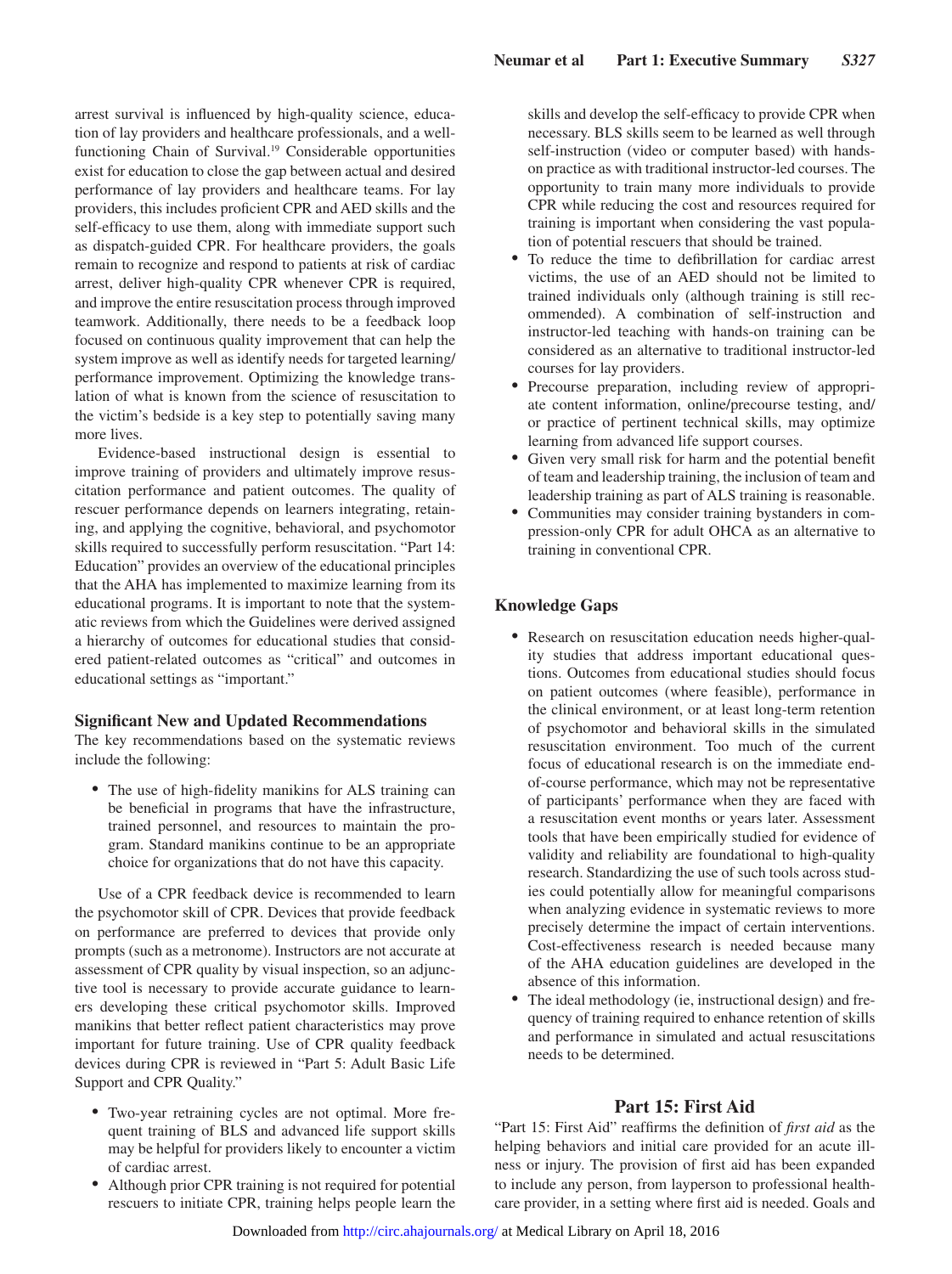competencies are now provided to give guidance and perspective beyond specific skills. While a basic tenet of first aid is the delivery of care using minimal or no equipment, it is increasingly recognized that in some cases first aid providers may have access to various adjuncts, such as commercial tourniquets, glucometers, epinephrine autoinjectors, or oxygen. The use of any such equipment mandates training, practice, and, in some cases, medical or regulatory oversight related to use and maintenance of that equipment.

Although there is a growing body of observational studies performed in the first aid setting, most recommendations set forth in "Part 15: First Aid" continue to be extrapolated from prehospital- and hospital-based studies. One important new development relates to the ability of a first aid provider to recognize the signs and symptoms of acute stroke. "Part 15: First Aid" describes the various stroke assessment systems that are available to first aid providers, and lists their sensitivities and specificities in identifying stroke based on included components. This new recommendation for use of a stroke assessment system complements previous recommendations for early stroke management by improving the recognition of stroke signs and symptoms at the first step of emergency care—first aid—thus potentially reducing the interval from symptom onset to definitive care.

#### **Significant New and Updated Recommendations**

- Evidence shows that the early recognition of stroke by using a stroke assessment system decreases the interval between the time of stroke onset and arrival at a hospital and definitive treatment. More than 94% of lay providers trained in a stroke assessment system are able to recognize signs and symptoms of a stroke, and this ability persists at 3 months after training. The use of a stroke assessment system by first aid providers is recommended (Class I, LOE B-NR). Compared to stroke assessment systems without glucose measurement, assessment systems that include glucose measurement have similar sensitivity but higher specificity for recognition of stroke.
- Hypoglycemia is a condition that is commonly encountered by first aid providers. Severe hypoglycemia, which may present with loss of consciousness or seizures, typically requires management by EMS providers. If a person with diabetes reports low blood sugar or exhibits signs or symptoms of mild hypoglycemia and is able to follow simple commands and swallow, oral glucose should be given to attempt to resolve the hypoglycemia. Glucose tablets, if available, should be used to reverse hypoglycemia in a patient who is able to take these orally (Class I, LOE B-R). If glucose tablets are not available, other specifically evaluated forms of sucroseand fructose-containing foods, liquids, and candy can be effective as an alternative to glucose tablets for reversal of mild symptomatic hypoglycemia.
- The first aid management of an open chest wound was evaluated for the 2015 ILCOR Consensus Conference. The improper use of an occlusive dressing or device with potential subsequent development of unrecognized tension pneumothorax is of great concern. There

are no human studies comparing the application of an occlusive dressing to a nonocclusive dressing, and only a single animal study showed benefit to use of a nonocclusive dressing. As a result of the lack of evidence for use of an occlusive dressing and the risk of unrecognized tension pneumothorax, we recommend against the application of an occlusive dressing or device by first aid providers for an individual with an open chest wound.

- • First aid providers often encounter individuals with a concussion (minor traumatic brain injury). The myriad of signs and symptoms of concussion can make recognition of this injury a challenge. Although a simple validated single-stage concussion scoring system could possibly help first aid providers in the recognition of concussion, there is no evidence to support the use of such a scoring system. There are sport concussion assessment tools for use by healthcare professionals that require a 2-stage assessment, before competition and after concussion, but these are not appropriate as a single assessment tool for first aid providers. Therefore, it is recommended that a healthcare provider evaluate as soon as possible any person with a head injury that has resulted in a change in level of consciousness, who has progressive development of signs or symptoms of a concussion or traumatic brain injury, or who is otherwise a cause for concern to the first aid provider.
- Dental avulsion can result in permanent loss of a tooth. Immediate reimplantation of the avulsed tooth is thought by the dental community to afford the greatest chance of tooth survival. First aid providers may not be able to reimplant an avulsed tooth because of lack of training, skill, or personal protective equipment, or they may be reluctant to perform a painful procedure. The storage of an avulsed tooth in a variety of solutions (compared with saliva or milk) has been shown to prolong viability of dental cells by 30 to 120 minutes. In situations that do not allow for immediate reimplantation, the temporary storage of an avulsed tooth in one of these solutions may afford time until the tooth can be reimplanted.
- Evidence shows that education in first aid can increase survival rates, improve recognition of acute illness, and resolve symptomatology. We recommend that first aid education be universally available (Class I, LOE C-EO).
- Past Guidelines recommended that first aid providers assist the person with symptoms of anaphylaxis to administer that person's epinephrine.<sup>20</sup> Evidence supports the need for a second dose of epinephrine for acute anaphylaxis in persons not responding to a first dose. When a person with anaphylaxis does not respond to the initial dose and arrival of advanced care will exceed 5 to 10 minutes, a repeat dose may be considered (Class IIb, LOE C-LD).
- There is no evidence of any benefit from routine administration of supplementary oxygen by first aid providers. Limited evidence shows benefit from use of oxygen for decompression sickness in the first aid setting. The use of supplementary oxygen by first aid providers with specific training (eg, a diving first aid oxygen course) is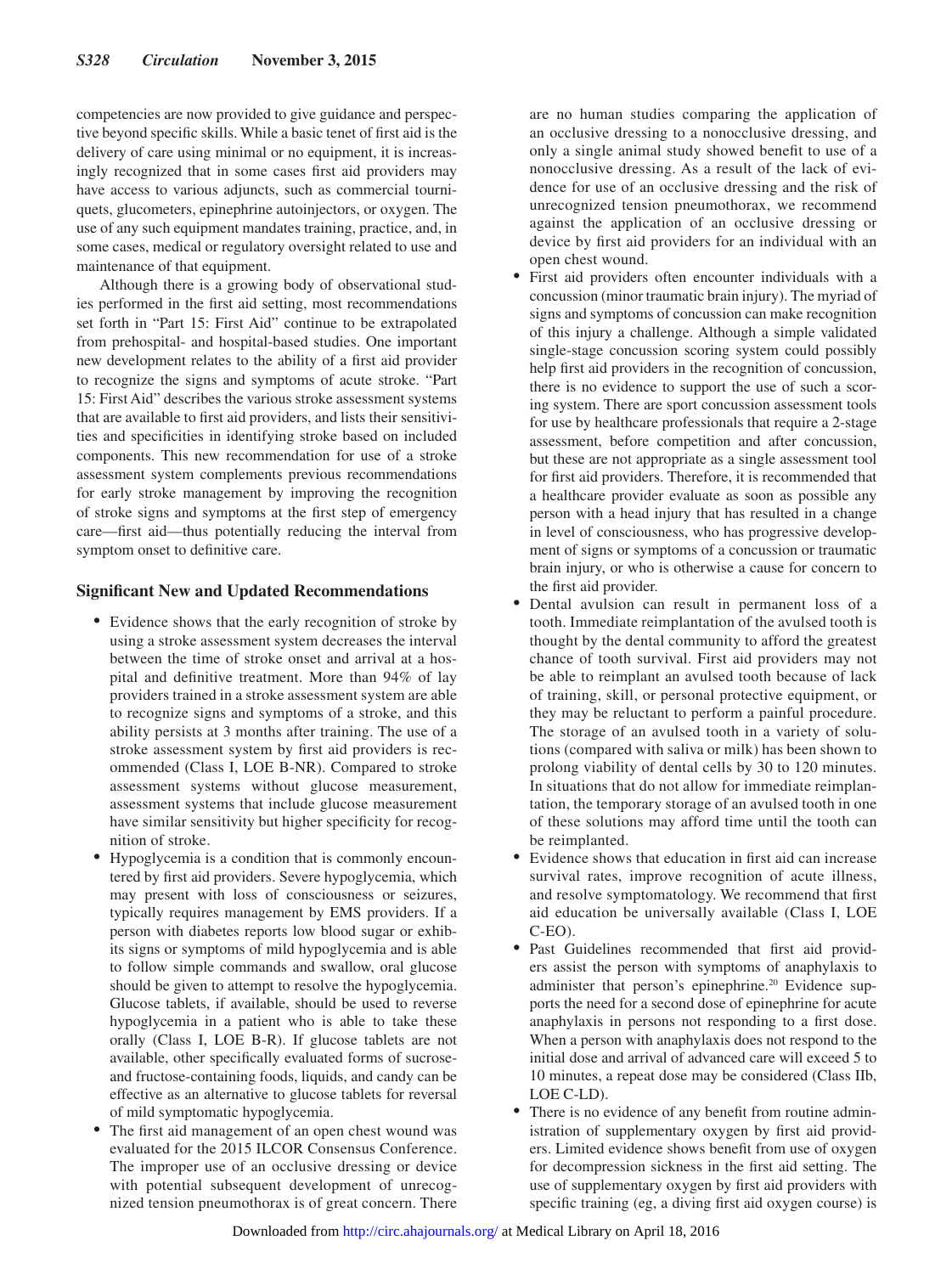reasonable for cases of decompression sickness. Limited evidence suggests that supplementary oxygen may be effective for relief of dyspnea in advanced lung cancer patients with dyspnea and associated hypoxia, but not for similar patients without hypoxia.

- Newer-generation hemostatic agent–impregnated dressings have been shown to cause fewer complications and adverse effects and are effective in providing hemostasis in up to 90% of subjects in case series. First aid providers may consider use of hemostatic dressings when standard bleeding control (with direct pressure) is not effective.
- The use of cervical collars as a component of spinal motion restriction for blunt trauma was reviewed for the 2015 ILCOR consensus. No evidence was identified that showed a decrease in neurologic injury with use of a cervical collar. Evidence demonstrates adverse effects from use of a cervical collar, such as increased intracranial pressure and potential airway compromise. The ILCOR First Aid Task Force also expressed concern that proper technique for application of a cervical collar in high-risk individuals requires significant training and practice to be performed correctly and is not considered a standard first aid skill. Because of these concerns, and with a growing body of evidence demonstrating harmful effects and no good evidence showing clear benefit, we recommend against routine application of cervical collars by first aid providers.

#### **Knowledge Gaps**

- Control of severe bleeding is a topic that has gained public interest and importance with recent domestic terrorist attacks. The ideal order for the technique of bleeding control by first aid providers for severe bleeding of an extremity is not clear—ie, direct pressure  $\rightarrow$ tourniquet  $\rightarrow$  additional (double) tourniquet; direct pressure  $\rightarrow$  hemostatic dressing  $\rightarrow$  tourniquet. It is also unclear how tourniquets compare with hemostatic dressings (or double tourniquet) for control of bleeding in extremity wounds.
- First aid providers may have difficulty recognizing potentially life-threatening conditions. The development and validation of highly sensitive assessment systems or scales (such as for stroke) and other educational techniques may help first aid providers

recognize these entities so that they can provide rapid, appropriate care. Conditions that may benefit from development of such assessment educational systems include anaphylaxis, hypoglycemia, chest pain of cardiac origin, high-risk cervical spine injury, concussion, poisoning or overdose, abnormal versus normal breathing, and shock.

• How should a first aid provider care for a person with a potential spinal injury while awaiting arrival of EMS? Is there a benefit to manual cervical spinal stabilization by a first aid provider, and, if so, which technique is best? If verbal instructions to not move are given to a conscious/ responsive person with trauma and possible spine injury, are they effective or useful?

#### **Summary**

The *2015 AHA Guidelines Update for CPR and ECC* incorporated the evidence from the systematic reviews completed as part of the 2015 International Consensus on CPR and ECC Science With Treatment Recommendations. This 2015 Guidelines Update marks the transition from periodic review and publication of new science-based recommendations to a more continuous process of evidence evaluation and guideline optimization designed to more rapidly translate new science into resuscitation practice that will save more lives. The Appendix to this Part contains a list of all recommendations published in the 2015 Guidelines Update and, in addition, lists the recommendations from the 2010 Guidelines. The 2015 recommendations were made consistent with the new AHA Classification System for describing the risk-benefit ratio for each Class and the Levels of Evidence supporting them. (Please see Figure 1 in "Part 2: Evidence Evaluation and Management of Conflicts of Interest.")

Survival from both IHCA and OHCA has increased over the past decade, but there is still tremendous potential for improvement. It is clear that successful resuscitation depends on coordinated systems of care that start with prompt rescuer actions, require delivery of high-quality CPR, and continue through optimized ACLS and post–cardiac arrest care. Systems that monitor and report qualityof-care metrics and patient-centered outcomes will have the greatest opportunity through quality improvement to save the most lives.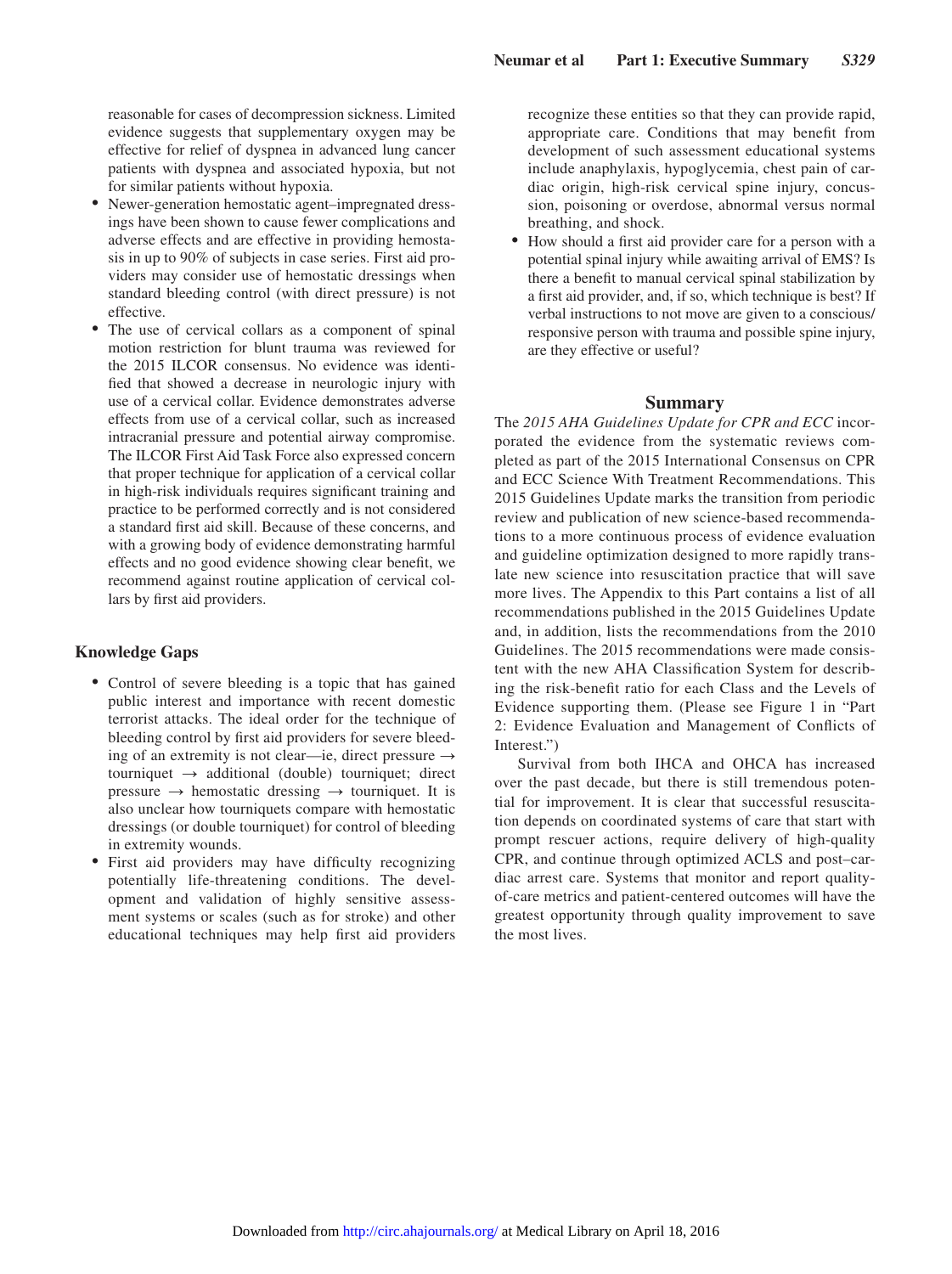# **Disclosures**

# **Part 1: Executive Summary: 2015 Guidelines Update Writing Group Disclosures**

| <b>Writing Group</b>            |                                                                  |                                                                     | <b>Other</b><br>Research | Speakers'<br>Bureau/ | Expert          | Ownership        | Consultant/<br>Advisory                                          |                                                                 |
|---------------------------------|------------------------------------------------------------------|---------------------------------------------------------------------|--------------------------|----------------------|-----------------|------------------|------------------------------------------------------------------|-----------------------------------------------------------------|
| Member<br>Robert W.             | Employment<br>University of Michigan                             | <b>Research Grant</b><br>NIH <sub>†</sub>                           | Support<br>None          | Honoraria<br>None    | Witness<br>None | Interest<br>None | <b>Board</b><br>None                                             | <b>Other</b><br>None                                            |
| Neumar                          |                                                                  |                                                                     |                          |                      |                 |                  |                                                                  |                                                                 |
| Dianne L. Atkins                | University of lowa                                               | None                                                                | None                     | None                 | None            | None             | None                                                             | None                                                            |
| Farhan Bhanji                   | <b>McGill University</b>                                         | None                                                                | None                     | None                 | None            | None             | None                                                             | None                                                            |
| Steven C. Brooks                | Queen's University                                               | <b>Heart and Stroke</b><br>Foundation of<br>Canada†; CIHR†;<br>NIH† | None                     | None                 | None            | None             | None                                                             | South Eastern<br>Ontario<br>Academic<br>Medical<br>Association+ |
| Clifton W.<br>Callaway          | University of<br>Pittsburgh                                      | None                                                                | None                     | None                 | None            | None             | None                                                             | None                                                            |
| Allan R. de Caen                | University of Alberta;<br><b>Stollery Children's</b><br>Hospital | None                                                                | None                     | None                 | None            | None             | None                                                             | None                                                            |
| Monica E.<br>Kleinman           | Children's Hospital Boston                                       | None                                                                | None                     | None                 | None            | None             | None                                                             | None                                                            |
| Steven L. Kronick               | University of Michigan                                           | None                                                                | None                     | None                 | None            | None             | None                                                             | None                                                            |
| Eric J. Lavonas                 | Rocky Mountain<br>Poison & Drug Center                           | None                                                                | None                     | None                 | None            | None             | None                                                             | None                                                            |
| Mark S. Link                    | <b>Tufts Medical Center</b>                                      | None                                                                | None                     | None                 | None            | None             | None                                                             | None                                                            |
| Mary E. Mancini                 | University of Texas at<br>Arlington                              | None                                                                | None                     | None                 | None            | None             | None                                                             | None                                                            |
| Laurie J. Morrison              | University of Toronto                                            | NIH <sub>+</sub> ; CIHR <sub>+</sub> ;<br>HSFC+                     | None                     | None                 | None            | None             | None                                                             | None                                                            |
| Robert E. O'Connor              | University of Virginia                                           | None                                                                | None                     | None                 | None            | None             | None                                                             | None                                                            |
| Eunice M.<br>Singletary         | University of Virginia                                           | None                                                                | None                     | None                 | None            | None             | American<br><b>Red Cross</b><br>Scientific<br>Advisory<br>Board* | None                                                            |
| Myra H. Wyckoff<br><b>Staff</b> | UT Southwestern                                                  | None                                                                | None                     | None                 | None            | None             | None                                                             | None                                                            |
| Jose Maria<br>E. Ferrer         | American Heart<br>Association                                    | None                                                                | None                     | None                 | None            | None             | None                                                             | None                                                            |
| Lana M. Gent                    | American Heart<br>Association                                    | None                                                                | None                     | None                 | None            | None             | None                                                             | None                                                            |
| <b>Consultants</b>              |                                                                  |                                                                     |                          |                      |                 |                  |                                                                  |                                                                 |
| Michael W.<br>Donnino           | <b>Beth Israel Deaconess</b><br><b>Med Center</b>                | None                                                                | None                     | None                 | None            | None             | American<br>Heart<br>Association+                                | None                                                            |
| Mary Fran<br>Hazinski           | <b>Vanderbilt University</b>                                     | None                                                                | None                     | None                 | None            | None             | American<br>Heart<br>Association+                                | None                                                            |
| Ricardo A.<br>Samson            | University of Arizona                                            | None                                                                | None                     | None                 | None            | None             | American<br>Heart<br>Association+                                | None                                                            |
| Steven M.<br>Schexnayder        | University of Arkansas;<br>Arkansas Children's<br>Hospital       | None                                                                | None                     | None                 | None            | None             | American<br>Heart<br>Association+                                | None                                                            |
| <b>Michael Shuster</b>          | <b>Mineral Springs Hospital</b><br><b>Emergency Medicine</b>     | None                                                                | None                     | None                 | None            | None             | American<br>Heart<br>Association+                                | None                                                            |
|                                 |                                                                  |                                                                     |                          |                      |                 |                  |                                                                  | (Continued)                                                     |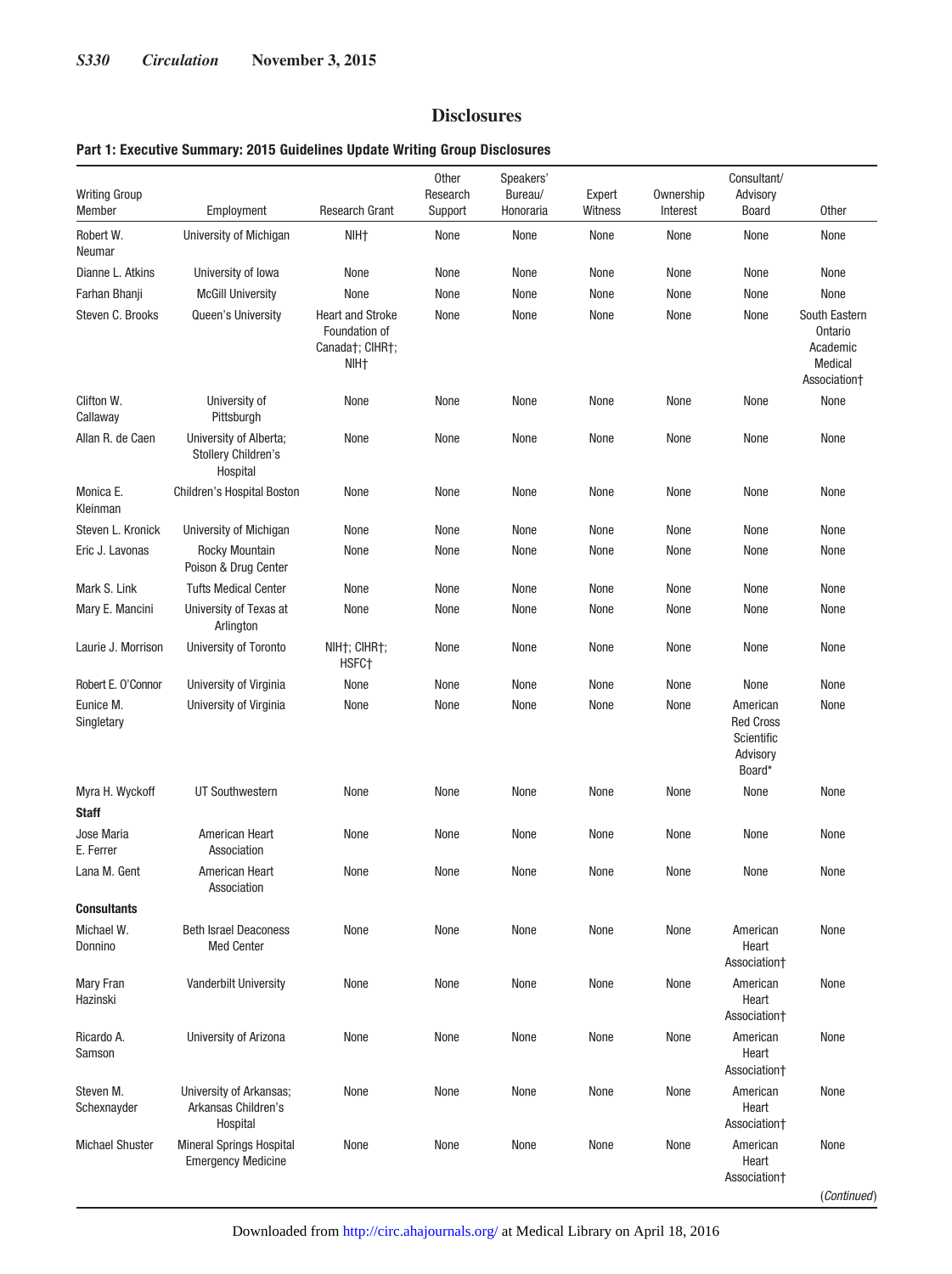#### **Part 1: Executive Summary: 2015 Guidelines Update Writing Group Disclosures,** *Continued*

| <b>Writing Group</b><br>Member | Employment                                              | <b>Research Grant</b> | <b>Other</b><br>Research<br>Support | Speakers'<br>Bureau/<br>Honoraria | Expert<br>Witness | Ownership<br>Interest | Consultant/<br>Advisory<br>Board  | <b>Other</b> |
|--------------------------------|---------------------------------------------------------|-----------------------|-------------------------------------|-----------------------------------|-------------------|-----------------------|-----------------------------------|--------------|
| Elizabeth H. Sinz              | Pennsylvania State<br>University College of<br>Medicine | None                  | None                                | None                              | None              | None                  | American<br>Heart<br>Association+ | None         |
| Andrew H.<br>Travers           | <b>Emergency Health</b><br>Services, Nova Scotia        | None                  | None                                | None                              | None              | None                  | American<br>Heart<br>Association+ | None         |

This table represents the relationships of writing group members that may be perceived as actual or reasonably perceived conflicts of interest as reported on the Disclosure Questionnaire, which all members of the writing group are required to complete and submit. A relationship is considered to be "significant" if (a) the person receives \$10 000 or more during any 12-month period, or 5% or more of the person's gross income; or (b) the person owns 5% or more of the voting stock or share of the entity, or owns \$10 000 or more of the fair market value of the entity. A relationship is considered to be "modest" if it is less than "significant" under the preceding definition.

\*Modest.

†Significant.

# **Appendix**

#### **2015 Guidelines Update: Master List of Recommendations**

| Year Last<br>Reviewed | <b>Topic</b>                                                                     | Recommendation                                                                                                                                                                                                                                                                                                                                                                                                                                                                                                                                                                                                                                                                                                                                                                                                                                                                                                                                                                  | Comments                    |
|-----------------------|----------------------------------------------------------------------------------|---------------------------------------------------------------------------------------------------------------------------------------------------------------------------------------------------------------------------------------------------------------------------------------------------------------------------------------------------------------------------------------------------------------------------------------------------------------------------------------------------------------------------------------------------------------------------------------------------------------------------------------------------------------------------------------------------------------------------------------------------------------------------------------------------------------------------------------------------------------------------------------------------------------------------------------------------------------------------------|-----------------------------|
|                       | <b>Part 3: Ethical Issues</b>                                                    |                                                                                                                                                                                                                                                                                                                                                                                                                                                                                                                                                                                                                                                                                                                                                                                                                                                                                                                                                                                 |                             |
| 2015                  | The Use of Extracorporeal<br>CPR in OHCA                                         | There is insufficient evidence to recommend the routine use of ECPR for patients with cardiac<br>arrest. In settings where it can be rapidly implemented, ECPR may be considered for select<br>patients for whom the suspected etiology of the cardiac arrest is potentially reversible during a<br>limited period of mechanical cardiorespiratory support (Class IIb, LOE C-LD).                                                                                                                                                                                                                                                                                                                                                                                                                                                                                                                                                                                               | new for 2015                |
| 2015                  | Intra-arrest Prognostic<br>Factors for Cardiac Arrest in<br>Infants and Children | Multiple variables should be used when attempting to prognosticate outcomes during cardiac<br>arrest (Class I, LOE C-LD).                                                                                                                                                                                                                                                                                                                                                                                                                                                                                                                                                                                                                                                                                                                                                                                                                                                       | new for 2015                |
| 2015                  | The Use of a Prognostic Score<br>in the Delivery Room for<br>Preterm Infants     | However, in individual cases, when counseling a family and constructing a prognosis for survival<br>at gestations below 25 weeks, it is reasonable to consider variables such as perceived accuracy<br>of gestational age assignment, the presence or absence of chorioamnionitis, and the level of<br>care available for location of delivery. It is also recognized that decisions about appropriateness<br>of resuscitation below 25 weeks of gestation will be influenced by region-specific guidelines.<br>In making this statement, a higher value was placed on the lack of evidence for a generalized<br>prospective approach to changing important outcomes over improved retrospective accuracy<br>and locally validated counseling policies. The most useful data for antenatal counseling provides<br>outcome figures for infants alive at the onset of labor, not only for those born alive or admitted to<br>a neonatal intensive care unit (Class IIb, LOE C-LD) | new for 2015                |
| 2015                  | <b>Terminating Resuscitative</b><br><b>Efforts in Term Infants</b>               | We suggest that, in infants with an Apgar score of 0 after 10 minutes of resuscitation, if the heart<br>rate remains undetectable, it may be reasonable to stop assisted ventilations; however, the decision<br>to continue or discontinue resuscitative efforts must be individualized. Variables to be considered<br>may include whether the resuscitation was considered optimal; availability of advanced neonatal<br>care, such as the rapeutic hypothermia; specific circumstances before delivery (eg, known timing of<br>the insult); and wishes expressed by the family (Class IIb, LOE C-LD)                                                                                                                                                                                                                                                                                                                                                                          | updated for 2015            |
| 2015                  | The Use of ECPR in IHCA                                                          | There is insufficient evidence to recommend the routine use of ECPR for patients with cardiac<br>arrest. In settings where it can be rapidly implemented, ECPR may be considered for select<br>cardiac arrest patients for whom the suspected etiology of the cardiac arrest is potentially<br>reversible during a limited period of mechanical cardiorespiratory support. (Class IIb, LOE C-LD).                                                                                                                                                                                                                                                                                                                                                                                                                                                                                                                                                                               | new for 2015                |
| 2015                  | The Use of ECPR in IHCA                                                          | ECPR may be considered for pediatric patients with cardiac diagnoses who have IHCA in settings<br>with existing ECMO protocols, expertise, and equipment (Class IIb, LOE C-LD).                                                                                                                                                                                                                                                                                                                                                                                                                                                                                                                                                                                                                                                                                                                                                                                                 | new for 2015                |
| 2015                  | <b>Terminating Cardiac Arrest</b><br>Resuscitative Efforts in<br>Pediatric IHCA  | Multiple variables should be used when attempting to prognosticate outcomes during cardiac<br>arrest (Class I, LOE C-LD).                                                                                                                                                                                                                                                                                                                                                                                                                                                                                                                                                                                                                                                                                                                                                                                                                                                       | new for 2015                |
| 2015                  | Prognostication<br>During CPR                                                    | In intubated patients, failure to achieve an ETCO <sub>2</sub> of greater than 10 mm Hg by waveform capnography<br>after 20 minutes of CPR may be considered as one component of a multimodal approach to decide when<br>to end resuscitative efforts but should not be used in isolation (Class IIb, LOE C-LD).                                                                                                                                                                                                                                                                                                                                                                                                                                                                                                                                                                                                                                                                | new for 2015<br>(Continued) |

Downloaded from<http://circ.ahajournals.org/>at Medical Library on April 18, 2016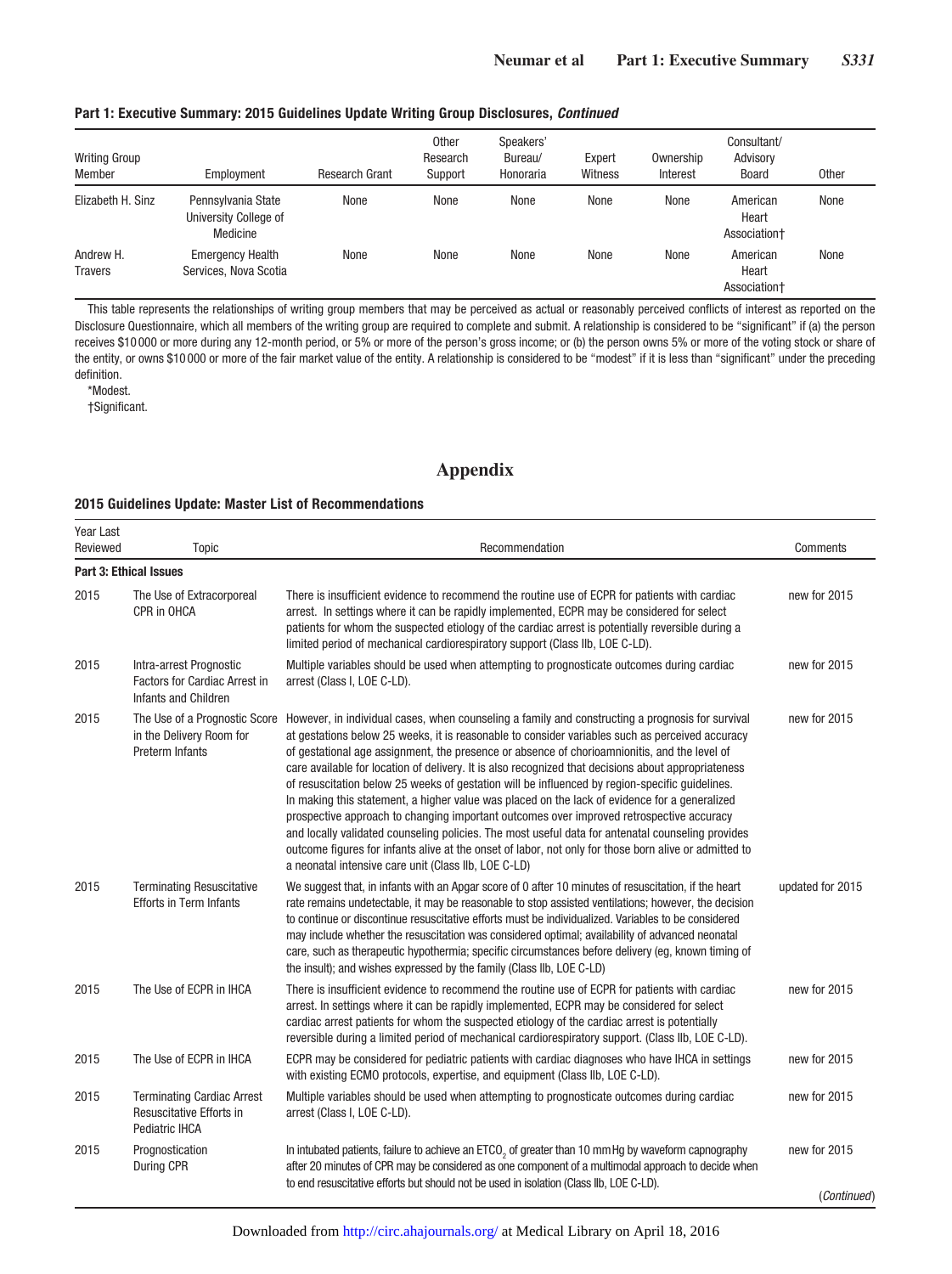| Year Last<br>Reviewed | Topic                                                                                          | Recommendation                                                                                                                                                                                                                                                                                                                            | Comments         |
|-----------------------|------------------------------------------------------------------------------------------------|-------------------------------------------------------------------------------------------------------------------------------------------------------------------------------------------------------------------------------------------------------------------------------------------------------------------------------------------|------------------|
| 2015                  | Prognostication During CPR                                                                     | In nonintubated patients, a specific ETCO, cutoff value at any time during CPR should not be used<br>as an indication to end resuscitative efforts (Class III: Harm, LOE C-EO).                                                                                                                                                           | new for 2015     |
| 2015                  | <b>Predictive Factors After</b><br><b>Cardiac Arrest in Pediatric</b><br>Patients              | EEGs performed within the first 7 days after pediatric cardiac arrest may be considered in<br>prognosticating neurologic outcome at the time of hospital discharge (Class IIb, LOE C-LD) but<br>should not be used as the sole criterion.                                                                                                 | new for 2015     |
| 2015                  | <b>Predictive Factors After</b><br>Cardiac Arrest in Pediatric<br>Patients                     | The reliability of any 1 variable for prognostication in children after cardiac arrest has not been<br>established. Practitioners should consider multiple factors when predicting outcomes in infants<br>and children who achieve ROSC after cardiac arrest (Class I, LOE C-LD).                                                         | new for 2015     |
| 2015                  | Timing of Prognostication in<br>Post-Cardiac Arrest Adults                                     | The earliest time for prognostication in patients treated with TTM using clinical examination<br>where sedation or paralysis could be a confounder may be 72 hours after return to normothermia<br>(Class IIb, LOE C-EO).                                                                                                                 | updated for 2015 |
| 2015                  | Timing of Prognostication in<br>Post-Cardiac Arrest Adults                                     | We recommend the earliest time to prognosticate a poor neurologic outcome in patients not<br>treated with TTM using clinical examination is 72 hours after cardiac arrest (Class I, LOE B-NR).                                                                                                                                            | updated for 2015 |
| 2015                  | Timing of Prognostication in<br>Post-Cardiac Arrest Adults                                     | This time can be even longer after cardiac arrest if the residual effect of sedation or paralysis<br>confounds the clinical examination (Class IIa, LOE C-LD).                                                                                                                                                                            | new for 2015     |
| 2015                  | Prognostic Testing in Adult<br>Patients After Cardiac Arrest:<br><b>Clinical Exam Findings</b> | In comatose patients who are not treated with TTM, the absence of pupillary reflex to light at<br>72 hours or more after cardiac arrest is a reasonable exam finding with which to predict poor<br>neurologic outcome (FPR, 0%; 95% CI, 0%-8%; Class IIa, LOE B-NR).                                                                      | new for 2015     |
| 2015                  | Prognostic Testing in Adult<br>Patients After Cardiac Arrest:<br><b>Clinical Exam Findings</b> | In comatose patients who are treated with TTM, the absence of pupillary reflex to light at 72<br>hours or more after cardiac arrest is useful to predict poor neurologic outcome (FPR, 0%; 95% CI,<br>0%-3%; Class I, LOE B-NR).                                                                                                          | new for 2015     |
| 2015                  | Prognostic Testing in Adult<br>Patients After Cardiac Arrest:<br><b>Clinical Exam Findings</b> | We recommend that, given their high FPRs, the findings of either absent motor movements or<br>extensor posturing should not be used alone for predicting a poor neurologic outcome (FPR, 10%;<br>95% CI, 7%-15% to FPR, 15%; 95% CI, 5%-31%; Class III: Harm, LOE B-NR).                                                                  | new for 2015     |
| 2015                  | Prognostic Testing in Adult<br>Patients After Cardiac Arrest:<br><b>Clinical Exam Findings</b> | The motor examination may be a reasonable means to identify the population who need further<br>prognostic testing to predict poor outcome (Class IIb, LOE B-NR).                                                                                                                                                                          | new for 2015     |
| 2015                  | Prognostic Testing in Adult<br>Patients After Cardiac Arrest:<br><b>Clinical Exam Findings</b> | We recommend that the presence of myoclonus, which is distinct from status myoclonus, should<br>not be used to predict poor neurologic outcomes because of the high FPR (FPR, 5%; 95% CI,<br>3%-8% to FPR, 11%; 95% CI, 3%-26%; Class III: Harm, LOE B-NR).                                                                               | new for 2015     |
| 2015                  | Prognostic Testing in Adult<br>Patients After Cardiac Arrest:<br><b>Clinical Exam Findings</b> | In combination with other diagnostic tests at 72 or more hours after cardiac arrest, the presence<br>of status myoclonus during the first 72 hours after cardiac arrest is a reasonable finding to help<br>predict poor neurologic outcomes (FPR, 0%; 95% CI, 0%-4%; Class IIa, LOE B-NR).                                                | new for 2015     |
| 2015                  | Prognostic Testing in Adult<br>Patients After Cardiac Arrest:<br>EEG                           | In comatose post-cardiac arrest patients who are treated with TTM, it may be reasonable to<br>consider persistent absence of EEG reactivity to external stimuli at 72 hours after cardiac arrest,<br>and persistent burst suppression on EEG after rewarming, to predict a poor outcome (FPR, 0%;<br>95% CI, 0%-3%; Class IIb, LOE B-NR). | updated for 2015 |
| 2015                  | Prognostic Testing in Adult<br>EEG                                                             | Intractable and persistent (more than 72 hours) status epilepticus in the absence of EEG reactivity<br>Patients After Cardiac Arrest: to external stimuli may be reasonable to predict poor outcome (Class IIb, LOE B-NR).                                                                                                                | updated for 2015 |
| 2015                  | Prognostic Testing in Adult<br>Patients After Cardiac Arrest:<br>EEG                           | In comatose post–cardiac arrest patients who are not treated with TTM, it may be reasonable<br>to consider the presence of burst suppression on EEG at 72 hours or more after cardiac arrest,<br>in combination with other predictors, to predict a poor neurologic outcome (FPR, 0%; 95% CI,<br>0%-11%; Class IIb, LOE B-NR).            | updated for 2015 |
| 2015                  | Prognostic Testing in Adult<br>Patients After Cardiac Arrest:<br><b>Evoked Potentials</b>      | In patients who are comatose after resuscitation from cardiac arrest regardless of treatment with TTM, it<br>is reasonable to consider bilateral absence of the N20 SSEP wave 24 to 72 hours after cardiac arrest or<br>after rewarming a predictor of poor outcome (FPR, 1%; 95% CI, 0%-3%; Class IIa, LOE B-NR).                        | updated for 2015 |
| 2015                  | Prognostic Testing in Adult<br>Patients After Cardiac Arrest:<br><b>Imaging Tests</b>          | In patients who are comatose after resuscitation from cardiac arrest and not treated with TTM, it may<br>be reasonable to use the presence of a marked reduction of the grey white ratio (GWR) on brain CT<br>obtained within 2 hours after cardiac arrest to predict poor outcome (Class IIb, LOE B-NR).                                 | new for 2015     |
| 2015                  | Prognostic Testing in Adult<br>Patients After Cardiac Arrest:<br><b>Imaging Tests</b>          | It may be reasonable to consider extensive restriction of diffusion on brain MRI at 2 to 6 days<br>after cardiac arrest in combination with other established predictors to predict a poor neurologic<br>outcome (Class IIb, LOE B-NR).                                                                                                   | new for 2015     |
| 2015                  | Prognostic Testing in Adult<br>Patients After Cardiac Arrest:<br><b>Blood Markers</b>          | Given the possibility of high FPRs, blood levels of NSE and S-100B should not be used alone to<br>predict a poor neurologic outcome (Class III: Harm, LOE C-LD).                                                                                                                                                                          | updated for 2015 |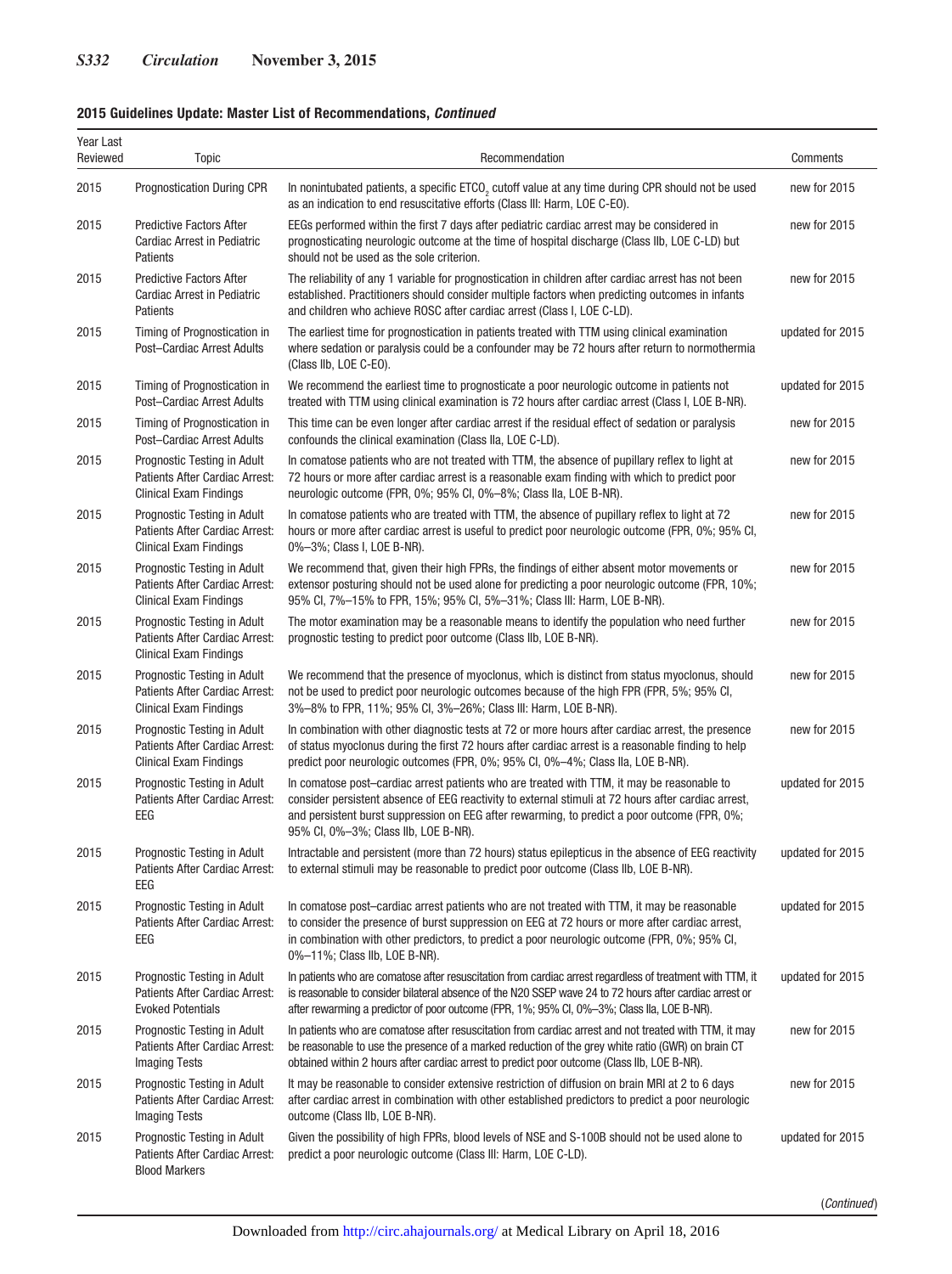| Year Last<br>Reviewed | Topic                                                                                                           | Recommendation                                                                                                                                                                                                                                                                                                                                                                                                                                                                                                                                                                                                                                         | Comments             |
|-----------------------|-----------------------------------------------------------------------------------------------------------------|--------------------------------------------------------------------------------------------------------------------------------------------------------------------------------------------------------------------------------------------------------------------------------------------------------------------------------------------------------------------------------------------------------------------------------------------------------------------------------------------------------------------------------------------------------------------------------------------------------------------------------------------------------|----------------------|
| 2015                  | Prognostic Testing in Adult<br><b>Patients After Cardiac Arrest:</b><br><b>Blood Markers</b>                    | When performed with other prognostic tests at 72 hours or more after cardiac arrest, it may be<br>reasonable to consider high serum values of NSE at 48 to 72 hours after cardiac arrest to support<br>the prognosis of a poor neurologic outcome (Class IIb, LOE B-NR), especially if repeated sampling<br>reveals persistently high values (Class IIb, LOE C-LD).                                                                                                                                                                                                                                                                                    | updated for 2015     |
| 2015                  | Ethics of Organ and Tissue<br>Donation                                                                          | We recommend that all patients who are resuscitated from cardiac arrest but who subsequently<br>progress to death or brain death be evaluated for organ donation (Class I, LOE B-NR).                                                                                                                                                                                                                                                                                                                                                                                                                                                                  | updated for 2015     |
| 2015                  | Ethics of Organ and Tissue<br>Donation                                                                          | Patients who do not have ROSC after resuscitation efforts and who would otherwise have<br>termination of efforts may be considered candidates for kidney or liver donation in settings where<br>programs exist (Class IIb, LOE B-NR).                                                                                                                                                                                                                                                                                                                                                                                                                  | new for 2015         |
|                       |                                                                                                                 | The following recommendations were not reviewed in 2015. For more information, see the 2010 AHA Guidelines for CPR and ECC, "Part 3: Ethics."                                                                                                                                                                                                                                                                                                                                                                                                                                                                                                          |                      |
| 2010                  | <b>Principle of Futility</b>                                                                                    | Conditions such as irreversible brain damage or brain death cannot be reliably assessed or<br>predicted at the time of cardiac arrest. Withholding resuscitation and the discontinuation of life-<br>sustaining treatment during or after resuscitation are ethically equivalent. In situations where the<br>prognosis is uncertain, a trial of treatment may be initiated while further information is gathered<br>to help determine the likelihood of survival, the patient's preferences, and the expected clinical<br>course (Class IIb, LOE C).                                                                                                   | not reviewed in 2015 |
| 2010                  | <b>Terminating Resuscitative</b><br>Efforts in a BLS Out-of-<br><b>Hospital System</b>                          | It is recommended that regional or local EMS authorities use the BLS termination rule to develop<br>protocols for the termination of resuscitative efforts by BLS providers for adult victims of cardiac arrest<br>in areas where advanced life support is not available or may be significantly delayed (Class I, LOE A).                                                                                                                                                                                                                                                                                                                             | not reviewed in 2015 |
| 2010                  | <b>Terminating Resuscitative</b><br>Efforts in a BLS Out-of-<br><b>Hospital System</b>                          | The reliability and validity of this rule is uncertain if modified (Class IIb, LOE A).                                                                                                                                                                                                                                                                                                                                                                                                                                                                                                                                                                 | not reviewed in 2015 |
| 2010                  | <b>Terminating Resuscitative</b><br>Efforts in an ALS Out-of-<br><b>Hospital System</b>                         | An ALS termination of resuscitation rule was derived from a diverse population of rural and<br>urban EMS settings. This rule recommends considering terminating resuscitation when ALL of<br>the following criteria apply before moving to the ambulance for transport: (1) arrest was not<br>witnessed; (2) no bystander CPR was provided; (3) no ROSC after full ALS care in the field; and<br>(4) no AED shocks were delivered. This rule has been retrospectively externally validated for adult<br>patients in several regions in the US, Canada, and Europe, and it is reasonable to employ this rule<br>in all ALS services (Class IIa, LOE B). | not reviewed in 2015 |
| 2010                  | <b>Terminating Resuscitative</b><br><b>Efforts in a Combined BLS</b><br>and ALS Out-of-Hospital<br>System       | In a tiered ALS- and BLS-provider system, the use of a universal rule can avoid confusion at the<br>scene of a cardiac arrest without compromising diagnostic accuracy. The BLS rule is reasonable<br>to use in these services (Class IIa, LOE B).                                                                                                                                                                                                                                                                                                                                                                                                     | not reviewed in 2015 |
| 2010                  | <b>Providing Emotional Support</b><br>to the Family During<br>Resuscitative Efforts in<br><b>Cardiac Arrest</b> | In the absence of data documenting harm and in light of data suggesting that it may be helpful,<br>offering select family members the opportunity to be present during a resuscitation is reasonable<br>and desirable (assuming that the patient, if an adult, has not raised a prior objection) (Class IIa,<br>LOE C for adults and Class I, LOE B for pediatric patients).                                                                                                                                                                                                                                                                           | not reviewed in 2015 |
| 2010                  | <b>Providing Emotional Support</b><br>to the Family During<br>Resuscitative Efforts in<br><b>Cardiac Arrest</b> | In the absence of data documenting harm and in light of data suggesting that it may be helpful,<br>offering select family members the opportunity to be present during a resuscitation is reasonable<br>and desirable (assuming that the patient, if an adult, has not raised a prior objection) (Class IIa,<br>LOE C for adults and Class I, LOE B for pediatric patients).                                                                                                                                                                                                                                                                           | not reviewed in 2015 |
| 2010                  | Ethics of Organ and Tissue<br>Donation                                                                          | It is reasonable to suggest that all communities should optimize retrieval of tissue and organ<br>donations in brain dead post-cardiac arrest patients (in-hospital) and those pronounced dead in<br>the out-of-hospital setting (Class IIa, LOE B).                                                                                                                                                                                                                                                                                                                                                                                                   | not reviewed in 2015 |
| 2010                  | Ethics of Organ and<br><b>Tissue Donation</b>                                                                   | Medical directors of EMS agencies, emergency departments (EDs), and critical care units (CCUs)<br>should develop protocols and implementation plans with the regional organ and tissue donation<br>program to optimize donation following a cardiac arrest death (Class I, LOE C)                                                                                                                                                                                                                                                                                                                                                                      | not reviewed in 2015 |
| 2010                  | Criteria for Not Starting CPR<br>in Newly Born Infant IHCA                                                      | There are prescribed recommendations to guide the initiation of resuscitative efforts in newly born<br>infants. When gestational age, birth weight, or congenital anomalies are associated with almost certain<br>early death and when unacceptably high morbidity is likely among the rare survivors, resuscitation is not<br>indicated. Examples may include extreme prematurity (gestational age <23 weeks or birth weight <400 g,<br>anencephaly, and some major chromosomal abnormalities such as trisomy 13 (Class IIb, LOE C).                                                                                                                  | not reviewed in 2015 |
| 2010                  | Criteria for Not Starting CPR<br>in Newly Born Infant IHCA                                                      | In conditions associated with uncertain prognosis where survival is borderline, the morbidity rate<br>is relatively high, and the anticipated burden to the child is high, parental desires concerning<br>initiation of resuscitation should be supported (Class IIb, LOE C).                                                                                                                                                                                                                                                                                                                                                                          | not reviewed in 2015 |
|                       |                                                                                                                 |                                                                                                                                                                                                                                                                                                                                                                                                                                                                                                                                                                                                                                                        | (Continued)          |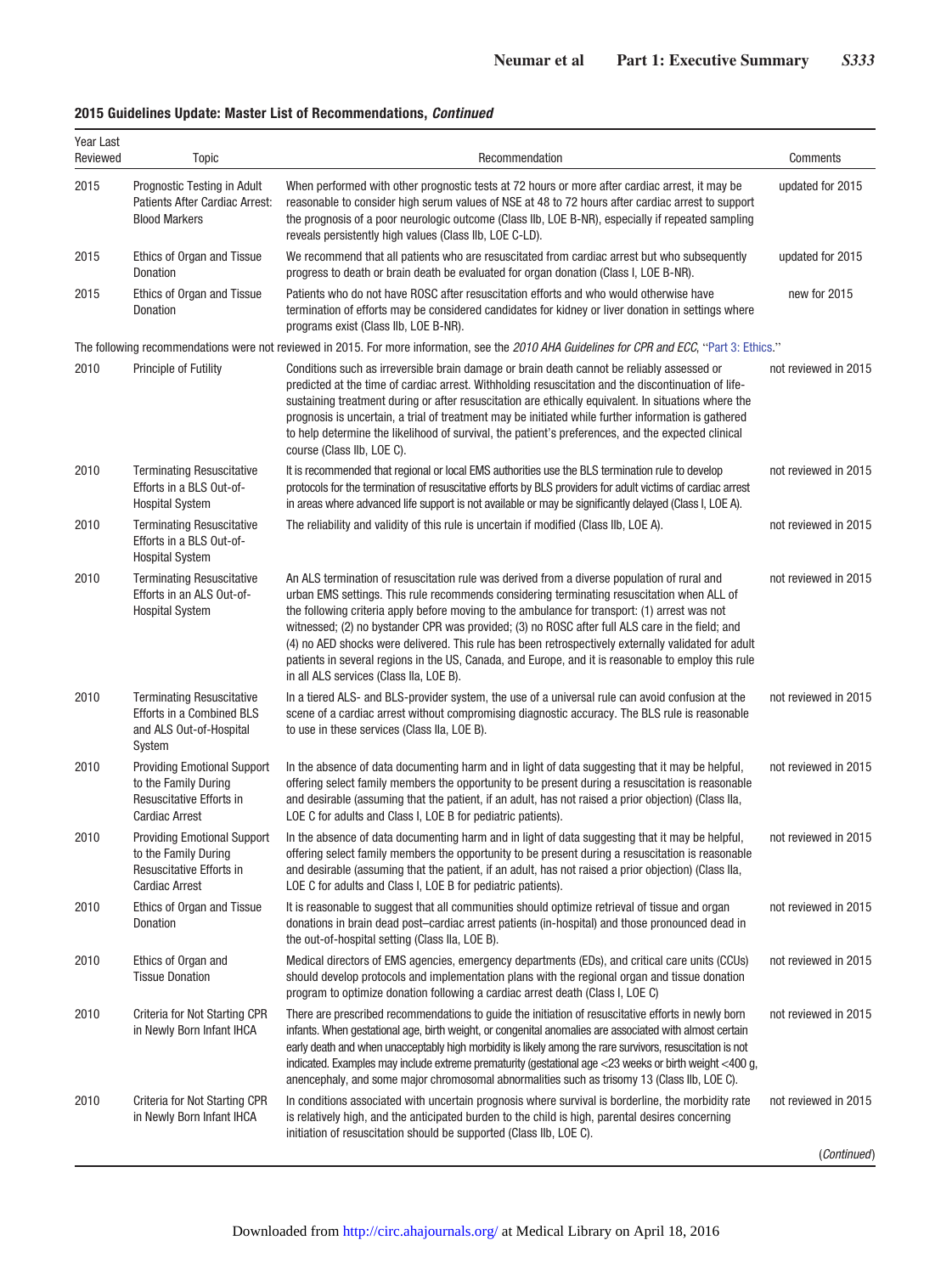| Year Last<br>Reviewed | Topic                                                                                     | Recommendation                                                                                                                                                                                                                                                                                                                   | Comments         |
|-----------------------|-------------------------------------------------------------------------------------------|----------------------------------------------------------------------------------------------------------------------------------------------------------------------------------------------------------------------------------------------------------------------------------------------------------------------------------|------------------|
|                       | Part 4: Systems of Care and Continuous Quality Improvement                                |                                                                                                                                                                                                                                                                                                                                  |                  |
| 2015                  | <b>Prearrest Rapid Response</b><br>Systems                                                | For adult patients, RRT or MET systems can be effective in reducing the incidence of cardiac<br>arrest, particularly in general care wards (Class IIa, LOE C-LD).                                                                                                                                                                | updated for 2015 |
| 2015                  | <b>Prearrest Rapid Response</b><br>Systems                                                | Pediatric MET/RRT systems may be considered in facilities where children with high-risk illnesses<br>are cared for on general in-patient units (Class IIb, LOE C-LD).                                                                                                                                                            | updated for 2015 |
| 2015                  | <b>Prearrest Rapid Response</b><br>Systems                                                | The use of EWSS may be considered for adults and children (Class IIb, LOE C-LD).                                                                                                                                                                                                                                                 | updated for 2015 |
| 2015                  | Debriefing                                                                                | It is reasonable for in-hospital systems of care to implement performance-focused debriefing of<br>rescuers after IHCA in both adults and children (Class IIa, LOE C-LD).                                                                                                                                                        | updated for 2015 |
| 2015                  | <b>Public-Access Defibrillation</b>                                                       | It is recommended that PAD programs for patients with OHCA be implemented in communities at<br>risk for cardiac arrest (Class I, LOE C-LD).                                                                                                                                                                                      | updated for 2015 |
| 2015                  | <b>Dispatcher Recognition</b><br>of Cardiac Arrest                                        | It is recommended that emergency dispatchers determine if a patient is unconscious with<br>abnormal breathing after acquiring the requisite information to determine the location of the event<br>(Class I, LOE C-LD).                                                                                                           | updated for 2015 |
| 2015                  | <b>Dispatcher Recognition</b><br>of Cardiac Arrest                                        | If the patient is unconscious with abnormal or absent breathing, it is reasonable for the<br>emergency dispatcher to assume that the patient is in cardiac arrest (Class IIa, LOE C-LD).                                                                                                                                         | updated for 2015 |
| 2015                  | Dispatcher Recognition of<br><b>Cardiac Arrest</b>                                        | Dispatchers should be educated to identify unconsciousness with abnormal and agonal gasps<br>across a range of clinical presentations and descriptions (Class I, LOE C-LD).                                                                                                                                                      | updated for 2015 |
| 2015                  | Dispatcher Instruction<br>in CPR                                                          | We recommend that dispatchers should provide chest compression–only CPR instructions to<br>callers for adults with suspected OHCA (Class I, LOE C-LD).                                                                                                                                                                           | updated for 2015 |
| 2015                  | Use of Social Media to<br><b>Summon Rescuers</b>                                          | Given the low risk of harm and the potential benefit of such notifications, it may be reasonable for<br>communities to incorporate, where available, social media technologies that summon rescuers<br>who are willing and able to perform CPR and are in close proximity to a suspected victim of OHCA<br>(Class IIb, LOE B-R). | updated for 2015 |
| 2015                  | <b>Transport to Specialized</b><br><b>Cardiac Arrest Centers</b>                          | A regionalized approach to OHCA resuscitation that includes the use of cardiac resuscitation<br>centers may be considered (Class IIb, LOE C-LD).                                                                                                                                                                                 | updated for 2015 |
| 2015                  | Immediate Recognition and<br><b>Activation of the Emergency</b><br><b>Response System</b> | It is recommended that emergency dispatchers determine if a patient is unresponsive with<br>abnormal breathing after acquiring the requisite information to determine the location of the event<br>(Class I, LOE C-LD).                                                                                                          | updated for 2015 |
| 2015                  | Immediate Recognition and<br><b>Activation of the Emergency</b><br><b>Response System</b> | If the patient is unresponsive with abnormal or absent breathing, it is reasonable for the<br>emergency dispatcher to assume that the patient is in cardiac arrest (Class IIa, LOE C-LD).                                                                                                                                        | updated for 2015 |
| 2015                  | Immediate Recognition and<br>Activation of the Emergency<br><b>Response System</b>        | Dispatchers should be educated to identify unresponsiveness with abnormal breathing and agonal<br>gasps across a range of clinical presentations and descriptions (Class I, LOE C-LD).                                                                                                                                           | updated for 2015 |
| 2015                  | <b>Early CPR</b>                                                                          | Similar to the 2010 Guidelines, it may be reasonable for rescuers to initiate CPR with chest<br>compressions (Class IIb, LOE C-LD).                                                                                                                                                                                              | updated for 2015 |
| 2015                  | <b>Untrained Lay Rescuer</b>                                                              | Untrained lay rescuers should provide compression-only CPR, with or without dispatcher<br>assistance (Class I, LOE C-LD).                                                                                                                                                                                                        | updated for 2015 |
| 2015                  | <b>Untrained Lay Rescuer</b>                                                              | The rescuer should continue compression-only CPR until the arrival of an AED or rescuers with<br>additional training (Class I, LOE C-LD).                                                                                                                                                                                        | updated for 2015 |
| 2015                  | <b>Trained Lay Rescuer</b>                                                                | All lay rescuers should, at a minimum, provide chest compressions for victims of cardiac arrest<br>(Class I, LOE C-LD). In addition, if the trained lay rescuer is able to perform rescue breaths, he or<br>she should add rescue breaths in a ratio of 30 compressions to 2 breaths.                                            | updated for 2015 |
| 2015                  | <b>Trained Lay Rescuer</b>                                                                | The rescuer should continue CPR until an AED arrives and is ready for use or EMS providers take<br>over care of the victim (Class I, LOE C-LD).                                                                                                                                                                                  | updated for 2015 |
| 2015                  | <b>Healthcare Provider</b>                                                                | It is reasonable for healthcare providers to provide chest compressions and ventilation for all adult<br>patients in cardiac arrest, from either a cardiac or noncardiac cause (Class IIa, LOE C-LD).                                                                                                                            | updated for 2015 |
| 2015                  | <b>Delayed Ventilation</b>                                                                | For witnessed OHCA with a shockable rhythm, it may be reasonable for EMS systems with<br>priority-based, multitiered response to delay positive-pressure ventilation by using a strategy<br>of up to 3 cycles of 200 continuous compressions with passive oxygen insufflation and airway<br>adjuncts (Class IIb, LOE C-LD).      | new for 2015     |
| 2015                  | <b>Recognition of Arrest</b>                                                              | Dispatchers should instruct rescuers to provide CPR if the victim is unresponsive with no normal<br>breathing, even when the victim demonstrates occasional gasps (Class I, LOE C-LD).                                                                                                                                           | updated for 2015 |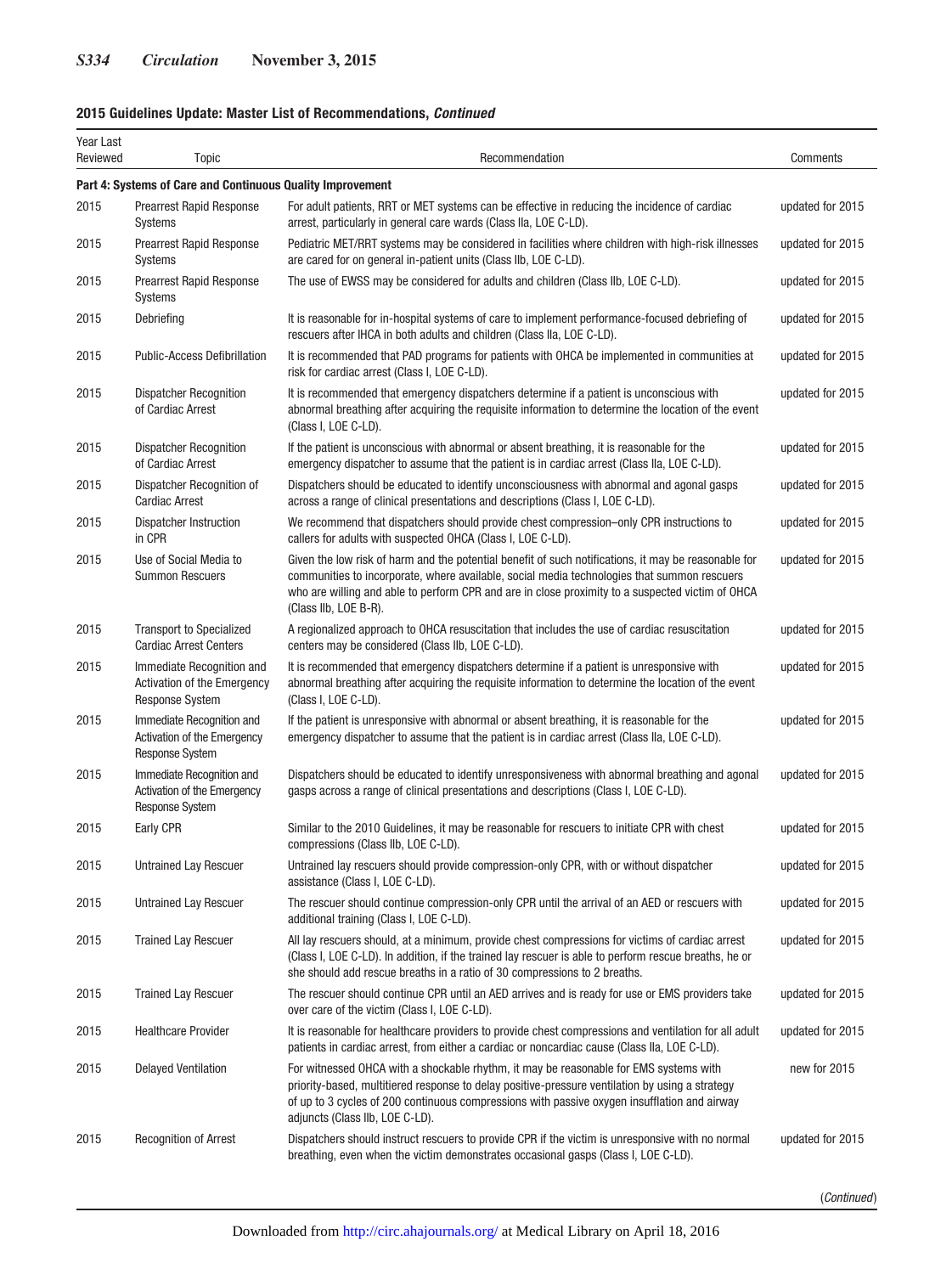|  |  | 2015 Guidelines Update: Master List of Recommendations, <i>Continued</i> |  |
|--|--|--------------------------------------------------------------------------|--|
|--|--|--------------------------------------------------------------------------|--|

| Year Last<br>Reviewed | <b>Topic</b>                                                                | Recommendation                                                                                                                                                                                                                                                                                                                                                                                      | Comments         |
|-----------------------|-----------------------------------------------------------------------------|-----------------------------------------------------------------------------------------------------------------------------------------------------------------------------------------------------------------------------------------------------------------------------------------------------------------------------------------------------------------------------------------------------|------------------|
| 2015                  | <b>Suspected Opioid-Related</b><br>Life-Threatening Emergency               | For a patient with known or suspected opioid overdose who has a definite pulse but no normal<br>breathing or only gasping (ie, a respiratory arrest), in addition to providing standard BLS care, it<br>is reasonable for appropriately trained BLS healthcare providers to administer intramuscular or<br>intranasal naloxone (Class IIa, LOE C-LD).                                               | new for 2015     |
| 2015                  | <b>Suspected Opioid-Related</b><br>Life-Threatening Emergency               | For patients in cardiac arrest, medication administration is ineffective without concomitant chest<br>compressions for drug delivery to the tissues, so naloxone administration may be considered after<br>initiation of CPR if there is high suspicion for opiate overdose (Class IIb, LOE C-EO).                                                                                                  | new for 2015     |
| 2015                  | <b>Suspected Opioid-Related</b><br>Life-Threatening Emergency               | It is reasonable to provide opioid overdose response education with or without naloxone<br>distribution to persons at risk for opioid overdose in any setting (Class IIa, LOE C-LD).                                                                                                                                                                                                                | new for 2015     |
| 2015                  | <b>Hand Position During</b><br>Compressions                                 | Consistent with the 2010 Guidelines, it is reasonable to position hands for chest compressions on<br>the lower half of the sternum in adults with cardiac arrest. (Class IIa, LOE C-LD).                                                                                                                                                                                                            | updated for 2015 |
| 2015                  | <b>Chest Compression Rate</b>                                               | In adult victims of cardiac arrest, it is reasonable for rescuers to perform chest compressions at a<br>rate of 100/min to 120/min (Class IIa, LOE C-LD).                                                                                                                                                                                                                                           | updated for 2015 |
| 2015                  | <b>Chest Compression Depth</b>                                              | During manual CPR, rescuers should perform chest compressions to a depth of at least 2 inches<br>or 5 cm for an average adult, while avoiding excessive chest compression depths (greater than<br>2.4 inches or 6 cm) (Class I, LOE C-LD).                                                                                                                                                          | updated for 2015 |
| 2015                  | <b>Chest Wall Recoil</b>                                                    | It is reasonable for rescuers to avoid leaning on the chest between compressions to allow full<br>chest wall recoil for adults in cardiac arrest (Class IIa, LOE C-LD).                                                                                                                                                                                                                             | updated for 2015 |
| 2015                  | Minimizing Interruptions in<br><b>Chest Compressions</b>                    | In adult cardiac arrest, total preshock and postshock pauses in chest compressions should be as<br>short as possible (Class I, LOE C-LD).                                                                                                                                                                                                                                                           | updated for 2015 |
| 2015                  | Minimizing Interruptions in<br><b>Chest Compressions</b>                    | For adults in cardiac arrest receiving CPR without an advanced airway, it is reasonable to pause<br>compressions for less than 10 seconds to deliver 2 breaths (Class IIa, LOE C-LD).                                                                                                                                                                                                               | updated for 2015 |
| 2015                  | Minimizing Interruptions in<br><b>Chest Compressions</b>                    | In adult cardiac arrest with an unprotected airway, it may be reasonable to perform CPR with the<br>goal of a chest compression fraction as high as possible, with a target of at least 60% (Class IIb,<br>LOE C-LD).                                                                                                                                                                               | new for 2015     |
| 2015                  | Compression-to-Ventilation<br>Ratio                                         | Consistent with the 2010 Guidelines, it is reasonable for rescuers to provide a compression-to-<br>ventilation ratio of 30:2 for adults in cardiac arrest (Class IIa, LOE C-LD).                                                                                                                                                                                                                    | updated for 2015 |
| 2015                  | Layperson-Compression-<br><b>Only CPR Versus Conventional</b><br><b>CPR</b> | Dispatchers should instruct untrained lay rescuers to provide compression-only CPR for adults<br>with sudden cardiac arrest (Class I, LOE B-R).                                                                                                                                                                                                                                                     | updated for 2015 |
| 2015                  | Layperson-Compression-<br><b>Only CPR Versus Conventional</b><br><b>CPR</b> | Compression-only CPR is a reasonable alternative to conventional CPR in the adult cardiac arrest<br>patient (Class IIa, LOE C-LD).                                                                                                                                                                                                                                                                  | updated for 2015 |
| 2015                  | Layperson-Compression-<br><b>Only CPR Versus Conventional</b><br><b>CPR</b> | For trained rescuers, ventilation may be considered in addition to chest compressions for the<br>adult in cardiac arrest (Class IIb, LOE C-LD).                                                                                                                                                                                                                                                     | updated for 2015 |
| 2015                  |                                                                             | Open the Airway: Lay Rescuer For victims with suspected spinal injury, rescuers should initially use manual spinal motion<br>restriction (eg, placing 1 hand on either side of the patient's head to hold it still) rather than<br>immobilization devices, because use of immobilization devices by lay rescuers may be harmful<br>(Class III: Harm, LOE C-LD).                                     | updated for 2015 |
| 2015                  | <b>Bag-Mask Ventilation</b>                                                 | As long as the patient does not have an advanced airway in place, the rescuers should deliver<br>cycles of 30 compressions and 2 breaths during CPR. The rescuer delivers breaths during<br>pauses in compressions and delivers each breath over approximately 1 second (Class IIa, LOE<br>C-LD).                                                                                                   | updated for 2015 |
| 2015                  | Ventilation With an Advanced<br>Airway                                      | When the victim has an advanced airway in place during CPR, rescuers no longer deliver cycles<br>of 30 compressions and 2 breaths (ie, they no longer interrupt compressions to deliver 2 breaths).<br>Instead, it may be reasonable for the provider to deliver 1 breath every 6 seconds (10 breaths per<br>minute) while continuous chest compressions are being performed (Class IIb, LOE C-LD). | updated for 2015 |
| 2015                  | Passive Oxygen Versus<br>Positive-Pressure Oxygen<br>During CPR             | We do not recommend the routine use of passive ventilation techniques during conventional CPR<br>for adults, because the usefulness/effectiveness of these techniques is unknown (Class IIb, LOE<br>$C-EO$ ).                                                                                                                                                                                       | new for 2015     |
| 2015                  | Passive Oxygen Versus<br>Positive-Pressure Oxygen<br>During CPR             | However, in EMS systems that use bundles of care involving continuous chest compressions, the<br>use of passive ventilation techniques may be considered as part of that bundle (Class IIb, LOE<br>$C-LD$ ).                                                                                                                                                                                        | new for 2015     |
| 2015                  | <b>CPR Before Defibrillation</b>                                            | For witnessed adult cardiac arrest when an AED is immediately available, it is reasonable that the<br>defibrillator be used as soon as possible (Class IIa, LOE C-LD).                                                                                                                                                                                                                              | updated for 2015 |
|                       |                                                                             |                                                                                                                                                                                                                                                                                                                                                                                                     | (Continued)      |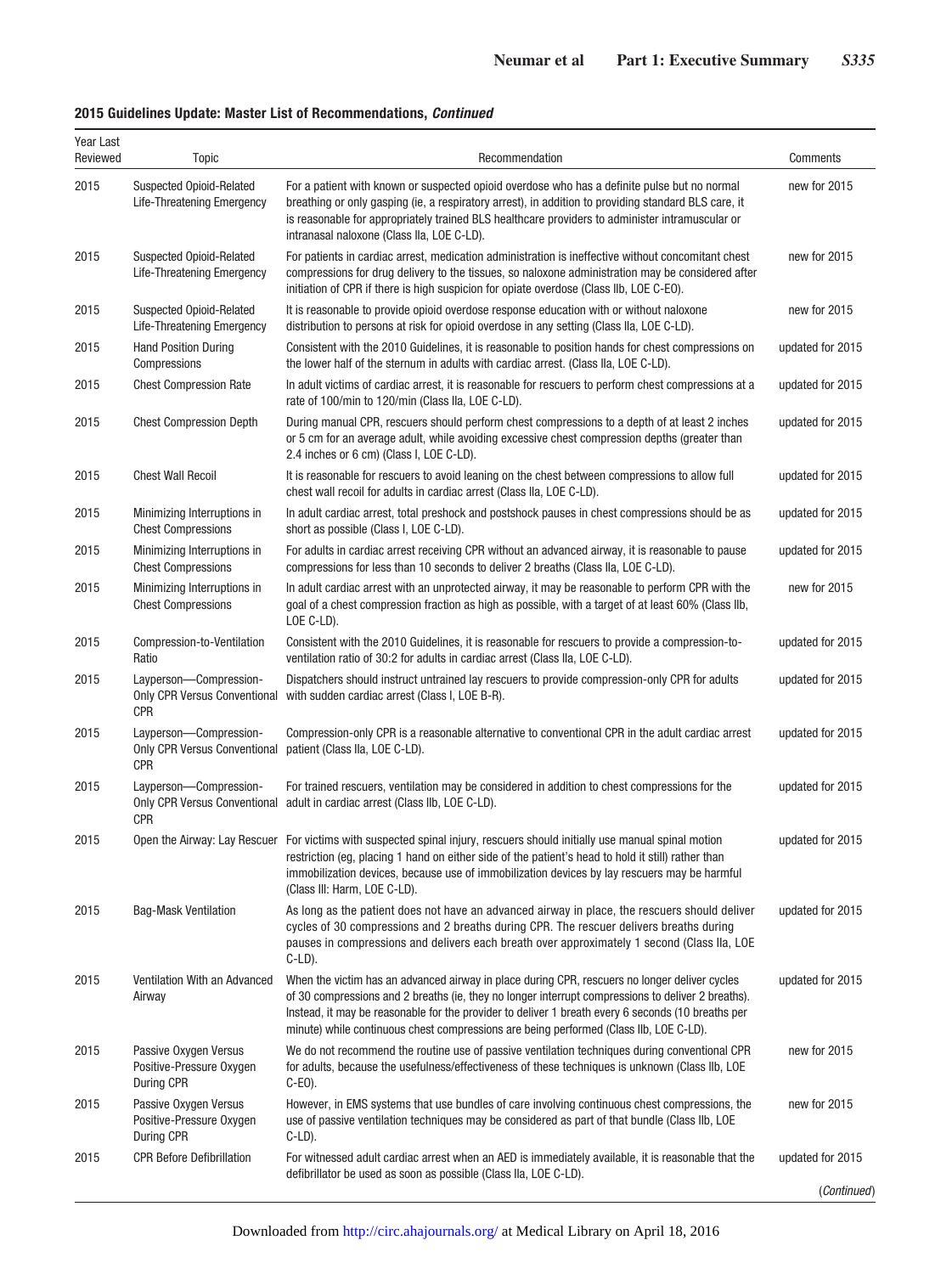| Year Last<br>Reviewed | Topic                                                     | Recommendation                                                                                                                                                                                                                                                                                                                      | Comments             |
|-----------------------|-----------------------------------------------------------|-------------------------------------------------------------------------------------------------------------------------------------------------------------------------------------------------------------------------------------------------------------------------------------------------------------------------------------|----------------------|
| 2015                  | <b>CPR Before Defibrillation</b>                          | For adults with unmonitored cardiac arrest or for whom an AED is not immediately available, it is<br>reasonable that CPR be initiated while the defibrillator equipment is being retrieved and applied and<br>that defibrillation, if indicated, be attempted as soon as the device is ready for use (Class IIa, LOE B-R).          | updated for 2015     |
| 2015                  | Analysis of Rhythm During<br>Compressions                 | There is insufficient evidence to recommend the use of artifact-filtering algorithms for analysis of<br>ECG rhythm during CPR. Their use may be considered as part of a research program or if an EMS<br>system has already incorporated ECG artifact-filtering algorithms in its resuscitation protocols<br>(Class IIb, LOE C-EO). | new for 2015         |
| 2015                  | Timing of Rhythm Check                                    | It may be reasonable to immediately resume chest compressions after shock delivery for adults in<br>cardiac arrest in any setting (Class IIb, LOE C-LD).                                                                                                                                                                            | updated for 2015     |
| 2015                  | <b>Chest Compression Feedback</b>                         | It may be reasonable to use audiovisual feedback devices during CPR for real-time optimization of<br>CPR performance (Class IIb, LOE B-R).                                                                                                                                                                                          | updated for 2015     |
|                       |                                                           | The following recommendations were not reviewed in 2015. For more information, see the 2010 AHA Guidelines for CPR and ECC, "Part 5: Adult Basic Life Support"<br>and "Part 6: Electrical Therapies: Automated External Defibrillators, Defibrillation, Cardioversion, and Pacing."                                                 |                      |
| 2010                  | <b>Activating the Emergency</b><br><b>Response System</b> | The EMS system quality improvement process, including review of the quality of dispatcher CPR<br>instructions provided to specific callers, is considered an important component of a high-quality<br>lifesaving program (Class IIa, LOE B).                                                                                        | not reviewed in 2015 |
| 2010                  | <b>Pulse Check</b>                                        | The healthcare provider should take no more than 10 seconds to check for a pulse and, if the<br>rescuer does not definitely feel a pulse within that time period, the rescuer should start chest<br>compressions (Class IIa, LOE C).                                                                                                | not reviewed in 2015 |
| 2010                  | <b>Chest Compressions</b>                                 | Effective chest compressions are essential for providing blood flow during CPR. For this reason all<br>patients in cardiac arrest should receive chest compressions (Class I, LOE B).                                                                                                                                               | not reviewed in 2015 |
| 2010                  | <b>Rescue Breaths</b>                                     | Deliver each rescue breath over 1 second (Class IIa, LOE C).                                                                                                                                                                                                                                                                        | not reviewed in 2015 |
| 2010                  | <b>Rescue Breaths</b>                                     | Give a sufficient tidal volume to produce visible chest rise (Class IIa, LOE C).                                                                                                                                                                                                                                                    | not reviewed in 2015 |
| 2010                  | <b>Early Defibrillation</b><br>With an AED                | When 2 or more rescuers are present, one rescuer should begin chest compressions while<br>a second rescuer activates the emergency response system and gets the AED (or a manual<br>defibrillator in most hospitals) (Class IIa, LOE C).                                                                                            | not reviewed in 2015 |
| 2010                  | <b>Recognition of Arrest</b>                              | The rescuer should treat the victim who has occasional gasps as if he or she is not breathing<br>(Class I, LOE C).                                                                                                                                                                                                                  | not reviewed in 2015 |
| 2010                  | Technique: Chest<br>Compressions                          | The rescuer should place the heel of one hand on the center (middle) of the victim's chest (which<br>is the lower half of the sternum) and the heel of the other hand on top of the first so that the<br>hands are overlapped and parallel (Class IIa, LOE B).                                                                      | not reviewed in 2015 |
| 2010                  | Technique: Chest<br>Compressions                          | Because of the difficulty in providing effective chest compressions while moving the patient during CPR,<br>the resuscitation should generally be conducted where the patient is found (Class IIa, LOE C).                                                                                                                          | not reviewed in 2015 |
| 2010                  | <b>Compression-Ventilation Ratio</b>                      | Once an advanced airway is in place, 2 rescuers no longer need to pause chest compressions for<br>ventilations. Instead, the compressing rescuer should give continuous chest compressions at a<br>rate of at least 100 per minute without pauses for ventilation (Class IIa, LOE B).                                               | not reviewed in 2015 |
| 2010                  |                                                           | Open the Airway: Lay Rescuer The trained lay rescuer who feels confident that he or she can perform both compressions and<br>ventilations should open the airway using a head tilt-chin lift maneuver (Class IIa, LOE B).                                                                                                           | not reviewed in 2015 |
| 2010                  | Open the Airway: Healthcare<br>Provider                   | Although the head tilt-chin lift technique was developed using unconscious, paralyzed adult<br>volunteers and has not been studied in victims with cardiac arrest, clinical and radiographic<br>evidence and a case series have shown it to be effective (Class IIa, LOE B).                                                        | not reviewed in 2015 |
| 2010                  | Open the Airway: Healthcare<br>Provider                   | If healthcare providers suspect a cervical spine injury, they should open the airway using a jaw<br>thrust without head extension (Class IIb, LOE C).                                                                                                                                                                               | not reviewed in 2015 |
| 2010                  | Open the Airway: Healthcare<br>Provider                   | Because maintaining a patent airway and providing adequate ventilation are priorities in CPR (Class I,<br>LOE C), use the head tilt-chin lift maneuver if the jaw thrust does not adequately open the airway.                                                                                                                       | not reviewed in 2015 |
| 2010                  | <b>Rescue Breathing</b>                                   | Deliver each rescue breath over 1 second (Class IIa, LOE C).                                                                                                                                                                                                                                                                        | not reviewed in 2015 |
| 2010                  | <b>Rescue Breathing</b>                                   | Give a sufficient tidal volume to produce visible chest rise (Class IIa, LOE C).                                                                                                                                                                                                                                                    | not reviewed in 2015 |
| 2010                  | <b>Rescue Breathing</b>                                   | During adult CPR, tidal volumes of approximately 500 to 600 mL (6 to 7 mL/kg) should suffice<br>(Class IIa, LOE B).                                                                                                                                                                                                                 | not reviewed in 2015 |
| 2010                  | <b>Rescue Breathing</b>                                   | Rescuers should avoid excessive ventilation (too many breaths or too large a volume) during CPR<br>(Class III, LOE B).                                                                                                                                                                                                              | not reviewed in 2015 |
| 2010                  | Mouth-to-Mouth Rescue<br><b>Breathing</b>                 | Give 1 breath over 1 second, take a "regular" (not a deep) breath, and give a second rescue<br>breath over 1 second (Class IIb, LOE C).                                                                                                                                                                                             | not reviewed in 2015 |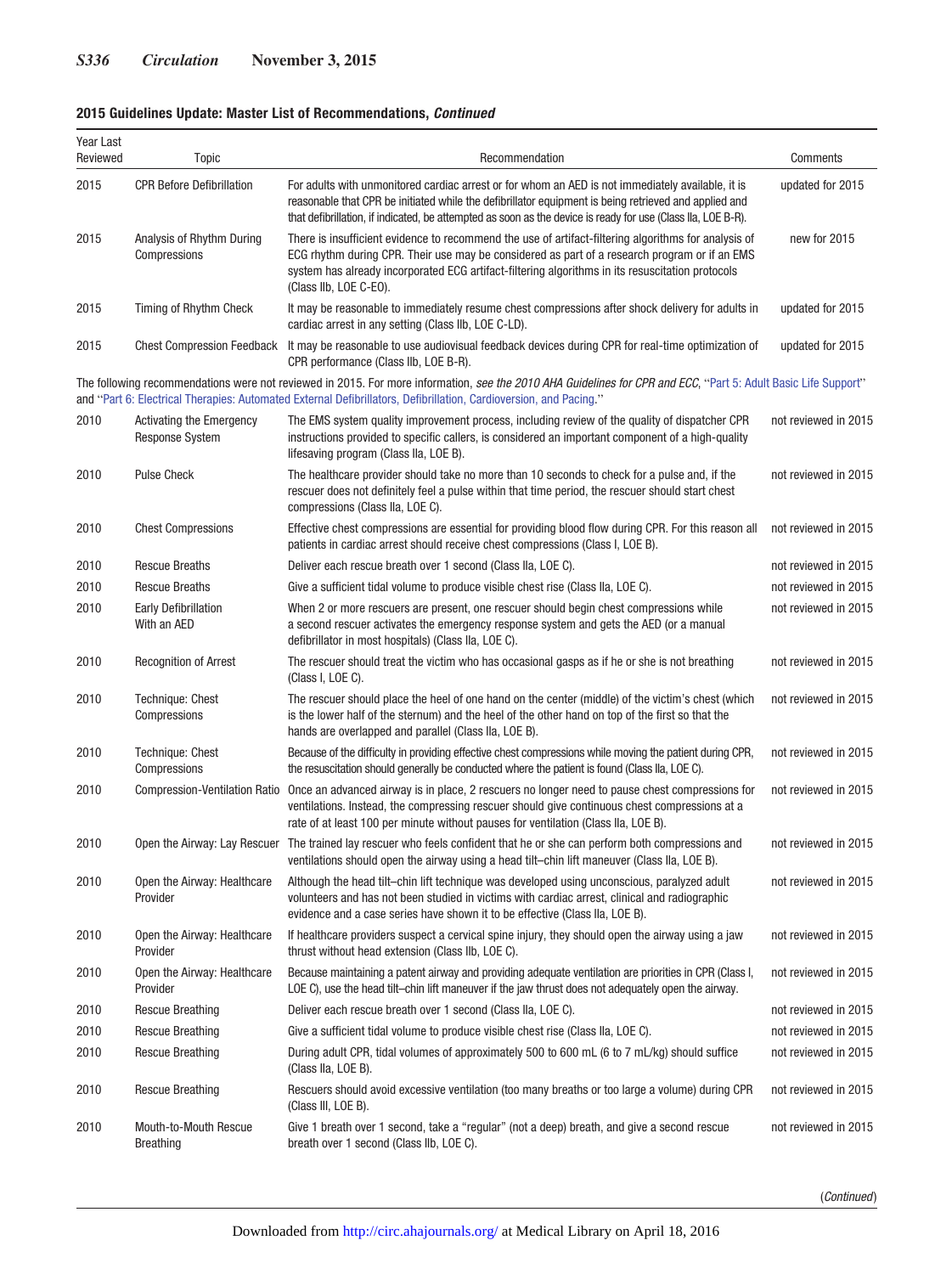|  |  | 2015 Guidelines Update: Master List of Recommendations, <i>Continued</i> |  |
|--|--|--------------------------------------------------------------------------|--|
|--|--|--------------------------------------------------------------------------|--|

| Year Last<br>Reviewed | Topic                                                                                                                | Recommendation                                                                                                                                                                                                                                                                                                                                                                                                                      | Comments             |
|-----------------------|----------------------------------------------------------------------------------------------------------------------|-------------------------------------------------------------------------------------------------------------------------------------------------------------------------------------------------------------------------------------------------------------------------------------------------------------------------------------------------------------------------------------------------------------------------------------|----------------------|
| 2010                  | Mouth-to-Mouth Rescue<br><b>Breathing</b>                                                                            | If an adult victim with spontaneous circulation (ie, strong and easily palpable pulses) requires<br>support of ventilation, the healthcare provider should give rescue breaths at a rate of about 1<br>breath every 5 to 6 seconds, or about 10 to 12 breaths per minute (Class IIb, LOE C).                                                                                                                                        | not reviewed in 2015 |
| 2010                  | Mouth-to-Nose and<br>Mouth-to-Stoma Ventilation                                                                      | Mouth-to-nose ventilation is recommended if ventilation through the victim's mouth is impossible<br>(eg, the mouth is seriously injured), the mouth cannot be opened, the victim is in water, or a<br>mouth-to-mouth seal is difficult to achieve (Class IIa, LOE C).                                                                                                                                                               | not reviewed in 2015 |
| 2010                  | Mouth-to-Nose and<br>Mouth-to-Stoma Ventilation                                                                      | A reasonable alternative is to create a tight seal over the stoma with a round, pediatric face mask<br>(Class IIb, LOE C).                                                                                                                                                                                                                                                                                                          | not reviewed in 2015 |
| 2010                  | <b>Bag-Mask Ventilation</b>                                                                                          | The rescuer should use an adult (1 to 2 L) bag to deliver approximately 600 mL tidal volume<br>for adult victims. This amount is usually sufficient to produce visible chest rise and maintain<br>oxygenation and normocarbia in apneic patients (Class IIa, LOE C).                                                                                                                                                                | not reviewed in 2015 |
| 2010                  | <b>Bag-Mask Ventilation</b>                                                                                          | The rescuer delivers ventilations during pauses in compressions and delivers each breath over 1<br>second (Class IIa, LOE C).                                                                                                                                                                                                                                                                                                       | not reviewed in 2015 |
| 2010                  | Mouth-to-Nose and Mouth-<br>to-Stoma Ventilation                                                                     | Ventilation with a bag through these devices provides an acceptable alternative to bag-mask<br>ventilation for well-trained healthcare providers who have sufficient experience to use the devices<br>for airway management during cardiac arrest (Class IIa, LOE B).                                                                                                                                                               | not reviewed in 2015 |
| 2010                  | <b>Cricoid Pressure</b>                                                                                              | The routine use of cricoid pressure in adult cardiac arrest is not recommended (Class III, LOE B).                                                                                                                                                                                                                                                                                                                                  | not reviewed in 2015 |
| 2010                  | <b>AED Defibrillation</b>                                                                                            | Rapid defibrillation is the treatment of choice for VF of short duration, such as for victims of<br>witnessed out-of-hospital cardiac arrest or for hospitalized patients whose heart rhythm is<br>monitored (Class I, LOE A).                                                                                                                                                                                                      | not reviewed in 2015 |
| 2010                  | <b>AED Defibrillation</b>                                                                                            | There is insufficient evidence to recommend for or against delaying defibrillation to provide a period<br>of CPR for patients in VF/pulseless VT out-of-hospital cardiac arrest. In settings with lay rescuer AED<br>programs (AED onsite and available) and for in-hospital environments, or if the EMS rescuer witnesses<br>the collapse, the rescuer should use the defibrillator as soon as it is available (Class IIa, LOE C). | not reviewed in 2015 |
| 2010                  | <b>Recovery Position</b>                                                                                             | The position should be stable, near a true lateral position, with the head dependent and with no<br>pressure on the chest to impair breathing (Class IIa, LOE C).                                                                                                                                                                                                                                                                   | not reviewed in 2015 |
| 2010                  | <b>Acute Coronary Syndromes</b>                                                                                      | If the patient has not taken aspirin and has no history of aspirin allergy and no evidence of recent<br>gastrointestinal bleeding, EMS providers should give the patient nonenteric aspirin (160 to 325<br>mg) to chew (Class I, LOE C).                                                                                                                                                                                            | not reviewed in 2015 |
| 2010                  | <b>Acute Coronary Syndromes</b>                                                                                      | Although it is reasonable to consider the early administration of nitroglycerin in select hemodynamically<br>stable patients, insufficient evidence exists to support or refute the routine administration of<br>nitroglycerin in the ED or prehospital setting in patients with a suspected ACS (Class IIb, LOE B).                                                                                                                | not reviewed in 2015 |
| 2010                  | <b>Stroke</b>                                                                                                        | Patients at high risk for stroke, their family members, and BLS providers should learn to recognize<br>the signs and symptoms of stroke and to call EMS as soon as any signs of stroke are present<br>(Class I, LOE C).                                                                                                                                                                                                             | not reviewed in 2015 |
| 2010                  | Stroke                                                                                                               | EMS dispatchers should be trained to suspect stroke and rapidly dispatch emergency responders.<br>EMS personnel should be able to perform an out-of-hospital stroke assessment (Class I, LOE B),<br>establish the time of symptom onset when possible, provide cardiopulmonary support, and notify<br>the receiving hospital that a patient with possible stroke is being transported.                                              | not reviewed in 2015 |
| 2010                  | <b>Stroke</b>                                                                                                        | EMS systems should have protocols that address triaging the patient when possible directly to a<br>stroke center (Class I, LOE B).                                                                                                                                                                                                                                                                                                  | not reviewed in 2015 |
| 2010                  | Stroke                                                                                                               | Both out-of-hospital and in-hospital medical personnel should administer supplementary oxygen<br>to hypoxemic (ie, oxygen saturation <94%) stroke patients (Class I, LOE C) or those with unknown<br>oxygen saturation.                                                                                                                                                                                                             | not reviewed in 2015 |
| 2010                  | Stroke                                                                                                               | Unless the patient is hypotensive (systolic blood pressure $\leq 90 \text{ mm Hg}$ ), prehospital intervention<br>for blood pressure is not recommended (Class III, LOE C).                                                                                                                                                                                                                                                         | not reviewed in 2015 |
| 2010                  | Drowning                                                                                                             | Mouth-to-mouth ventilation in the water may be helpful when administered by a trained rescuer<br>(Class IIb, LOE C).                                                                                                                                                                                                                                                                                                                | not reviewed in 2015 |
|                       |                                                                                                                      | Part 6: Alternative Techniques and Ancillary Devices for Cardiopulmonary Resuscitation                                                                                                                                                                                                                                                                                                                                              |                      |
| 2015                  | Devices to Support<br>Circulation: Impedance<br><b>Threshold Device</b>                                              | The routine use of the ITD as an adjunct during conventional CPR is not recommended (Class III:<br>No Benefit, LOE A).                                                                                                                                                                                                                                                                                                              | new for 2015         |
| 2015                  | Devices to Support Circulation:<br><b>Active Compression-</b><br>Decompression CPR and<br>Impedance Threshold Device | The existing evidence, primarily from 1 large RCT of low quality, does not support the routine use<br>of ACD-CPR+ITD as an alternative to conventional CPR. The combination may be a reasonable<br>alternative in settings with available equipment and properly trained personnel (Class IIb, LOE<br>$C-LD$ ).                                                                                                                     | new for 2015         |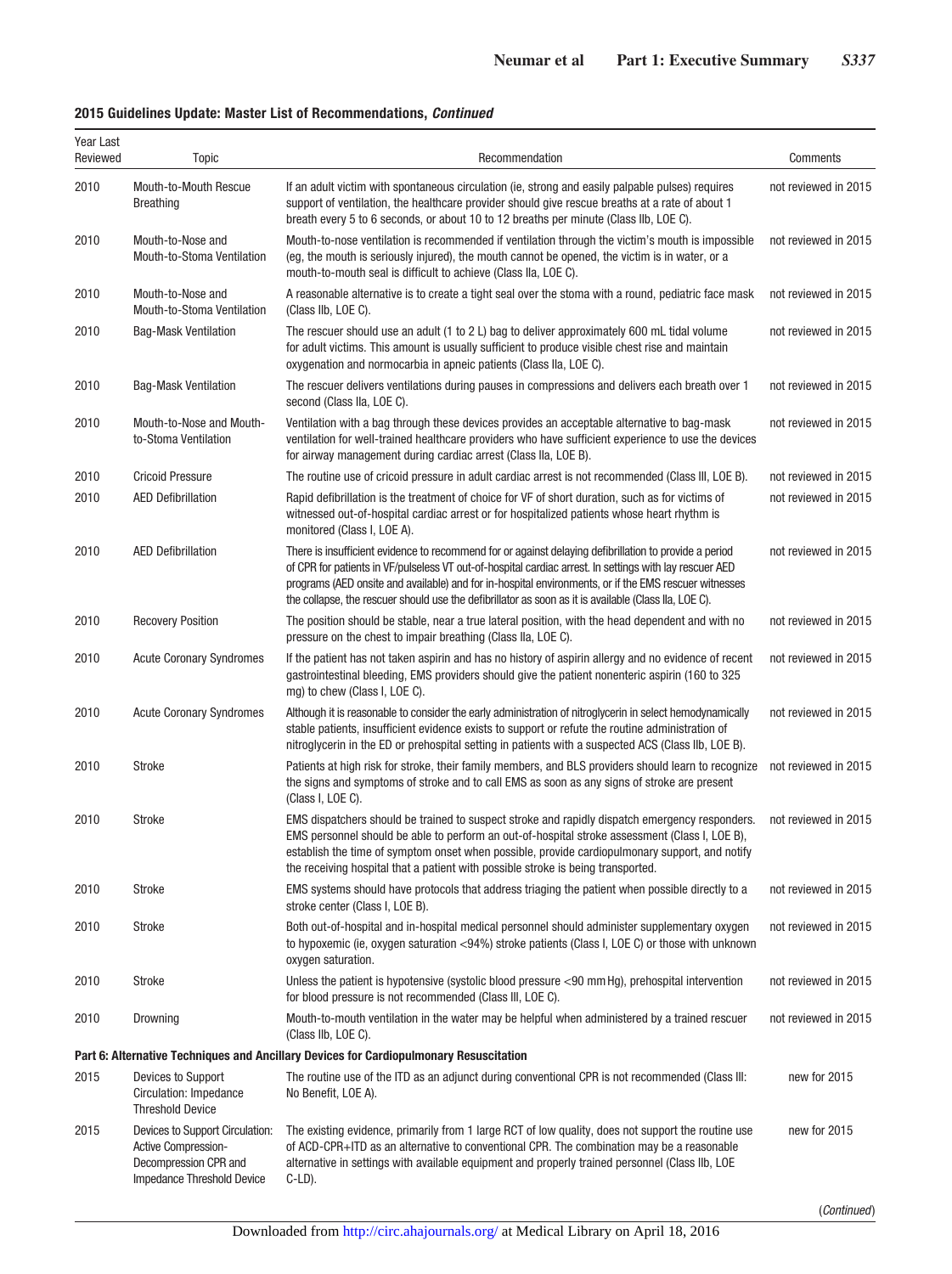| Year Last<br>Reviewed | Topic                                                                                                      | Recommendation                                                                                                                                                                                                                                                                                                                                                                                                                                                                                    | Comments             |
|-----------------------|------------------------------------------------------------------------------------------------------------|---------------------------------------------------------------------------------------------------------------------------------------------------------------------------------------------------------------------------------------------------------------------------------------------------------------------------------------------------------------------------------------------------------------------------------------------------------------------------------------------------|----------------------|
| 2015                  | Devices to Support<br><b>Circulation: Mechanical Chest</b><br><b>Compression Devices: Piston</b><br>Device | The evidence does not demonstrate a benefit with the use of mechanical piston devices for chest<br>compressions versus manual chest compressions in patients with cardiac arrest. Manual chest<br>compressions remain the standard of care for the treatment of cardiac arrest, but mechanical<br>chest compressions using a piston device may be a reasonable alternative for use by properly<br>trained personnel (Class IIb, LOE B-R).                                                         | new for 2015         |
| 2015                  | Devices to Support<br>Circulation: Mechanical Chest<br><b>Compression Devices: Piston</b><br>Device        | The use of piston devices for CPR may be considered in specific settings where the delivery of high-<br>quality manual compressions may be challenging or dangerous for the provider (eg, prolonged CPR<br>during hypothermic cardiac arrest, CPR in a moving ambulance, CPR in the angiography suite, CPR<br>during preparation for extracorporeal CPR [ECPR]), provided that rescuers strictly limit interruptions in<br>CPR during deployment and removal of the device (Class IIb, LOE C-EO). | new for 2015         |
| 2015                  | Devices to Support<br>Circulation: Load-Distributing<br><b>Band Devices</b>                                | The evidence does not demonstrate a benefit with the use of LDB-CPR for chest compressions<br>versus manual chest compressions in patients with cardiac arrest. Manual chest compressions<br>remain the standard of care for the treatment of cardiac arrest, but LDB-CPR may be a reasonable<br>alternative for use by properly trained personnel (Class IIb, LOE B-R).                                                                                                                          | new for 2015         |
| 2015                  | Devices to Support<br>Circulation: Load-Distributing<br><b>Band Devices</b>                                | The use of LDB-CPR may be considered in specific settings where the delivery of high-quality<br>manual compressions may be challenging or dangerous for the provider (eg, prolonged CPR<br>during hypothermic cardiac arrest, CPR in a moving ambulance, CPR in the angiography suite,<br>CPR during preparation for ECPR), provided that rescuers strictly limit interruptions in CPR during<br>deployment and removal of the devices (Class IIb, LOE E).                                        | new for 2015         |
| 2015                  | <b>Extracorporeal Techniques</b><br>and Invasive Perfusion<br>Devices: Extracorporeal CPR                  | There is insufficient evidence to recommend the routine use of ECPR for patients with cardiac arrest. It<br>may be considered for select patients for whom the suspected etiology of the cardiac arrest is potentially<br>reversible during a limited period of mechanical cardiorespiratory support (Class IIb, LOE C-LD).                                                                                                                                                                       | new for 2015         |
|                       |                                                                                                            | The following recommendations were not reviewed in 2015. For more information, see the 2010 AHA Guidelines for CPR and ECC, "Part 7: CPR Techniques and Devices."                                                                                                                                                                                                                                                                                                                                 |                      |
| 2010                  | Open-Chest CPR                                                                                             | Open-chest CPR can be useful if cardiac arrest develops during surgery when the chest or abdomen<br>is already open, or in the early postoperative period after cardiothoracic surgery (Class IIa, LOE C).                                                                                                                                                                                                                                                                                        | not reviewed in 2015 |
| 2010                  | Open-Chest CPR                                                                                             | A resuscitative thoracotomy to facilitate open-chest CPR may be considered in very select<br>circumstances of adults and children with out-of-hospital cardiac arrest from penetrating trauma<br>with short transport times to a trauma facility (Class IIb, LOE C).                                                                                                                                                                                                                              | not reviewed in 2015 |
| 2010                  | Interposed Abdominal<br><b>Compression CPR</b>                                                             | IAC-CPR may be considered during in-hospital resuscitation when sufficient personnel trained in<br>its use are available (Class IIb, LOE B).                                                                                                                                                                                                                                                                                                                                                      | not reviewed in 2015 |
| 2010                  | "Cough" CPR                                                                                                | "Cough" CPR may be considered in settings such as the cardiac catheterization laboratory for<br>conscious, supine, and monitored patients if the patient can be instructed and coached to cough<br>forcefully every 1 to 3 seconds during the initial seconds of an arrhythmic cardiac arrest. It should<br>not delay definitive treatment (Class IIb, LOE C).                                                                                                                                    | not reviewed in 2015 |
| 2010                  | Prone CPR                                                                                                  | When the patient cannot be placed in the supine position, it may be reasonable for rescuers to<br>provide CPR with the patient in the prone position, particularly in hospitalized patients with an<br>advanced airway in place (Class IIb, LOE C).                                                                                                                                                                                                                                               | not reviewed in 2015 |
| 2010                  | Precordial Thump                                                                                           | The precordial thump should not be used for unwitnessed out-of-hospital cardiac arrest (Class III,<br>$LOE C$ ).                                                                                                                                                                                                                                                                                                                                                                                  | not reviewed in 2015 |
| 2010                  | Precordial Thump                                                                                           | The precordial thump may be considered for patients with witnessed, monitored, unstable<br>ventricular tachycardia including pulseless VT if a defibrillator is not immediately ready for use<br>(Class IIb, LOE C), but it should not delay CPR and shock delivery.                                                                                                                                                                                                                              | not reviewed in 2015 |
| 2010                  | <b>Automatic Transport</b><br>Ventilators                                                                  | During prolonged resuscitation efforts, the use of an ATV (pneumatically powered and time- or<br>pressure-cycled) may provide ventilation and oxygenation similar to that possible with the use<br>of a manual resuscitation bag, while allowing the Emergency Medical Services (EMS) team to<br>perform other tasks (Class IIb, LOE C).                                                                                                                                                          | not reviewed in 2015 |
| 2010                  | Manually Triggered, Oxygen-<br>Powered, Flow-Limited<br>Resuscitators                                      | Manually triggered, oxygen-powered, flow-limited resuscitators may be considered for the<br>management of patients who do not have an advanced airway in place and for whom a mask is<br>being used for ventilation during CPR (Class IIb, LOE C).                                                                                                                                                                                                                                                | not reviewed in 2015 |
| 2010                  | Manually Triggered, Oxygen-<br>Powered, Flow-Limited<br>Resuscitators                                      | Rescuers should avoid using the automatic mode of the oxygen-powered, flow-limited resuscitator<br>during CPR because it may generate high positive end-expiratory pressure (PEEP) that may impede<br>venous return during chest compressions and compromise forward blood flow (Class III, LOE C).                                                                                                                                                                                               | not reviewed in 2015 |
| 2010                  | <b>Active Compression-</b><br>Decompression CPR                                                            | There is insufficient evidence to recommend for or against the routine use of ACD-CPR. ACD-CPR<br>may be considered for use when providers are adequately trained and monitored (Class IIb, LOE B).                                                                                                                                                                                                                                                                                               | not reviewed in 2015 |
|                       | Part 8: Adult Advanced Cardiovascular Life Support                                                         |                                                                                                                                                                                                                                                                                                                                                                                                                                                                                                   |                      |
| 2015                  | Adjuncts to CPR                                                                                            | When supplementary oxygen is available, it may be reasonable to use the maximal feasible<br>inspired oxygen concentration during CPR (Class IIb, LOE C-EO).                                                                                                                                                                                                                                                                                                                                       | updated for 2015     |
|                       |                                                                                                            |                                                                                                                                                                                                                                                                                                                                                                                                                                                                                                   | (Continued)          |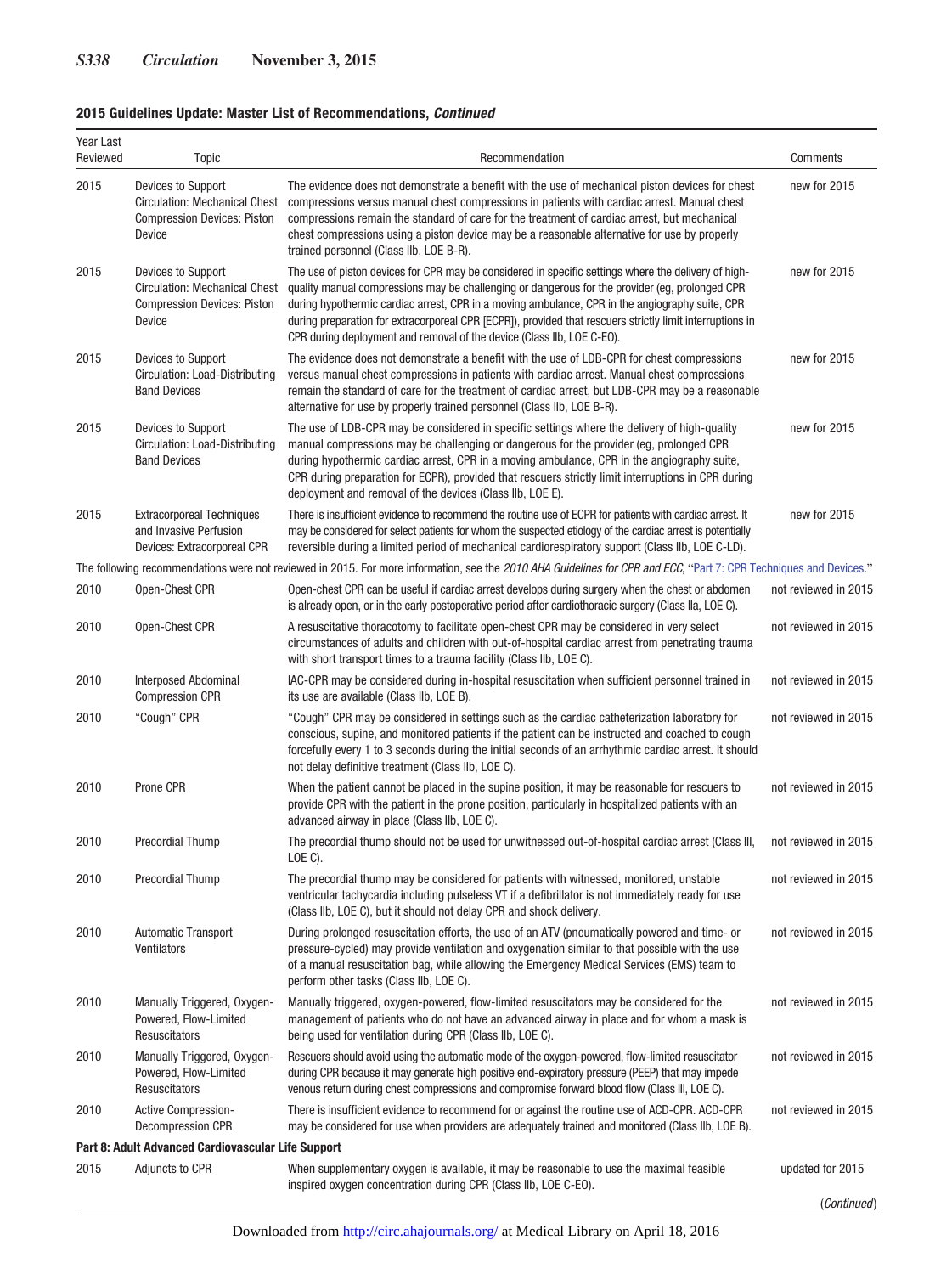| Year Last<br>Reviewed | <b>Topic</b>                                                 | Recommendation                                                                                                                                                                                                                                                                                                                                                                                                                                                             | Comments         |
|-----------------------|--------------------------------------------------------------|----------------------------------------------------------------------------------------------------------------------------------------------------------------------------------------------------------------------------------------------------------------------------------------------------------------------------------------------------------------------------------------------------------------------------------------------------------------------------|------------------|
| 2015                  | Adjuncts to CPR                                              | Although no clinical study has examined whether titrating resuscitative efforts to physiologic<br>parameters during CPR improves outcome, it may be reasonable to use physiologic parameters<br>(quantitative waveform capnography, arterial relaxation diastolic pressure, arterial pressure<br>monitoring, and central venous oxygen saturation) when feasible to monitor and optimize CPR<br>quality, guide vasopressor therapy, and detect ROSC (Class IIb, LOE C-EO). | updated for 2015 |
| 2015                  | <b>Adjuncts to CPR</b>                                       | Ultrasound (cardiac or noncardiac) may be considered during the management of cardiac arrest,<br>although its usefulness has not been well established (Class IIb, LOE C-EO).                                                                                                                                                                                                                                                                                              | updated for 2015 |
| 2015                  | <b>Adjuncts to CPR</b>                                       | If a qualified sonographer is present and use of ultrasound does not interfere with the standard<br>cardiac arrest treatment protocol, then ultrasound may be considered as an adjunct to standard<br>patient evaluation (Class IIb, LOE C-EO).                                                                                                                                                                                                                            | updated for 2015 |
| 2015                  | <b>Adjuncts for Airway</b><br><b>Control and Ventilation</b> | Either a bag-mask device or an advanced airway may be used for oxygenation and ventilation<br>during CPR in both the in-hospital and out-of-hospital setting (Class IIb, LOE C-LD).                                                                                                                                                                                                                                                                                        | updated for 2015 |
| 2015                  | <b>Adjuncts for Airway</b><br><b>Control and Ventilation</b> | For healthcare providers trained in their use, either an SGA device or an ETT may be used as the<br>initial advanced airway during CPR (Class IIb, LOE C-LD).                                                                                                                                                                                                                                                                                                              | updated for 2015 |
| 2015                  | <b>Adjuncts for Airway</b><br><b>Control and Ventilation</b> | Continuous waveform capnography is recommended in addition to clinical assessment as the<br>most reliable method of confirming and monitoring correct placement of an ETT (Class I, LOE<br>$C-LD$ ).                                                                                                                                                                                                                                                                       | updated for 2015 |
| 2015                  | <b>Adjuncts for Airway</b><br><b>Control and Ventilation</b> | If continuous waveform capnometry is not available, a nonwaveform CO <sub>2</sub> detector, esophageal<br>detector device, or ultrasound used by an experienced operator is a reasonable alternative (Class<br>Ila, LOE B-NR).                                                                                                                                                                                                                                             | updated for 2015 |
| 2015                  | <b>Adjuncts for Airway</b><br><b>Control and Ventilation</b> | After placement of an advanced airway, it may be reasonable for the provider to deliver 1 breath<br>every 6 seconds (10 breaths/min) while continuous chest compressions are being performed<br>(Class IIb, LOE C-LD).                                                                                                                                                                                                                                                     | updated for 2015 |
| 2015                  | Management of<br><b>Cardiac Arrest</b>                       | Defibrillators (using BTE, RLB, or monophasic waveforms) are recommended to treat atrial and<br>ventricular arrhythmias (Class I, LOE B-NR).                                                                                                                                                                                                                                                                                                                               | updated for 2015 |
| 2015                  | Management of<br><b>Cardiac Arrest</b>                       | Based on their greater success in arrhythmia termination, defibrillators using biphasic waveforms<br>(BTE or RLB) are preferred to monophasic defibrillators for treatment of both atrial and ventricular<br>arrhythmias (Class IIa, LOE B-R).                                                                                                                                                                                                                             | updated for 2015 |
| 2015                  | Management of<br><b>Cardiac Arrest</b>                       | In the absence of conclusive evidence that 1 biphasic waveform is superior to another in<br>termination of VF, it is reasonable to use the manufacturer's recommended energy dose for the<br>first shock. If this is not known, defibrillation at the maximal dose may be considered (Class IIb,<br>LOE C-LD).                                                                                                                                                             | updated for 2015 |
| 2015                  | Management of<br><b>Cardiac Arrest</b>                       | It is reasonable that selection of fixed versus escalating energy for subsequent shocks be based<br>on the specific manufacturer's instructions (Class IIa, LOE C-LD).                                                                                                                                                                                                                                                                                                     | updated for 2015 |
| 2015                  | Management of<br><b>Cardiac Arrest</b>                       | If using a manual defibrillator capable of escalating energies, higher energy for second and<br>subsequent shocks may be considered (Class IIb, LOE C-LD).                                                                                                                                                                                                                                                                                                                 | updated for 2015 |
| 2015                  | Management of<br><b>Cardiac Arrest</b>                       | A single-shock strategy (as opposed to stacked shocks) is reasonable for defibrillation (Class IIa,<br>LOE B-NR).                                                                                                                                                                                                                                                                                                                                                          | updated for 2015 |
| 2015                  | Management of<br><b>Cardiac Arrest</b>                       | Amiodarone may be considered for VF/pVT that is unresponsive to CPR, defibrillation, and a<br>vasopressor therapy (Class IIb, LOE B-R).                                                                                                                                                                                                                                                                                                                                    | updated for 2015 |
| 2015                  | Management of<br><b>Cardiac Arrest</b>                       | Lidocaine may be considered as an alternative to amiodarone for VF/pVT that is unresponsive to<br>CPR, defibrillation, and vasopressor therapy (Class IIb, LOE C-LD).                                                                                                                                                                                                                                                                                                      | updated for 2015 |
| 2015                  | Management of<br><b>Cardiac Arrest</b>                       | The routine use of magnesium for VF/pVT is not recommended in adult patients (Class III: No<br>Benefit, LOE B-R).                                                                                                                                                                                                                                                                                                                                                          | updated for 2015 |
| 2015                  | Management of<br><b>Cardiac Arrest</b>                       | There is inadequate evidence to support the routine use of lidocaine after cardiac arrest. However,<br>the initiation or continuation of lidocaine may be considered immediately after ROSC from cardiac<br>arrest due to VF/pVT (Class IIb, LOE C-LD).                                                                                                                                                                                                                    | new for 2015     |
| 2015                  | Management of<br><b>Cardiac Arrest</b>                       | There is inadequate evidence to support the routine use of a $\beta$ -blocker after cardiac arrest.<br>However, the initiation or continuation of an oral or intravenous $\beta$ -blocker may be considered<br>early after hospitalization from cardiac arrest due to VF/pVT (Class IIb, LOE C-LD).                                                                                                                                                                        | new for 2015     |
| 2015                  | Management of<br><b>Cardiac Arrest</b>                       | Standard-dose epinephrine (1 mg every 3 to 5 minutes) may be reasonable for patients in cardiac<br>arrest (Class IIb, LOE B-R).                                                                                                                                                                                                                                                                                                                                            | updated for 2015 |
| 2015                  | Management of<br><b>Cardiac Arrest</b>                       | High-dose epinephrine is not recommended for routine use in cardiac arrest (Class III: No Benefit,<br>$LOE B-R$ ).                                                                                                                                                                                                                                                                                                                                                         | new for 2015     |
| 2015                  | Management of<br><b>Cardiac Arrest</b>                       | Vasopressin offers no advantage as a substitute for epinephrine in cardiac arrest (Class IIb, LOE B-R).                                                                                                                                                                                                                                                                                                                                                                    | updated for 2015 |
|                       |                                                              |                                                                                                                                                                                                                                                                                                                                                                                                                                                                            | (Continued)      |

Downloaded from<http://circ.ahajournals.org/>at Medical Library on April 18, 2016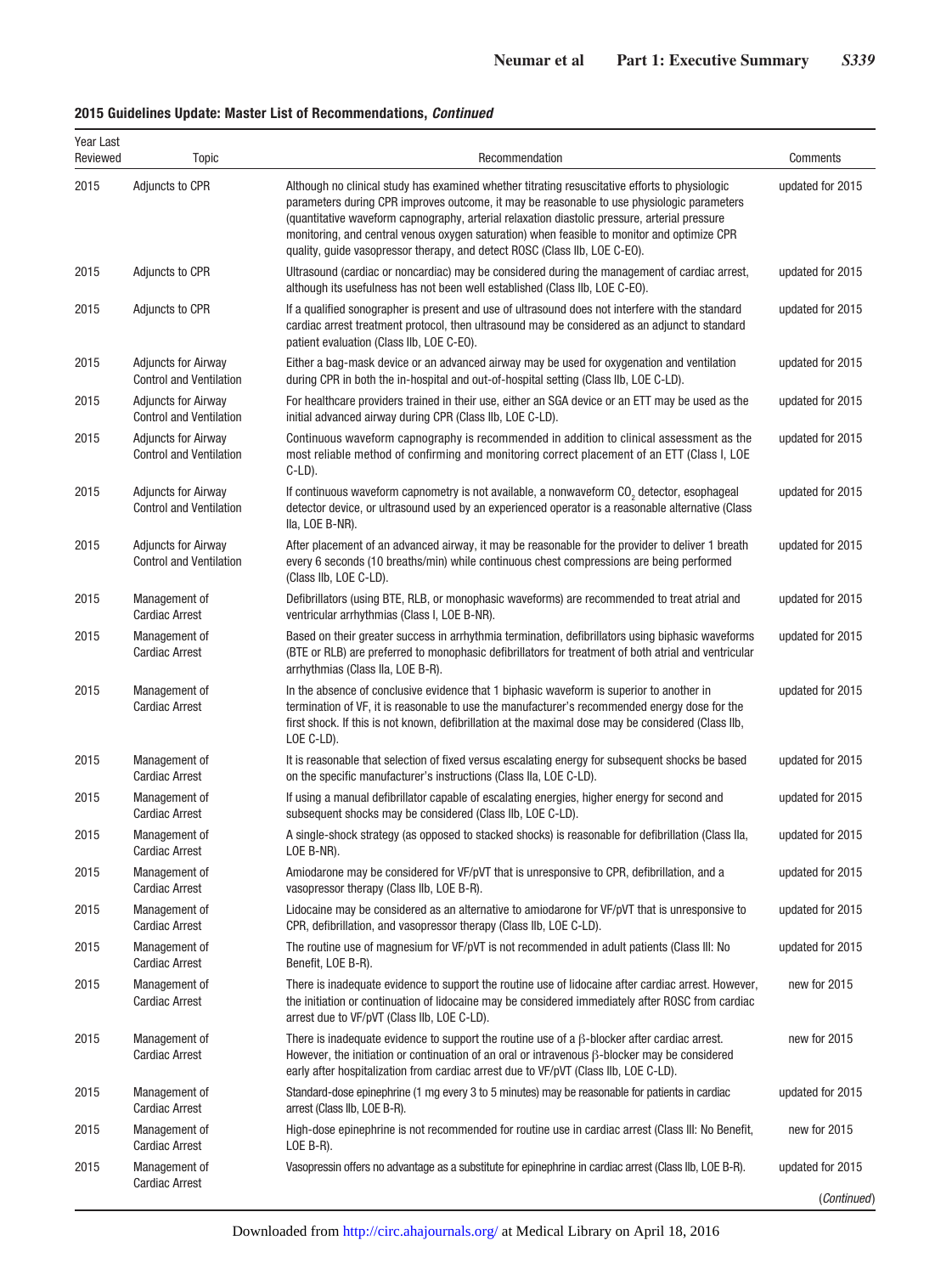| Year Last<br>Reviewed | Topic                                                                           | Recommendation                                                                                                                                                                                                                                                                                                                                                                                               | Comments             |
|-----------------------|---------------------------------------------------------------------------------|--------------------------------------------------------------------------------------------------------------------------------------------------------------------------------------------------------------------------------------------------------------------------------------------------------------------------------------------------------------------------------------------------------------|----------------------|
| 2015                  | Management of<br><b>Cardiac Arrest</b>                                          | Vasopressin in combination with epinephrine offers no advantage as a substitute for<br>standard-dose epinephrine in cardiac arrest (Class IIb, LOE B-R).                                                                                                                                                                                                                                                     | new for 2015         |
| 2015                  | Management of<br><b>Cardiac Arrest</b>                                          | It may be reasonable to administer epinephrine as soon as feasible after the onset of cardiac<br>arrest due to an initial nonshockable rhythm (Class IIb, LOE C-LD).                                                                                                                                                                                                                                         | updated for 2015     |
| 2015                  | Management of<br><b>Cardiac Arrest</b>                                          | In IHCA, the combination of intra-arrest vasopressin, epinephrine, and methylprednisolone and<br>post-arrest hydrocortisone as described by Mentzelopoulos et al may be considered; however,<br>further studies are needed before recommending the routine use of this therapeutic strategy<br>(Class IIb, LOE C-LD).                                                                                        | new for 2015         |
| 2015                  | Management of<br><b>Cardiac Arrest</b>                                          | For patients with OHCA, use of steroids during CPR is of uncertain benefit (Class IIb, LOE C-LD).                                                                                                                                                                                                                                                                                                            | new for 2015         |
| 2015                  | Management of<br><b>Cardiac Arrest</b>                                          | In intubated patients, failure to achieve an ETCO <sub>2</sub> of greater than 10 mm Hg by waveform<br>capnography after 20 minutes of CPR may be considered as one component of a multimodal<br>approach to decide when to end resuscitative efforts but should not be used in isolation (Class IIb,<br>LOE C-LD).                                                                                          | new for 2015         |
| 2015                  | <b>Management of Cardiac</b><br>Arrest                                          | In nonintubated patients, a specific ETCO <sub>2</sub> cutoff value at any time during CPR should not be used<br>as an indication to end resuscitative efforts (Class III: Harm, LOE C-EO).                                                                                                                                                                                                                  | new for 2015         |
| 2015                  | <b>Management of Cardiac</b><br>Arrest                                          | There is insufficient evidence to recommend the routine use of ECPR for patients with cardiac<br>arrest. In settings where it can be rapidly implemented, ECPR may be considered for select<br>cardiac arrest patients for whom the suspected etiology of the cardiac arrest is potentially<br>reversible during a limited period of mechanical cardiorespiratory support. (Class IIb, LOE C-LD).            | new for 2015         |
|                       |                                                                                 | The following recommendations were not reviewed in 2015. For more information, see the 2010 AHA Guidelines for CPR and ECC, "Part 8: Adult Advanced<br>Cardiovascular Life Support" and "Part 6: Electrical Therapies: Automated External Defibrillators, Defibrillation, Cardioversion, and Pacing."                                                                                                        |                      |
| 2010                  | <b>Cricoid Pressure</b>                                                         | The routine use of cricoid pressure in cardiac arrest is not recommended (Class III, LOE C).                                                                                                                                                                                                                                                                                                                 | not reviewed in 2015 |
| 2010                  | Oropharyngeal Airways                                                           | To facilitate delivery of ventilations with a bag-mask device, oropharyngeal airways can be used<br>in unconscious (unresponsive) patients with no cough or gag reflex and should be inserted only by<br>persons trained in their use (Class IIa, LOE C).                                                                                                                                                    | not reviewed in 2015 |
| 2010                  | Nasopharyngeal Airways                                                          | In the presence of known or suspected basal skull fracture or severe coagulopathy, an oral airway<br>is preferred (Class IIa, LOE C).                                                                                                                                                                                                                                                                        | not reviewed in 2015 |
| 2010                  | <b>Postintubation Airway</b><br>Management                                      | The endotracheal tube should be secured with tape or a commercial device (Class I, LOE C).                                                                                                                                                                                                                                                                                                                   | not reviewed in 2015 |
| 2010                  | <b>Postintubation Airway</b><br>Management                                      | One out-of-hospital study and 2 studies in an intensive care setting indicate that backboards,<br>commercial devices for securing the endotracheal tube, and other strategies provide equivalent<br>methods for preventing inadvertent tube displacement when compared with traditional methods of<br>securing the tube (tape). These devices may be considered during patient transport (Class IIb, LOE C). | not reviewed in 2015 |
| 2010                  | <b>Automatic Transport</b><br>Ventilators                                       | In both out-of-hospital and in-hospital settings, automatic transport ventilators (ATVs) can be<br>useful for ventilation of adult patients in noncardiac arrest who have an advanced airway in place<br>(Class IIb, LOE C).                                                                                                                                                                                 | not reviewed in 2015 |
| 2010                  | <b>Automatic Transport</b><br>Ventilators                                       | During prolonged resuscitative efforts the use of an ATV (pneumatically powered and time- or<br>pressure-cycled) may allow the EMS team to perform other tasks while providing adequate<br>ventilation and oxygenation (Class IIb, LOE C).                                                                                                                                                                   | not reviewed in 2015 |
| 2010                  | <b>Automatic Versus Manual</b><br><b>Modes for Multimodal</b><br>Defibrillators | Current evidence indicates that the benefit of using a multimodal defibrillator in manual instead of<br>automatic mode during cardiac arrest is uncertain (Class IIb, LOE C).                                                                                                                                                                                                                                | not reviewed in 2015 |
| 2010                  | <b>CPR Before Defibrillation</b>                                                | Performing CPR while a defibrillator is readied for use is strongly recommended for all patients in<br>cardiac arrest (Class I, LOE B)                                                                                                                                                                                                                                                                       | not reviewed in 2015 |
| 2010                  | <b>CPR Before Defibrillation</b>                                                | At this time the benefit of delaying defibrillation to perform CPR before defibrillation is unclear<br>(Class IIb, LOE B).                                                                                                                                                                                                                                                                                   | not reviewed in 2015 |
| 2010                  | Drug Therapy for PEA/<br>Asystole                                               | Available evidence suggests that the routine use of atropine during PEA or asystole is unlikely to<br>have a therapeutic benefit (Class IIb, LOE B).                                                                                                                                                                                                                                                         | not reviewed in 2015 |
| 2010                  | <b>Coronary Perfusion Pressure</b><br>and Arterial Relaxation<br>Pressure       | It is reasonable to consider using arterial relaxation "diastolic" pressure to monitor CPR quality,<br>optimize chest compressions, and guide vasopressor therapy. (Class IIb, LOE C).                                                                                                                                                                                                                       | not reviewed in 2015 |
| 2010                  | <b>Coronary Perfusion Pressure</b><br>and Arterial Relaxation                   | If the arterial relaxation "diastolic" pressure is <20 mm Hg, it is reasonable to consider trying to<br>improve quality of CPR by optimizing chest compression parameters or giving a vasopressor or<br>both (Class IIb, LOE C).                                                                                                                                                                             | not reviewed in 2015 |
|                       | Pressure                                                                        |                                                                                                                                                                                                                                                                                                                                                                                                              | (Continued)          |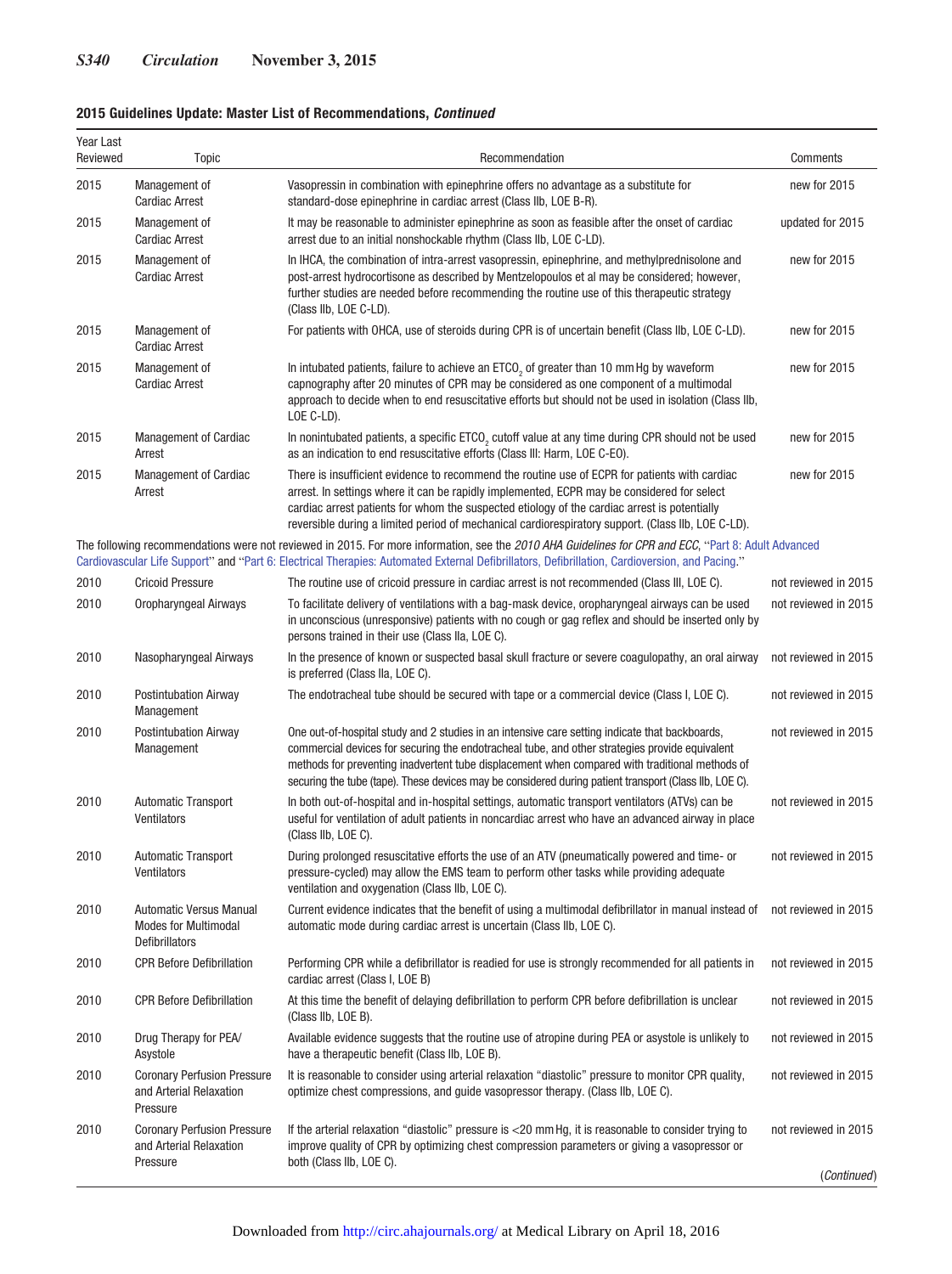|  |  |  | 2015 Guidelines Update: Master List of Recommendations, <i>Continued</i> |  |
|--|--|--|--------------------------------------------------------------------------|--|
|--|--|--|--------------------------------------------------------------------------|--|

| Year Last<br>Reviewed | Topic                                                                     | Recommendation                                                                                                                                                                                                                                                                                                                                         | Comments             |
|-----------------------|---------------------------------------------------------------------------|--------------------------------------------------------------------------------------------------------------------------------------------------------------------------------------------------------------------------------------------------------------------------------------------------------------------------------------------------------|----------------------|
| 2010                  | <b>Coronary Perfusion Pressure</b><br>and Arterial Relaxation<br>Pressure | Arterial pressure monitoring can also be used to detect ROSC during chest compressions or when<br>a rhythm check reveals an organized rhythm (Class IIb, LOE C).                                                                                                                                                                                       | not reviewed in 2015 |
| 2010                  | Central Venous Oxygen<br>Saturation                                       | Therefore, when in place before cardiac arrest, it is reasonable to consider using continuous<br>Scvo <sub>2</sub> measurement to monitor quality of CPR, optimize chest compressions, and detect ROSC<br>during chest compressions or when rhythm check reveals an organized rhythm (Class IIb, LOE<br>$C$ ).                                         | not reviewed in 2015 |
| 2010                  | Central Venous Oxygen<br>Saturation                                       | If Scvo <sub>2</sub> is <30%, it is reasonable to consider trying to improve the quality of CPR by optimizing<br>chest compression parameters (Class IIb, LOE C).                                                                                                                                                                                      | not reviewed in 2015 |
| 2010                  | <b>Arterial Blood Gases</b>                                               | Routine measurement of arterial blood gases during CPR has uncertain value (Class IIb, LOE C).                                                                                                                                                                                                                                                         | not reviewed in 2015 |
| 2010                  | <b>IO Drug Delivery</b>                                                   | It is reasonable for providers to establish IO access if IV access is not readily available (Class<br>IIa, LOE C).                                                                                                                                                                                                                                     | not reviewed in 2015 |
| 2010                  | <b>Central IV Drug Delivery</b>                                           | The appropriately trained provider may consider placement of a central line (internal jugular or<br>subclavian) during cardiac arrest, unless there are contraindications (Class IIb, LOE C).                                                                                                                                                          | not reviewed in 2015 |
| 2010                  | <b>Endotracheal Drug Delivery</b>                                         | If IV or IO access cannot be established, epinephrine, vasopressin, and lidocaine may be<br>administered by the endotracheal route during cardiac arrest (Class IIb, LOE B).                                                                                                                                                                           | not reviewed in 2015 |
| 2010                  | Atropine                                                                  | Available evidence suggests that routine use of atropine during PEA or asystole is unlikely to have<br>a therapeutic benefit (Class IIb, LOE B).                                                                                                                                                                                                       | not reviewed in 2015 |
| 2010                  | Sodium Bicarbonate                                                        | Routine use of sodium bicarbonate is not recommended for patients in cardiac arrest (Class III,<br>$LOE B$ ).                                                                                                                                                                                                                                          | not reviewed in 2015 |
| 2010                  | Calcium                                                                   | Routine administration of calcium for treatment of in-hospital and out-of-hospital cardiac arrest is<br>not recommended (Class III, LOE B).                                                                                                                                                                                                            | not reviewed in 2015 |
| 2010                  | <b>Precordial Thump</b>                                                   | The precordial thump may be considered for termination of witnessed monitored unstable<br>ventricular tachyarrhythmias when a defibrillator is not immediately ready for use (Class IIb, LOE<br>B), but should not delay CPR and shock delivery.                                                                                                       | not reviewed in 2015 |
| 2010                  | <b>Management of Symptomatic</b><br>Bradycardia and Tachycardia           | If bradycardia produces signs and symptoms of instability (eg, acutely altered mental status,<br>ischemic chest discomfort, acute heart failure, hypotension, or other signs of shock that<br>persist despite adequate airway and breathing), the initial treatment is atropine (Class IIa,<br>LOE B).                                                 | not reviewed in 2015 |
| 2010                  | <b>Management of Symptomatic</b><br>Bradycardia and Tachycardia           | If bradycardia is unresponsive to atropine, intravenous (IV) infusion of $\beta$ -adrenergic agonists with<br>rate-accelerating effects (dopamine, epinephrine) or transcutaneous pacing (TCP) can be effective<br>(Class IIa, LOE B) while the patient is prepared for emergent transvenous temporary pacing if<br>required.                          | not reviewed in 2015 |
| 2010                  | <b>Management of Symptomatic</b><br>Bradycardia and Tachycardia           | If the tachycardic patient is unstable with severe signs and symptoms related to a suspected<br>arrhythmia (eg, acute altered mental status, ischemic chest discomfort, acute heart failure,<br>hypotension, or other signs of shock), immediate cardioversion should be performed (with prior<br>sedation in the conscious patient) (Class I, LOE B). | not reviewed in 2015 |
| 2010                  | Bradycardia and Tachycardia                                               | Management of Symptomatic In select cases of regular narrow-complex tachycardia with unstable signs or symptoms, a trial of<br>adenosine before cardioversion is reasonable to consider (Class IIb, LOE C).                                                                                                                                            | not reviewed in 2015 |
| 2010                  | Atropine                                                                  | Atropine remains the first-line drug for acute symptomatic bradycardia (Class IIa, LOE B).                                                                                                                                                                                                                                                             | not reviewed in 2015 |
| 2010                  | Pacing                                                                    | It is reasonable for healthcare providers to initiate TCP in unstable patients who do not respond to<br>atropine (Class IIa, LOE B).                                                                                                                                                                                                                   | not reviewed in 2015 |
| 2010                  | Pacing                                                                    | Immediate pacing might be considered in unstable patients with high-degree AV block when IV<br>access is not available (Class IIb, LOE C).                                                                                                                                                                                                             | not reviewed in 2015 |
| 2010                  | Pacing                                                                    | If the patient does not respond to drugs or TCP, transvenous pacing is probably indicated (Class<br>Ila, LOE C)                                                                                                                                                                                                                                        | not reviewed in 2015 |
| 2010                  | Dopamine                                                                  | Dopamine infusion may be used for patients with symptomatic bradycardia, particularly if<br>associated with hypotension, in whom atropine may be inappropriate or after atropine fails (Class<br>IIb, LOE B).                                                                                                                                          | not reviewed in 2015 |
| 2010                  | Wide-Complex<br>Tachycardia - Evaluation                                  | Precordial thump may be considered for patients with witnessed, monitored, unstable ventricular<br>tachycardia if a defibrillator is not immediately ready for use (Class IIb, LOE C).                                                                                                                                                                 | not reviewed in 2015 |
| 2010                  | Therapy for Regular Wide-<br><b>Complex Tachycardias</b>                  | If the etiology of the rhythm cannot be determined, the rate is regular, and the QRS is<br>monomorphic, recent evidence suggests that IV adenosine is relatively safe for both treatment<br>and diagnosis (Class IIb, LOE B).                                                                                                                          | not reviewed in 2015 |
|                       |                                                                           |                                                                                                                                                                                                                                                                                                                                                        | (Continued)          |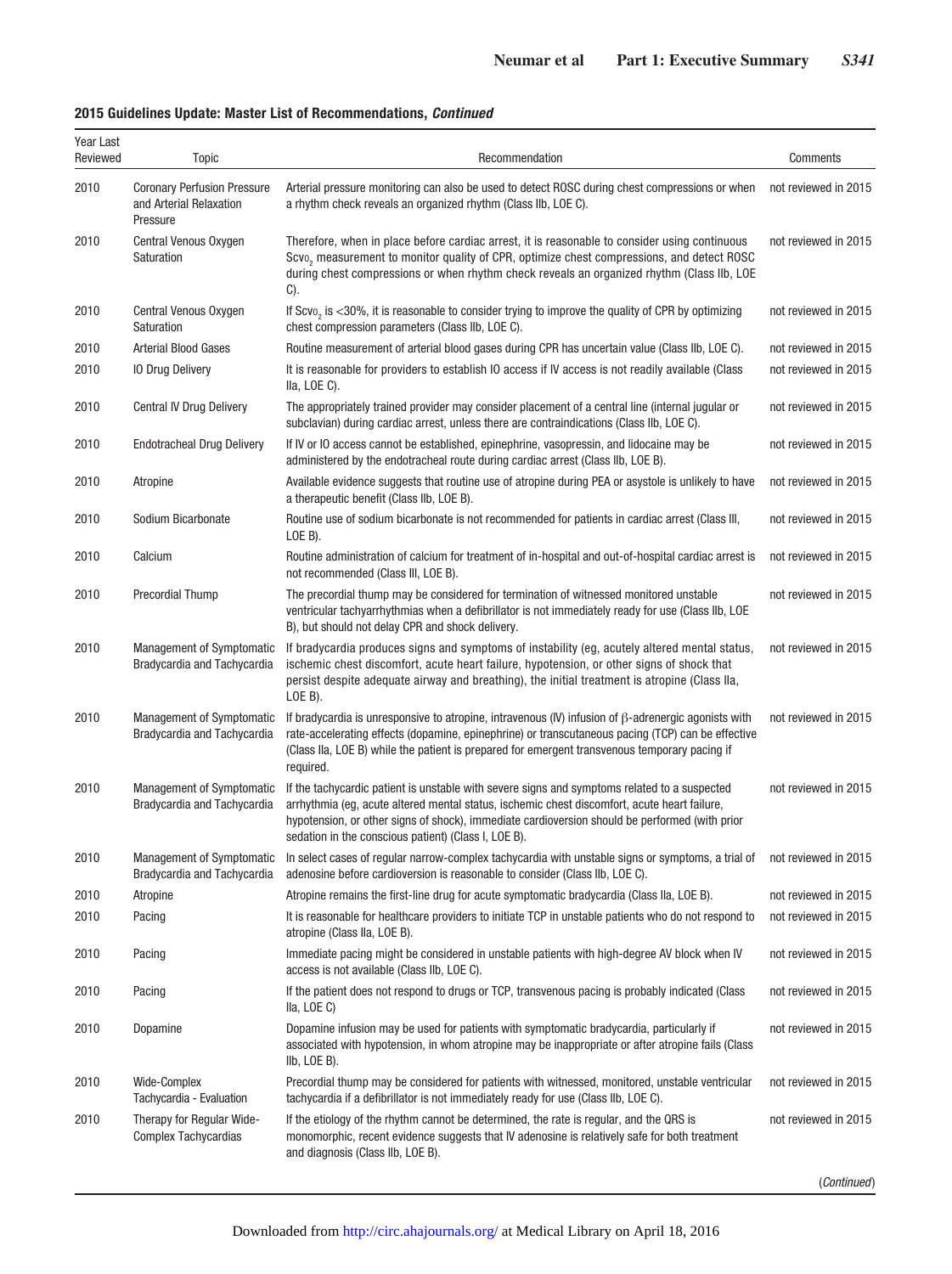| Year Last<br>Reviewed | Topic                                                            | Recommendation                                                                                                                                                                                                                                                                                                                                                                                                | Comments             |
|-----------------------|------------------------------------------------------------------|---------------------------------------------------------------------------------------------------------------------------------------------------------------------------------------------------------------------------------------------------------------------------------------------------------------------------------------------------------------------------------------------------------------|----------------------|
| 2010                  | Therapy for Regular Wide-<br><b>Complex Tachycardias</b>         | Adenosine should not be given for unstable or for irregular or polymorphic wide-complex<br>tachycardias, as it may cause degeneration of the arrhythmia to VF (Class III, LOE C).                                                                                                                                                                                                                             | not reviewed in 2015 |
| 2010                  | Therapy for Regular Wide-<br><b>Complex Tachycardias</b>         | Verapamil is contraindicated for wide-complex tachycardias unless known to be of<br>supraventricular origin (Class III, LOE B).                                                                                                                                                                                                                                                                               | not reviewed in 2015 |
| 2010                  | Therapy for Regular Wide-<br><b>Complex Tachycardias</b>         | If IV antiarrhythmics are administered, procainamide (Class IIa, LOE B), amiodarone (Class IIb, LOE<br>B), or sotalol (Class IIb, LOE B) can be considered.                                                                                                                                                                                                                                                   | not reviewed in 2015 |
| 2010                  | Therapy for Regular Wide-<br><b>Complex Tachycardias</b>         | Procainamide and sotalol should be avoided in patients with prolonged QT. If one of these<br>antiarrhythmic agents is given, a second agent should not be given without expert consultation<br>(Class III, LOE B).                                                                                                                                                                                            | not reviewed in 2015 |
| 2010                  | Therapy for Regular Wide-<br><b>Complex Tachycardias</b>         | If antiarrhythmic therapy is unsuccessful, cardioversion or expert consultation should be<br>considered (Class IIa, LOE C).                                                                                                                                                                                                                                                                                   | not reviewed in 2015 |
| 2010                  | <b>Rate Control</b>                                              | IV $\beta$ -blockers and nondihydropyridine calcium channel blockers such as diltiazem are the drugs<br>of choice for acute rate control in most individuals with atrial fibrillation and rapid ventricular<br>response (Class IIa, LOE A).                                                                                                                                                                   | not reviewed in 2015 |
| 2010                  | Polymorphic (Irregular) VT                                       | Magnesium is unlikely to be effective in preventing polymorphic VT in patients with a normal QT<br>interval (Class IIb, LOE C), but amiodarone may be effective (Class IIb, LOE C).                                                                                                                                                                                                                           | not reviewed in 2015 |
| 2010                  | Polymorphic (Irregular) VT                                       | In the absence of a prolonged QT interval, the most common cause of polymorphic VT is<br>myocardial ischemia. In this situation IV amiodarone and ß-blockers may reduce the frequency of<br>arrhythmia recurrence (Class IIb, LOE C).                                                                                                                                                                         | not reviewed in 2015 |
| 2010                  | Ventilation and Oxygen<br><b>Administration During CPR</b>       | Advanced airway placement in cardiac arrest should not delay initial CPR and defibrillation for VF<br>cardiac arrest (Class I, LOE C).                                                                                                                                                                                                                                                                        | not reviewed in 2015 |
| 2010                  | <b>Advanced Airways</b>                                          | If advanced airway placement will interrupt chest compressions, providers may consider deferring<br>insertion of the airway until the patient fails to respond to initial CPR and defibrillation attempts or<br>demonstrates ROSC (Class IIb, LOE C).                                                                                                                                                         | not reviewed in 2015 |
| 2010                  | Endotracheal Intubation                                          | EMS systems that perform prehospital intubation should provide a program of ongoing quality<br>improvement to minimize complications (Class IIa, LOE B).                                                                                                                                                                                                                                                      | not reviewed in 2015 |
| 2010                  | VF Waveform Analysis to<br><b>Predict Defibrillation Success</b> | The value of VF waveform analysis to guide management of defibrillation in adults with in-hospital<br>and out-of-hospital cardiac arrest is uncertain (Class IIb, LOE C).                                                                                                                                                                                                                                     | not reviewed in 2015 |
| 2010                  | Fibrinolysis                                                     | Fibrinolytic therapy should not be routinely used in cardiac arrest (Class III, LOE B).                                                                                                                                                                                                                                                                                                                       | not reviewed in 2015 |
| 2010                  | Pacing                                                           | Electric pacing is not recommended for routine use in cardiac arrest (Class III, LOE B).                                                                                                                                                                                                                                                                                                                      | not reviewed in 2015 |
| 2010                  | Epinephrine                                                      | Epinephrine infusion may be used for patients with symptomatic bradycardia, particularly if associated<br>with hypotension, for whom atropine may be inappropriate or after atropine fails (Class IIb, LOE B).                                                                                                                                                                                                | not reviewed in 2015 |
| 2010                  | Initial Evaluation<br>and Treatment of<br>Tachyarrhythmias       | If not hypotensive, the patient with a regular narrow-complex SVT (likely due to suspected reentry,<br>paroxysmal supraventricular tachycardia, as described below) may be treated with adenosine<br>while preparations are made for synchronized cardioversion (Class IIb, LOE C).                                                                                                                           | not reviewed in 2015 |
| 2010                  | Therapy                                                          | If PSVT does not respond to vagal maneuvers, give 6 mg of IV adenosine as a rapid IV push<br>through a large (eg, antecubital) vein followed by a 20 mL saline flush (Class I, LOE B).                                                                                                                                                                                                                        | not reviewed in 2015 |
| 2010                  | Therapy                                                          | If adenosine or vagal maneuvers fail to convert PSVT, PSVT recurs after such treatment, or these<br>treatments disclose a different form of SVT (such as atrial fibrillation or flutter), it is reasonable<br>to use longer-acting AV nodal blocking agents, such as the nondihydropyridine calcium channel<br>blockers (verapamil and diltiazem) (Class IIa, LOE B) or $\beta$ -blockers (Class IIa, LOE C). | not reviewed in 2015 |
| 2010                  | Therapy                                                          | Therefore, AV nodal blocking drugs should not be used for pre-excited atrial fibrillation or flutter<br>(Class III, LOE C).                                                                                                                                                                                                                                                                                   | not reviewed in 2015 |
|                       | Part 8: Post-Cardiac Arrest Care                                 |                                                                                                                                                                                                                                                                                                                                                                                                               |                      |
| 2015                  | Cardiovascular Care                                              | Coronary angiography should be performed emergently (rather than later in the hospital stay or<br>not at all) for OHCA patients with suspected cardiac etiology of arrest and ST elevation on ECG<br>(Class I, LOE B-NR).                                                                                                                                                                                     | updated for 2015     |
| 2015                  | Cardiovascular Care                                              | Emergent coronary angiography is reasonable for select (e.g. electrically or hemodynamically<br>unstable) adult patients who are comatose after OHCA of suspected cardiac origin but without ST<br>elevation on ECG (Class IIa, LOE B-NR).                                                                                                                                                                    | updated for 2015     |
| 2015                  | Cardiovascular Care                                              | Coronary angiography is reasonable in post-cardiac arrest patients for whom coronary angiography is<br>indicated regardless of whether the patient is comatose or awake (Class IIa, LOE C-LD).                                                                                                                                                                                                                | updated for 2015     |
| 2015                  | Hemodynamic Goals                                                | Avoiding and immediately correcting hypotension (systolic blood pressure less than 90 mm Hg,<br>MAP less than 65 mm Hg) during postresuscitation care may be reasonable (Class IIb, LOE C-LD).                                                                                                                                                                                                                | new for 2015         |
|                       |                                                                  |                                                                                                                                                                                                                                                                                                                                                                                                               | (Continued)          |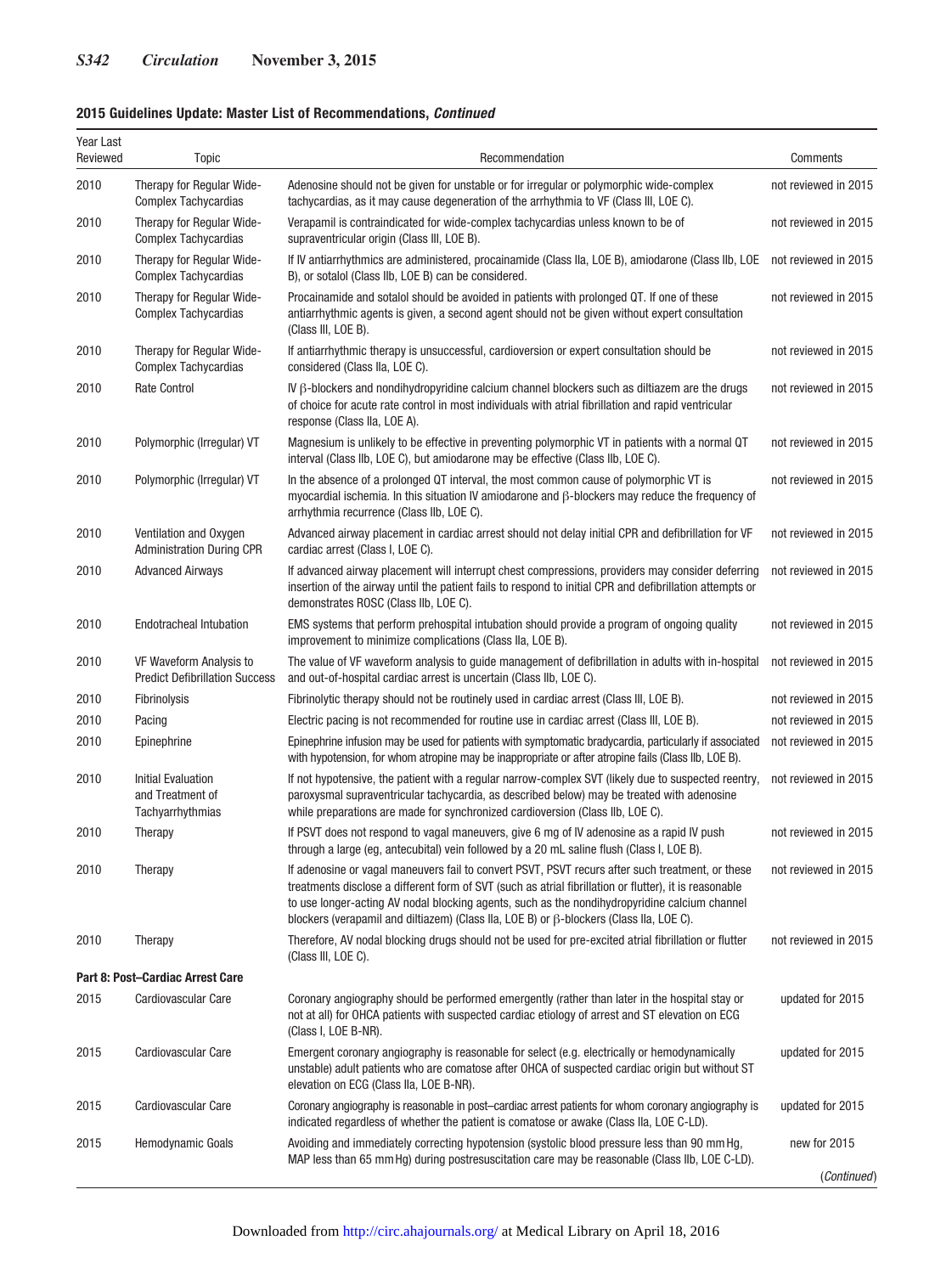| Year Last<br>Reviewed | <b>Topic</b>                                | Recommendation                                                                                                                                                                                                                                                                                                                            | Comments         |
|-----------------------|---------------------------------------------|-------------------------------------------------------------------------------------------------------------------------------------------------------------------------------------------------------------------------------------------------------------------------------------------------------------------------------------------|------------------|
| 2015                  | <b>Targeted Temperature</b><br>Management   | We recommend that comatose (ie, lack of meaningful response to verbal commands) adult<br>patients with ROSC after cardiac arrest have TTM (Class I, LOE B-R for VF/pVT OHCA; Class I, LOE<br>C-EO for non-VF/pVT (ie, "non-shockable") and in-hospital cardiac arrest).                                                                   | updated for 2015 |
| 2015                  | <b>Targeted Temperature</b><br>Management   | We recommend selecting and maintaining a constant temperature between 32°C and 36°C during<br>TTM (Class I, LOE B-R).                                                                                                                                                                                                                     | updated for 2015 |
| 2015                  | <b>Targeted Temperature</b><br>Management   | It is reasonable that TTM be maintained for at least 24 hours after achieving target temperature<br>(Class IIa, LOE C-EO).                                                                                                                                                                                                                | updated for 2015 |
| 2015                  | <b>Targeted Temperature</b><br>Management   | We recommend against the routine prehospital cooling of patients after ROSC with rapid infusion<br>of cold intravenous fluids (Class III: No Benefit, LOE A).                                                                                                                                                                             | new for 2015     |
| 2015                  | <b>Targeted Temperature</b><br>Management   | It may be reasonable to actively prevent fever in comatose patients after TTM (Class IIb, LOE<br>$C-LD$ ).                                                                                                                                                                                                                                | new for 2015     |
| 2015                  | Other Neurologic Care                       | An EEG for the diagnosis of seizure should be promptly performed and interpreted, and then should be<br>monitored frequently or continuously in comatose patients after ROSC (Class I, LOE C-LD).                                                                                                                                         | updated for 2015 |
| 2015                  | Other Neurologic Care                       | The same anticonvulsant regimens for the treatment of status epilepticus caused by other<br>etiologies may be considered after cardiac arrest (Class IIb, LOE C-LD).                                                                                                                                                                      | updated for 2015 |
| 2015                  | <b>Respiratory Care</b>                     | Maintaining the Paco, within a normal physiological range, taking into account any temperature<br>correction, may be reasonable (Class IIb, LOE B-NR).                                                                                                                                                                                    | updated for 2015 |
| 2015                  | <b>Respiratory Care</b>                     | To avoid hypoxia in adults with ROSC after cardiac arrest, it is reasonable to use the highest<br>available oxygen concentration until the arterial oxyhemoglobin saturation or the partial pressure<br>of arterial oxygen can be measured (Class IIa, LOE C-EO).                                                                         | new for 2015     |
| 2015                  | <b>Respiratory Care</b>                     | When resources are available to titrate the F <sub>10</sub> , and to monitor oxyhemoglobin saturation,<br>it is reasonable to decrease the Fio <sub>2</sub> when oxyhemoglobin saturation is 100%, provided the<br>oxyhemoglobin saturation can be maintained at 94% or greater (Class IIa, LOE C-LD).                                    | updated for 2015 |
| 2015                  | <b>Other Critical Care</b><br>Interventions | The benefit of any specific target range of glucose management is uncertain in adults with ROSC<br>after cardiac arrest (Class IIb, LOE B-R).                                                                                                                                                                                             | updated for 2015 |
| 2015                  | Prognostication<br>of Outcome               | The earliest time for prognostication using clinical examination in patients treated with TTM, where<br>sedation or paralysis could be a confounder. May be 72 hours after normothermia (Class IIb, LOE C-EO).                                                                                                                            | updated for 2015 |
| 2015                  | <b>Other Critical Care</b><br>Interventions | We recommend the earliest time to prognosticate a poor neurologic outcome using clinical<br>examination in patients not treated with TTM is 72 hours after cardiac arrest (Class I, LOE B-NR).                                                                                                                                            | new for 2015     |
| 2015                  | <b>Other Critical Care</b><br>Interventions | This time until prognostication can be even longer than 72 hours after cardiac arrest if the<br>residual effect of sedation or paralysis confounds the clinical examination (Class IIa, LOE C-LD).                                                                                                                                        | new for 2015     |
| 2015                  | <b>Other Critical Care</b><br>Interventions | In comatose patients who are not treated with TTM, the absence of pupillary reflex to light at<br>72 hours or more after cardiac arrest is a reasonable exam finding with which to predict poor<br>neurologic outcome (FPR, 0%; 95% CI, 0%-8%; Class IIa, LOE B-NR).                                                                      | new for 2015     |
| 2015                  | <b>Other Critical Care</b><br>Interventions | In comatose patients who are treated with TTM, the absence of pupillary reflex to light at 72<br>hours or more after cardiac arrest is useful to predict poor neurologic outcome (FPR, 1%; 95% CI,<br>0%-3%; Class I, LOE B-NR).                                                                                                          | new for 2015     |
| 2015                  | <b>Other Critical Care</b><br>Interventions | We recommend that, given their unacceptable FPRs, the findings of either absent motor movements<br>or extensor posturing should not be used alone for predicting a poor neurologic outcome (FPR, 10%;<br>95% CI, 7%–15% to FPR, 15%; 95% CI, 5%–31%; Class III: Harm, LOE B-NR).                                                          | new for 2015     |
| 2015                  | <b>Other Critical Care</b><br>Interventions | The motor examination may be a reasonable means to identify the population who need further<br>prognostic testing to predict poor outcome (Class IIb, LOE B-NR).                                                                                                                                                                          | new for 2015     |
| 2015                  | <b>Other Critical Care</b><br>Interventions | We recommend that the presence of myoclonus, which is distinct from status myoclonus, should<br>not be used to predict poor neurologic outcomes because of the high FPR (FPR, 5%; 95% CI,<br>3%-8% to FPR, 11%; 95% Cl, 3%-26%; Class III: Harm, LOE B-NR).                                                                               | updated for 2015 |
| 2015                  | <b>Other Critical Care</b><br>Interventions | In combination with other diagnostic tests at 72 or more hours after cardiac arrest, the presence<br>of status myoclonus during the first 72 hours after cardiac arrest is a reasonable finding to help<br>predict poor neurologic outcomes (FPR, 0%; 95% CI, 0%-4%; Class IIa, LOE B-NR).                                                | new for 2015     |
| 2015                  | <b>Other Critical Care</b><br>Interventions | In comatose post-cardiac arrest patients who are treated with TTM, it may be reasonable to<br>consider persistent absence of EEG reactivity to external stimuli at 72 hours after cardiac arrest,<br>and persistent burst suppression on EEG after rewarming, to predict a poor outcome (FPR, 0%;<br>95% CI, 0%-3%; Class IIb, LOE B-NR). | updated for 2015 |
| 2015                  | <b>Other Critical Care</b><br>Interventions | Intractable and persistent (more than 72 hours) status epilepticus in the absence of EEG reactivity<br>to external stimuli may be reasonable to predict poor outcome (Class IIb, LOE B-NR).                                                                                                                                               | updated for 2015 |
|                       |                                             |                                                                                                                                                                                                                                                                                                                                           | (Continued)      |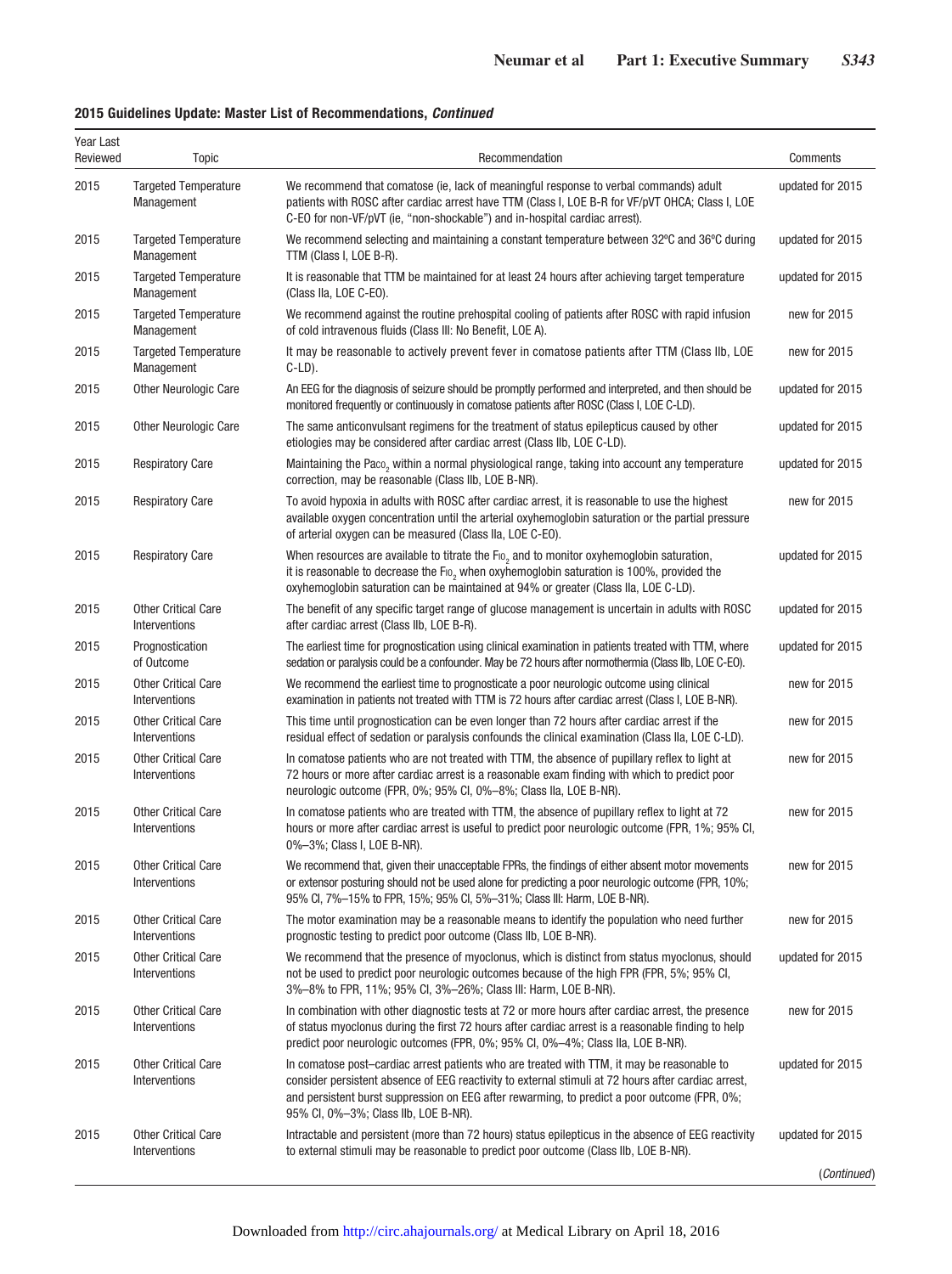| Year Last<br>Reviewed | <b>Topic</b>                                                            | Recommendation                                                                                                                                                                                                                                                                                                                                                                                                                                                                  | Comments             |
|-----------------------|-------------------------------------------------------------------------|---------------------------------------------------------------------------------------------------------------------------------------------------------------------------------------------------------------------------------------------------------------------------------------------------------------------------------------------------------------------------------------------------------------------------------------------------------------------------------|----------------------|
| 2015                  | <b>Other Critical Care</b><br>Interventions                             | In comatose post-cardiac arrest patients who are not treated with TTM, it may be reasonable<br>to consider the presence of burst suppression on EEG at 72 hours or more after cardiac arrest,<br>in combination with other predictors, to predict a poor neurologic outcome (FPR, 1%; 95% CI,<br>0%-11%; Class IIb, LOE B-NR).                                                                                                                                                  | updated for 2015     |
| 2015                  | <b>Other Critical Care</b><br>Interventions                             | In patients who are comatose after resuscitation from cardiac arrest regardless of treatment with TTM, it<br>is reasonable to consider bilateral absence of the N20 SSEP wave 24 to 72 hours after cardiac arrest or<br>after rewarming a predictor of poor outcome (FPR, 1%; 95% CI, 0%-3%; Class IIa, LOE B-NR).                                                                                                                                                              | updated for 2015     |
| 2015                  | <b>Other Critical Care</b><br>Interventions                             | In patients who are comatose after resuscitation from cardiac arrest and not treated with TTM, it<br>may be reasonable to use the presence of a marked reduction of the GWR on brain CT obtained<br>within 2 hours after cardiac arrest to predict poor outcome (Class IIb, LOE B-NR).                                                                                                                                                                                          | new for 2015         |
| 2015                  | <b>Other Critical Care</b><br>Interventions                             | It may be reasonable to consider extensive restriction of diffusion on brain MRI at 2 to 6 days<br>after cardiac arrest in combination with other established predictors to predict a poor neurologic<br>outcome (Class IIb, LOE B-NR).                                                                                                                                                                                                                                         | new for 2015         |
| 2015                  | <b>Other Critical Care</b><br>Interventions                             | Given the possibility of high FPRs, blood levels of NSE and S-100B should not be used alone to<br>predict a poor neurologic outcome (Class III: Harm, LOE C-LD).                                                                                                                                                                                                                                                                                                                | updated for 2015     |
| 2015                  | <b>Other Critical Care</b><br>Interventions                             | When performed with other prognostic tests at 72 hours or more after cardiac arrest, it may be<br>reasonable to consider high serum values of NSE at 48 to 72 hours after cardiac arrest to support<br>the prognosis of a poor neurologic outcome (Class IIb, LOE B-NR), especially if repeated sampling<br>reveals persistently high values (Class IIb, LOE C-LD).                                                                                                             | updated for 2015     |
| 2015                  | <b>Other Critical Care</b><br>Interventions                             | We recommend that all patients who are resuscitated from cardiac arrest but who subsequently<br>progress to death or brain death be evaluated for organ donation (Class I, LOE B-NR).                                                                                                                                                                                                                                                                                           | updated for 2015     |
| 2015                  | <b>Other Critical Care</b><br>Interventions                             | Patients who do not have ROSC after resuscitation efforts and who would otherwise have<br>termination of efforts may be considered candidates for kidney or liver donation in settings where<br>programs exist (Class IIb, LOE B-NR).                                                                                                                                                                                                                                           | new for 2015         |
|                       |                                                                         | The following recommendations were not reviewed in 2015. For more information, see the 2010 AHA Guidelines for CPR and ECC, "Part 9: Post-Cardiac Arrest Care"                                                                                                                                                                                                                                                                                                                  |                      |
| 2010                  | Systems of Care for<br>Improving Post-Cardiac<br><b>Arrest Outcomes</b> | A comprehensive, structured, multidisciplinary system of care should be implemented in a<br>consistent manner for the treatment of post-cardiac arrest patients (Class I, LOE B).                                                                                                                                                                                                                                                                                               | not reviewed in 2015 |
| 2010                  | <b>Treatment of Pulmonary</b><br><b>Embolism After CPR</b>              | In post-cardiac arrest patients with arrest due to presumed or known pulmonary embolism,<br>fibrinolytics may be considered (Class IIb, LOE C).                                                                                                                                                                                                                                                                                                                                 | not reviewed in 2015 |
| 2010                  | <b>Sedation After Cardiac Arrest</b>                                    | It is reasonable to consider the titrated use of sedation and analgesia in critically ill patients who<br>require mechanical ventilation or shivering suppression during induced hypothermia after cardiac<br>arrest (Class IIb, LOE C).                                                                                                                                                                                                                                        | not reviewed in 2015 |
| 2010                  | Cardiovascular System                                                   | A 12-lead ECG should be obtained as soon as possible after ROSC to determine whether acute ST<br>elevation is present (Class I, LOE B).                                                                                                                                                                                                                                                                                                                                         | not reviewed in 2015 |
| 2010                  | <b>Neuroprotective Drugs</b>                                            | The routine use of coenzyme Q10 in patients treated with hypothermia is uncertain (Class IIb, LOE B).                                                                                                                                                                                                                                                                                                                                                                           | not reviewed in 2015 |
| 2010                  | <b>Evoked Potentials</b>                                                | Bilateral absence of the N20 cortical response to median nerve stimulation after 24 hours predicts<br>poor outcome in comatose cardiac arrest survivors not treated with therapeutic hypothermia<br>(Class IIa, LOE A).                                                                                                                                                                                                                                                         | not reviewed in 2015 |
|                       | <b>Part 9: Acute Coronary Syndromes</b>                                 |                                                                                                                                                                                                                                                                                                                                                                                                                                                                                 |                      |
| 2015                  | Diagnostic Interventions in<br>ACS                                      | Prehospital 12-lead ECG should be acquired early for patients with possible ACS (Class I, LOE<br>B-NR).                                                                                                                                                                                                                                                                                                                                                                         | new for 2015         |
| 2015                  | Diagnostic Interventions in<br>ACS                                      | Prehospital notification of the receiving hospital (if fibrinolysis is the likely reperfusion strategy)<br>and/or prehospital activation of the catheterization laboratory should occur for all patients with a<br>recognized STEMI on prehospital ECG (Class I, LOE B-NR).                                                                                                                                                                                                     | updated for 2015     |
| 2015                  | Diagnostic Interventions in<br>ACS                                      | Because of high false-negative rates, we recommend that computer-assisted ECG interpretation<br>not be used as a sole means to diagnose STEMI (Class III: Harm, LOE B-NR).                                                                                                                                                                                                                                                                                                      | new for 2015         |
| 2015                  | Diagnostic Interventions in<br>ACS                                      | We recommend that computer-assisted ECG interpretation may be used in conjunction with<br>physician or trained provider interpretation to recognize STEMI (Class IIb, LOE C-LD).                                                                                                                                                                                                                                                                                                | updated for 2015     |
| 2015                  | Diagnostic Interventions in<br>ACS                                      | While transmission of the prehospital ECG to the ED physician may improve PPV and therapeutic<br>decision-making regarding adult patients with suspected STEMI, if transmission is not performed,<br>it may be reasonable for trained non-physician ECG interpretation to be used as the basis<br>for decision-making, including activation of the catheterization laboratory, administration of<br>fibrinolysis, and selection of destination hospital. (Class IIa, LOE B-NR). | new for 2015         |
| 2015                  | Diagnostic Interventions in<br>ACS                                      | We recommend against using hs-cTnT and cTnI alone measured at 0 and 2 hours (without<br>performing clinical risk stratification) to exclude the diagnosis of ACS (Class III: Harm, LOE B-NR).                                                                                                                                                                                                                                                                                   | new for 2015         |
|                       |                                                                         |                                                                                                                                                                                                                                                                                                                                                                                                                                                                                 | (Continued)          |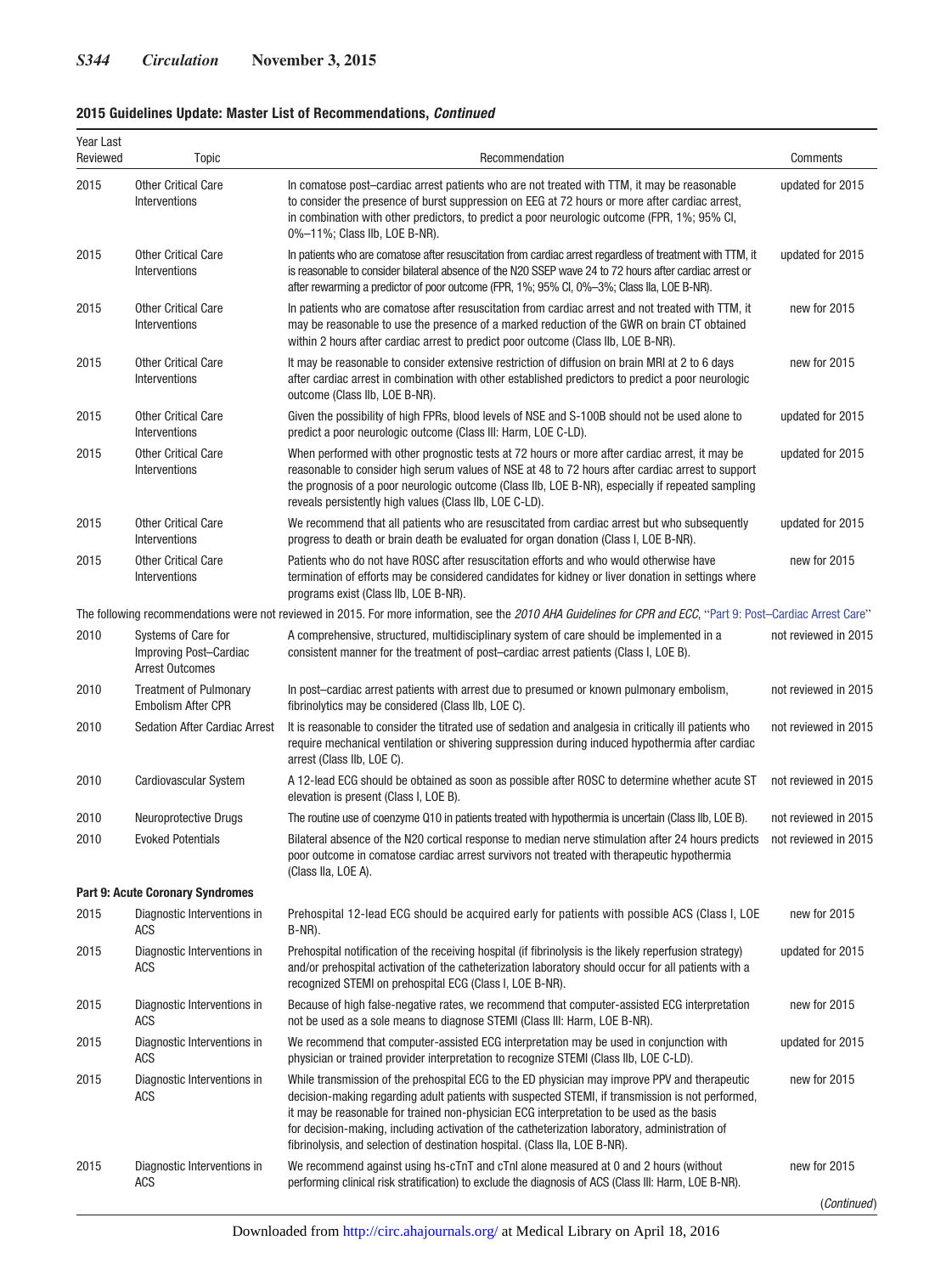| 2015 Guidelines Update: Master List of Recommendations, Continued |  |
|-------------------------------------------------------------------|--|
|-------------------------------------------------------------------|--|

| Year Last<br>Reviewed | Topic                               | Recommendation                                                                                                                                                                                                                                                                                                                                                                          | Comments         |
|-----------------------|-------------------------------------|-----------------------------------------------------------------------------------------------------------------------------------------------------------------------------------------------------------------------------------------------------------------------------------------------------------------------------------------------------------------------------------------|------------------|
| 2015                  | Diagnostic Interventions in<br>ACS  | We recommend that hs-cTnI measurements that are less than the 99th percentile, measured at<br>0 and 2 hours, may be used together with low-risk stratification (TIMI score of 0 or 1) to predict a<br>less than 1% chance of 30-day MACE (Class IIa, LOE B-NR,).                                                                                                                        | new for 2015     |
| 2015                  | Diagnostic Interventions in<br>ACS  | We recommend that negative cTnI or cTnT measurements at 0 and between 3 and 6 hours may be used<br>together with very low-risk stratification (Vancouver score of 0 or North American Chest Pain score of 0<br>and age less than 50 years) to predict a less than 1% chance of 30-day MACE (Class IIa, LOE B-NR).                                                                       | new for 2015     |
| 2015                  | Therapeutic Interventions<br>in ACS | In patients with suspected STEMI intending to undergo primary PCI, initiation of ADP inhibition<br>may be reasonable in either the prehospital or in-hospital setting (Class IIb, LOE C-LD).                                                                                                                                                                                            | new for 2015     |
| 2015                  | Therapeutic Interventions<br>in ACS | We recommend that EMS systems that do not currently administer heparin to suspected STEMI<br>patients do not add this treatment, whereas those that do administer it may continue their current<br>practice (Class IIb, LOE B-NR).                                                                                                                                                      | new for 2015     |
| 2015                  | Therapeutic Interventions<br>in ACS | In suspected STEMI patients for whom there is a planned primary PCI reperfusion strategy,<br>administration of unfractionated heparin (UFH) can occur either in the prehospital or in-hospital<br>setting (Class IIb, LOE B-NR).                                                                                                                                                        | new for 2015     |
| 2015                  | Therapeutic Interventions<br>in ACS | It may be reasonable to consider the prehospital administration of UFH in STEMI patients or the<br>prehospital administration of bivalirudin in STEMI patients who are at increased risk of bleeding<br>(Class IIb, LOE B-R)                                                                                                                                                            | new for 2015     |
| 2015                  | Therapeutic Interventions<br>in ACS | In systems in which UFH is currently administered in the prehospital setting for patients with<br>suspected STEMI who are being transferred for PPCI, it is reasonable to consider prehospital<br>administration of enoxaparin as an alternative to UFH (Class IIa, LOE B-R).                                                                                                           | updated for 2015 |
| 2015                  | Therapeutic Interventions<br>in ACS | The usefulness of supplementary oxygen therapy has not been established in normoxic patients.<br>In the prehospital, ED, and hospital settings, the withholding of supplementary oxygen therapy<br>in normoxic patients with suspected or confirmed acute coronary syndrome may be considered<br>(Class IIb, LOE C-LD).                                                                 | updated for 2015 |
| 2015                  | Therapeutic Interventions<br>in ACS | Where prehospital fibrinolysis is available as part of a STEMI system of care, and in-hospital<br>fibrinolysis is the alternative treatment strategy, it is reasonable to administer prehospital<br>fibrinolysis when transport times are more than 30 minutes (Class IIa, LOE B-R).                                                                                                    | updated for 2015 |
| 2015                  | Therapeutic Interventions<br>in ACS | Where prehospital fibrinolysis is available as part of the STEMI system of care and direct transport<br>to a PCI center is available, prehospital triage and transport directly to a PCI center may be<br>preferred because of the small relative decrease in the incidence of intracranial hemorrhage<br>without evidence of mortality benefit to either therapy (Class IIb, LOE B-R). | new for 2015     |
| 2015                  | Therapeutic Interventions<br>in ACS | In the treatment of patients with suspected STEMI, the combined application of fibrinolytic therapy<br>followed by immediate PCI (as contrasted with immediate PCI alone) is not recommended. (Class<br>III: Harm, LOE B-R).                                                                                                                                                            | new for 2015     |
| 2015                  | Therapeutic Interventions<br>in ACS | If fibrinolytic therapy is provided, immediate transfer to a PCI center for cardiac angiography<br>within 3 to 24 hours may be considered (Class IIb, LOE C-LD).                                                                                                                                                                                                                        | new for 2015     |
| 2015                  | Therapeutic Interventions<br>in ACS | Regardless of whether time of symptom onset is known, the interval between first medical<br>contact and reperfusion should not exceed 120 minutes (Class I, LOE C-EO).                                                                                                                                                                                                                  | new for 2015     |
| 2015                  | Therapeutic Interventions<br>in ACS | In STEMI patients presenting within 2 hours of symptom onset, immediate fibrinolysis rather than PPCI<br>may be considered when the expected delay to PPCI is more than 60 minutes (Class IIb, LOE C-LD).                                                                                                                                                                               | updated for 2015 |
| 2015                  | Therapeutic Interventions<br>in ACS | In STEMI patients presenting within 2 to 3 hours after symptom onset, either immediate fibrinolysis or<br>PPCI involving a possible delay of 60 to 120 minutes might be reasonable (Class IIb, LOE C-LD).                                                                                                                                                                               | updated for 2015 |
| 2015                  | Therapeutic Interventions<br>in ACS | In STEMI patients presenting within 3 to 12 hours after symptom onset, performance of PPCI<br>involving a possible delay of up to 120 minutes may be considered rather than initial fibrinolysis<br>(Class IIb, LOE C-LD).                                                                                                                                                              | updated for 2015 |
| 2015                  | Therapeutic Interventions<br>in ACS | In STEMI patients when long delays to PPCI are anticipated (more than 120 minutes), a strategy<br>of immediate fibrinolysis followed by routine early (within 3 to 24 hours) angiography and PCI if<br>indicated, is reasonable (Class IIb, LOE B-R).                                                                                                                                   | updated for 2015 |
| 2015                  | Therapeutic Interventions<br>in ACS | In adult patients presenting with STEMI in the ED of a non-PCI-capable hospital, we recommend<br>immediate transfer without fibrinolysis from the initial facility to a PCI center instead of immediate<br>fibrinolysis at the initial hospital with transfer only for ischemia-driven PCI (Class I, LOE B-R).                                                                          | new for 2015     |
| 2015                  | Therapeutic Interventions<br>in ACS | When STEMI patients cannot be transferred to a PCI-capable hospital in a timely manner,<br>fibrinolytic therapy with routine transfer for angiography may be an acceptable alternative to<br>immediate transfer to PPCI (Class IIb, LOE C-LD).                                                                                                                                          | new for 2015     |
| 2015                  | Therapeutic Interventions<br>in ACS | When fibrinolytic therapy is administered to a STEMI patient in a non-PCI-capable hospital, it<br>may be reasonable to transport all postfibrinolysis patients for early routine angiography in the<br>first 3 to 6 hours and up to 24 hours rather than transport postfibrinolysis patients only when they<br>require ischemia-guided angiography (Class IIb, LOE B-R).                | new for 2015     |
|                       |                                     |                                                                                                                                                                                                                                                                                                                                                                                         | (Continued)      |

Downloaded from<http://circ.ahajournals.org/>at Medical Library on April 18, 2016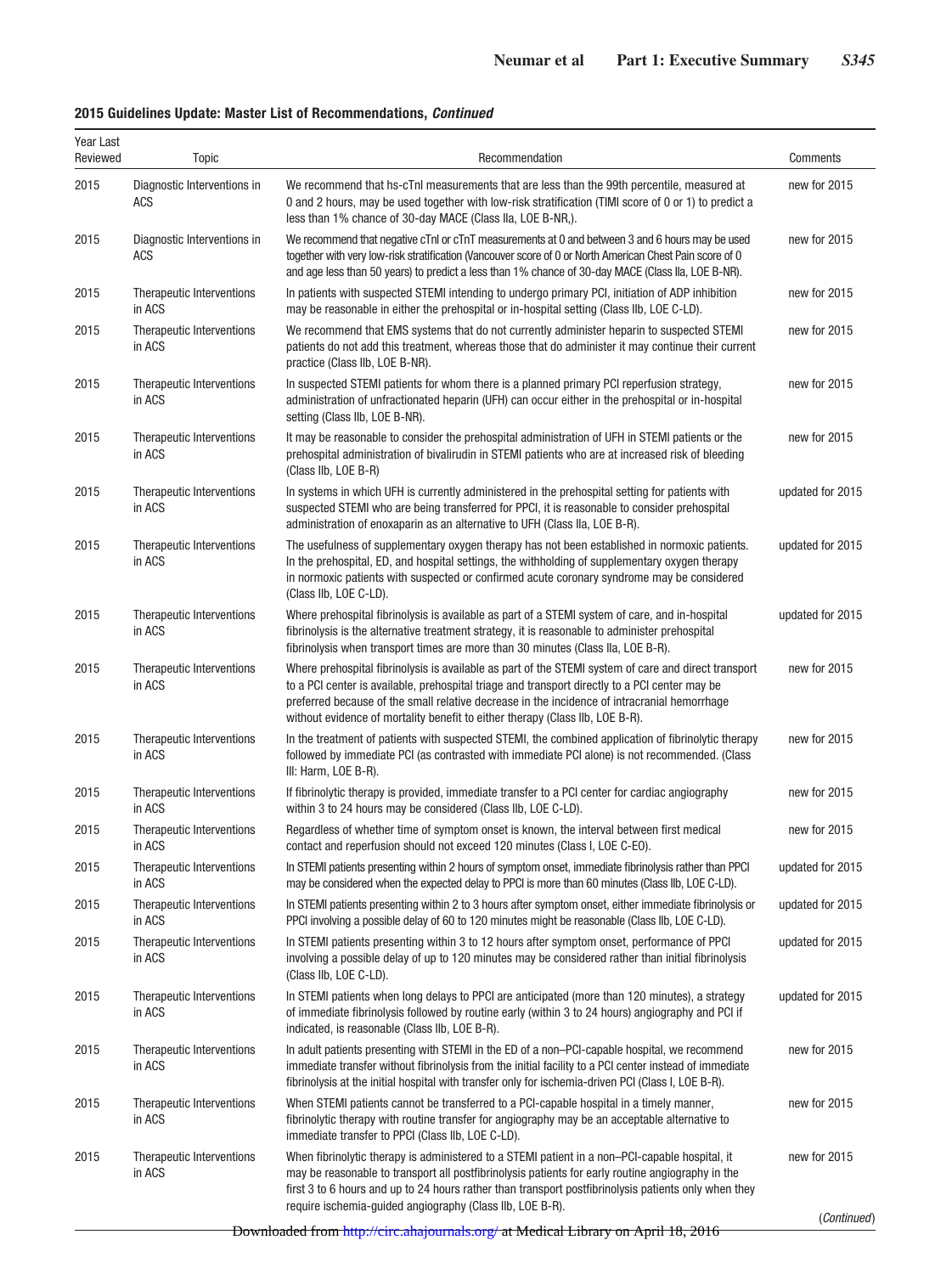| Year Last<br>Reviewed | Topic                                                           | Recommendation                                                                                                                                                                                                                                                                                                                                                                                                                                | Comments             |
|-----------------------|-----------------------------------------------------------------|-----------------------------------------------------------------------------------------------------------------------------------------------------------------------------------------------------------------------------------------------------------------------------------------------------------------------------------------------------------------------------------------------------------------------------------------------|----------------------|
| 2015                  | <b>Hospital Reperfusion</b><br><b>Decisions After ROSC</b>      | Coronary angiography should be performed emergently (rather than later in the hospital stay or<br>not at all) for OHCA patients with suspected cardiac etiology of arrest and ST elevation on ECG<br>(Class I, LOE B-NR).                                                                                                                                                                                                                     | updated for 2015     |
| 2015                  | <b>Hospital Reperfusion</b><br><b>Decisions After ROSC</b>      | Emergency coronary angiography is reasonable for select (e.g. electrically or hemodynamically<br>instable) adult patients who are comatose after OHCA of suspected cardiac origin but without ST<br>elevation on ECG (Class IIa, LOE B-NR).                                                                                                                                                                                                   | updated for 2015     |
| 2015                  | <b>Hospital Reperfusion</b><br><b>Decisions After ROSC</b>      | Coronary angiography is reasonable in post-cardiac arrest patients where coronary angiography<br>is indicated regardless of whether the patient is comatose or awake (Class IIa, LOE C-LD).                                                                                                                                                                                                                                                   | updated for 2015     |
| 2010                  | Prehospital ECGs                                                | If providers are not trained to interpret the 12-lead ECG, field transmission of the ECG or a<br>computer report to the receiving hospital is recommended (Class I, LOE B).                                                                                                                                                                                                                                                                   | not reviewed in 2015 |
|                       |                                                                 | The following recommendations were not reviewed in 2015. For more information, see the 2010 AHA Guidelines for CPR and ECC, "Part 10: Acute Coronary Syndromes."                                                                                                                                                                                                                                                                              |                      |
| 2010                  | <b>Prehospital Fibrinolysis</b>                                 | It is strongly recommended that systems which administer fibrinolytics in the prehospital setting<br>include the following features: protocols using fibrinolytic checklists, 12-lead ECG acquisition and<br>interpretation, experience in advanced life support, communication with the receiving institution,<br>medical director with training and experience in STEMI management, and continuous quality<br>improvement (Class I, LOE C). | not reviewed in 2015 |
| 2010                  | Prehospital Triage and EMS<br><b>Hospital Destination</b>       | If PCI is the chosen method of reperfusion for the prehospital STEMI patient, it is reasonable<br>to transport patients directly to the nearest PCI facility, bypassing closer EDs as necessary, in<br>systems where time intervals between first medical contact and balloon times are <90 minutes<br>and transport times are relatively short (ie, $<$ 30 minutes) (Class IIa, LOE B).                                                      | not reviewed in 2015 |
| 2010                  | <b>Focused Assessment and</b><br><b>ECG Risk Stratification</b> | This initial evaluation must be efficient because if the patient has STEMI, the goals of reperfusion<br>are to administer fibrinolytics within 30 minutes of arrival (30-minute interval "door-to-drug") or to<br>provide PCI within 90 minutes of arrival (90-minute interval "door-to-balloon") (Class I, LOE A).                                                                                                                           | not reviewed in 2015 |
| 2010                  | <b>Cardiac Biomarkers</b>                                       | If biomarkers are initially negative within 6 hours of symptom onset, it is recommended that<br>biomarkers should be remeasured between 6 to 12 hours after symptom onset (Class I, LOE A).                                                                                                                                                                                                                                                   | not reviewed in 2015 |
| 2010                  | <b>STEMI</b>                                                    | If the patient meets the criteria for fibrinolytic therapy, a door-to-needle time (initiation of<br>fibrinolytic agent) <30 minutes is recommended—the earlier the better (Class I, LOE A).                                                                                                                                                                                                                                                   | not reviewed in 2015 |
| 2010                  | <b>STEMI</b>                                                    | Consultation delays therapy and is associated with increased hospital mortality rates<br>(Class III, LOE B).                                                                                                                                                                                                                                                                                                                                  | not reviewed in 2015 |
| 2010                  | Indicators for Early Invasive<br><b>Strategies</b>              | An early invasive PCI strategy is indicated for patients with non–ST-elevation ACS who have no<br>serious comorbidity and who have coronary lesions amenable to PCI and an elevated risk for<br>clinical events (Class I, LOE A).                                                                                                                                                                                                             | not reviewed in 2015 |
| 2010                  | Indicators for Early Invasive<br><b>Strategies</b>              | An early invasive strategy (ie, diagnostic angiography with intent to perform revascularization)<br>is indicated in non–ST-elevation ACS patients who have refractory angina or hemodynamic or<br>electric instability (without serious comorbidities or contraindications to such procedures) (Class<br>I, LOE B).                                                                                                                           | not reviewed in 2015 |
| 2010                  | Indicators for Early Invasive<br><b>Strategies</b>              | In initially stabilized patients, an initially conservative (ie, a selectively invasive) strategy may<br>be considered as a treatment strategy for non-ST-elevation ACS patients (without serious<br>comorbidities or contraindications to such procedures) who have an elevated risk for clinical<br>events including those with abnormal troponin elevations (Class IIb, LOE B).                                                            | not reviewed in 2015 |
| 2010                  | The Chest Pain Unit Model                                       | In patients with suspicion for ACS, normal initial biomarkers, and nonischemic ECG, chest pain<br>observation protocols may be recommended as a safe and effective strategy for evaluating<br>patients in the ED (Class I, LOE A).                                                                                                                                                                                                            | not reviewed in 2015 |
| 2010                  | Fibrinolytics                                                   | If fibrinolysis is chosen for reperfusion, the ED physician should administer fibrinolytics to eligible<br>patients as early as possible according to a predetermined process of care developed by the ED<br>and cardiology staff (Class I, LOE A).                                                                                                                                                                                           | not reviewed in 2015 |
| 2010                  | Fibrinolytics                                                   | In fact, fibrinolytic therapy is generally not recommended for patients presenting between 12 and<br>24 hours after onset of symptoms based on the results of the LATE and EMERAS trials, unless<br>continuing ischemic pain is present with continuing ST-segment elevation (Class IIb, LOE B).                                                                                                                                              | not reviewed in 2015 |
| 2010                  | Fibrinolytics                                                   | Fibrinolytic therapy should not be administered (Class III, LOE B) to patients who present greater<br>than 24 hours after the onset of symptoms.                                                                                                                                                                                                                                                                                              | not reviewed in 2015 |
| 2010                  | Percutaneous Coronary<br>Intervention (PCI)                     | Coronary angioplasty with or without stent placement is the treatment of choice for the<br>management of STEMI when it can be performed effectively with a door-to-balloon time <90<br>minutes by a skilled provider (performing $>75$ PCIs per year) at a skilled PCI facility (performing<br>>200 PCIs annually, of which at least 36 are primary PCI for STEMI) (Class I, LOE A).                                                          | not reviewed in 2015 |
|                       |                                                                 |                                                                                                                                                                                                                                                                                                                                                                                                                                               | (Continued)          |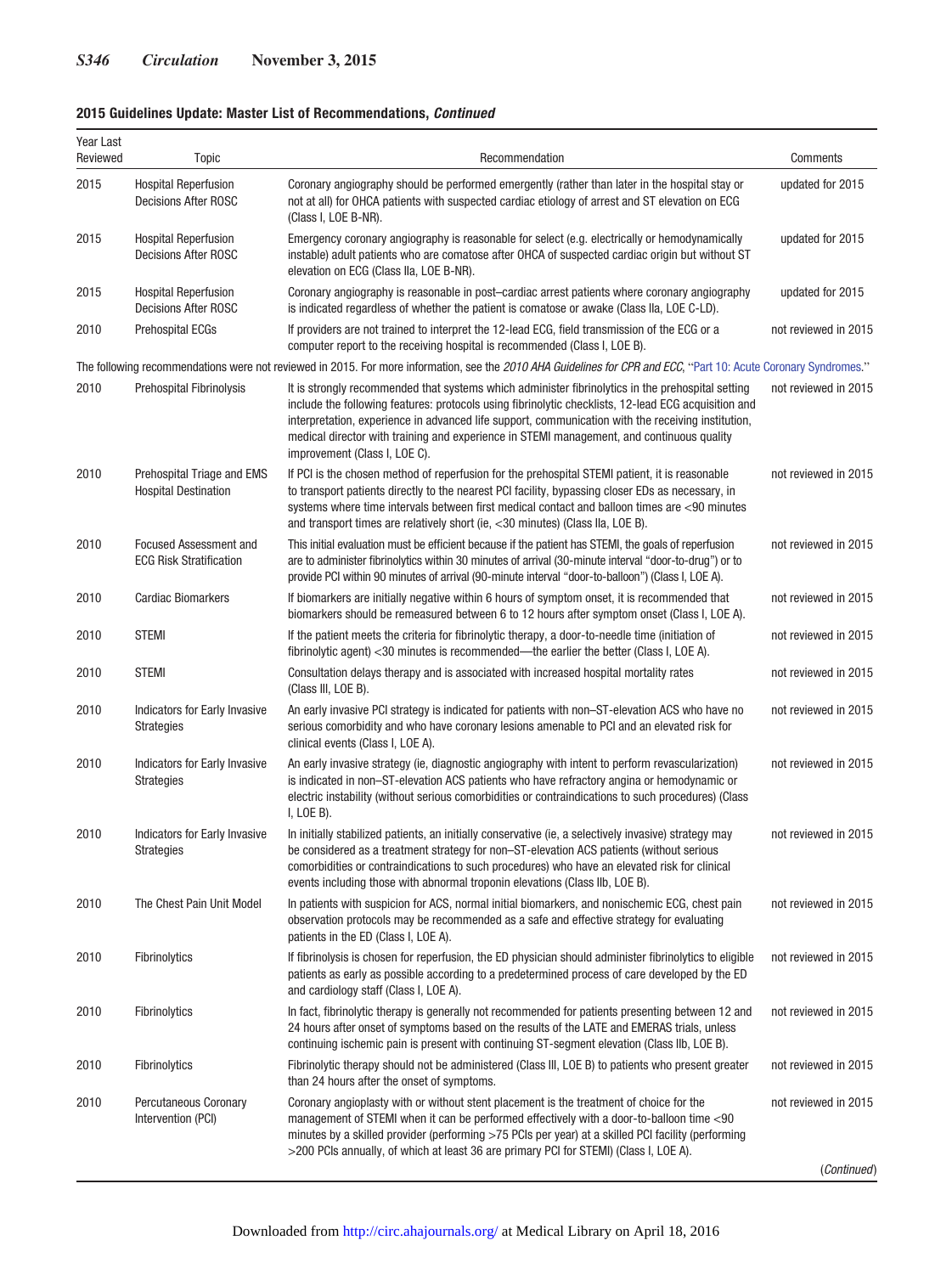|  |  | 2015 Guidelines Update: Master List of Recommendations, <i>Continued</i> |  |
|--|--|--------------------------------------------------------------------------|--|
|--|--|--------------------------------------------------------------------------|--|

| Year Last<br>Reviewed | <b>Topic</b>                                                   | Recommendation                                                                                                                                                                                                                                                                                                                                                                                                                                   | Comments             |
|-----------------------|----------------------------------------------------------------|--------------------------------------------------------------------------------------------------------------------------------------------------------------------------------------------------------------------------------------------------------------------------------------------------------------------------------------------------------------------------------------------------------------------------------------------------|----------------------|
| 2010                  | PCI Following ROSC After<br><b>Cardiac Arrest</b>              | It is reasonable to include cardiac catheterization and coronary angiography in standardized post-<br>cardiac arrest protocols as part of an overall strategy to improve neurologically intact survival in<br>this patient group (Class IIa, LOE B)                                                                                                                                                                                              | not reviewed in 2015 |
| 2010                  | <b>PCI Following ROSC After</b><br><b>Cardiac Arrest</b>       | Angiography and/or PCI need not preclude or delay other therapeutic strategies including<br>therapeutic hypothermia (Class IIa, LOE B).                                                                                                                                                                                                                                                                                                          | not reviewed in 2015 |
| 2010                  | <b>PCI Following ROSC After</b><br><b>Cardiac Arrest</b>       | A 12-lead ECG should be performed as soon as possible after ROSC (Class I, LOE A).                                                                                                                                                                                                                                                                                                                                                               | not reviewed in 2015 |
| 2010                  | PCI Versus Fibrinolytic<br>Therapy                             | In summary, for patients presenting within 12 hours of symptom onset and electrocardiographic<br>findings consistent with STEMI, reperfusion should be initiated as soon as possible – independent<br>of the method chosen (Class I, LOE A).                                                                                                                                                                                                     | not reviewed in 2015 |
| 2010                  | <b>PCI Versus Fibrinolytic</b><br>Therapy                      | Primary PCI performed at a high-volume center within 90 minutes of first medical contact by an<br>experienced operator that maintains an appropriate expert status is reasonable, as it improves<br>morbidity and mortality as compared with immediate fibrinolysis (<30 minutes door-to-needle)<br>(Class I, LOE A).                                                                                                                            | not reviewed in 2015 |
| 2010                  | <b>PCI Versus Fibrinolytic</b><br>Therapy                      | For those patients with a contraindication to fibrinolysis, PCI is recommended despite the delay,<br>rather than foregoing reperfusion therapy (Class I, LOE A).                                                                                                                                                                                                                                                                                 | not reviewed in 2015 |
| 2010                  | Clopidogrel                                                    | On the basis of these findings, providers should administer a loading dose of clopidogrel in<br>addition to standard care (aspirin, anticoagulants, and reperfusion) for patients determined to<br>have moderate- to high-risk non-ST-segment elevation ACS and STEMI (Class I, LOE A).                                                                                                                                                          | not reviewed in 2015 |
| 2010                  | Clopidogrel                                                    | It is reasonable to administer a 300-mg oral dose of clopidogrel to ED patients with suspected<br>ACS (without ECG or cardiac marker changes) who are unable to take aspirin because of<br>hypersensitivity or major gastrointestinal intolerance (Class IIa, LOE B).                                                                                                                                                                            | not reviewed in 2015 |
| 2010                  | Clopidogrel                                                    | Providers should administer a 300-mg oral dose of clopidogrel to ED patients up to 75 years of<br>age with STEMI who receive aspirin, heparin, and fibrinolysis (Class I, LOE B).                                                                                                                                                                                                                                                                | not reviewed in 2015 |
| 2010                  | Prasugrel                                                      | Prasugrel (60 mg oral loading dose) may be substituted for clopidogrel after angiography in<br>patients determined to have non-ST-segment elevation ACS or STEMI who are more than 12<br>hours after symptom onset prior to planned PCI (Class IIa, LOE B).                                                                                                                                                                                      | not reviewed in 2015 |
| 2010                  | Prasugrel                                                      | There is no direct evidence for the use of prasugrel in the ED or prehospital settings. In patients<br>who are not at high risk for bleeding, administration of prasugrel (60-mg oral loading dose) prior<br>to angiography in patients determined to have STEMI $\leq$ 12 hours after the initial symptoms may be<br>substituted for administration of clopidogrel (Class IIa, LOE B).                                                          | not reviewed in 2015 |
| 2010                  | <b>Initial EMS Care</b>                                        | Because aspirin should be administered as soon as possible after symptom onset to patients with<br>suspected ACS, it is reasonable for EMS dispatchers to instruct patients with no history of aspirin<br>allergy and without signs of active or recent gastrointestinal bleeding to chew an aspirin (160 to<br>325 mg) while awaiting the arrival of EMS providers (Class IIa, LOE C).                                                          | not reviewed in 2015 |
| 2010                  | <b>Initial EMS Care</b>                                        | If the patient is dyspneic, hypoxemic, or has obvious signs of heart failure, providers should titrate<br>therapy, based on monitoring of oxyhemoglobin saturation, to 94% (Class I, LOE C).                                                                                                                                                                                                                                                     | not reviewed in 2015 |
| 2010                  | <b>Initial EMS Care</b>                                        | EMS providers should administer nonenteric aspirin (160 [Class I, LOE B] to 325 mg [Class I, LOE C]).                                                                                                                                                                                                                                                                                                                                            | not reviewed in 2015 |
| 2010                  | Initial EMS Care                                               | Morphine is indicated in STEMI when chest discomfort is unresponsive to nitrates (Class I, LOE C);                                                                                                                                                                                                                                                                                                                                               | not reviewed in 2015 |
| 2010                  | <b>Initial EMS Care</b>                                        | Morphine should be used with caution in unstable angina (UA)/NSTEMI due to an association with<br>increased mortality in a large registry (Class IIa, LOE C).                                                                                                                                                                                                                                                                                    | not reviewed in 2015 |
| 2010                  | <b>Interfacility Transfer</b>                                  | These include patients who are ineligible for fibrinolytic therapy or who are in cardiogenic shock<br>(Class I, LOE C).                                                                                                                                                                                                                                                                                                                          | not reviewed in 2015 |
| 2010                  | <b>Interfacility Transfer</b>                                  | Transfer of high-risk patients who have received primary reperfusion with fibrinolytic therapy is<br>reasonable (Class IIa, LOE B).                                                                                                                                                                                                                                                                                                              | not reviewed in 2015 |
| 2010                  | <b>TIMI Risk Score</b>                                         | These findings confirm the value of the TIMI risk score as a guide to therapeutic decisions (Class<br>Ila, LOE B).                                                                                                                                                                                                                                                                                                                               | not reviewed in 2015 |
| 2010                  | Indicators for Early Invasive<br><b>Strategies</b>             | The decision to implement an initial conservative (versus initial invasive) strategy in these patients<br>may be made by considering physician and patient preference (Class IIb, LOE C).                                                                                                                                                                                                                                                        | not reviewed in 2015 |
| 2010                  | <b>Advanced Testing to Detect</b><br>Coronary Ischemia and CAD | For ED/CPU patients who are suspected of having ACS, have nonischemic ECG's and negative<br>biomarkers, a noninvasive test for inducible myocardial ischemia or anatomic evaluation of the<br>coronary arteries (eg, computed tomography [CT] angiography, cardiac magnetic resonance,<br>myocardial perfusion imaging, stress echocardiography) can be useful in identifying patients<br>suitable for discharge from the ED (Class IIa, LOE B). | not reviewed in 2015 |
| 2010                  | <b>Advanced Testing to Detect</b><br>Coronary Ischemia and CAD | MPS can also be used for risk stratification, especially in low- to intermediate likelihood of cardiac<br>events according to traditional cardiac markers (Class IIa, LOE B).                                                                                                                                                                                                                                                                    | not reviewed in 2015 |
|                       |                                                                |                                                                                                                                                                                                                                                                                                                                                                                                                                                  | (Continued)          |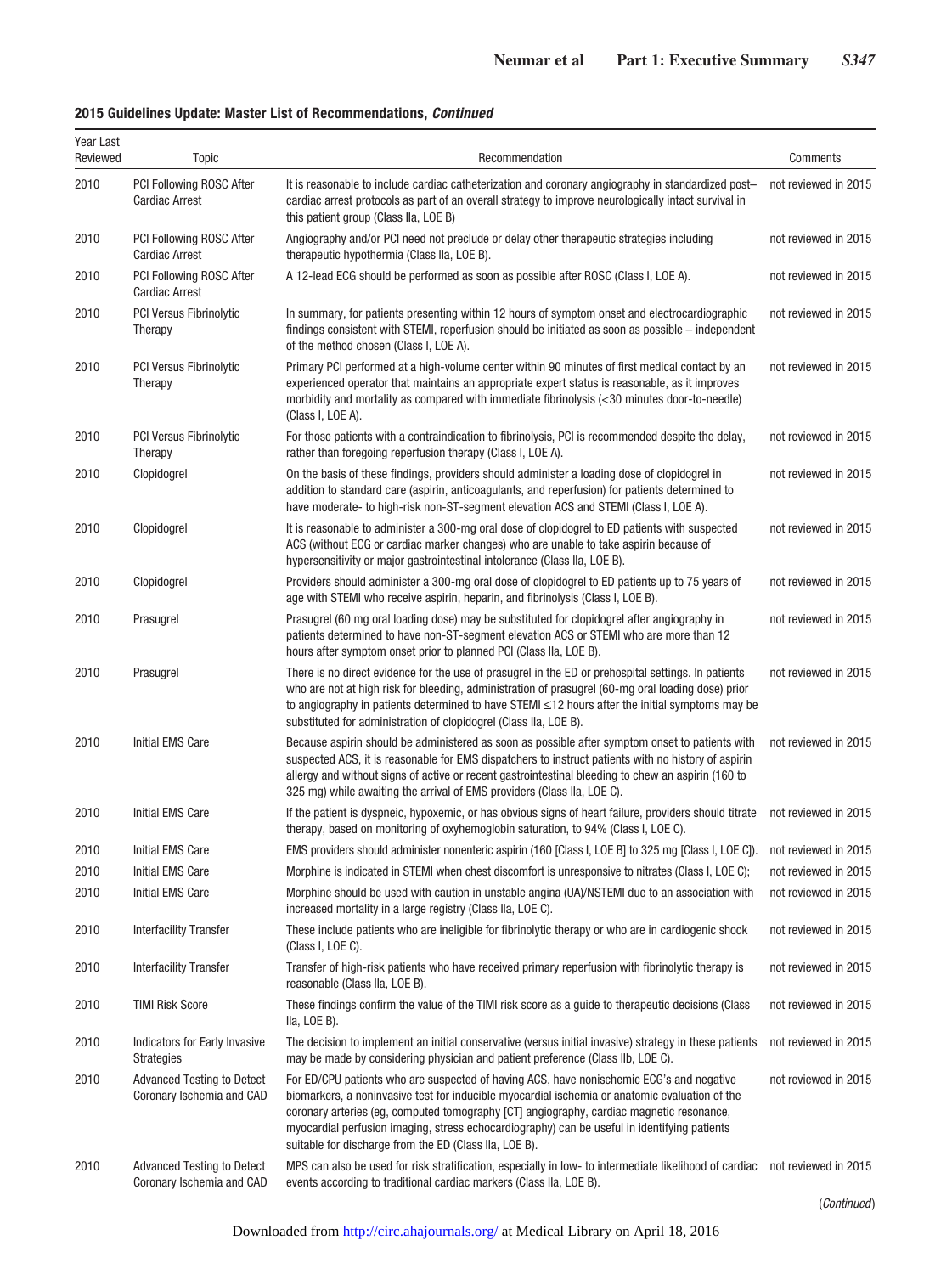| Year Last<br>Reviewed | <b>Topic</b>                                                                                          | Recommendation                                                                                                                                                                                                                                                                                                     | Comments             |
|-----------------------|-------------------------------------------------------------------------------------------------------|--------------------------------------------------------------------------------------------------------------------------------------------------------------------------------------------------------------------------------------------------------------------------------------------------------------------|----------------------|
| 2010                  | <b>Advanced Testing to Detect</b><br>Coronary Ischemia and CAD                                        | The use of MDCT angiography for selected low-risk patients can be useful to allow for safe early<br>discharge from the ED (Class IIa, LOE B).                                                                                                                                                                      | not reviewed in 2015 |
| 2010                  | Safety of Discharge and Risk<br>of Major Adverse Cardiac<br>Events After Discharge From<br>the ED/CPU | The use of inpatient-derived risk scoring systems are useful for prognosis (Class I, LOE A) but are<br>not recommended to identify patients who may be safely discharged from the ED (Class III, LOE C).                                                                                                           | not reviewed in 2015 |
| 2010                  | Aspirin and Nonsteroidal Anti-<br>inflammatory Drugs                                                  | Therefore, unless the patient has a known aspirin allergy or active gastrointestinal hemorrhage,<br>nonenteric aspirin should be given as soon as possible to all patients with suspected ACS (Class<br>I, LOE $A$ ).                                                                                              | not reviewed in 2015 |
| 2010                  | Aspirin and Nonsteroidal Anti-<br>inflammatory Drugs                                                  | NSAIDs (except for aspirin), both nonselective as well as COX-2 selective agents, should not<br>be administered during hospitalization for STEMI because of the increased risk of mortality,<br>reinfarction, hypertension, heart failure, and myocardial rupture associated with their use (Class<br>III, LOE C). | not reviewed in 2015 |
| 2010                  | Nitroglycerin (or Glyceryl<br>Trinitrate)                                                             | Patients with ischemic discomfort should receive up to 3 doses of sublingual or aerosol<br>nitroglycerin at 3- to 5-minute intervals until pain is relieved or low blood pressure limits its use<br>(Class I, LOE B).                                                                                              | not reviewed in 2015 |
| 2010                  | Nitroglycerin (or Glyceryl<br>Trinitrate)                                                             | The use of nitrates in patients with hypotension (SBP <90 mm Hg or $\geq$ 30 mm Hg below baseline),<br>extreme bradycardia ( $<$ 50 bpm), or tachycardia in the absence of heart failure ( $>$ 100 bpm) and in<br>patients with right ventricular infarction is contraindicated (Class III, LOE C).                | not reviewed in 2015 |
| 2010                  | Analgesia                                                                                             | Providers should administer analgesics, such as intravenous morphine, for chest discomfort unres-<br>ponsive to nitrates. Morphine is the preferred analgesic for patients with STEMI (Class I, LOE C).                                                                                                            | not reviewed in 2015 |
| 2010                  | <b>B-Adrenergic Receptor</b><br><b>Blockers</b>                                                       | $\mathsf{IV}$ $\beta$ -blocker therapy may be considered as reasonable in specific situations such as severe<br>hypertension or tachyarrhythmias in patients without contraindications (Class IIa, LOE B).                                                                                                         | not reviewed in 2015 |
| 2010                  | <b>B-Adrenergic Receptor</b><br><b>Blockers</b>                                                       | In the absence of contraindications, PO $\beta$ -blockers should be administered within the first 24<br>hours to patients with suspected ACS (Class I, LOE A).                                                                                                                                                     | not reviewed in 2015 |
| 2010                  | <b>B-Adrenergic Receptor</b><br><b>Blockers</b>                                                       | It is reasonable to start oral $\beta$ -blockers with low doses after the patient is stabilized prior to<br>discharge (Class IIa, LOE B).                                                                                                                                                                          | not reviewed in 2015 |
| 2010                  | <b>Treatment Recommendations</b><br>for UA/NSTEMI                                                     | For in-hospital patients with NSTEMI managed with a planned initial conservative approach, either<br>fondaparinux (Class IIa, LOE B) or enoxaparin (Class IIa, LOE A) are reasonable alternatives to UFH<br>or placebo.                                                                                            | not reviewed in 2015 |
| 2010                  | <b>Treatment Recommendations</b><br>for UA/NSTEMI                                                     | For in-hospital patients with NSTEMI managed with a planned invasive approach, either<br>enoxaparin or UFH are reasonable choices (Class IIa, LOE A).                                                                                                                                                              | not reviewed in 2015 |
| 2010                  | <b>Treatment Recommendations</b><br>for UA/NSTEMI                                                     | Fondaparinux may be used in the setting of PCI, but requires co-administration of UFH and does<br>not appear to offer an advantage over UFH alone (Class IIb, LOE A).                                                                                                                                              | not reviewed in 2015 |
| 2010                  | <b>Treatment Recommendations</b><br>for UA/NSTEMI                                                     | For in-hospital patients with NSTEMI and renal insufficiency, bivalirudin or UFH may be<br>considered (Class IIb, LOE A).                                                                                                                                                                                          | not reviewed in 2015 |
| 2010                  | <b>Treatment Recommendations</b><br>for UA/NSTEMI                                                     | For in-hospital patients with NSTEMI and increased bleeding risk, where anticoagulant therapy is<br>not contraindicated, fondaparinux (Class IIa, LOE B) or bivalirudin (Class IIa, LOE A) are reasonable<br>and UFH may be considered (Class IIb, LOE C)                                                          | not reviewed in 2015 |
| 2010                  | Enoxaparin                                                                                            | For patients with STEMI managed with fibrinolysis in the hospital, it is reasonable to administer<br>enoxaparin instead of UFH (Class IIa, LOE A).                                                                                                                                                                 | not reviewed in 2015 |
| 2010                  | Enoxaparin                                                                                            | In addition, for prehospital patients with STEMI managed with fibrinolysis, adjunctive enoxaparin<br>instead of UFH may be considered (Class IIb, LOE A).                                                                                                                                                          | not reviewed in 2015 |
| 2010                  | Enoxaparin                                                                                            | Patients initially treated with enoxaparin should not be switched to UFH and vice versa because of<br>increased risk of bleeding (Class III, LOE C).                                                                                                                                                               | not reviewed in 2015 |
| 2010                  | Enoxaparin                                                                                            | In younger patients <75 years the initial dose of enoxaparin is 30 mg IV bolus followed by 1 mg/<br>kg SC every 12 hours (first SC dose shortly after the IV bolus) (Class IIb, LOE A).                                                                                                                            | not reviewed in 2015 |
| 2010                  | Enoxaparin                                                                                            | Patients ≥75 years may be treated with 0.75 mg/kg SC enoxaparin every 12 hours without an<br>initial IV bolus (Class IIb, LOE B).                                                                                                                                                                                  | not reviewed in 2015 |
| 2010                  | Enoxaparin                                                                                            | Patients with impaired renal function (creatinine clearance <30 mL/min) may be given 1 mg/kg<br>enoxaparin SC once daily (Class IIb, LOE B).                                                                                                                                                                       | not reviewed in 2015 |
| 2010                  | Enoxaparin                                                                                            | Patients with known impaired renal function may alternatively be managed with UFH (Class IIb, LOE B).                                                                                                                                                                                                              | not reviewed in 2015 |
| 2010                  | Fondaparinux                                                                                          | Fondaparinux (initially 2.5 mg IV followed by 2.5 mg SC once daily) may be considered in the<br>hospital for patients treated specifically with non-fibrin-specific thrombolytics (ie, streptokinase),<br>provided the creatinine is 3 mg/dL (Class IIb, LOE B).                                                   | not reviewed in 2015 |

(Continued)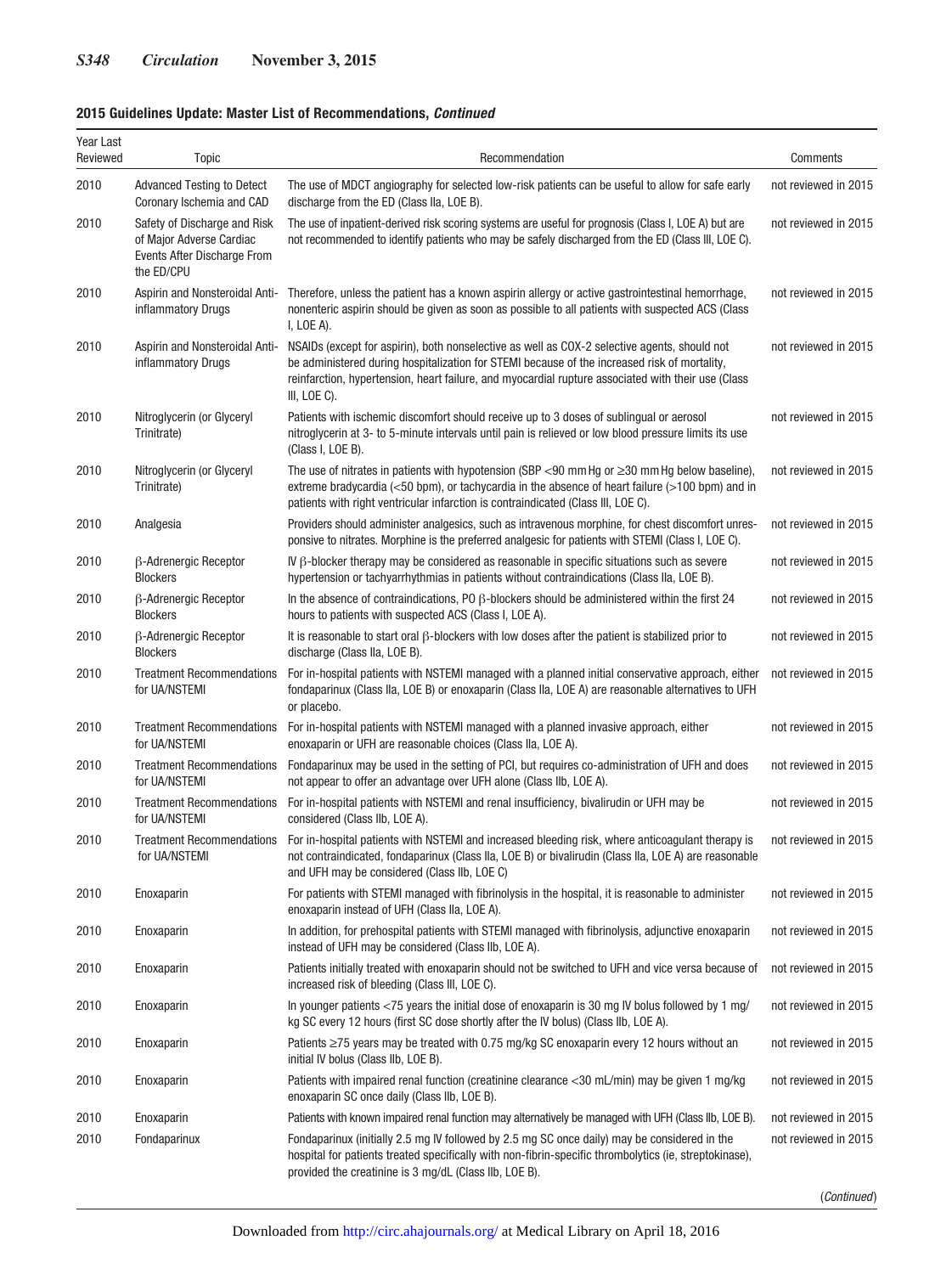|  |  |  | 2015 Guidelines Update: Master List of Recommendations, <i>Continued</i> |  |  |
|--|--|--|--------------------------------------------------------------------------|--|--|
|--|--|--|--------------------------------------------------------------------------|--|--|

| Year Last<br>Reviewed | Topic                                                                                      | Recommendation                                                                                                                                                                                                                                                                                                                                                                                                                                 | Comments             |
|-----------------------|--------------------------------------------------------------------------------------------|------------------------------------------------------------------------------------------------------------------------------------------------------------------------------------------------------------------------------------------------------------------------------------------------------------------------------------------------------------------------------------------------------------------------------------------------|----------------------|
| 2010                  | <b>Unfractionated Heparin</b><br>Heparin With PPCI in STEMI                                | For patients with STEMI undergoing contemporary PCI (ie, additional broad use of glycoprotein IIb/<br>Versus Low-Molecular-Weight Illa inhibitors and a thienopyridine) enoxaparin may be considered a safe and effective alternative<br>to UFH (Class IIb, LOE B).                                                                                                                                                                            | not reviewed in 2015 |
| 2010                  | <b>Unfractionated Heparin</b><br>Versus Low-Molecular-Weight<br>Heparin With PPCI in STEMI | Patients initially treated with enoxaparin should not be switched to UFH and vice versa to avoid<br>increased risk of bleeding. Fondaparinux may be considered as an alternative to UFH, however,<br>there is an increased risk of catheter thrombi with fondaparinux alone. Additional UFH (50 to 100<br>U/kg bolus) may help to avoid this complication (Class IIb, LOE B), but using these two agents is<br>not recommended over UFH alone. | not reviewed in 2015 |
| 2010                  | Unfractionated Heparin<br>Versus Low-Molecular-Weight<br>Heparin With PPCI in STEMI        | For fondaparinux and enoxaparin it is necessary to adjust the dose in patients with renal<br>impairment. Bivalirudin may be considered as an alternative to UFH and GP IIb/IIIa inhibitors<br>(Class IIb, LOE A).                                                                                                                                                                                                                              | not reviewed in 2015 |
| 2010                  | <b>ACE Inhibitors and ARBs in</b><br>the Hospital                                          | Administration of an oral ACE inhibitor is recommended within the first 24 hours after onset of<br>symptoms in STEMI patients with pulmonary congestion or LV ejection fraction <40%, in the<br>absence of hypotension (SBP <100 mm Hg or $\geq$ 30 mm Hg below baseline) (Class I, LOE A).                                                                                                                                                    | not reviewed in 2015 |
| 2010                  | ACE Inhibitors and ARBs in<br>the Hospital                                                 | Oral ACE inhibitor therapy can also be useful for all other patients with AMI with or without early<br>reperfusion therapy (Class IIa, LOE B).                                                                                                                                                                                                                                                                                                 | not reviewed in 2015 |
| 2010                  | <b>ACE Inhibitors and ARBs in</b><br>the Hospital                                          | IV administration of ACE inhibitors is contraindicated in the first 24 hours because of risk of<br>hypotension (Class III, LOE C).                                                                                                                                                                                                                                                                                                             | not reviewed in 2015 |
| 2010                  | ACE Inhibitors in the<br><b>Prehospital Setting</b>                                        | In conclusion, although ACE inhibitors and ARBs have been shown to reduce long-term risk of<br>mortality in patients suffering an AMI, there is insufficient evidence to support the routine initiation<br>of ACE inhibitors and ARBs in the prehospital or ED setting (Class IIb, LOE C).                                                                                                                                                     | not reviewed in 2015 |
| 2010                  | <b>HMG Coenzyme</b><br>A Reductase Inhibitors<br>(Statins)                                 | There is little data to suggest that this therapy should be initiated within the ED; however, early<br>initiation (within 24 hours of presentation) of statin therapy is recommended in patients with an<br>ACS or AMI (Class I, LOE C).                                                                                                                                                                                                       | not reviewed in 2015 |
| 2010                  | <b>HMG Coenzyme A Reductase</b><br>Inhibitors (Statins)                                    | If patients are already on statin therapy, continue the therapy (Class IIb, LOE C).                                                                                                                                                                                                                                                                                                                                                            | not reviewed in 2015 |
| 2010                  | <b>HMG Coenzyme A Reductase</b><br>Inhibitors (Statins)                                    | Statins should not be discontinued during the index hospitalization unless contraindicated (Class<br>III, LOE C).                                                                                                                                                                                                                                                                                                                              | not reviewed in 2015 |
| 2010                  | <b>HMG Coenzyme</b><br>A Reductase Inhibitors<br>(Statins)                                 | In conclusion, intensive (target LDL values optimally 70 mg/dL) statin treatment should be<br>initiated within the first 24 hours after onset of an ACS event (eg, immediately after hospital<br>admission) in all patients presenting with any form of ACS unless strictly contraindicated (eg, by<br>proven intolerance) (Class I, LOE A).                                                                                                   | not reviewed in 2015 |
| 2010                  | Glucose-Insulin-Potassium                                                                  | At this time there is little evidence to suggest that this intervention is helpful (Class IIb, LOE C).                                                                                                                                                                                                                                                                                                                                         | not reviewed in 2015 |
| 2010                  | Ventricular Rhythm<br><b>Disturbances</b>                                                  | The practice of prophylactic administration of lidocaine is not recommended (Class III, LOE A).                                                                                                                                                                                                                                                                                                                                                | not reviewed in 2015 |
| 2010                  | Ventricular Rhythm<br><b>Disturbances</b>                                                  | Sotalol has not been adequately studied (Class IIb, LOE C).                                                                                                                                                                                                                                                                                                                                                                                    | not reviewed in 2015 |
| 2010                  | Ventricular Rhythm<br><b>Disturbances</b>                                                  | Amiodarone in a single RCT did not appear to improve survival in low doses and may increase mortality<br>in high doses when used early in patients with suspected myocardial infarction (Class IIb, LOE C).                                                                                                                                                                                                                                    | not reviewed in 2015 |
| 2010                  | Ventricular Rhythm<br><b>Disturbances</b>                                                  | Prophylactic antiarrhythmics are not recommended for patients with suspected ACS or myocardial<br>infarction in the prehospital or ED (Class III, LOE A).                                                                                                                                                                                                                                                                                      | not reviewed in 2015 |
| 2010                  | Ventricular Rhythm<br><b>Disturbances</b>                                                  | Routine IV administration of $\beta$ -blockers to patients without hemodynamic or electric<br>contraindications is associated with a reduced incidence of primary VF (Class IIb, LOE C).                                                                                                                                                                                                                                                       | not reviewed in 2015 |
| 2010                  | Ventricular Rhythm<br><b>Disturbances</b>                                                  | It is prudent clinical practice to maintain serum potassium $>4$ mEq/L and magnesium $>2$ mEq/L<br>(Class IIB, LOE A).                                                                                                                                                                                                                                                                                                                         | not reviewed in 2015 |
|                       | Part 10: Special Circumstances of Resuscitation                                            |                                                                                                                                                                                                                                                                                                                                                                                                                                                |                      |
| 2015                  | <b>Cardiac Arrest Associated</b><br><b>With Pregnancy</b>                                  | Priorities for the pregnant woman in cardiac arrest are provision of high-guality CPR and relief of<br>aortocaval compression (Class I, LOE C-LD).                                                                                                                                                                                                                                                                                             | new for 2015         |
| 2015                  | <b>Cardiac Arrest Associated</b><br><b>With Pregnancy</b>                                  | If the fundus height is at or above the level of the umbilicus, manual LUD can be beneficial in<br>relieving aortocaval compression during chest compressions (Class IIa, LOE C-LD).                                                                                                                                                                                                                                                           | new for 2015         |
| 2015                  | <b>Cardiac Arrest Associated</b><br><b>With Pregnancy</b>                                  | Because immediate ROSC cannot always be achieved, local resources for a PMCD should be<br>summoned as soon as cardiac arrest is recognized in a woman in the second half of pregnancy<br>(Class I, LOE C-LD).                                                                                                                                                                                                                                  | new for 2015         |
| 2015                  | <b>Cardiac Arrest Associated</b><br><b>With Pregnancy</b>                                  | Systematic preparation and training are the keys to a successful response to such rare and complex<br>events. Care teams that may be called upon to manage these situations should develop and practice<br>standard institutional responses to allow for smooth delivery of resuscitative care (Class I, LOE C-EO).                                                                                                                            | new for 2015         |
|                       |                                                                                            |                                                                                                                                                                                                                                                                                                                                                                                                                                                | (Continued)          |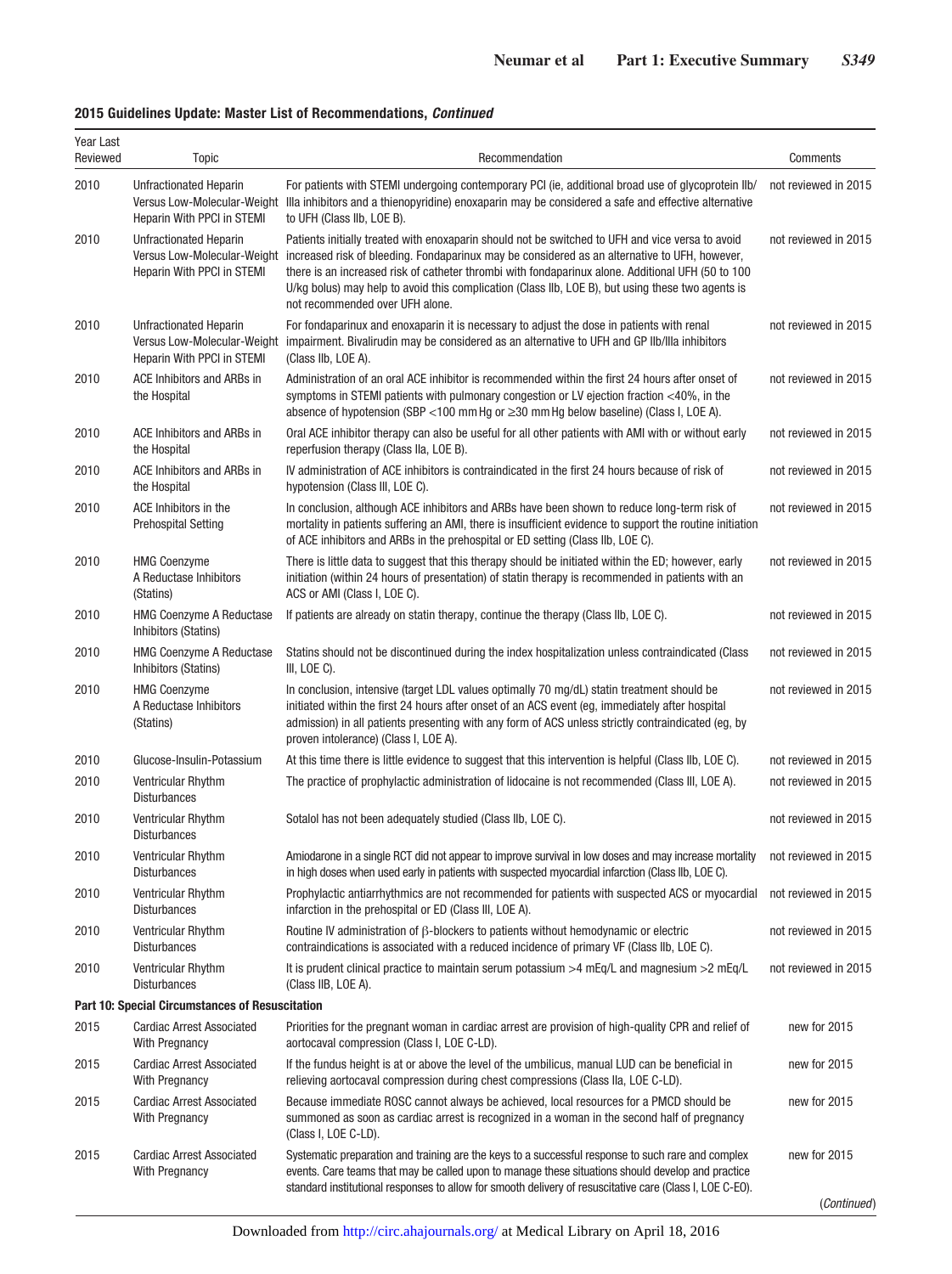| Year Last<br>Reviewed | <b>Topic</b>                                                                      | Recommendation                                                                                                                                                                                                                                                                                                                      | Comments         |
|-----------------------|-----------------------------------------------------------------------------------|-------------------------------------------------------------------------------------------------------------------------------------------------------------------------------------------------------------------------------------------------------------------------------------------------------------------------------------|------------------|
| 2015                  | <b>Cardiac Arrest Associated</b><br>With Pregnancy                                | During cardiac arrest, if the pregnant woman with a fundus height at or above the umbilicus has<br>not achieved ROSC with usual resuscitation measures plus manual LUD, it is advisable to prepare<br>to evacuate the uterus while resuscitation continues (Class I, LOE C-LD).                                                     | new for 2015     |
| 2015                  | <b>Cardiac Arrest Associated</b><br>With Pregnancy                                | In situations such as nonsurvivable maternal trauma or prolonged pulselessness, in which<br>maternal resuscitative efforts are obviously futile, there is no reason to delay performing PMCD<br>(Class I, LOE C-LD).                                                                                                                | new for 2015     |
| 2015                  | <b>Cardiac Arrest Associated</b><br>With Pregnancy                                | PMCD should be considered at 4 minutes after onset of maternal cardiac arrest or resuscitative<br>efforts (for the unwitnessed arrest) if there is no ROSC (Class IIa, LOE C-EO).                                                                                                                                                   | updated for 2015 |
| 2015                  | <b>Cardiac Arrest Associated</b><br>With Pulmonary Embolism                       | In patients with confirmed PE as the precipitant of cardiac arrest, thrombolysis, surgical<br>embolectomy, and mechanical embolectomy are reasonable emergency treatment options (Class<br>Ila, LOE C-LD).                                                                                                                          | new for 2015     |
| 2015                  | <b>Cardiac Arrest Associated</b><br>With Pulmonary Embolism                       | Thrombolysis can be beneficial even when chest compressions have been provided (Class IIa,<br>LOE C-LD).                                                                                                                                                                                                                            | new for 2015     |
| 2015                  | <b>Cardiac Arrest Associated</b><br>With Pulmonary Embolism                       | Thrombolysis may be considered when cardiac arrest is suspected to be caused by PE (Class IIb,<br>LOE C-LD).                                                                                                                                                                                                                        | updated for 2015 |
| 2015                  | <b>Cardiac or Respiratory Arrest</b><br>Associated With Opioid<br>Overdose        | It is reasonable to provide opioid overdose response education, either alone or coupled with<br>naloxone distribution and training, to persons at risk for opioid overdose (Class IIa, LOE C-LD).                                                                                                                                   | new for 2015     |
| 2015                  | <b>Cardiac or Respiratory Arrest</b><br>Associated With Opioid<br>Overdose        | It is reasonable to base this training on first aid and non-healthcare provider BLS<br>recommendations rather than on more advanced practices intended for healthcare providers<br>(Class IIa, LOE C-EO).                                                                                                                           | new for 2015     |
| 2015                  | <b>Cardiac or Respiratory Arrest</b><br><b>Associated With Opioid</b><br>Overdose | Empiric administration of IM or IN naloxone to all unresponsive opioid-associated life-threatening<br>emergency patients may be reasonable as an adjunct to standard first aid and non-healthcare<br>provider BLS protocols (Class IIb, LOE C-EO).                                                                                  | new for 2015     |
| 2015                  | Cardiac or Respiratory Arrest<br>Associated With Opioid<br>Overdose               | Victims who respond to naloxone administration should access advanced healthcare services<br>(Class I, LOE C-EO).                                                                                                                                                                                                                   | new for 2015     |
| 2015                  | <b>Cardiac or Respiratory Arrest</b><br>Associated With Opioid<br>Overdose        | For patients with known or suspected opioid addiction who have a definite pulse but no normal<br>breathing or only gasping (ie, a respiratory arrest), in addition to providing standard BLS care, it<br>is reasonable for appropriately trained BLS healthcare providers to administer IM or IN naloxone<br>(Class IIa, LOE C-LD). | new for 2015     |
| 2015                  | <b>Cardiac or Respiratory Arrest</b><br><b>Associated With Opioid</b><br>Overdose | Standard resuscitative measures should take priority over naloxone administration (Class I, LOE<br>C-EO), with a focus on high-quality CPR (compressions plus ventilation).                                                                                                                                                         | new for 2015     |
| 2015                  | <b>Cardiac or Respiratory Arrest</b><br><b>Associated With Opioid</b><br>Overdose | It may be reasonable to administer IM or IN naloxone based on the possibility that the patient is<br>not in cardiac arrest (Class IIb, LOE C-EO).                                                                                                                                                                                   | new for 2015     |
| 2015                  | Cardiac or Respiratory Arrest<br>Associated With Opioid<br>Overdose               | Responders should not delay access to more-advanced medical services while awaiting the<br>patient's response to naloxone or other interventions (Class I, LOE C-EO).                                                                                                                                                               | new for 2015     |
| 2015                  | <b>Cardiac or Respiratory Arrest</b><br>Associated With Opioid<br>Overdose        | Unless the patient refuses further care, victims who respond to naloxone administration should<br>access advanced healthcare services (Class I, LOE C-EO).                                                                                                                                                                          | new for 2015     |
| 2015                  | Cardiac or Respiratory Arrest<br><b>Associated With Opioid</b><br>Overdose        | Bag-mask ventilation should be maintained until spontaneous breathing returns, and standard<br>ACLS measures should continue if return of spontaneous breathing does not occur (Class I, LOE<br>$C-LD$ ).                                                                                                                           | new for 2015     |
| 2015                  | <b>Cardiac or Respiratory Arrest</b><br>Associated With Opioid<br>Overdose        | After ROSC or return of spontaneous breathing, patients should be observed in a healthcare<br>setting until the risk of recurrent opioid toxicity is low and the patient's level of consciousness and<br>vital signs have normalized (Class I, LOE C-LD).                                                                           | new for 2015     |
| 2015                  | <b>Cardiac or Respiratory Arrest</b><br>Associated With Opioid<br>Overdose        | If recurrent opioid toxicity develops, repeated small doses or an infusion of naloxone can be<br>beneficial in healthcare settings (Class IIa, LOE C-LD).                                                                                                                                                                           | new for 2015     |
| 2015                  | <b>Cardiac or Respiratory Arrest</b><br>Associated With Opioid<br>Overdose        | Naloxone administration in post-cardiac arrest care may be considered in order to achieve the<br>specific therapeutic goals of reversing the effects of long-acting opioids (Class IIb, LOE C-EO).                                                                                                                                  | new for 2015     |
|                       |                                                                                   |                                                                                                                                                                                                                                                                                                                                     | (Continued)      |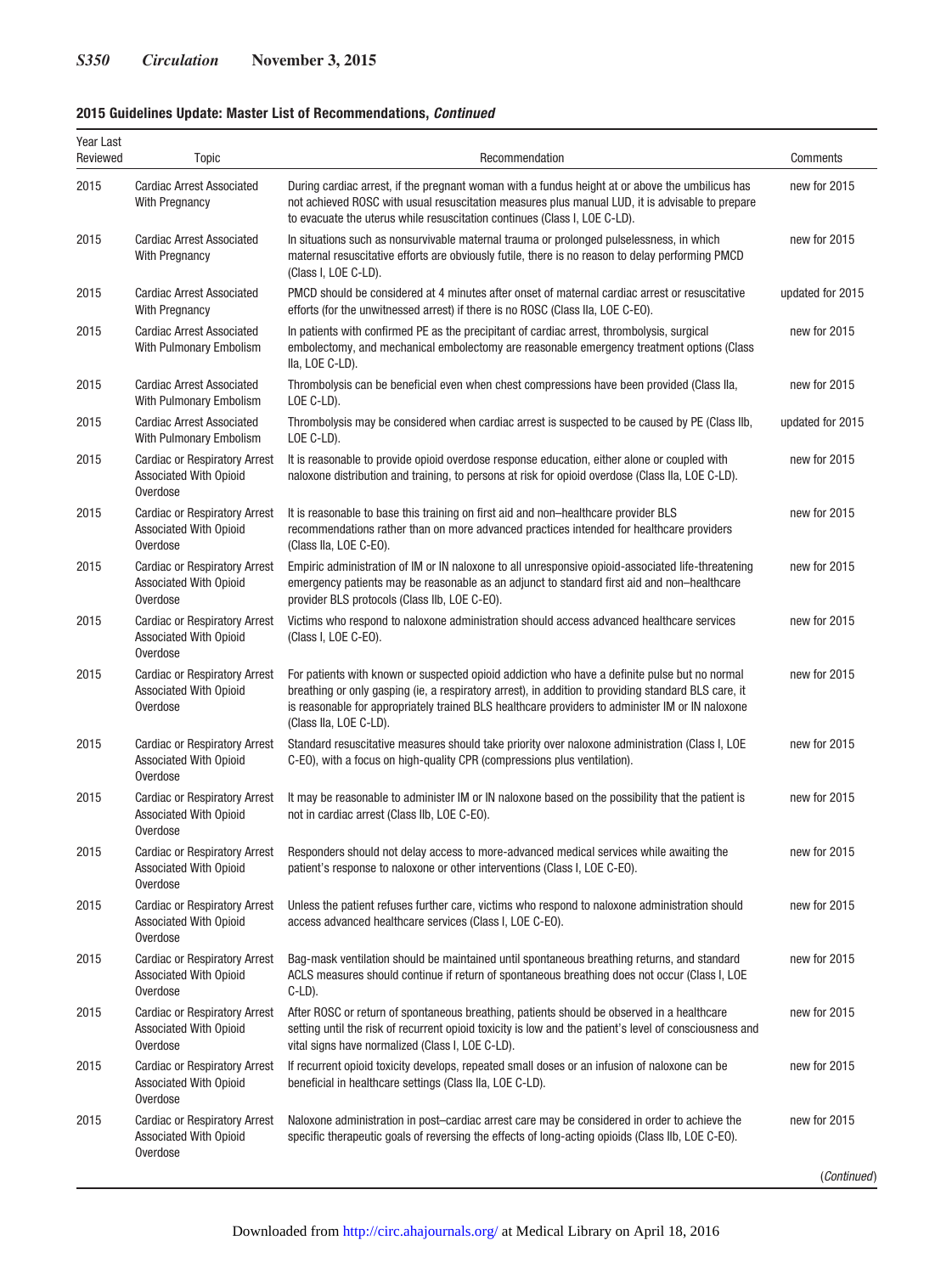|  |  |  | 2015 Guidelines Update: Master List of Recommendations, <i>Continued</i> |  |
|--|--|--|--------------------------------------------------------------------------|--|
|--|--|--|--------------------------------------------------------------------------|--|

| Year Last<br>Reviewed | <b>Topic</b>                                                                                                       | Recommendation                                                                                                                                                                                                                                                                                    | Comments             |
|-----------------------|--------------------------------------------------------------------------------------------------------------------|---------------------------------------------------------------------------------------------------------------------------------------------------------------------------------------------------------------------------------------------------------------------------------------------------|----------------------|
| 2015                  | Role of Intravenous Lipid<br><b>Emulsion Therapy in</b><br><b>Management of Cardiac</b><br>Arrest Due to Poisoning | It may be reasonable to administer ILE, concomitant with standard resuscitative care, to patients<br>with local anesthetic systemic toxicity and particularly to patients who have premonitory<br>neurotoxicity or cardiac arrest due to bupivacaine toxicity (Class IIb, LOE C-EO).              | new for 2015         |
| 2015                  | Role of Intravenous Lipid<br><b>Emulsion Therapy in</b><br><b>Management of Cardiac</b><br>Arrest Due to Poisoning | It may be reasonable to administer ILE to patients with other forms of drug toxicity who are failing<br>standard resuscitative measures (Class IIb, LOE C-EO).                                                                                                                                    | updated for 2015     |
| 2015                  | <b>Cardiac Arrest During</b><br>Percutaneous Coronary<br>Intervention                                              | It may be reasonable to use mechanical CPR devices to provide chest compressions to patients in<br>cardiac arrest during PCI (Class IIb, LOE C-EO).                                                                                                                                               | updated for 2015     |
| 2015                  | <b>Cardiac Arrest During</b><br>Percutaneous Coronary<br>Intervention                                              | It may be reasonable to use ECPR as a rescue treatment when initial therapy is failing for cardiac<br>arrest that occurs during PCI (Class IIb, LOE C-LD).                                                                                                                                        | new for 2015         |
| 2015                  | <b>Cardiac Arrest During</b><br>Percutaneous Coronary<br>Intervention                                              | Institutional guidelines should include the selection of appropriate candidates for use of<br>mechanical support devices to ensure that these devices are used as a bridge to recovery,<br>surgery or transplant, or other device (Class I, LOE C-EO).                                            | new for 2015         |
| Situations."          |                                                                                                                    | The following recommendations were not reviewed in 2015. For more information, see the 2010 AHA Guidelines for CPR and ECC, "Part 12: Cardiac Arrest in Special                                                                                                                                   |                      |
| 2010                  | <b>Cardiac Arrest Associated</b><br>With Asthma                                                                    | Therefore, since the effects of auto-PEEP in an asthmatic patient with cardiac arrest are likely quite<br>severe, a ventilation strategy of low respiratory rate and tidal volume is reasonable (Class IIa, LOE C).                                                                               | not reviewed in 2015 |
| 2010                  | <b>Cardiac Arrest Associated</b><br>With Asthma                                                                    | During arrest a brief disconnection from the bag mask or ventilator may be considered, and<br>compression of the chest wall to relieve air-trapping can be effective (Class IIa, LOE C).                                                                                                          | not reviewed in 2015 |
| 2010                  | <b>Cardiac Arrest Associated</b><br>With Asthma                                                                    | For all asthmatic patients with cardiac arrest, and especially for patients in whom ventilation is<br>difficult, the possible diagnosis of a tension pneumothorax should be considered and treated<br>(Class I, LOE C).                                                                           | not reviewed in 2015 |
| 2010                  | <b>Cardiac Arrest Associated</b><br>With Anaphylaxis                                                               | Given the potential for the rapid development of oropharyngeal or laryngeal edema, immediate<br>referral to a health professional with expertise in advanced airway placement is recommended<br>(Class I, LOE C).                                                                                 | not reviewed in 2015 |
| 2010                  | <b>Cardiac Arrest Associated</b><br>With Anaphylaxis                                                               | Epinephrine should be administered early by IM injection to all patients with signs of a systemic<br>allergic reaction, especially hypotension, airway swelling, or difficulty breathing (Class I, LOE C).                                                                                        | not reviewed in 2015 |
| 2010                  | <b>Cardiac Arrest Associated</b><br>With Anaphylaxis                                                               | The recommended dose is 0.2 to 0.5 mg (1:1000) IM to be repeated every 5 to 15 minutes in the<br>absence of clinical improvement (Class I, LOE C).                                                                                                                                                | not reviewed in 2015 |
| 2010                  | <b>Cardiac Arrest Associated</b><br>With Anaphylaxis                                                               | In both anaphylaxis and cardiac arrest the immediate use of an epinephrine autoinjector is<br>recommended if available (Class I, LOE C).                                                                                                                                                          | not reviewed in 2015 |
| 2010                  | <b>Cardiac Arrest Associated</b><br>With Anaphylaxis                                                               | Planning for advanced airway management, including a surgical airway, is recommended (Class<br>$I, LOE C$ ).                                                                                                                                                                                      | not reviewed in 2015 |
| 2010                  | <b>Cardiac Arrest Associated</b><br>With Anaphylaxis                                                               | Vasogenic shock from anaphylaxis may require aggressive fluid resuscitation (Class IIa, LOE C).                                                                                                                                                                                                   | not reviewed in 2015 |
| 2010                  | <b>Cardiac Arrest Associated</b><br>With Anaphylaxis                                                               | When an IV line is in place, it is reasonable to consider the IV route as an alternative to IM<br>administration of epinephrine in anaphylactic shock (Class IIa, LOE C).                                                                                                                         | not reviewed in 2015 |
| 2010                  | <b>Cardiac Arrest Associated</b><br>With Anaphylaxis                                                               | Because fatal overdose of epinephrine has been reported, close hemodynamic monitoring is<br>recommended (Class I, LOE B).                                                                                                                                                                         | not reviewed in 2015 |
| 2010                  | <b>Cardiac Arrest Associated</b><br>With Anaphylaxis                                                               | IV infusion of epinephrine is a reasonable alternative to IV boluses for treatment of anaphylaxis in<br>patients not in cardiac arrest (Class IIa, LOE C) and may be considered in postarrest management<br>(Class IIb, LOE C).                                                                   | not reviewed in 2015 |
| 2010                  | <b>Cardiac Arrest Associated</b><br>With Anaphylaxis                                                               | Alternative vasoactive drugs (vasopressin, norepinephrine, methoxamine, and metaraminol) may<br>be considered in cardiac arrest secondary to anaphylaxis that does not respond to epinephrine<br>(Class IIb, LOE C).                                                                              | not reviewed in 2015 |
| 2010                  | <b>Cardiac Arrest Associated</b><br>With Anaphylaxis                                                               | Adjuvant use of antihistamines (H1 and H2 antagonist), inhaled $\beta$ -adrenergic agents, and IV<br>corticosteroids has been successful in management of the patient with anaphylaxis and may be<br>considered in cardiac arrest due to anaphylaxis (Class IIb, LOE C).                          | not reviewed in 2015 |
| 2010                  | <b>Cardiac Arrest Associated</b><br>With Anaphylaxis                                                               | Cardiopulmonary bypass has been successful in isolated case reports of anaphylaxis followed by<br>cardiac arrest. Use of these advanced techniques may be considered in clinical situations where<br>the required professional skills and equipment are immediately available (Class IIb, LOE C). | not reviewed in 2015 |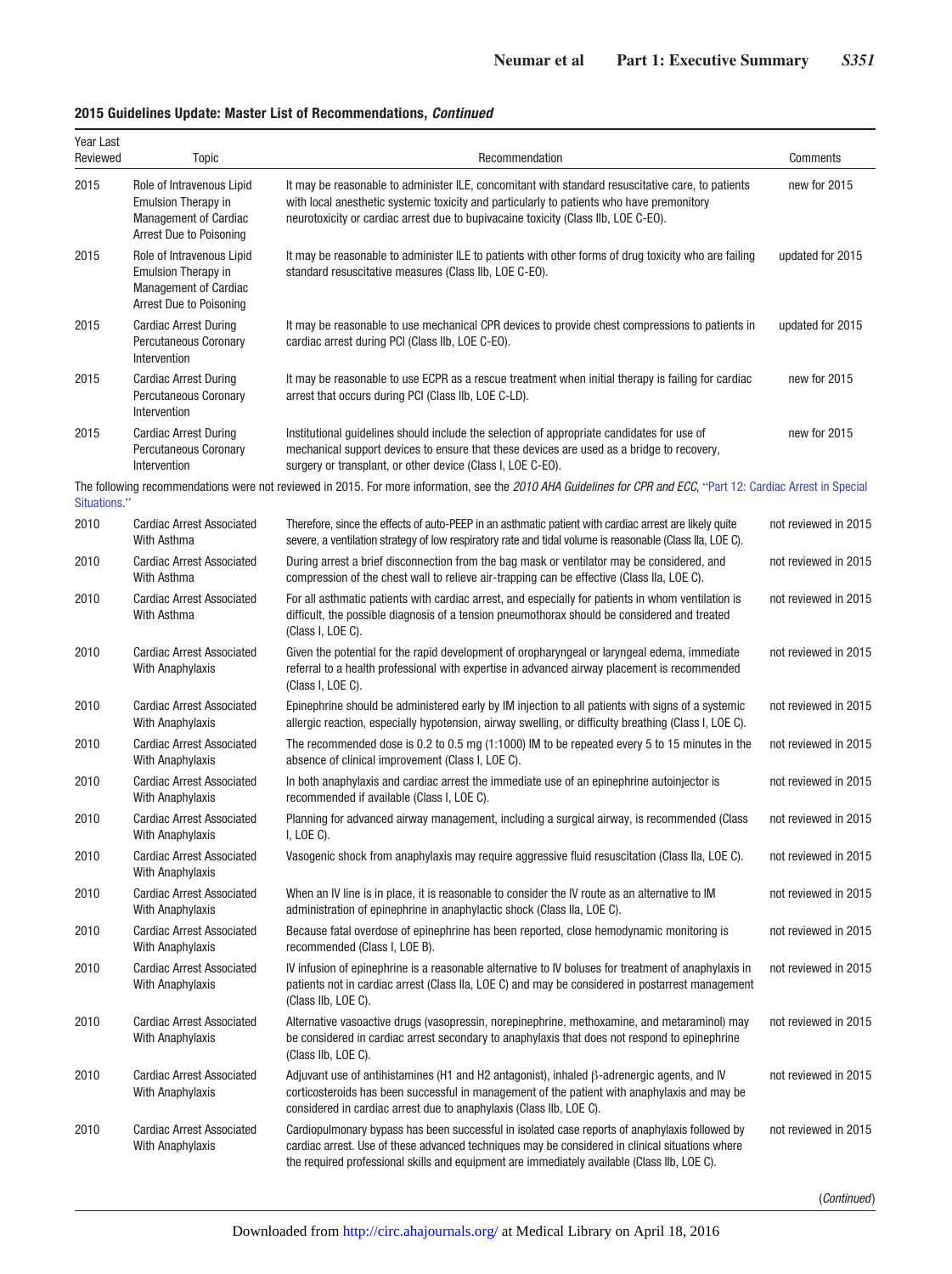| Year Last<br>Reviewed | Topic                                                                                        | Recommendation                                                                                                                                                                                                                                                                                                                                                                                                            | Comments             |
|-----------------------|----------------------------------------------------------------------------------------------|---------------------------------------------------------------------------------------------------------------------------------------------------------------------------------------------------------------------------------------------------------------------------------------------------------------------------------------------------------------------------------------------------------------------------|----------------------|
| 2010                  | <b>Cardiac Arrest Associated</b><br>With Pregnancy                                           | Bag-mask ventilation with 100% oxygen before intubation is especially important in pregnancy<br>(Class IIa, LOE B).                                                                                                                                                                                                                                                                                                       | not reviewed in 2015 |
| 2010                  | <b>Cardiac Arrest Associated</b><br>With Pregnancy                                           | If internal or external fetal monitors are attached during cardiac arrest in a pregnant woman, it is<br>reasonable to remove them (Class IIb, LOE C).                                                                                                                                                                                                                                                                     | not reviewed in 2015 |
| 2010                  | <b>Cardiac Arrest Associated</b><br><b>With Pregnancy</b>                                    | Team planning should be done in collaboration with the obstetric, neonatal, emergency,<br>anesthesiology, intensive care, and cardiac arrest services (Class I, LOE C).                                                                                                                                                                                                                                                   | not reviewed in 2015 |
| 2010                  | <b>Cardiac Arrest Associated</b><br>With Pregnancy                                           | During therapeutic hypothermia of the pregnant patient, it is recommended that the fetus be<br>continuously monitored for bradycardia as a potential complication, and obstetric and neonatal<br>consultation should be sought (Class I, LOE C).                                                                                                                                                                          | not reviewed in 2015 |
| 2010                  | <b>Cardiac Arrest Associated</b><br>With Pulmonary Embolism                                  | In patients with cardiac arrest and without known PE, routine fibrinolytic treatment given during<br>CPR shows no benefit and is not recommended (Class III, LOE A).                                                                                                                                                                                                                                                      | not reviewed in 2015 |
| 2010                  | <b>Cardiac Arrest Associated</b><br>With Life-Threatening<br>Electrolyte Disturbances        | When cardiac arrest occurs secondary to hyperkalemia, it may be reasonable to administer<br>adjuvant IV therapy as outlined above for cardiotoxicity in addition to standard ACLS (Class IIb,<br>LOE C).                                                                                                                                                                                                                  | not reviewed in 2015 |
| 2010                  | <b>Cardiac Arrest Associated</b><br>With Life-Threatening<br><b>Electrolyte Disturbances</b> | The effect of bolus administration of potassium for cardiac arrest suspected to be secondary to<br>hypokalemia is unknown and ill advised (Class III, LOE C).                                                                                                                                                                                                                                                             | not reviewed in 2015 |
| 2010                  | <b>Cardiac Arrest Associated</b><br>With Life-Threatening<br>Electrolyte Disturbances        | Administration of calcium (calcium chloride [10%] 5 to 10 mL or calcium gluconate [10%]<br>15 to 30 mL IV over 2 to 5 minutes) may be considered during cardiac arrest associated with<br>hypermagnesemia (Class IIb, LOE C).                                                                                                                                                                                             | not reviewed in 2015 |
| 2010                  | <b>Cardiac Arrest Associated</b><br>With Life-Threatening<br><b>Electrolyte Disturbances</b> | For cardiotoxicity and cardiac arrest, IV magnesium 1 to 2 g of MgSO4 bolus IV push is<br>recommended (Class I, LOE C).                                                                                                                                                                                                                                                                                                   | not reviewed in 2015 |
| 2010                  | <b>Cardiac Arrest Associated</b><br>With Life-Threatening<br><b>Electrolyte Disturbances</b> | Empirical use of calcium (calcium chloride [10%] 5 to 10 mL OR calcium gluconate [10%] 15 to<br>30 mL IV over 2 to 5 minutes) may be considered when hyperkalemia or hypermagnesemia is<br>suspected as the cause of cardiac arrest (Class IIb, LOE C).                                                                                                                                                                   | not reviewed in 2015 |
| 2010                  | <b>Cardiac Arrest Associated</b><br>With Toxic Ingestions                                    | The administration of flumazenil to patients with undifferentiated coma confers risk and is not<br>recommended (Class III, LOE B).                                                                                                                                                                                                                                                                                        | not reviewed in 2015 |
| 2010                  | <b>Cardiac Arrest Associated</b><br>With Toxic Ingestions                                    | The recommended dose of glucagon is a bolus of 3 to 10 mg, administered slowly over 3 to 5<br>minutes, followed by an infusion of 3 to 5 mg/h (0.05 to 0.15 mg/kg followed by an infusion of<br>0.05 to 0.10 mg/kg per hour) (Class IIb, LOE C).                                                                                                                                                                          | not reviewed in 2015 |
| 2010                  | <b>Cardiac Arrest Associated</b><br>With Toxic Ingestions                                    | Administration of high-dose insulin in patients with shock refractory to other measures may be<br>considered (Class IIb, LOE C).                                                                                                                                                                                                                                                                                          | not reviewed in 2015 |
| 2010                  | <b>Cardiac Arrest Associated</b><br>With Toxic Ingestions                                    | Administration of calcium in patients with shock refractory to other measures may be considered<br>(Class IIb, LOE C).                                                                                                                                                                                                                                                                                                    | not reviewed in 2015 |
| 2010                  | <b>Cardiac Arrest Associated</b><br>With Toxic Ingestions                                    | High-dose insulin, in the doses listed in the $\beta$ -blocker section above, may be effective for<br>restoring hemodynamic stability and improving survival in the setting of severe cardiovascular<br>toxicity associated with toxicity from a calcium channel blocker overdose (Class IIb, LOE B).                                                                                                                     | not reviewed in 2015 |
| 2010                  | <b>Cardiac Arrest Associated</b><br><b>With Toxic Ingestions</b>                             | Administration of calcium in patients with shock refractory to other measures may be considered<br>(Class IIb, LOE C).                                                                                                                                                                                                                                                                                                    | not reviewed in 2015 |
| 2010                  | <b>Cardiac Arrest Associated</b><br>With Toxic Ingestions                                    | Antidigoxin Fab antibodies should be administered to patients with severe life-threatening cardiac<br>glycoside toxicity (Class I, LOE B).                                                                                                                                                                                                                                                                                | not reviewed in 2015 |
| 2010                  | <b>Cardiac Arrest Associated</b><br>With Toxic Ingestions                                    | It may be reasonable to try agents that have shown efficacy in the management of acute<br>coronary syndrome in patients with severe cardiovascular toxicity. $\beta$ -Blockers (phentolamine),<br>benzodiazepines (lorazepam, diazepam), calcium channel blockers (verapamil), morphine,<br>and sublingual nitroglycerin may be used as needed to control hypertension, tachycardia, and<br>agitation (Class IIb, LOE B). | not reviewed in 2015 |
| 2010                  | <b>Cardiac Arrest Associated</b><br>With Toxic Ingestions                                    | The available data do not support the use of 1 agent over another in the treatment of<br>cardiovascular toxicity due to cocaine (Class IIb, LOE B).                                                                                                                                                                                                                                                                       | not reviewed in 2015 |
| 2010                  | <b>Cardiac Arrest Associated</b><br>With Toxic Ingestions                                    | For cocaine-induced hypertension or chest discomfort, benzodiazepines, nitroglycerin, and/or<br>morphine can be beneficial (Class IIa, LOE B).                                                                                                                                                                                                                                                                            | not reviewed in 2015 |
| 2010                  | <b>Cardiac Arrest Associated</b><br>With Toxic Ingestions                                    | Although contradictory evidence exists, current recommendations are that pure $\beta$ -blocker<br>medications in the setting of cocaine are not indicated (Class IIb, LOE C).                                                                                                                                                                                                                                             | not reviewed in 2015 |
| 2010                  | <b>Cardiac Arrest Associated</b><br>With Toxic Ingestions                                    | Administration of sodium bicarbonate for cardiac arrest due to cyclic antidepressant overdose<br>may be considered (Class IIb, LOE C).                                                                                                                                                                                                                                                                                    | not reviewed in 2015 |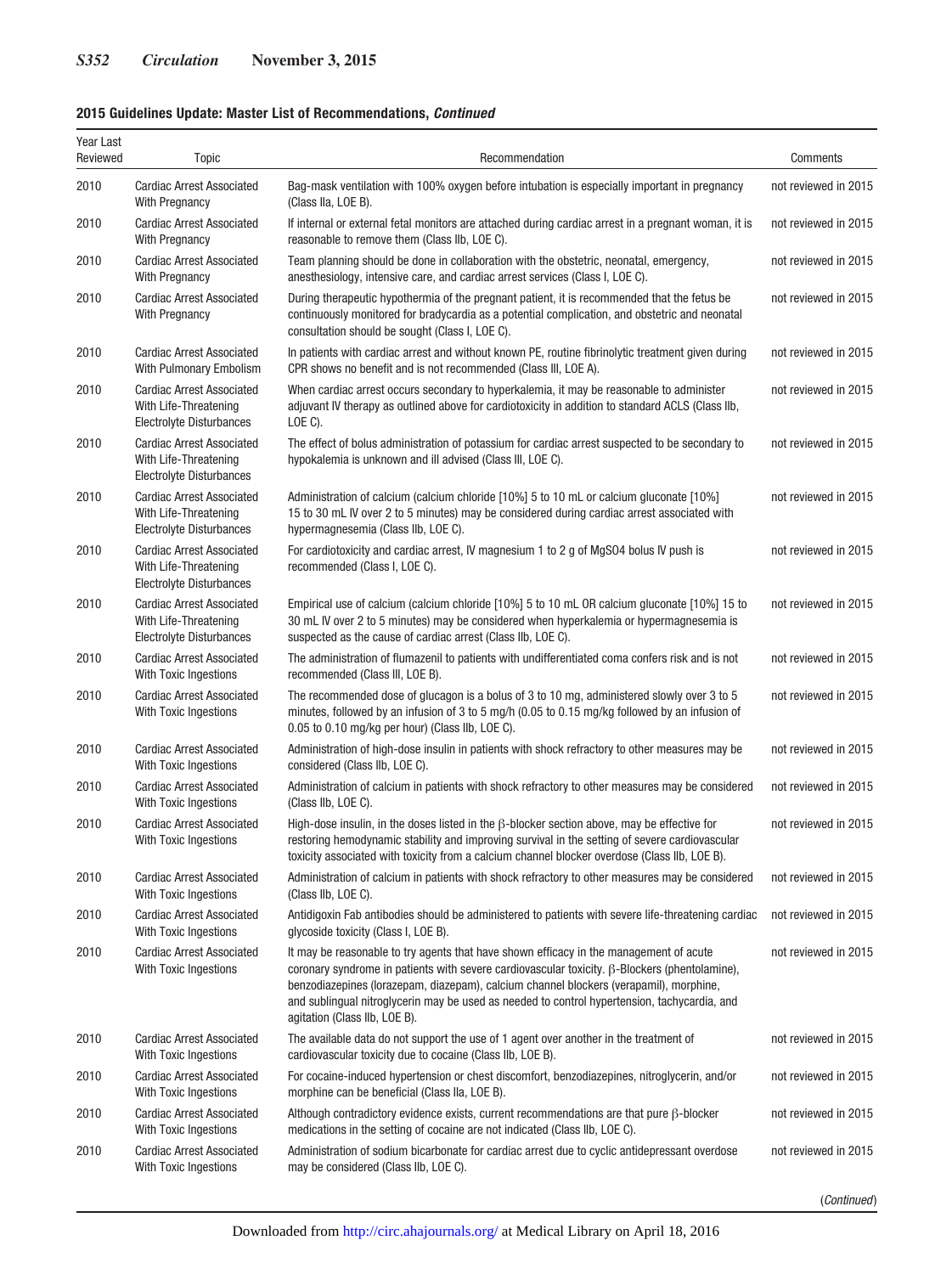| Year Last<br>Reviewed | Topic                                                                                | Recommendation                                                                                                                                                                                                                                                                                                                                                                                                                                                                                  | Comments             |
|-----------------------|--------------------------------------------------------------------------------------|-------------------------------------------------------------------------------------------------------------------------------------------------------------------------------------------------------------------------------------------------------------------------------------------------------------------------------------------------------------------------------------------------------------------------------------------------------------------------------------------------|----------------------|
| 2010                  | <b>Cardiac Arrest Associated</b><br><b>With Toxic Ingestions</b>                     | Sodium bicarbonate boluses of 1 $mL/kg$ may be administered as needed to achieve hemodynamic<br>stability (adequate mean arterial blood pressure and perfusion) and QRS narrowing (Class IIb, LOE C).                                                                                                                                                                                                                                                                                           | not reviewed in 2015 |
| 2010                  | <b>Cardiac Arrest Associated</b><br>With Toxic Ingestions                            | Because hyperbaric oxygen therapy appears to confer little risk, the available data suggest that<br>hyperbaric oxygen therapy may be helpful in treatment of acute carbon monoxide poisoning in<br>patients with severe toxicity (Class IIb, LOE C).                                                                                                                                                                                                                                            | not reviewed in 2015 |
| 2010                  | <b>Cardiac Arrest Associated</b><br>With Toxic Ingestions                            | Based on the best evidence available, a treatment regimen of 100% oxygen and<br>hydroxocobalamin, with or without sodium thiosulfate, is recommended (Class I, LOE B).                                                                                                                                                                                                                                                                                                                          | not reviewed in 2015 |
| 2010                  | <b>Cardiac Arrest in Accidental</b><br>Hypothermia                                   | It may be reasonable to perform further defibrillation attempts according to the standard BLS<br>algorithm concurrent with rewarming strategies (Class IIb, LOE C).                                                                                                                                                                                                                                                                                                                             | not reviewed in 2015 |
| 2010                  | Cardiac Arrest in Accidental<br>Hypothermia                                          | It may be reasonable to consider administration of a vasopressor during cardiac arrest according<br>to the standard ACLS algorithm concurrent with rewarming strategies (Class IIb, LOE C).                                                                                                                                                                                                                                                                                                     | not reviewed in 2015 |
| 2010                  | Cardiac Arrest in Avalanche<br>Victims                                               | Full resuscitative measures, including extracorporeal rewarming when available, are<br>recommended for all avalanche victims without the characteristics outlined above that deem them<br>unlikely to survive or with any obvious lethal traumatic injury (Class I, LOE C).                                                                                                                                                                                                                     | not reviewed in 2015 |
| 2010                  | Drowning                                                                             | All victims of drowning who require any form of resuscitation (including rescue breathing alone)<br>should be transported to the hospital for evaluation and monitoring, even if they appear to be alert<br>and demonstrate effective cardiorespiratory function at the scene (Class I, LOE C).                                                                                                                                                                                                 | not reviewed in 2015 |
| 2010                  | Drowning                                                                             | Routine stabilization of the cervical spine in the absence of circumstances that suggest a spinal<br>injury is not recommended (Class III, LOE B).                                                                                                                                                                                                                                                                                                                                              | not reviewed in 2015 |
| 2010                  | Drowning                                                                             | The routine use of abdominal thrusts or the Heimlich maneuver for drowning victims is not<br>recommended (Class III, LOE C).                                                                                                                                                                                                                                                                                                                                                                    | not reviewed in 2015 |
| 2010                  | <b>Cardiac Arrest During</b><br>Percutaneous Coronary<br>Intervention                | It is reasonable to use cough CPR during PCI (Class IIa, LOE C).                                                                                                                                                                                                                                                                                                                                                                                                                                | not reviewed in 2015 |
| 2010                  | <b>Cardiac Arrest Caused by</b><br>Cardiac Tamponade                                 | In the arrest setting, in the absence of echocardiography, emergency pericardiocentesis without<br>imaging guidance can be beneficial (Class IIa, LOE C).                                                                                                                                                                                                                                                                                                                                       | not reviewed in 2015 |
| 2010                  | <b>Cardiac Arrest Caused by</b><br>Cardiac Tamponade                                 | Emergency department thoracotomy may improve survival compared with pericardiocentesis in patients<br>with pericardial tamponade secondary to trauma who are in cardiac arrest or who are prearrest,<br>especially if gross blood causes clotting that blocks a pericardiocentesis needle (Class IIb, LOE C).                                                                                                                                                                                   | not reviewed in 2015 |
| 2010                  | <b>Cardiac Arrest Following</b><br><b>Cardiac Surgery</b>                            | For patients with cardiac arrest following cardiac surgery, it is reasonable to perform<br>resternotomy in an appropriately staffed and equipped intensive care unit (Class IIa, LOE B).                                                                                                                                                                                                                                                                                                        | not reviewed in 2015 |
| 2010                  | <b>Cardiac Arrest Following</b><br><b>Cardiac Surgery</b>                            | Despite rare case reports describing damage to the heart possibly due to external chest<br>compressions, chest compressions should not be withheld if emergency resternotomy is not<br>immediately available (Class IIa, LOE C).                                                                                                                                                                                                                                                                | not reviewed in 2015 |
|                       |                                                                                      | Part 11: Pediatric Basic Life Support and Cardiopulmonary Resuscitation Quality                                                                                                                                                                                                                                                                                                                                                                                                                 |                      |
| 2015                  | Sequence of CPR                                                                      | Because of the limited amount and quality of the data, it may be reasonable to maintain the<br>sequence from the 2010 Guidelines by initiating CPR with C-A-B over A-B-C (Class IIb, LOE C-EO).<br>Knowledge gaps exist, and specific research will be required to examine the best approach to<br>initiating CPR in children.                                                                                                                                                                  | updated for 2015     |
| 2015                  | <b>Components of High-Quality</b><br><b>CPR: Chest Compression Rate</b><br>and Depth | To maximize simplicity in CPR training, in the absence of sufficient pediatric evidence, it is<br>reasonable to use the adult chest compression rate of 100/min to 120/min for infants and<br>children (Class IIa, LOE C-EO).                                                                                                                                                                                                                                                                   | updated for 2015     |
| 2015                  | <b>Components of High-Quality</b><br><b>CPR: Chest Compression Rate</b><br>and Depth | Although the effectiveness of CPR feedback devices was not reviewed by this writing group, the<br>consensus of the group is that the use of feedback devices likely helps the rescuer optimize adequate<br>chest compression rate and depth, and we suggest their use when available (Class IIb, LOE C-EO).                                                                                                                                                                                     | updated for 2015     |
| 2015                  | <b>Components of High-Quality</b><br><b>CPR: Chest Compression Rate</b><br>and Depth | It is reasonable that in pediatric patients (less than 1 year) rescuers provide chest compressions<br>that depress the chest at least one third the anterior-posterior diameter of the chest. This equates<br>to approximately 1.5 inches (4 cm) in infants to 2 inches (5 cm) in children. (Class IIa, LOE C-LD).<br>Once children have reached puberty, the recommended adult compression depth of at least 5 cm,<br>but no more than 6 cm, is used for the adolescent of average adult size. | updated for 2015     |
| 2015                  | <b>Components of High-Quality</b><br>CPR: Compression-Only CPR                       | Conventional CPR (rescue breathing and chest compressions) should be provided for pediatric<br>cardiac arrests (Class I, LOE B-NR).                                                                                                                                                                                                                                                                                                                                                             | updated for 2015     |
| 2015                  | <b>Components of High-Quality</b><br><b>CPR: Compression-Only CPR</b>                | The asphyxial nature of the majority of pediatric cardiac arrests necessitates ventilation as part<br>of effective CPR. However, because compression-only CPR is effective in patients with a primary<br>cardiac event, if rescuers are unwilling or unable to deliver breaths, we recommend rescuers<br>perform compression-only CPR for infants and children in cardiac arrest (Class I, LOE B-NR).                                                                                           | updated for 2015     |
|                       |                                                                                      |                                                                                                                                                                                                                                                                                                                                                                                                                                                                                                 | (Continued)          |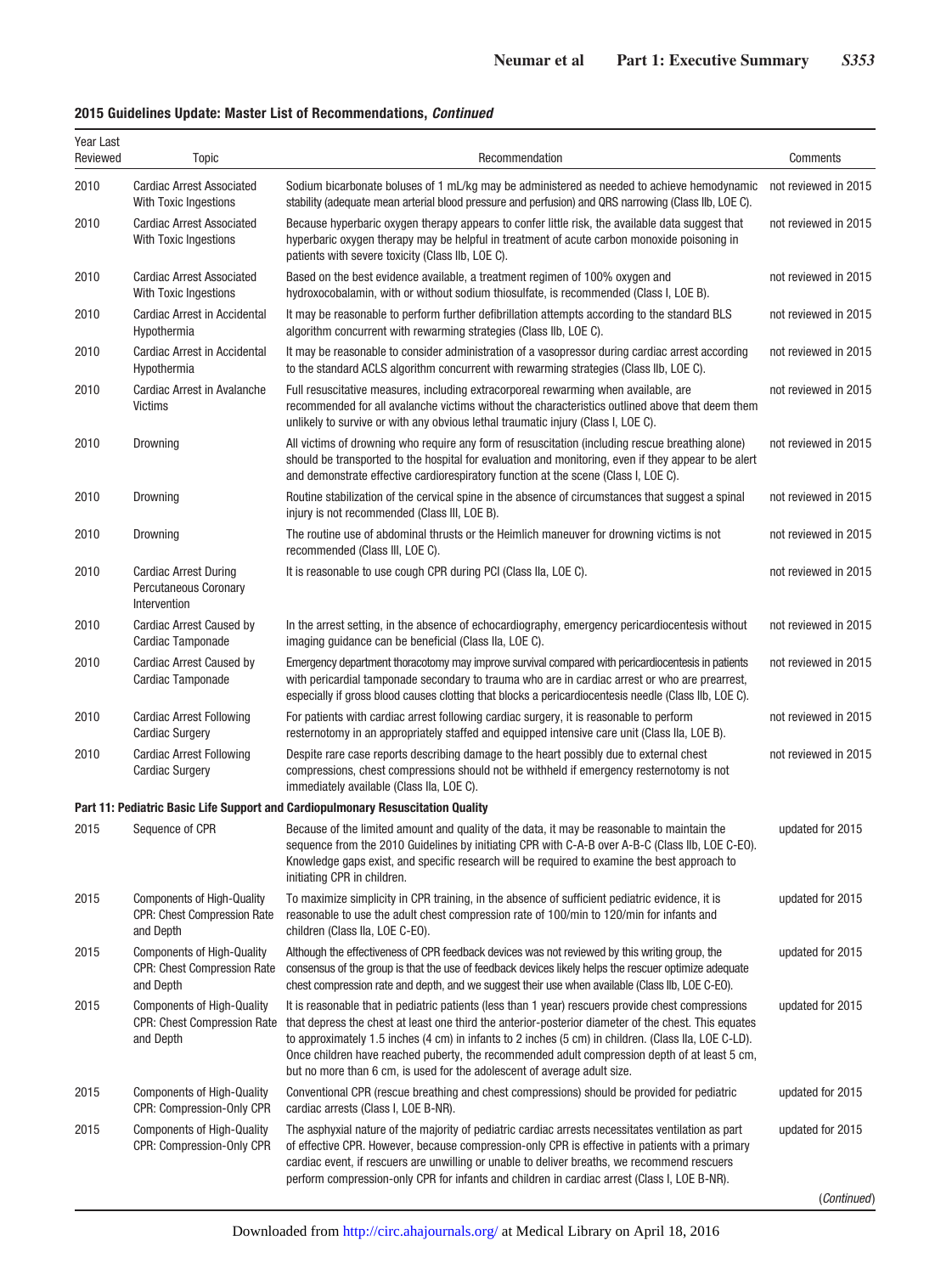| Year Last<br>Reviewed | <b>Topic</b>                                                                                  | Recommendation                                                                                                                                                                                                                                                                                                                                                                                                                                                                                                                                                                                                                                              | Comments             |
|-----------------------|-----------------------------------------------------------------------------------------------|-------------------------------------------------------------------------------------------------------------------------------------------------------------------------------------------------------------------------------------------------------------------------------------------------------------------------------------------------------------------------------------------------------------------------------------------------------------------------------------------------------------------------------------------------------------------------------------------------------------------------------------------------------------|----------------------|
|                       |                                                                                               | The following recommendations were not reviewed in 2015. For more information, see the 2010 AHA Guidelines for CPR and ECC, "Part 13: Pediatric Basic Life Support."                                                                                                                                                                                                                                                                                                                                                                                                                                                                                        |                      |
| 2010                  | <b>Check for Breathing</b>                                                                    | Formal training as well as "just in time" training, such as that provided by an emergency<br>response system dispatcher, should emphasize how to recognize the difference between gasping<br>and normal breathing; rescuers should be instructed to provide CPR even when the unresponsive<br>victim has occasional gasps (Class IIa, LOE C).                                                                                                                                                                                                                                                                                                               | not reviewed in 2015 |
| 2010                  | <b>Start Chest Compressions</b>                                                               | For an infant, lone rescuers (whether lay rescuers or healthcare providers) should compress the<br>sternum with 2 fingers placed just below the intermammary line (Class IIb, LOE C).                                                                                                                                                                                                                                                                                                                                                                                                                                                                       | not reviewed in 2015 |
| 2010                  | <b>Start Chest Compressions</b>                                                               | There are no data to determine if the 1- or 2-hand method produces better compressions and<br>better outcome (Class IIb, LOE C), because children and rescuers come in all sizes, rescuers may<br>use either 1 or 2 hands to compress the child's chest.                                                                                                                                                                                                                                                                                                                                                                                                    | not reviewed in 2015 |
| 2010                  | <b>Start Chest Compressions</b>                                                               | After each compression, allow the chest to recoil completely (Class IIb, LOE B) because complete<br>chest reexpansion improves the flow of blood returning to the heart and thereby blood flow to the<br>body during CPR.                                                                                                                                                                                                                                                                                                                                                                                                                                   | not reviewed in 2015 |
| 2010                  | Open the Airway and Give<br>Ventilations                                                      | Open the airway using a head tilt–chin lift maneuver for both injured and noninjured victims<br>(Class I, LOE B).                                                                                                                                                                                                                                                                                                                                                                                                                                                                                                                                           | not reviewed in 2015 |
| 2010                  | Open the Airway and Give<br>Ventilations                                                      | In an infant, if you have difficulty making an effective seal over the mouth and nose, try either<br>mouth-to-mouth or mouth-to-nose ventilation (Class IIb, LOE C).                                                                                                                                                                                                                                                                                                                                                                                                                                                                                        | not reviewed in 2015 |
| 2010                  | Open the Airway and Give<br>Ventilations                                                      | In either case make sure the chest rises when you give a breath. If you are the only rescuer,<br>provide 2 effective ventilations using as short a pause in chest compressions as possible after<br>each set of 30 compressions (Class IIa, LOE C).                                                                                                                                                                                                                                                                                                                                                                                                         | not reviewed in 2015 |
| 2010                  | <b>BLS Sequence for Healthcare</b><br><b>Providers and Others Trained</b><br>in 2-Rescuer CPR | It is reasonable for healthcare providers to tailor the sequence of rescue actions to the most<br>likely cause of arrest. For example, if the arrest is witnessed and sudden (eg, sudden collapse<br>in an adolescent or a child identified at high risk for arrhythmia or during an athletic event), the<br>healthcare provider may assume that the victim has suffered a sudden VF-cardiac arrest and as<br>soon as the rescuer verifies that the child is unresponsive and not breathing (or only gasping) the<br>rescuer should immediately phone the emergency response system, get the AED and then begin<br>CPR and use the AED. (Class IIa, LOE C). | not reviewed in 2015 |
| 2010                  | <b>Pulse Check</b>                                                                            | If, within 10 seconds, you don't feel a pulse or are not sure if you feel a pulse, begin chest<br>compressions (Class IIa, LOE C).                                                                                                                                                                                                                                                                                                                                                                                                                                                                                                                          | not reviewed in 2015 |
| 2010                  | Inadequate Breathing With<br>Pulse                                                            | Reassess the pulse about every 2 minutes (Class IIa, LOE B) but spend no more than 10 seconds<br>doing so.                                                                                                                                                                                                                                                                                                                                                                                                                                                                                                                                                  | not reviewed in 2015 |
| 2010                  | Ventilations                                                                                  | For healthcare providers and others trained in two person CPR, if there is evidence of trauma<br>that suggests spinal injury, use a jaw thrust without head tilt to open the airway (Class IIb,<br>LOE C).                                                                                                                                                                                                                                                                                                                                                                                                                                                  | not reviewed in 2015 |
| 2010                  | <b>Coordinate Chest</b><br><b>Compressions and</b><br>Ventilations                            | Deliver ventilations with minimal interruptions in chest compressions (Class IIa, LOE C).                                                                                                                                                                                                                                                                                                                                                                                                                                                                                                                                                                   | not reviewed in 2015 |
| 2010                  | Defibrillation                                                                                | For infants a manual defibrillator is preferred when a shockable rhythm is identified by a trained<br>healthcare provider (Class IIb, LOE C).                                                                                                                                                                                                                                                                                                                                                                                                                                                                                                               | not reviewed in 2015 |
| 2010                  | Defibrillation                                                                                | An AED with a pediatric attenuator is also preferred for children <8 year of age. If neither is<br>available, an AED without a dose attenuator may be used (Class IIb, LOE C).                                                                                                                                                                                                                                                                                                                                                                                                                                                                              | not reviewed in 2015 |
| 2010                  | <b>Bag-Mask Ventilation</b><br>(Healthcare Providers)                                         | Avoid excessive ventilation (Class III, LOE C); use only the force and tidal volume necessary to just<br>make the chest rise.                                                                                                                                                                                                                                                                                                                                                                                                                                                                                                                               | not reviewed in 2015 |
|                       | Part 12: Pediatric Advanced Life Support                                                      |                                                                                                                                                                                                                                                                                                                                                                                                                                                                                                                                                                                                                                                             |                      |
| 2015                  | <b>Prearrest Care Updates</b>                                                                 | Pediatric medical emergency team/rapid response team systems may be considered in facilities where<br>children with high-risk illnesses are cared for on general in-patient units (Class IIb, LOE C-LD).                                                                                                                                                                                                                                                                                                                                                                                                                                                    | updated for 2015     |
| 2015                  | <b>Prearrest Care Updates</b>                                                                 | The use of PEWS may be considered, but its effectiveness in the in-hospital setting is not well<br>established (Class IIb, LOE C-LD).                                                                                                                                                                                                                                                                                                                                                                                                                                                                                                                       | new for 2015         |
| 2015                  | <b>Prearrest Care Updates</b>                                                                 | Administration of an initial fluid bolus of 20 mL/kg to infants and children with shock is<br>reasonable, including those with conditions such as severe sepsis (Class IIa, LOE C-LD) malaria<br>and Dengue (Class IIb, LOE B-R).                                                                                                                                                                                                                                                                                                                                                                                                                           | new for 2015         |
| 2015                  | <b>Prearrest Care Updates</b>                                                                 | When caring for children with severe febrile illness (such as those included in the FEAST trial),<br>in settings with limited access to critical care resources (ie, mechanical ventilation and inotropic<br>support), administration of bolus intravenous fluids should be undertaken with extreme caution<br>because it may be harmful (Class IIb, LOE B-R).                                                                                                                                                                                                                                                                                              | new for 2015         |
|                       |                                                                                               |                                                                                                                                                                                                                                                                                                                                                                                                                                                                                                                                                                                                                                                             | (Continued)          |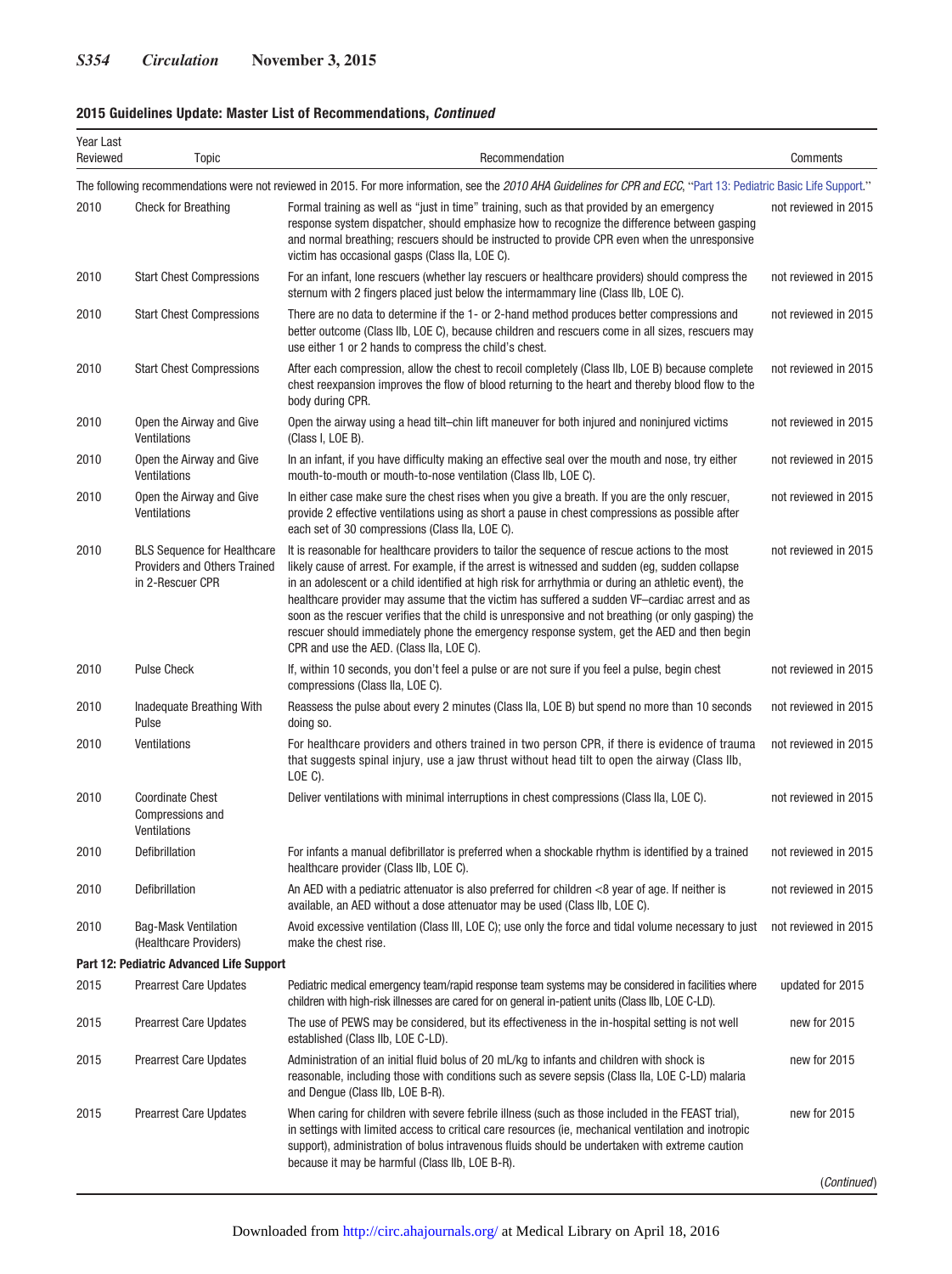|  |  |  | 2015 Guidelines Update: Master List of Recommendations, <i>Continued</i> |  |  |
|--|--|--|--------------------------------------------------------------------------|--|--|
|--|--|--|--------------------------------------------------------------------------|--|--|

| Year Last<br>Reviewed | <b>Topic</b>                                   | Recommendation                                                                                                                                                                                                                                                                                                                                                                                      | Comments             |
|-----------------------|------------------------------------------------|-----------------------------------------------------------------------------------------------------------------------------------------------------------------------------------------------------------------------------------------------------------------------------------------------------------------------------------------------------------------------------------------------------|----------------------|
| 2015                  | Prearrest Care Updates                         | Providers should reassess the patient after every fluid bolus (Class I, LOE C-EO).                                                                                                                                                                                                                                                                                                                  | new for 2015         |
| 2015                  | <b>Prearrest Care Updates</b>                  | Either isotonic crystalloids or colloids can be effective as the initial fluid choice for resuscitation<br>(Class IIa, LOE B-R).                                                                                                                                                                                                                                                                    | new for 2015         |
| 2015                  | <b>Prearrest Care Updates</b>                  | The available evidence does not support the routine use of atropine preintubation of critically ill<br>infants and children. It may be reasonable for practitioners to use atropine as a premedication<br>in specific emergent intubations when there is higher risk of bradycardia (eg, when giving<br>succinylcholine as a neuromuscular blocker to facilitate intubation) (Class IIb, LOE C-LD). | new for 2015         |
| 2015                  | <b>Prearrest Care Updates</b>                  | A dose of 0.02 mg/kg of atropine with no minimum dose may be considered when atropine is<br>used as a premedication for emergency intubation (Class IIb, LOE C-LD).                                                                                                                                                                                                                                 | new for 2015         |
| 2015                  | <b>Prearrest Care Updates</b>                  | Venoarterial ECMO use may be considered in patients with acute fulminant myocarditis who are<br>at high risk of imminent cardiac arrest (Class IIb, LOE C-EO).                                                                                                                                                                                                                                      | new for 2015         |
| 2015                  | Intra-arrest Care Updates                      | ECPR may be considered for pediatric patients with cardiac diagnoses who have IHCA in settings<br>with existing ECMO protocols, expertise, and equipment (Class IIb, LOE C-LD).                                                                                                                                                                                                                     | new for 2015         |
| 2015                  | Intra-arrest Care Updates                      | ETCO <sub>2</sub> monitoring may be considered to evaluate the quality of chest compressions, but specific<br>values to guide therapy have not been established in children (Class IIb, LOE C-LD).                                                                                                                                                                                                  | new for 2015         |
| 2015                  | Intra-arrest Care Updates                      | Multiple variables should be used when attempting to prognosticate outcomes during cardiac<br>arrest (Class I, LOE C-LD).                                                                                                                                                                                                                                                                           | new for 2015         |
| 2015                  | <b>Intra-arrest Care Updates</b>               | For patients with invasive hemodynamic monitoring in place at the time of cardiac arrest, it may<br>be reasonable for rescuers to use blood pressure to guide CPR quality (Class IIb, LOE C-EO).                                                                                                                                                                                                    | new for 2015         |
| 2015                  | Intra-arrest Care Updates                      | It is reasonable to administer epinephrine in pediatric cardiac arrest (Class IIa, LOE C-LD).                                                                                                                                                                                                                                                                                                       | new for 2015         |
| 2015                  | Intra-arrest Care Updates                      | For shock-refractory VF or pulseless VT, either amiodarone or lidocaine may be used<br>(Class IIb, LOE C-LD).                                                                                                                                                                                                                                                                                       | new for 2015         |
| 2015                  | Intra-arrest Care Updates                      | It is reasonable to use an initial dose of 2 to 4 J/kg of monophasic or biphasic energy for<br>defibrillation (Class IIa, LOE C-LD), but for ease of teaching, an initial dose of 2 J/kg may be<br>considered (Class IIb, LOE C-EO).                                                                                                                                                                | updated for 2015     |
| 2015                  | Intra-arrest Care Updates                      | For refractory VF, it is reasonable to increase the dose to 4 J/kg (Class IIa, LOE C-LD).                                                                                                                                                                                                                                                                                                           | updated for 2015     |
| 2015                  | Intra-arrest Care Updates                      | For subsequent energy levels, a dose of 4 J/kg may be reasonable and higher energy levels may<br>be considered, though not to exceed 10 J/kg or the adult maximum dose (Class IIb, LOE C-LD).                                                                                                                                                                                                       | updated for 2015     |
| 2015                  | <b>Postarrest Care Updates</b>                 | For infants and children remaining comatose after OHCA, it is reasonable either to maintain 5<br>days of continuous normothermia (36° to 37.5°C) or to maintain 2 days of initial continuous<br>hypothermia (32° to 34°C) followed by 3 days of continuous normothermia (Class IIa, LOE B-R).                                                                                                       | new for 2015         |
| 2015                  | <b>Postarrest Care Updates</b>                 | Continuous measurement of temperature during this time period is recommended<br>(Class I, LOE B-NR).                                                                                                                                                                                                                                                                                                | new for 2015         |
| 2015                  | <b>Postarrest Care Updates</b>                 | Fever (temperature 38°C or higher) should be aggressively treated after ROSC<br>(Class I, LOE B-NR).                                                                                                                                                                                                                                                                                                | new for 2015         |
| 2015                  | <b>Postarrest Care Updates</b>                 | It may be reasonable for rescuers to target normoxemia after ROSC (Class IIb, LOE B-NR).                                                                                                                                                                                                                                                                                                            | new for 2015         |
| 2015                  | <b>Postarrest Care Updates</b>                 | It is reasonable for practitioners to target a Paco <sub>n</sub> after ROSC that is appropriate to the specific<br>patient condition, and limit exposure to severe hypercapnia or hypocapnia (Class IIb, LOE C-LD).                                                                                                                                                                                 | new for 2015         |
| 2015                  | <b>Postarrest Care Updates</b>                 | After ROSC, we recommend that parenteral fluids and/or inotropes or vasoactive drugs be used to<br>maintain a systolic blood pressure greater than fifth percentile for age (Class I, LOE C-LD).                                                                                                                                                                                                    | new for 2015         |
| 2015                  | <b>Postarrest Care Updates</b>                 | When appropriate resources are available, continuous arterial pressure monitoring is<br>recommended to identify and treat hypotension (Class I, LOE C-EO).                                                                                                                                                                                                                                          | new for 2015         |
| 2015                  | <b>Postarrest Care Updates</b>                 | EEGs performed within the first 7 days after pediatric cardiac arrest may be considered in<br>prognosticating neurologic outcome at the time of hospital discharge (Class IIb, LOE C-LD) but<br>should not be used as the sole criterion.                                                                                                                                                           | new for 2015         |
| 2015                  | <b>Postarrest Care Updates</b>                 | The reliability of any one variable for prognostication in children after cardiac arrest has not been<br>established. Practitioners should consider multiple factors when predicting outcomes in infants<br>and children who achieve ROSC after cardiac arrest (Class I, LOE C-LD).                                                                                                                 | new for 2015         |
|                       |                                                | The following recommendations were not reviewed in 2015. For more information, see the 2010 AHA Guidelines for CPR and ECC, "Part 14: Pediatric Advanced Life Support."                                                                                                                                                                                                                             |                      |
| 2010                  | <b>Family Presence During</b><br>Resuscitation | Whenever possible, provide family members with the option of being present during resuscitation<br>of an infant or child (Class I, LOE B).                                                                                                                                                                                                                                                          | not reviewed in 2015 |
| 2010                  | Laryngeal Mask Airway (LMA)                    | When bag-mask ventilation (see "Bag-Mask Ventilation," below) is unsuccessful and when<br>endotracheal intubation is not possible, the LMA is acceptable when used by experienced<br>providers to provide a patent airway and support ventilation (Class IIa, LOE C).                                                                                                                               | not reviewed in 2015 |
|                       |                                                |                                                                                                                                                                                                                                                                                                                                                                                                     | (Continued)          |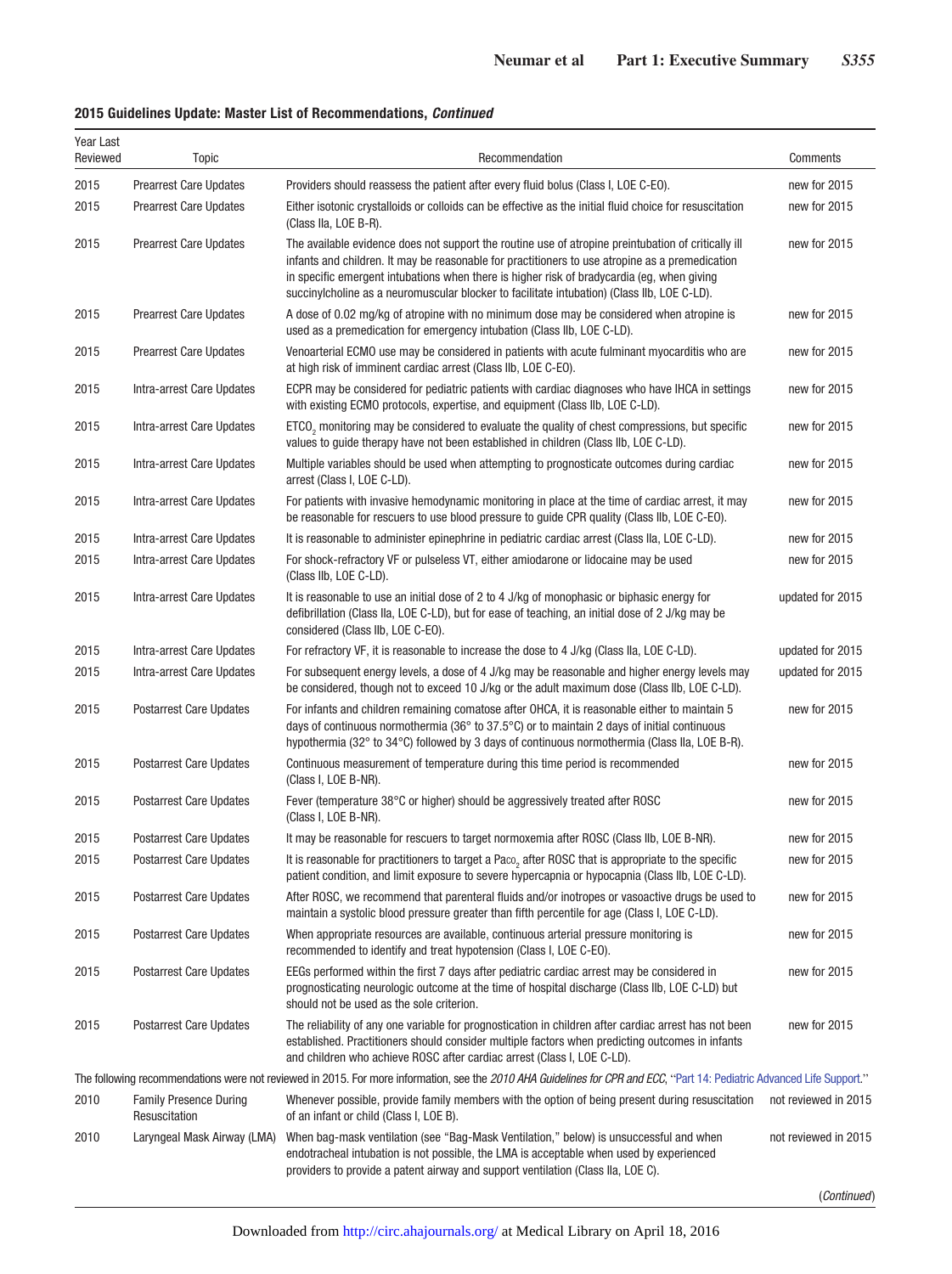| Year Last<br>Reviewed | Topic                                                                          | Recommendation                                                                                                                                                                                                                                                                                                                  | Comments             |
|-----------------------|--------------------------------------------------------------------------------|---------------------------------------------------------------------------------------------------------------------------------------------------------------------------------------------------------------------------------------------------------------------------------------------------------------------------------|----------------------|
| 2010                  | <b>Bag-Mask Ventilation</b>                                                    | In the prehospital setting it is reasonable to ventilate and oxygenate infants and children with a<br>bag-mask device, especially if transport time is short (Class IIa, LOE B).                                                                                                                                                | not reviewed in 2015 |
| 2010                  | Precautions                                                                    | Use only the force and tidal volume needed to just make the chest rise visibly (Class I, LOE C)                                                                                                                                                                                                                                 | not reviewed in 2015 |
| 2010                  | Precautions                                                                    | Avoid delivering excessive ventilation during cardiac arrest (Class III, LOE C).                                                                                                                                                                                                                                                | not reviewed in 2015 |
| 2010                  | Precautions                                                                    | If the infant or child is intubated, ventilate at a rate of about 1 breath every 6 to 8 seconds (8 to 10<br>times per minute) without interrupting chest compressions (Class I, LOE C).                                                                                                                                         | not reviewed in 2015 |
| 2010                  | Precautions                                                                    | It may be reasonable to do the same if an LMA is in place (Class IIb, LOE C).                                                                                                                                                                                                                                                   | not reviewed in 2015 |
| 2010                  | Precautions                                                                    | In the victim with a perfusing rhythm but absent or inadequate respiratory effort, give 1 breath every 3 to<br>5 seconds (12 to 20 breaths per minute), using the higher rate for the younger child (Class I, LOE C).                                                                                                           | not reviewed in 2015 |
| 2010                  | Two-Person Bag-Mask<br>Ventilation                                             | Applying cricoid pressure in an unresponsive victim to reduce air entry into the stomach<br>(Class IIa, LOE B).                                                                                                                                                                                                                 | not reviewed in 2015 |
| 2010                  | Two-Person Bag-Mask<br>Ventilation                                             | Avoid excessive cricoid pressure so as not to obstruct the trachea (Class III, LOE B).                                                                                                                                                                                                                                          | not reviewed in 2015 |
| 2010                  | <b>Cricoid Pressure During</b><br>Intubation                                   | Do not continue cricoid pressure if it interferes with ventilation or the speed or ease of intubation<br>(Class III, LOE C).                                                                                                                                                                                                    | not reviewed in 2015 |
| 2010                  | <b>Cuffed Versus Uncuffed</b><br><b>Endotracheal Tubes</b>                     | Both cuffed and uncuffed endotracheal tubes are acceptable for intubating infants and children<br>(Class IIa, LOE C).                                                                                                                                                                                                           | not reviewed in 2015 |
| 2010                  | <b>Cuffed Versus Uncuffed</b><br><b>Endotracheal Tubes</b>                     | In certain circumstances (eq. poor lung compliance, high airway resistance, or a large glottic air<br>leak) a cuffed endotracheal tube may be preferable to an uncuffed tube, provided that attention is<br>paid to endotracheal tube size, position, and cuff inflation pressure (Class IIa, LOE B).                           | not reviewed in 2015 |
| 2010                  | <b>Endotracheal Tube Size</b>                                                  | For children between 1 and 2 years of age, it is reasonable to use a cuffed endotracheal tube with<br>an internal diameter of 3.5 mm (Class IIa, LOE B).                                                                                                                                                                        | not reviewed in 2015 |
| 2010                  | <b>Endotracheal Tube Size</b>                                                  | After age 2 it is reasonable to estimate tube size with the following formula (Class IIa, LOE B):<br>Cuffed endotracheal tube ID (mm) $3.5+$ (age/4).                                                                                                                                                                           | not reviewed in 2015 |
| 2010                  | <b>Esophageal Detector Device</b><br>(EDD)                                     | If capnography is not available, an esophageal detector device (EDD) may be considered to<br>confirm endotracheal tube placement in children weighing >20 kg with a perfusing rhythm (Class<br>IIb, LOE B), but the data are insufficient to make a recommendation for or against its use in<br>children during cardiac arrest. | not reviewed in 2015 |
| 2010                  | <b>Transtracheal Catheter</b><br>Oxygenation and Ventilation                   | Attempt this procedure only after proper training and with appropriate equipment<br>(Class IIb, LOE C).                                                                                                                                                                                                                         | not reviewed in 2015 |
| 2010                  | <b>CPR Guidelines for Newborns</b><br>With Cardiac Arrest of Cardiac<br>Origin | It is reasonable to resuscitate newborns with a primary cardiac etiology of arrest, regardless of<br>location, according to infant guidelines, with emphasis on chest compressions (Class IIa, LOE C).                                                                                                                          | not reviewed in 2015 |
| 2010                  | Echocardiography                                                               | When appropriately trained personnel are available, echocardiography may be considered to<br>identify patients with potentially treatable causes of the arrest, particularly pericardial tamponade<br>and inadequate ventricular filling (Class IIb, LOE C).                                                                    | not reviewed in 2015 |
| 2010                  | Intraosseous (IO) Access                                                       | 10 access is a rapid, safe, effective, and acceptable route for vascular access in children, and it is<br>useful as the initial vascular access in cases of cardiac arrest (Class I, LOE C).                                                                                                                                    | not reviewed in 2015 |
| 2010                  | <b>Medication Dose Calculation</b>                                             | If the child's weight is unknown, it is reasonable to use a body length tape with precalculated<br>doses (Class IIa, LOE C).                                                                                                                                                                                                    | not reviewed in 2015 |
| 2010                  | <b>Medication Dose Calculation</b>                                             | Regardless of the patient's habitus, use the actual body weight for calculating initial resuscitation<br>drug doses or use a body length tape with precalculated doses (Class IIb, LOE C).                                                                                                                                      | not reviewed in 2015 |
| 2010                  | Calcium                                                                        | Calcium administration is not recommended for pediatric cardiopulmonary arrest in the absence<br>of documented hypocalcemia, calcium channel blocker overdose, hypermagnesemia, or<br>hyperkalemia (Class III, LOE B).                                                                                                          | not reviewed in 2015 |
| 2010                  | Glucose                                                                        | Check blood glucose concentration during the resuscitation and treat hypoglycemia promptly<br>(Class I, LOE C).                                                                                                                                                                                                                 | not reviewed in 2015 |
| 2010                  | Sodium Bicarbonate                                                             | Routine administration of sodium bicarbonate is not recommended in cardiac arrest<br>(Class III, LOE B).                                                                                                                                                                                                                        | not reviewed in 2015 |
| 2010                  | AEDs                                                                           | If an AED with an attenuator is not available, use an AED with standard electrodes<br>(Class IIa, LOE C).                                                                                                                                                                                                                       | not reviewed in 2015 |
| 2010                  | AEDs                                                                           | An AED without a dose attenuator may be used if neither a manual defibrillator nor one with a<br>dose attenuator is available (Class IIb, LOE C).                                                                                                                                                                               | not reviewed in 2015 |
| 2010                  | <b>Bradycardia</b>                                                             | Continue to support airway, ventilation, oxygenation, and chest compressions (Class I, LOE B).                                                                                                                                                                                                                                  | not reviewed in 2015 |
|                       |                                                                                |                                                                                                                                                                                                                                                                                                                                 | (Continued)          |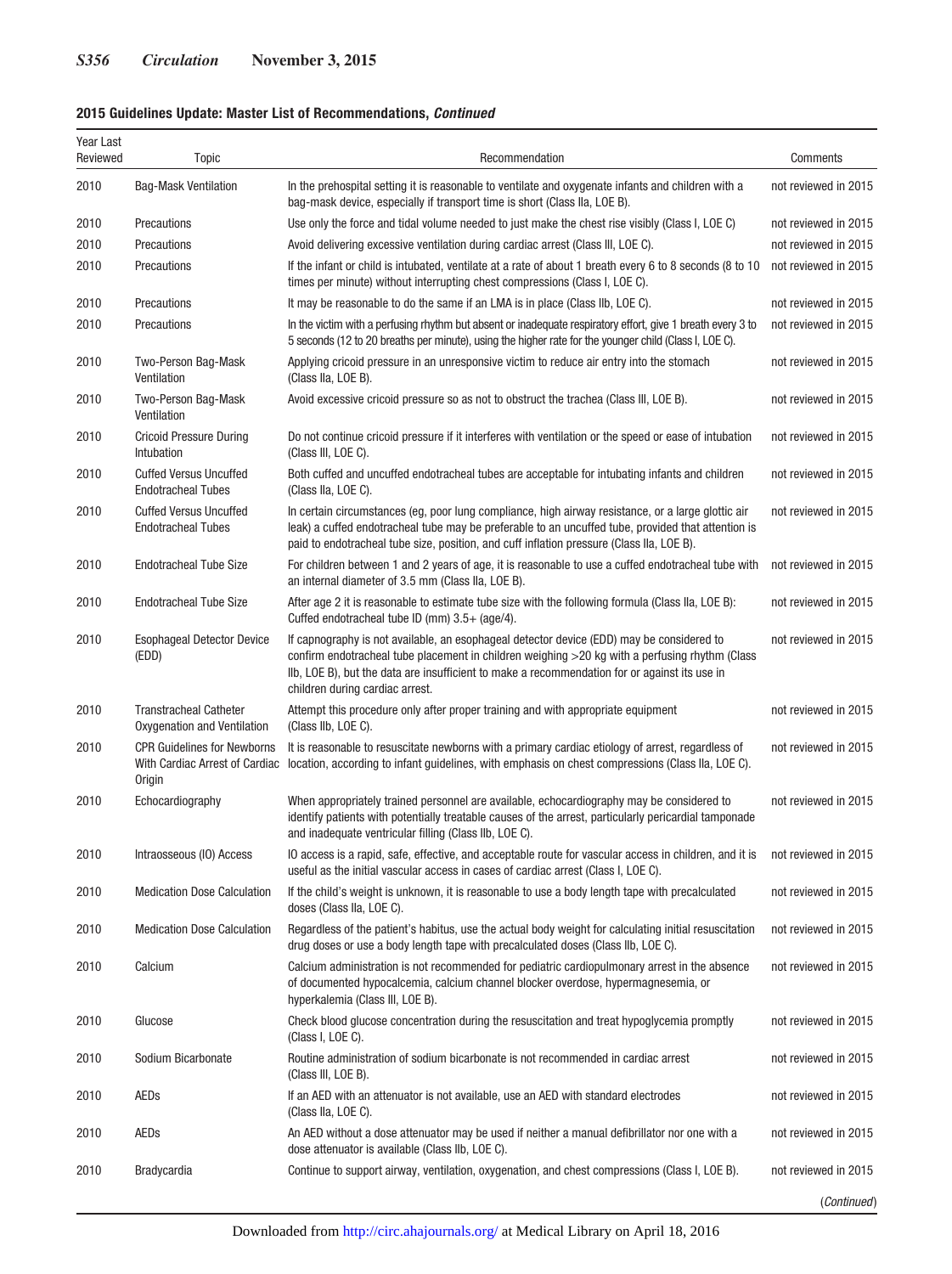| Year Last<br>Reviewed | <b>Topic</b>                                 | Recommendation                                                                                                                                                                                                                                                                                                                                                                                      | Comments             |
|-----------------------|----------------------------------------------|-----------------------------------------------------------------------------------------------------------------------------------------------------------------------------------------------------------------------------------------------------------------------------------------------------------------------------------------------------------------------------------------------------|----------------------|
| 2010                  | <b>Bradycardia</b>                           | Emergency transcutaneous pacing may be lifesaving if the bradycardia is due to complete heart<br>block or sinus node dysfunction unresponsive to ventilation, oxygenation, chest compressions,<br>and medications, especially if it is associated with congenital or acquired heart disease (Class IIb,<br>LOE C).                                                                                  | not reviewed in 2015 |
| 2010                  | Supraventricular Tachycardia                 | Attempt vagal stimulation first, unless the patient is hemodynamically unstable or the procedure<br>will unduly delay chemical or electric cardioversion (Class IIa, LOE C).                                                                                                                                                                                                                        | not reviewed in 2015 |
| 2010                  | Supraventricular Tachycardia                 | An IV/IO dose of verapamil, 0.1 to 0.3 mg/kg is also effective in terminating SVT in older children,<br>but it should not be used in infants without expert consultation (Class III, LOE C) because it may<br>cause potential myocardial depression, hypotension, and cardiac arrest.                                                                                                               | not reviewed in 2015 |
| 2010                  | Supraventricular Tachycardia                 | Use sedation, if possible. Start with a dose of 0.5 to 1 J/kg. If unsuccessful, increase the dose to<br>2 J/kg (Class IIb, LOE C).                                                                                                                                                                                                                                                                  | not reviewed in 2015 |
| 2010                  | Supraventricular Tachycardia                 | Consider amiodarone 5 mg/kg IO/IV or procainamide 15 mg/kg IO/IV236 for a patient with<br>SVT unresponsive to vagal maneuvers and adenosine and/or electric cardioversion; for<br>hemodynamically stable patients, expert consultation is strongly recommended prior to<br>administration (Class IIb, LOE C).                                                                                       | not reviewed in 2015 |
| 2010                  | Wide-Complex $(>0.09$<br>Second) Tachycardia | Consider electric cardioversion after sedation using a starting energy dose of 0.5 to 1 J/kg. If that<br>fails, increase the dose to 2 J/kg (Class IIb, LOE C).                                                                                                                                                                                                                                     | not reviewed in 2015 |
| 2010                  | Wide-Complex (>0.09<br>Second) Tachycardia   | Electric cardioversion is recommended using a starting energy dose of 0.5 to 1 J/kg. If that fails,<br>increase the dose to 2 J/kg (Class I, LOE C).                                                                                                                                                                                                                                                | not reviewed in 2015 |
| 2010                  | Septic Shock                                 | Early assisted ventilation may be considered as part of a protocol-driven strategy for septic shock<br>(Class IIb, LOE C).                                                                                                                                                                                                                                                                          | not reviewed in 2015 |
| 2010                  | Septic Shock                                 | Etomidate has been shown to facilitate endotracheal intubation in infants and children with<br>minimal hemodynamic effect, but do not use it routinely in pediatric patients with evidence of<br>septic shock (Class III, LOE B).                                                                                                                                                                   | not reviewed in 2015 |
| 2010                  | Trauma                                       | Do not routinely hyperventilate even in case of head injury (Class III, LOE C).                                                                                                                                                                                                                                                                                                                     | not reviewed in 2015 |
| 2010                  | Trauma                                       | If the patient has maxillofacial trauma or if you suspect a basilar skull fracture, insert an<br>orogastric rather than a nasogastric tube (Class IIa, LOE C).                                                                                                                                                                                                                                      | not reviewed in 2015 |
| 2010                  | Trauma                                       | In the very select circumstances of children with cardiac arrest from penetrating trauma with<br>short transport times, consider performing resuscitative thoracotomy (Class IIb, LOE C).                                                                                                                                                                                                           | not reviewed in 2015 |
| 2010                  | <b>Single Ventricle</b>                      | Neonates in a prearrest state due to elevated pulmonary-to-systemic flow ratio prior to Stage I<br>repair might benefit from a Paco <sub>2</sub> of 50 to 60 mm Hg, which can be achieved during mechanical<br>ventilation by reducing minute ventilation, increasing the inspired fraction of CO <sub>2</sub> ,<br>or administering opioids with or without chemical paralysis (Class IIb, LOE B). | not reviewed in 2015 |
| 2010                  | <b>Single Ventricle</b>                      | Neonates in a low cardiac output state following stage I repair may benefit from systemic<br>vasodilators such as $\alpha$ -adrenergic antagonists (eg, phenoxybenzamine) to treat or ameliorate<br>increased systemic vascular resistance, improve systemic oxygen delivery, and reduce the<br>likelihood of cardiac arrest (Class IIa, LOE B).                                                    | not reviewed in 2015 |
| 2010                  | Single Ventricle                             | Other drugs that reduce systemic vascular resistance (eg, milrinone or nipride) may also be<br>considered for patients with excessive Qp:Qs (Class IIa, LOE B).                                                                                                                                                                                                                                     | not reviewed in 2015 |
| 2010                  | <b>Single Ventricle</b>                      | During cardiopulmonary arrest, it is reasonable to consider extracorporeal membrane oxygenation<br>(ECMO) for patients with single ventricle anatomy who have undergone Stage I procedure (Class<br>Ila, LOE B).                                                                                                                                                                                    | not reviewed in 2015 |
| 2010                  | <b>Single Ventricle</b>                      | Hypoventilation may improve oxygen delivery in patients in a prearrest state with Fontan or hemi-<br>Fontan/bidirectional Glenn (BDG) physiology (Class IIa, LOE B).                                                                                                                                                                                                                                | not reviewed in 2015 |
| 2010                  | <b>Single Ventricle</b>                      | Negative pressure ventilation may improve cardiac output (Class IIa, LOE C).                                                                                                                                                                                                                                                                                                                        | not reviewed in 2015 |
| 2010                  | <b>Single Ventricle</b>                      | During cardiopulmonary arrest, it is reasonable to consider extracorporeal membrane oxygenation<br>(ECMO) for patients with Fontan physiology (Class IIa, LOE C).                                                                                                                                                                                                                                   | not reviewed in 2015 |
| 2010                  | <b>Pulmonary Hypertension</b>                | If intravenous or inhaled therapy to decrease pulmonary hypertension has been interrupted,<br>reinstitute it (Class IIa, LOE C).                                                                                                                                                                                                                                                                    | not reviewed in 2015 |
| 2010                  | <b>Pulmonary Hypertension</b>                | Consider administering inhaled nitric oxide (iNO) or aerosolized prostacyclin or analogue to reduce<br>pulmonary vascular resistance (Class IIa, LOE C).                                                                                                                                                                                                                                            | not reviewed in 2015 |
| 2010                  | <b>Pulmonary Hypertension</b>                | If iNO is not available, consider giving an intravenous bolus of prostacyclin (Class IIa, LOE C).                                                                                                                                                                                                                                                                                                   | not reviewed in 2015 |
| 2010                  | <b>Pulmonary Hypertension</b>                | ECMO may be beneficial if instituted early in the resuscitation (Class IIa, LOE C).                                                                                                                                                                                                                                                                                                                 | not reviewed in 2015 |
| 2010                  | Cocaine                                      | For coronary vasospasm consider nitroglycerin (Class IIa, LOE C), a benzodiazepine, and<br>phentolamine (an $\alpha$ -adrenergic antagonist) (Class IIb, LOE C).                                                                                                                                                                                                                                    | not reviewed in 2015 |
|                       |                                              |                                                                                                                                                                                                                                                                                                                                                                                                     | (Continued)          |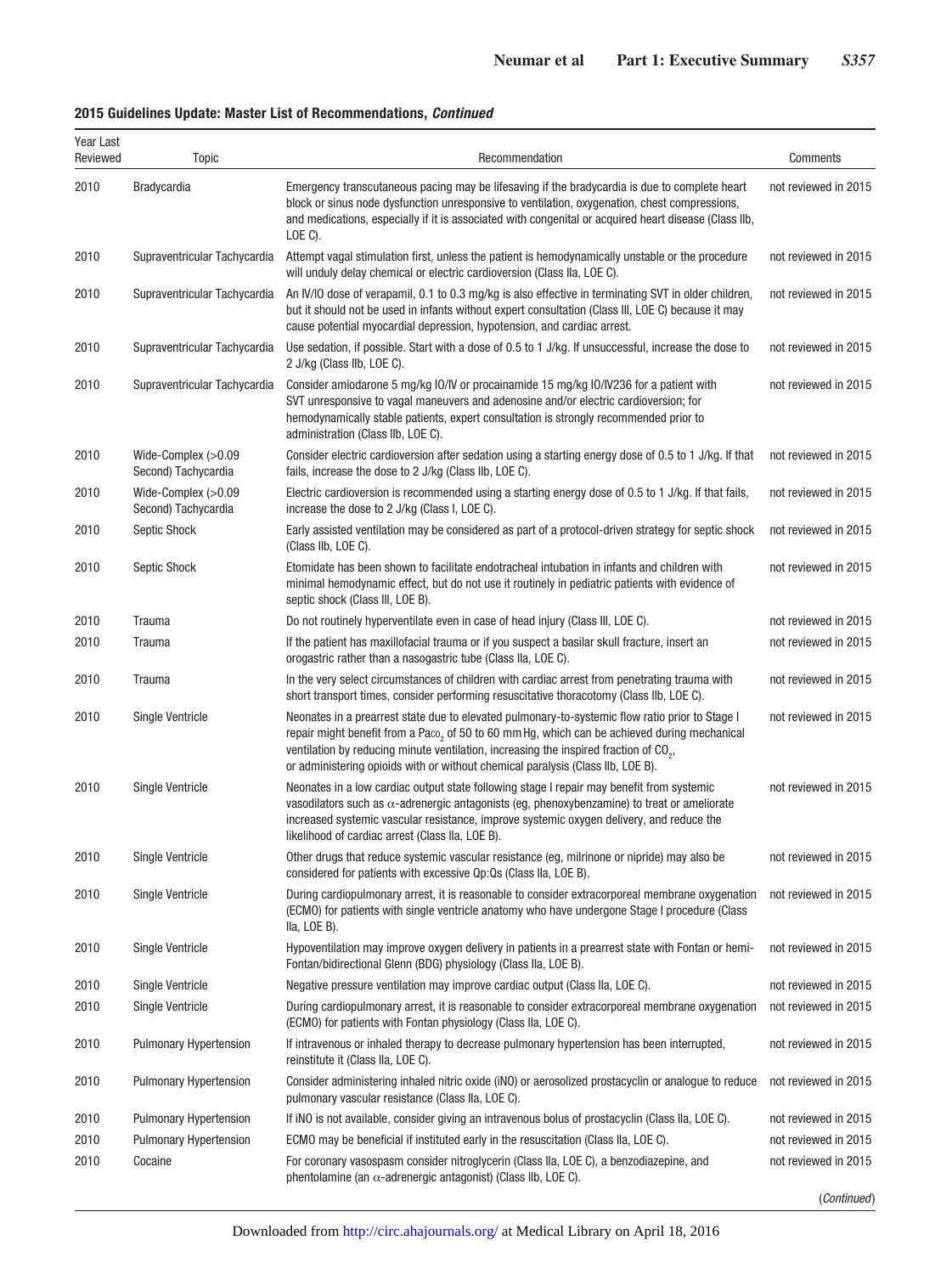| Year Last<br>Reviewed | Topic                                                                           | Recommendation                                                                                                                                                                                                                                                                                                                                                                                                                                                                                                                                                                                                                                                                                                                 | Comments             |
|-----------------------|---------------------------------------------------------------------------------|--------------------------------------------------------------------------------------------------------------------------------------------------------------------------------------------------------------------------------------------------------------------------------------------------------------------------------------------------------------------------------------------------------------------------------------------------------------------------------------------------------------------------------------------------------------------------------------------------------------------------------------------------------------------------------------------------------------------------------|----------------------|
| 2010                  | Cocaine                                                                         | Do not give $\alpha$ -adrenergic blockers (Class III, LOE C).                                                                                                                                                                                                                                                                                                                                                                                                                                                                                                                                                                                                                                                                  | not reviewed in 2015 |
| 2010                  | Cocaine                                                                         | For ventricular arrhythmia, consider sodium bicarbonate (1 to 2 mEq/kg) administration<br>(Class IIb, LOE C) in addition to standard treatment.                                                                                                                                                                                                                                                                                                                                                                                                                                                                                                                                                                                | not reviewed in 2015 |
| 2010                  | Cocaine                                                                         | To prevent arrhythmias secondary to myocardial infarction, consider a lidocaine bolus followed by<br>a lidocaine infusion (Class IIb, LOE C).                                                                                                                                                                                                                                                                                                                                                                                                                                                                                                                                                                                  | not reviewed in 2015 |
| 2010                  | <b>Tricyclic Antidepressants</b><br>and Other Sodium Channel<br><b>Blockers</b> | Do not administer Class IA (quinidine, procainamide), Class IC (flecainide, propafenone),<br>or Class III (amiodarone and sotalol) antiarrhythmics, which may exacerbate cardiac toxicity<br>(Class III, LOE C).                                                                                                                                                                                                                                                                                                                                                                                                                                                                                                               | not reviewed in 2015 |
| 2010                  | <b>Calcium Channel Blockers</b>                                                 | The effectiveness of calcium administration is variable (Class IIb, LOE C).                                                                                                                                                                                                                                                                                                                                                                                                                                                                                                                                                                                                                                                    | not reviewed in 2015 |
| 2010                  | <b>Calcium Channel Blockers</b>                                                 | For bradycardia and hypotension, consider vasopressors and inotropes such as norepinephrine or<br>epinephrine (Class IIb, LOE C)                                                                                                                                                                                                                                                                                                                                                                                                                                                                                                                                                                                               | not reviewed in 2015 |
| 2010                  | Beta-Adrenergic Blockers                                                        | High-dose epinephrine infusion may be effective (Class IIb, LOE C).                                                                                                                                                                                                                                                                                                                                                                                                                                                                                                                                                                                                                                                            | not reviewed in 2015 |
| 2010                  | <b>Beta-Adrenergic Blockers</b>                                                 | Consider glucagon (Class IIb, LOE C).                                                                                                                                                                                                                                                                                                                                                                                                                                                                                                                                                                                                                                                                                          | not reviewed in 2015 |
| 2010                  | <b>Beta-Adrenergic Blockers</b>                                                 | Consider an infusion of glucose and insulin (Class IIb, LOE C).                                                                                                                                                                                                                                                                                                                                                                                                                                                                                                                                                                                                                                                                | not reviewed in 2015 |
| 2010                  | <b>Beta-Adrenergic Blockers</b>                                                 | There are insufficient data to make a recommendation for or against using calcium<br>(Class IIb, LOE C).                                                                                                                                                                                                                                                                                                                                                                                                                                                                                                                                                                                                                       | not reviewed in 2015 |
| 2010                  | <b>Beta-Adrenergic Blockers</b>                                                 | Calcium may be considered if glucagon and catecholamines are ineffective<br>(Class IIb, LOE C).                                                                                                                                                                                                                                                                                                                                                                                                                                                                                                                                                                                                                                | not reviewed in 2015 |
| 2010                  | Opioids                                                                         | Support of oxygenation and ventilation is the initial treatment for severe respiratory depression<br>from any cause (Class I).                                                                                                                                                                                                                                                                                                                                                                                                                                                                                                                                                                                                 | not reviewed in 2015 |
| 2010                  | Opioids                                                                         | Naloxone reverses the respiratory depression of narcotic overdose (Class I, LOE B).                                                                                                                                                                                                                                                                                                                                                                                                                                                                                                                                                                                                                                            | not reviewed in 2015 |
| 2010                  | <b>Respiratory System</b>                                                       | Monitor exhaled CO <sub>2</sub> (PETCO <sub>2</sub> ), especially during transport and diagnostic procedures<br>(Class IIa, LOE B).                                                                                                                                                                                                                                                                                                                                                                                                                                                                                                                                                                                            | not reviewed in 2015 |
| 2010                  | Dopamine                                                                        | Titrate dopamine to treat shock that is unresponsive to fluids and when systemic vascular<br>resistance is low (Class IIb, LOE C).                                                                                                                                                                                                                                                                                                                                                                                                                                                                                                                                                                                             | not reviewed in 2015 |
| 2010                  | Inodilators                                                                     | It is reasonable to use an inodilator in a highly monitored setting for treatment of myocardial<br>dysfunction with increased systemic or pulmonary vascular resistance (Class IIa, LOE B).                                                                                                                                                                                                                                                                                                                                                                                                                                                                                                                                    | not reviewed in 2015 |
| 2010                  | Neurologic System                                                               | It is reasonable for adolescents resuscitated from sudden, witnessed, out-of-hospital VF cardiac<br>arrest (Class IIa, LOE C).                                                                                                                                                                                                                                                                                                                                                                                                                                                                                                                                                                                                 | not reviewed in 2015 |
| 2010                  | Neurologic System                                                               | Monitor temperature continuously, if possible, and treat fever (>38°C) aggressively with<br>antipyretics and cooling devices because fever adversely influences recovery from ischemic brain<br>injury (Class IIa, LOE C).                                                                                                                                                                                                                                                                                                                                                                                                                                                                                                     | not reviewed in 2015 |
| 2010                  | Interhospital Transport                                                         | Monitor exhaled CO <sub>2</sub> (qualitative colorimetric detector or capnography) during interhospital or<br>intrahospital transport of intubated patients (Class IIa, LOE B).                                                                                                                                                                                                                                                                                                                                                                                                                                                                                                                                                | not reviewed in 2015 |
| 2010                  | <b>Family Presence During</b><br>Resuscitation                                  | Whenever possible, provide family members with the option of being present during resuscitation<br>of an infant or child (Class I, LOE B).                                                                                                                                                                                                                                                                                                                                                                                                                                                                                                                                                                                     | not reviewed in 2015 |
| 2010                  | <b>Family Presence During</b><br>Resuscitation                                  | If the presence of family members creates undue staff stress or is considered detrimental<br>to the resuscitation, then family members should be respectfully asked to leave<br>(Class IIa, LOE C).                                                                                                                                                                                                                                                                                                                                                                                                                                                                                                                            | not reviewed in 2015 |
| 2010                  | <b>Sudden Unexplained Deaths</b>                                                | Refer families of patients that do not have a cause of death found on autopsy to a healthcare<br>provider or center with expertise in arrhythmias (Class I, LOE C).                                                                                                                                                                                                                                                                                                                                                                                                                                                                                                                                                            | not reviewed in 2015 |
|                       | <b>Part 13: Neonatal Resuscitation</b>                                          |                                                                                                                                                                                                                                                                                                                                                                                                                                                                                                                                                                                                                                                                                                                                |                      |
| 2015                  | <b>Umbilical Cord Management</b>                                                | In summary, from the evidence reviewed in the 2010 CoSTR and subsequent review of DCC and<br>cord milking in preterm newborns in the 2015 ILCOR systematic review, DCC for longer than 30<br>seconds is reasonable for both term and preterm infants who do not require resuscitation at birth<br>(Class IIa, LOE C-LD).                                                                                                                                                                                                                                                                                                                                                                                                       | new for 2015         |
| 2015                  | <b>Umbilical Cord Management</b>                                                | There is insufficient evidence to recommend an approach to cord clamping for infants who<br>require resuscitation at birth and more randomized trials involving such infants are encouraged.<br>In light of the limited information regarding the safety of rapid changes in blood volume for<br>extremely preterm infants, we suggest against the routine use of cord milking for infants born<br>at less than 29 weeks of gestation outside of a research setting. Further study is warranted<br>because cord milking may improve initial mean blood pressure, hematologic indices, and reduce<br>intracranial hemorrhage, but thus far there is no evidence for improvement in long-term outcomes<br>(Class IIb, LOE C-LD). | new for 2015         |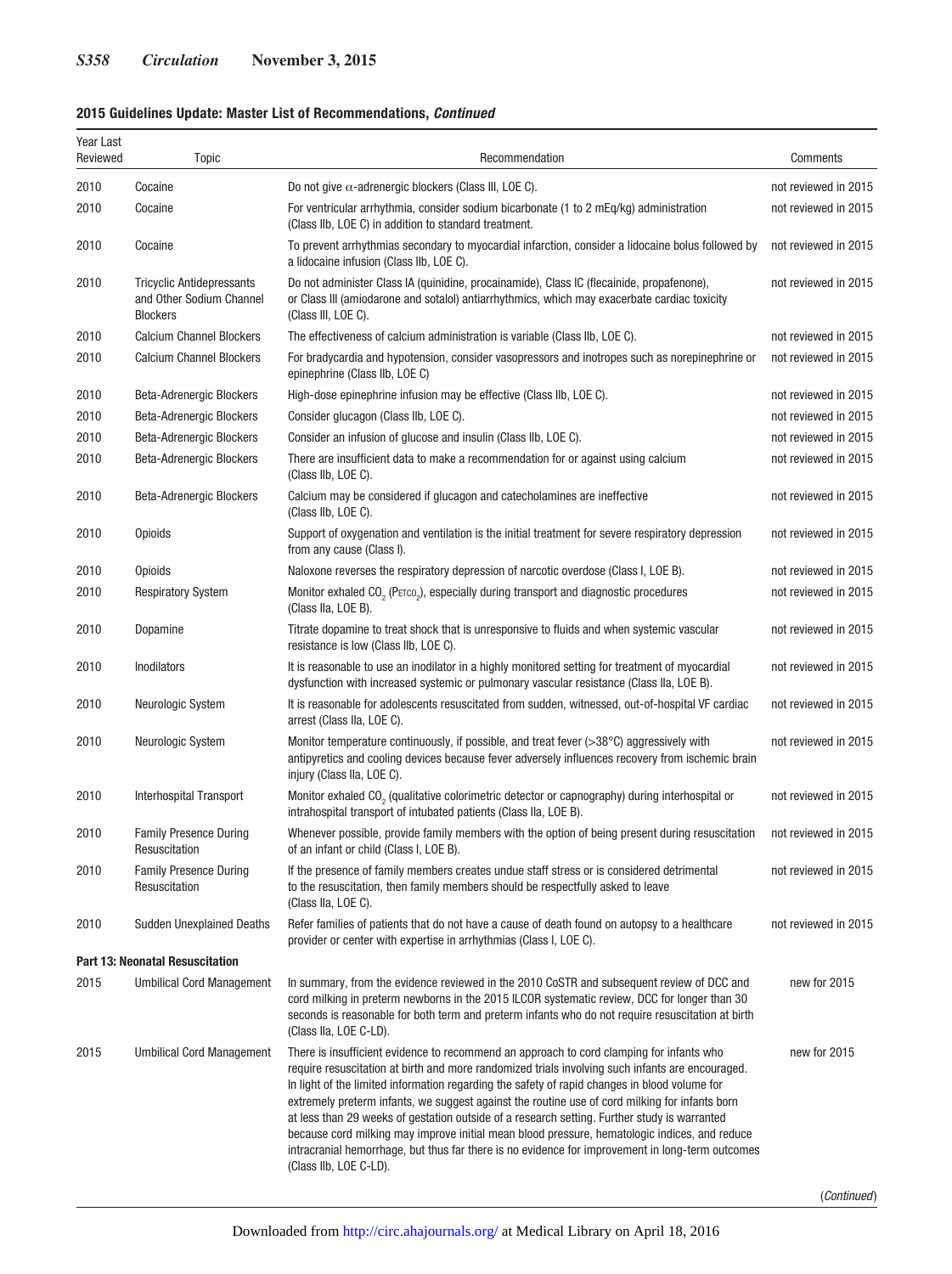|  |  | 2015 Guidelines Update: Master List of Recommendations, <i>Continued</i> |  |
|--|--|--------------------------------------------------------------------------|--|
|--|--|--------------------------------------------------------------------------|--|

| Year Last<br>Reviewed | <b>Topic</b>                                                                           | Recommendation                                                                                                                                                                                                                                                                                                                                                                                                                                                                                                                                                              | Comments         |
|-----------------------|----------------------------------------------------------------------------------------|-----------------------------------------------------------------------------------------------------------------------------------------------------------------------------------------------------------------------------------------------------------------------------------------------------------------------------------------------------------------------------------------------------------------------------------------------------------------------------------------------------------------------------------------------------------------------------|------------------|
| 2015                  | <b>Importance of Maintaining</b><br>Normal Temperature in the<br>Delivery Room         | Preterm infants are especially vulnerable. Hypothermia is also associated with serious<br>morbidities, such as increased respiratory issues, hypoglycemia, and late-onset sepsis. Because<br>of this, admission temperature should be recorded as a predictor of outcomes as well as a quality<br>indicator (Class I, LOE B-NR).                                                                                                                                                                                                                                            | new for 2015     |
| 2015                  | Importance of Maintaining<br>Normal Temperature in the<br><b>Delivery Room</b>         | It is recommended that the temperature of newly born nonasphyxiated infants be maintained<br>between 36.5°C and 37.5°C after birth through admission and stabilization (Class I, LOE C-LD).                                                                                                                                                                                                                                                                                                                                                                                 | new for 2015     |
| 2015                  | <b>Interventions to Maintain</b><br>Newborn Temperature in the<br><b>Delivery Room</b> | The use of radiant warmers and plastic wrap with a cap has improved but not eliminated the risk<br>of hypothermia in preterms in the delivery room. Other strategies have been introduced, which<br>include increased room temperature, thermal mattresses, and the use of warmed humidified<br>resuscitation gases. Various combinations of these strategies may be reasonable to prevent<br>hypothermia in infants born at less than 32 weeks of gestation (Class IIb, LOE B-R, B-NR, C-LD).                                                                              | updated for 2015 |
| 2015                  | <b>Interventions to Maintain</b><br>Newborn Temperature in the<br><b>Delivery Room</b> | Compared with plastic wrap and radiant warmer, the addition of a thermal mattress, warmed<br>humidified gases and increased room temperature plus cap plus thermal mattress were all<br>effective in reducing hypothermia. For all the studies, hyperthermia was a concern, but harm was<br>not shown. Hyperthermia (greater than $38.0^{\circ}$ C) should be avoided due to the potential associated<br>risks (Class III: Harm, LOE C-EO).                                                                                                                                 | updated for 2015 |
| 2015                  | <b>Warming Hypothermic</b><br><b>Newborns to Restore Normal</b><br>Temperature         | The traditional recommendation for the method of rewarming neonates who are hypothermic<br>after resuscitation has been that slower is preferable to faster rewarming to avoid complications<br>such as apnea and arrhythmias. However, there is insufficient current evidence to recommend<br>a preference for either rapid (0.5°C/h or greater) or slow rewarming (less than 0.5°C/h) of<br>unintentionally hypothermic newborns ( $T^{\circ}$ less than 36 $^{\circ}$ C) at hospital admission. Either approach<br>to rewarming may be reasonable (Class IIb, LOE C-LD). | new for 2015     |
| 2015                  | Maintaining Normothermia in<br><b>Resource-Limited Settings</b>                        | In resource-limited settings, to maintain body temperature or prevent hypothermia during<br>transition (birth until 1 to 2 hours of life) in well newborn infants, it may be reasonable to put them<br>in a clean food-grade plastic bag up to the level of the neck and swaddle them after drying (Class<br>IIb, LOE C-LD).                                                                                                                                                                                                                                                | new for 2015     |
| 2015                  | Maintaining Normothermia in<br><b>Resource-Limited Settings</b>                        | Another option that may be reasonable is to nurse such newborns with skin-to-skin contact or<br>kangaroo mother care (Class IIb, LOE C-LD).                                                                                                                                                                                                                                                                                                                                                                                                                                 | new for 2015     |
| 2015                  | Clearing the Airway When<br><b>Meconium Is Present</b>                                 | However, if the infant born through meconium-stained amniotic fluid presents with poor muscle<br>tone and inadequate breathing efforts, the initial steps of resuscitation should be completed under<br>the radiant warmer. PPV should be initiated if the infant is not breathing or the heart rate is less<br>than 100/min after the initial steps are completed. Routine intubation for tracheal suction in this<br>setting is not suggested, because there is insufficient evidence to continue recommending this<br>practice (Class IIb, LOE C-LD).                    | updated for 2015 |
| 2015                  | <b>Assessment of Heart Rate</b>                                                        | During resuscitation of term and preterm newborns, the use of 3-lead ECG for the rapid and<br>accurate measurement of the newborn's heart rate may be reasonable (Class IIb, LOE C-LD).                                                                                                                                                                                                                                                                                                                                                                                     | new for 2015     |
| 2015                  | Administration of Oxygen in<br>Preterm Infants                                         | In all studies, irrespective of whether air or high oxygen (including 100%) was used to initiate<br>resuscitation, most infants were in approximately 30% oxygen by the time of stabilization.<br>Resuscitation of preterm newborns of less than 35 weeks of gestation should be initiated with<br>low oxygen (21% to 30%), and the oxygen concentration should be titrated to achieve preductal<br>oxygen saturation approximating the interquartile range measured in healthy term infants after<br>vaginal birth at sea level (Class I, LOE B-R).                        | new for 2015     |
| 2015                  | Administration of Oxygen                                                               | Initiating resuscitation of preterm newborns with high oxygen (65% or greater) is not<br>recommended (Class III: No Benefit, LOE B-R).                                                                                                                                                                                                                                                                                                                                                                                                                                      | new for 2015     |
| 2015                  | <b>Positive Pressure Ventilation</b><br>(PPV)                                          | There is insufficient data regarding short and long-term safety and the most appropriate duration<br>and pressure of inflation to support routine application of sustained inflation of greater than 5<br>seconds' duration to the transitioning newborn (Class IIb, LOE B-R).                                                                                                                                                                                                                                                                                              | new for 2015     |
| 2015                  | <b>Positive Pressure Ventilation</b><br>(PPV)                                          | In 2015, the Neonatal Resuscitation ILCOR and Guidelines Task Forces repeated their 2010<br>recommendation that, when PPV is administered to preterm newborns, approximately 5 cm H <sub>0</sub> O<br>PEEP is suggested (Class IIb, LOE B-R).                                                                                                                                                                                                                                                                                                                               | updated for 2015 |
| 2015                  | <b>Positive Pressure Ventilation</b><br>(PPV)                                          | PPV can be delivered effectively with a flow-inflating bag, self-inflating bag, or T-piece<br>resuscitator (Class IIa, LOE B-R).                                                                                                                                                                                                                                                                                                                                                                                                                                            | updated for 2015 |
| 2015                  | <b>Positive Pressure Ventilation</b><br>(PPV)                                          | Use of respiratory mechanics monitors have been reported to prevent excessive pressures and<br>tidal volumes and exhaled $CO2$ monitors may help assess that actual gas exchange is occurring<br>during face-mask PPV attempts. Although use of such devices is feasible, thus far their effectiveness,<br>particularly in changing important outcomes, has not been established (Class IIb, LOE C-LD).                                                                                                                                                                     | new for 2015     |
|                       |                                                                                        |                                                                                                                                                                                                                                                                                                                                                                                                                                                                                                                                                                             | (Continued)      |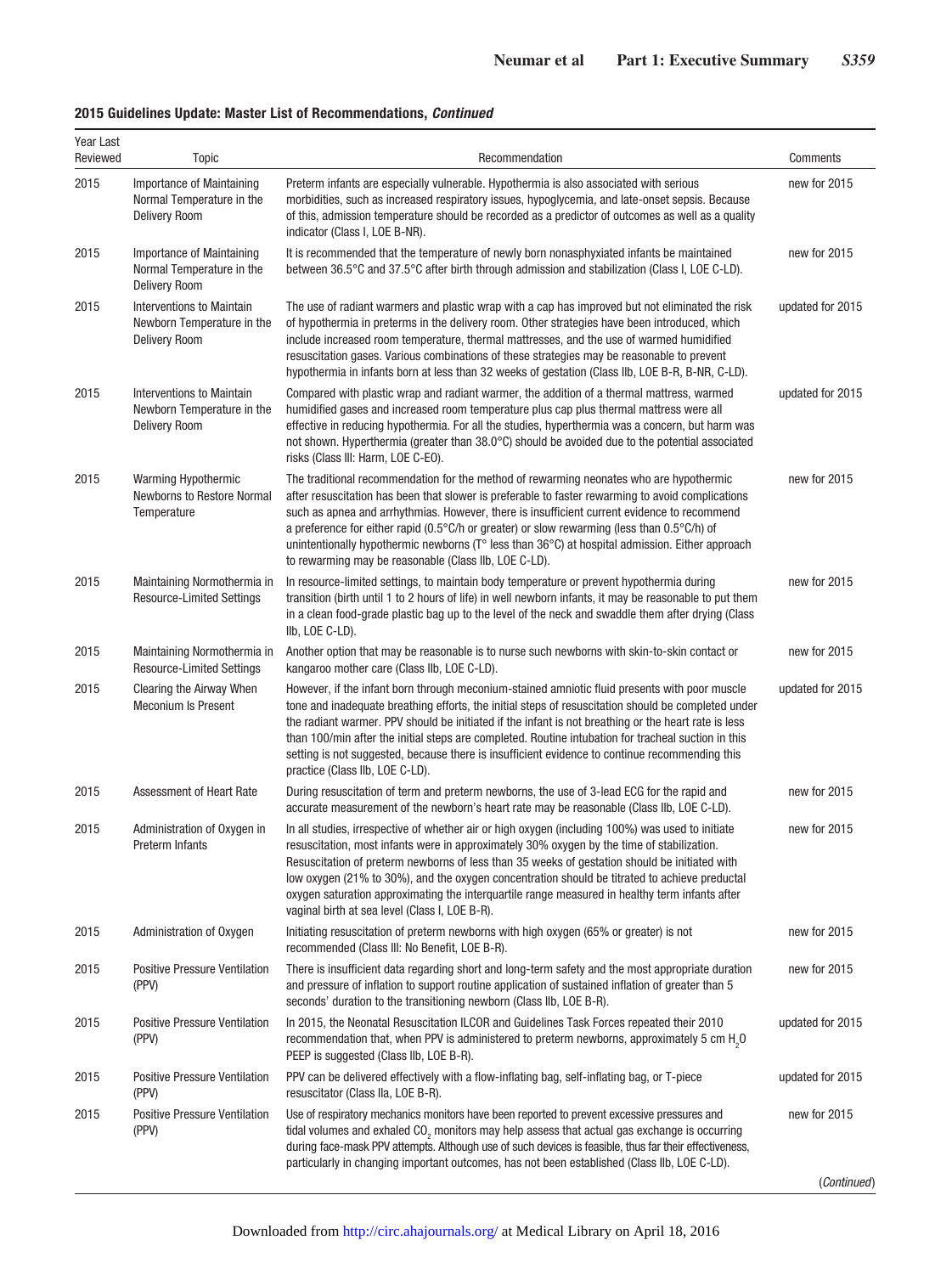| Year Last<br>Reviewed | <b>Topic</b><br>Recommendation                                |                                                                                                                                                                                                                                                                                                                                                                                                                                                                                                                                                                                                                                                                                                                                                                                                                                                                                                                                                                                  | Comments         |
|-----------------------|---------------------------------------------------------------|----------------------------------------------------------------------------------------------------------------------------------------------------------------------------------------------------------------------------------------------------------------------------------------------------------------------------------------------------------------------------------------------------------------------------------------------------------------------------------------------------------------------------------------------------------------------------------------------------------------------------------------------------------------------------------------------------------------------------------------------------------------------------------------------------------------------------------------------------------------------------------------------------------------------------------------------------------------------------------|------------------|
| 2015                  | <b>Positive Pressure Ventilation</b><br>(PPV)                 | Laryngeal masks, which fit over the laryngeal inlet, can achieve effective ventilation in term and<br>preterm newborns at 34 weeks or more of gestation. Data are limited for their use in preterm<br>infants delivered at less than 34 weeks of gestation or who weigh less than 2000 g. A laryngeal<br>mask may be considered as an alternative to tracheal intubation if face-mask ventilation is<br>unsuccessful in achieving effective ventilation (Class IIb, LOE B-R).                                                                                                                                                                                                                                                                                                                                                                                                                                                                                                    | updated for 2015 |
| 2015                  | <b>Positive Pressure Ventilation</b><br>(PPV)                 | A laryngeal mask is recommended during resuscitation of term and preterm newborns<br>at 34 weeks or more of gestation when tracheal intubation is unsuccessful or is not feasible<br>(Class I, LOE C-EO).                                                                                                                                                                                                                                                                                                                                                                                                                                                                                                                                                                                                                                                                                                                                                                        | updated for 2015 |
| 2015                  | <b>CPAP</b>                                                   | Based on this evidence, spontaneously breathing preterm infants with respiratory distress<br>may be supported with CPAP initially rather than routine intubation for administering PPV (Class<br>IIb, LOE B-R).                                                                                                                                                                                                                                                                                                                                                                                                                                                                                                                                                                                                                                                                                                                                                                  | updated for 2015 |
| 2015                  | <b>Chest Compressions</b>                                     | Compressions are delivered on the lower third of the sternum to a depth of approximately one<br>third of the anterior-posterior diameter of the chest (Class IIb, LOE C-LD).                                                                                                                                                                                                                                                                                                                                                                                                                                                                                                                                                                                                                                                                                                                                                                                                     | updated for 2015 |
| 2015                  | <b>Chest Compressions</b>                                     | Because the 2-thumb technique generates higher blood pressures and coronary perfusion<br>pressure with less rescuer fatigue, the 2 thumb–encircling hands technique is suggested as the<br>preferred method (Class IIb, LOE C-LD).                                                                                                                                                                                                                                                                                                                                                                                                                                                                                                                                                                                                                                                                                                                                               | updated for 2015 |
| 2015                  | <b>Chest Compressions</b>                                     | It is still suggested that compressions and ventilations be coordinated to avoid simultaneous<br>delivery. The chest should be allowed to re-expand fully during relaxation, but the rescuer's<br>thumbs should not leave the chest. The Neonatal Resuscitation ILCOR and Guidelines Task Forces<br>continue to support use of a 3:1 ratio of compressions to ventilation, with 90 compressions<br>and 30 breaths to achieve approximately 120 events per minute to maximize ventilation at an<br>achievable rate (Class IIa, LOE C-LD).                                                                                                                                                                                                                                                                                                                                                                                                                                         | updated for 2015 |
| 2015                  | <b>Chest Compressions</b>                                     | A 3:1 compression-to-ventilation ratio is used for neonatal resuscitation where compromise of<br>gas exchange is nearly always the primary cause of cardiovascular collapse, but rescuers may<br>consider using higher ratios (eg. 15:2) if the arrest is believed to be of cardiac origin (Class IIb,<br>LOE C-EO).                                                                                                                                                                                                                                                                                                                                                                                                                                                                                                                                                                                                                                                             | updated for 2015 |
| 2015                  | <b>Chest Compressions</b>                                     | The Neonatal Guidelines Writing Group endorses increasing the oxygen concentration to 100%<br>whenever chest compressions are provided (Class IIa, LOE C-EO).                                                                                                                                                                                                                                                                                                                                                                                                                                                                                                                                                                                                                                                                                                                                                                                                                    | new for 2015     |
| 2015                  | <b>Chest Compressions</b>                                     | To reduce the risks of complications associated with hyperoxia the supplementary oxygen<br>concentration should be weaned as soon as the heart rate recovers (Class I, LOE C-LD).                                                                                                                                                                                                                                                                                                                                                                                                                                                                                                                                                                                                                                                                                                                                                                                                | new for 2015     |
| 2015                  | <b>Chest Compressions</b>                                     | The current measure for determining successful progress in neonatal resuscitation is to assess<br>the heart rate response. Other devices, such as end-tidal $CO2$ monitoring and pulse oximetry,<br>may be useful techniques to determine when return of spontaneous circulation occurs. However,<br>in asystolic/bradycardic neonates, we suggest against the routine use of any single feedback<br>device such as ETCO <sub>2</sub> monitors or pulse oximeters for detection of return of spontaneous<br>circulation as their usefulness for this purpose in neonates has not been well established<br>(Class IIb, LOE C-LD).                                                                                                                                                                                                                                                                                                                                                 | new for 2015     |
| 2015                  | Induced Therapeutic<br>Hypothermia Resource-<br>Limited Areas | Evidence suggests that use of therapeutic hypothermia in resource-limited settings (ie, lack of<br>qualified staff, inadequate equipment, etc) may be considered and offered under clearly defined<br>protocols similar to those used in published clinical trials and in facilities with the capabilities for<br>multidisciplinary care and longitudinal follow-up (Class IIb, LOE-B-R).                                                                                                                                                                                                                                                                                                                                                                                                                                                                                                                                                                                        | new for 2015     |
| 2015                  | Guidelines for Withholding<br>and Discontinuing               | However, in individual cases, when counseling a family and constructing a prognosis for survival<br>at gestations below 25 weeks, it is reasonable to consider variables such as perceived accuracy<br>of gestational age assignment, the presence or absence of chorioamnionitis, and the level of<br>care available for location of delivery. It is also recognized that decisions about appropriateness<br>of resuscitation below 25 weeks of gestation will be influenced by region-specific guidelines.<br>In making this statement, a higher value was placed on the lack of evidence for a generalized<br>prospective approach to changing important outcomes over improved retrospective accuracy<br>and locally validated counseling policies. The most useful data for antenatal counseling provides<br>outcome figures for infants alive at the onset of labor, not only for those born alive or admitted to<br>a neonatal intensive care unit (Class IIb, LOE C-LD). | new for 2015     |
| 2015                  | Guidelines for Withholding<br>and Discontinuing               | We suggest that, in infants with an Apgar score of 0 after 10 minutes of resuscitation, if the<br>heart rate remains undetectable, it may be reasonable to stop assisted ventilations; however,<br>the decision to continue or discontinue resuscitative efforts must be individualized. Variables<br>to be considered may include whether the resuscitation was considered optimal; availability<br>of advanced neonatal care, such as therapeutic hypothermia; specific circumstances<br>before delivery (eg, known timing of the insult); and wishes expressed by the family                                                                                                                                                                                                                                                                                                                                                                                                  | updated for 2015 |
|                       |                                                               | (Class IIb, LOE C-LD).                                                                                                                                                                                                                                                                                                                                                                                                                                                                                                                                                                                                                                                                                                                                                                                                                                                                                                                                                           | (Continued)      |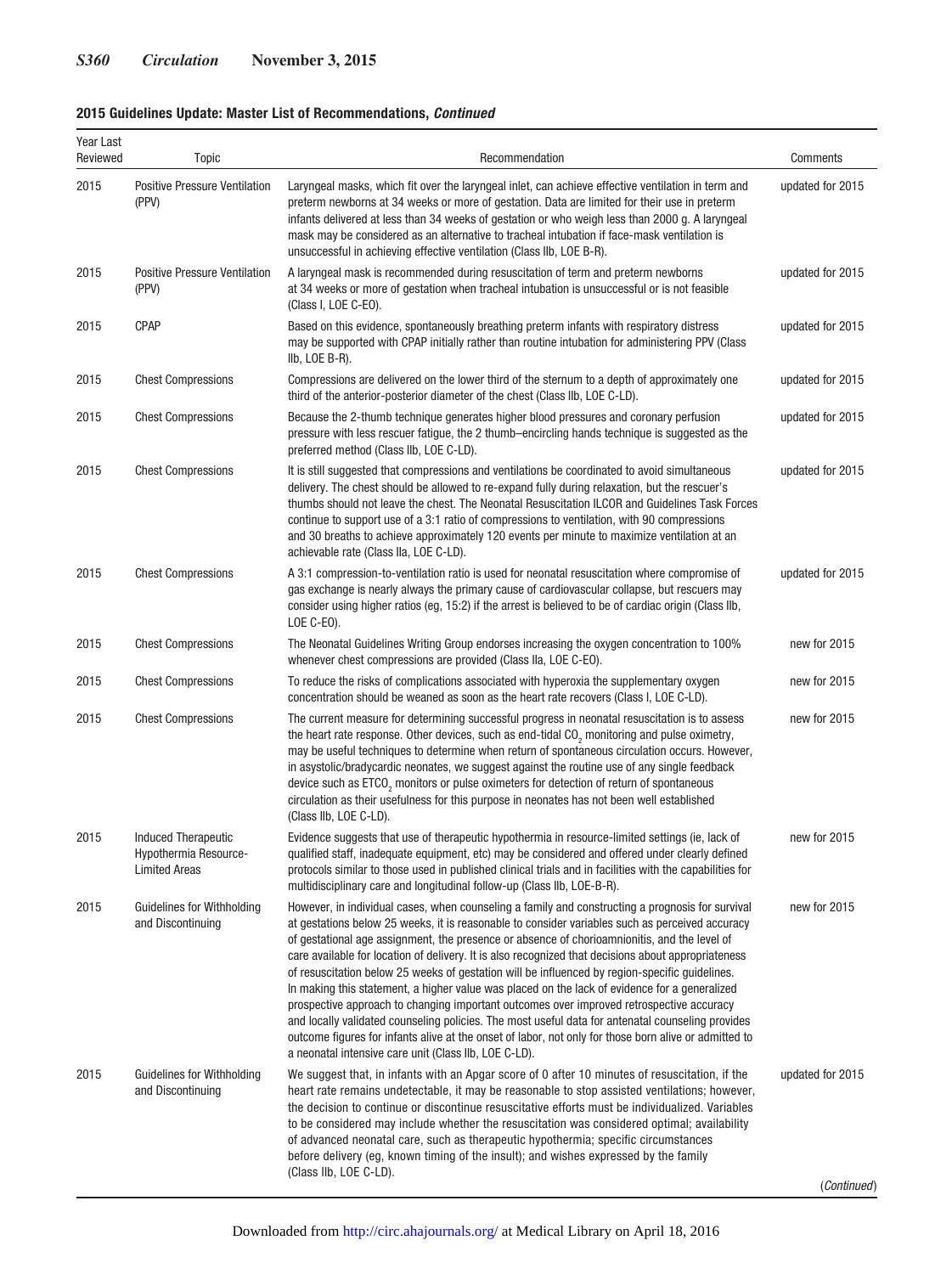| Year Last<br>Reviewed | <b>Topic</b>                                                                                              | Recommendation                                                                                                                                                                                                                                                                                                                                                                                                                                                                                                              | Comments             |
|-----------------------|-----------------------------------------------------------------------------------------------------------|-----------------------------------------------------------------------------------------------------------------------------------------------------------------------------------------------------------------------------------------------------------------------------------------------------------------------------------------------------------------------------------------------------------------------------------------------------------------------------------------------------------------------------|----------------------|
| 2015                  | <b>Structure of Educational</b><br><b>Programs to Teach Neonatal</b><br><b>Resuscitation: Instructors</b> | Until more research is available to clarify the optimal instructor training methodology, it is<br>suggested that neonatal resuscitation instructors be trained using timely, objective, structured,<br>and individually targeted verbal and/or written feedback (Class IIb, LOE C-EO).                                                                                                                                                                                                                                      | new for 2015         |
| 2015                  | <b>Structure of Educational</b><br>Programs to Teach Neonatal<br><b>Resuscitation: Providers</b>          | Studies that explored how frequently healthcare providers or healthcare students should train<br>showed no differences in patient outcomes (LOE C-EO) but were able to show some advantages<br>in psychomotor performance (LOE B-R) and knowledge and confidence (LOE C-LD) when focused<br>training occurred every 6 months or more frequently. It is therefore suggested that neonatal<br>resuscitation task training occur more frequently than the current 2-year interval (Class IIb, LOE<br>B-R, LOE C-EO, LOE C-LD). | new for 2015         |
|                       |                                                                                                           | The following recommendations were not reviewed in 2015. For more information, see the 2010 AHA Guidelines for CPR and ECC, "Part 15: Neonatal Resuscitation."                                                                                                                                                                                                                                                                                                                                                              |                      |
| 2010                  | <b>Temperature Control</b>                                                                                | All resuscitation procedures, including endotracheal intubation, chest compression, and insertion<br>of intravenous lines, can be performed with these temperature-controlling interventions in place<br>(Class IIb, LOE C).                                                                                                                                                                                                                                                                                                | not reviewed in 2015 |
| 2010                  | Clearing the Airway When<br>Amniotic Fluid Is Clear                                                       | Suctioning immediately after birth, whether with a bulb syringe or suction catheter, may be<br>considered only if the airway appears obstructed or if PPV is required (Class IIb, LOE C).                                                                                                                                                                                                                                                                                                                                   | not reviewed in 2015 |
| 2010                  | Assessment of Oxygen Need<br>and Administration<br>of Oxygen                                              | It is recommended that oximetry be used when resuscitation can be anticipated, when PPV is<br>administered, when central cyanosis persists beyond the first 5 to 10 minutes of life, or when<br>supplementary oxygen is administered (Class I, LOE B).                                                                                                                                                                                                                                                                      | not reviewed in 2015 |
| 2010                  | Administration of Oxygen<br>in Term Infants                                                               | It is reasonable to initiate resuscitation with air (21% oxygen at sea level; Class IIb, LOE C).                                                                                                                                                                                                                                                                                                                                                                                                                            | not reviewed in 2015 |
| 2010                  | Administration of Oxygen<br>in Term Infants                                                               | Supplementary oxygen may be administered and titrated to achieve a preductal oxygen saturation<br>approximating the interquartile range measured in healthy term infants after vaginal birth at sea<br>level (Class IIb, LOE B).                                                                                                                                                                                                                                                                                            | not reviewed in 2015 |
| 2010                  | Initial Breaths and Assisted<br>Ventilation                                                               | Inflation pressure should be monitored; an initial inflation pressure of 20 cm H <sub>2</sub> O may be effective,<br>but $\geq$ 30 to 40 cm H <sub>2</sub> 0 may be required in some term babies without spontaneous ventilation<br>(Class IIb, LOE C).                                                                                                                                                                                                                                                                     | not reviewed in 2015 |
| 2010                  | Initial Breaths and Assisted<br>Ventilation                                                               | In summary, assisted ventilation should be delivered at a rate of 40 to 60 breaths per minute to<br>promptly achieve or maintain a heart rate 100 per minute (Class IIb, LOE C).                                                                                                                                                                                                                                                                                                                                            | not reviewed in 2015 |
| 2010                  | <b>Assisted-Ventilation Devices</b>                                                                       | Target inflation pressures and long inspiratory times are more consistently achieved in<br>mechanical models when T-piece devices are used rather than bags, although the clinical<br>implications of these findings are not clear (Class IIb, LOE C).                                                                                                                                                                                                                                                                      | not reviewed in 2015 |
| 2010                  | <b>Assisted-Ventilation Devices</b>                                                                       | Resuscitators are insensitive to changes in lung compliance, regardless of the device being used<br>(Class IIb, LOE C).                                                                                                                                                                                                                                                                                                                                                                                                     | not reviewed in 2015 |
| 2010                  |                                                                                                           | Endotracheal Tube Placement Although last reviewed in 2010, exhaled CO <sub>2</sub> detection remains the most reliable method of<br>confirmation of endotracheal tube placement (Class IIa, LOE B).                                                                                                                                                                                                                                                                                                                        | not reviewed in 2015 |
| 2010                  | <b>Chest Compressions</b>                                                                                 | Respirations, heart rate, and oxygenation should be reassessed periodically, and coordinated<br>chest compressions and ventilations should continue until the spontaneous heart rate is 60 per<br>minute (Class IIb, LOE C).                                                                                                                                                                                                                                                                                                | not reviewed in 2015 |
| 2010                  | Epinephrine                                                                                               | Dosing recommendations remain unchanged from 2010. Intravenous administration of<br>epinephrine may be considered at a dose of 0.01 to 0.03 mg/kg of 1:10 000 epinephrine. If an<br>endotracheal administration route is attempted while intravenous access is being established,<br>higher dosing will be needed at 0.05 to 0.1 mg/kg. (Class IIb, LOE C).                                                                                                                                                                 | not reviewed in 2015 |
| 2010                  | Epinephrine                                                                                               | Given the lack of supportive data for endotracheal epinephrine, it is reasonable to provide drugs<br>by the intravenous route as soon as venous access is established (Class IIb, LOE C).                                                                                                                                                                                                                                                                                                                                   | not reviewed in 2015 |
| 2010                  | <b>Volume Expansion</b>                                                                                   | Volume expansion may be considered when blood loss is known or suspected (pale skin,<br>poor perfusion, weak pulse) and the infant's heart rate has not responded adequately to other<br>resuscitative measures (Class IIb, LOE C).                                                                                                                                                                                                                                                                                         | not reviewed in 2015 |
| 2010                  | <b>Volume Expansion</b>                                                                                   | An isotonic crystalloid solution or blood may be useful for volume expansion in the delivery room<br>(Class IIb, LOE C).                                                                                                                                                                                                                                                                                                                                                                                                    | not reviewed in 2015 |
| 2010                  | <b>Volume Expansion</b>                                                                                   | The recommended dose is 10 mL/kg, which may need to be repeated. When resuscitating<br>premature infants, care should be taken to avoid giving volume expanders rapidly, because rapid<br>infusions of large volumes have been associated with IVH (Class IIb, LOE C).                                                                                                                                                                                                                                                      | not reviewed in 2015 |
| 2010                  | Induced Therapeutic<br>Hypothermia Resource-<br><b>Abundant Areas</b>                                     | Induced therapeutic hypothermia was last reviewed in 2010; at that time it was recommended<br>that infants born at more than 36 weeks of gestation with evolving moderate-to-severe hypoxic-<br>ischemic encephalopathy should be offered therapeutic hypothermia under clearly defined<br>protocols similar to those used in published clinical trials and in facilities with the capabilities for                                                                                                                         | not reviewed in 2015 |
|                       |                                                                                                           | multidisciplinary care and longitudinal follow-up (Class IIa, LOE A).                                                                                                                                                                                                                                                                                                                                                                                                                                                       | (Continued)          |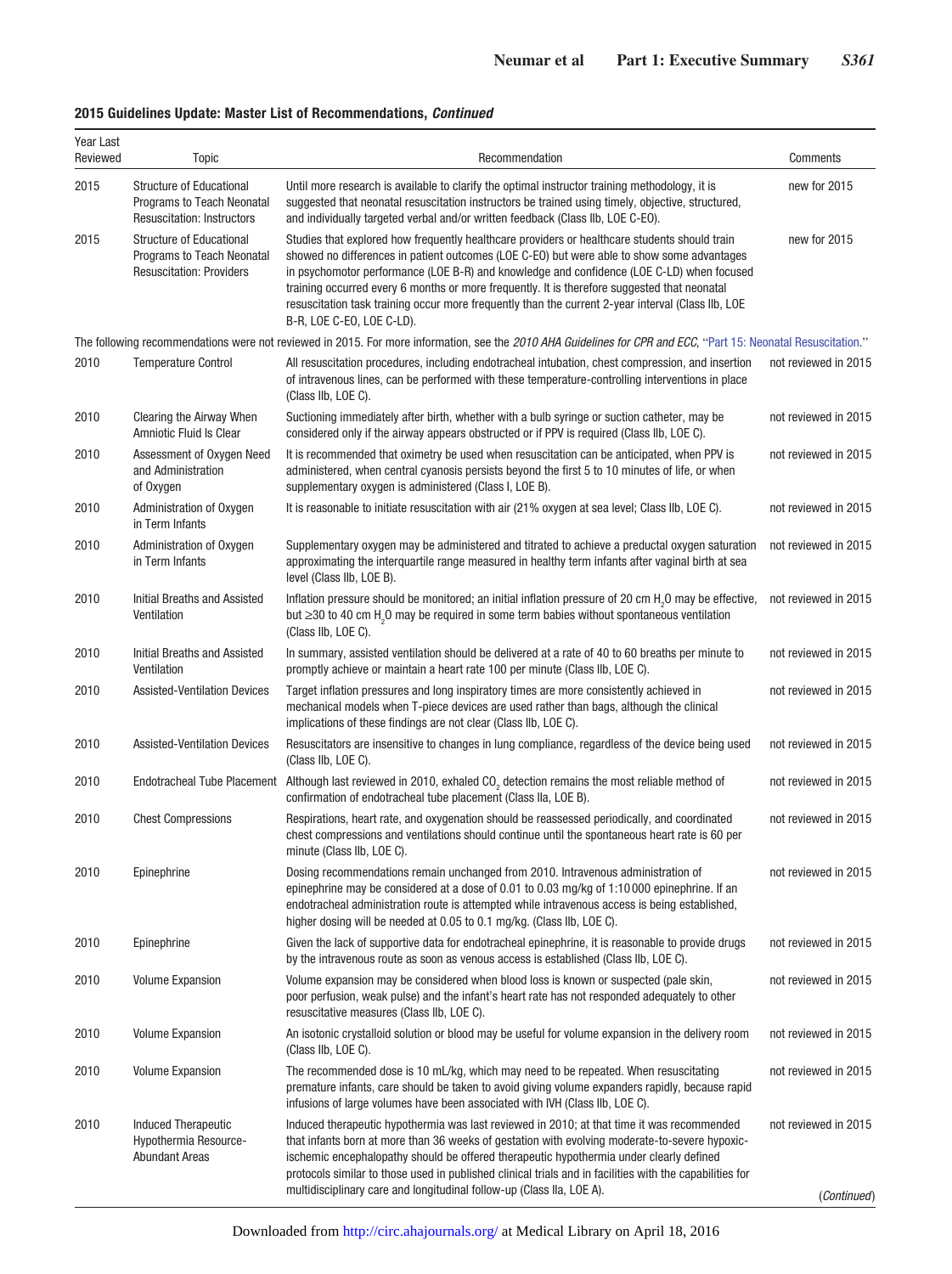| Year Last<br>Reviewed     | <b>Topic</b>                                               | Recommendation                                                                                                                                                                                                                                                                                                                                                                                                    | Comments             |
|---------------------------|------------------------------------------------------------|-------------------------------------------------------------------------------------------------------------------------------------------------------------------------------------------------------------------------------------------------------------------------------------------------------------------------------------------------------------------------------------------------------------------|----------------------|
| 2010                      | Guidelines for Withholding<br>and Discontinuing            | The 2010 Guidelines provide suggestions for when resuscitation is not indicated, when it is<br>nearly always indicated, and that under circumstances when outcome remains unclear,<br>that the desires of the parents should be supported (Class IIb, LOE C).                                                                                                                                                     | not reviewed in 2015 |
| 2010                      | Briefing/Debriefing                                        | It is still suggested that briefing and debriefing techniques be used whenever possible for<br>neonatal resuscitation (Class IIb, LOE C).                                                                                                                                                                                                                                                                         | not reviewed in 2015 |
| <b>Part 14: Education</b> |                                                            |                                                                                                                                                                                                                                                                                                                                                                                                                   |                      |
| 2015                      | <b>Basic Life Support Training</b>                         | CPR self-instruction through video- and/or computer-based modules paired with hands-on<br>practice may be a reasonable alternative to instructor-led courses (Class IIb, LOE C-LD).                                                                                                                                                                                                                               | updated for 2015     |
| 2015                      | <b>Basic Life Support Training</b>                         | A combination of self-instruction and instructor-led teaching with hands-on training can be<br>considered as an alternative to traditional instructor-led courses for lay providers. If instructor-led<br>training is not available, self-directed training may be considered for lay providers learning AED<br>skills (Class IIb, LOE C-EO).                                                                     | new for 2015         |
| 2015                      | <b>Basic Life Support Training</b>                         | Self-directed methods can be considered for healthcare professionals learning AED skills (Class<br>IIb, LOE C-EO).                                                                                                                                                                                                                                                                                                | new for 2015         |
| 2015                      | <b>Basic Life Support Training</b>                         | Use of feedback devices can be effective in improving CPR performance during training<br>(Class IIa, LOE A).                                                                                                                                                                                                                                                                                                      | updated for 2015     |
| 2015                      | <b>Basic Life Support Training</b>                         | If feedback devices are not available, auditory guidance (eg, metronome, music) may be<br>considered to improve adherence to recommendations for chest compression rate only<br>(Class IIb, LOE B-R).                                                                                                                                                                                                             | updated for 2015     |
| 2015                      | <b>Basic Life Support Training</b>                         | Given the rapidity with which BLS skills decay after training, coupled with the observed<br>improvement in skill and confidence among students who train more frequently, it may be<br>reasonable for BLS retraining to be completed more often by individuals who are likely to<br>encounter cardiac arrest (Class IIb, LOE C-LD).                                                                               | updated for 2015     |
| 2015                      | <b>Advanced Life Support</b><br>Training                   | Precourse preparation, including review of appropriate content information, online/precourse<br>testing, and practice of pertinent technical skills are reasonable before attending ALS training<br>programs (Class IIa, LOE C-EO).                                                                                                                                                                               | updated for 2015     |
| 2015                      | <b>Advanced Life Support</b><br>Training                   | Given very small risk for harm and the potential benefit of team and leadership training, the<br>inclusion of team and leadership training as part of ALS training is reasonable (Class IIa,<br>LOE C-LD).                                                                                                                                                                                                        | updated for 2015     |
| 2015                      | <b>Advanced Life Support</b><br>Training                   | The use of high-fidelity manikins for ALS training can be beneficial for improving skills<br>performance at course conclusion (Class IIa, LOE B-R).                                                                                                                                                                                                                                                               | updated for 2015     |
| 2015                      | <b>Advanced Life Support</b><br>Training                   | Given the potential educational benefits of short, frequent retraining sessions coupled with<br>the potential for cost savings from reduced training time and removal of staff from the clinical<br>environment for standard refresher training, it is reasonable that individuals who are likely<br>to encounter a cardiac arrest victim perform more frequent manikin-based retraining<br>(Class IIa, LOE C-LD) | updated for 2015     |
| 2015                      | <b>Special Considerations</b>                              | Communities may consider training bystanders in compression-only CPR for adult out-of-hospital<br>cardiac arrest as an alternative to training in conventional CPR (Class IIb, LOE C-LD).                                                                                                                                                                                                                         | new for 2015         |
| 2015                      | <b>Special Considerations</b>                              | It may be reasonable to use alternative instructional modalities for BLS and/or ALS teaching in<br>resource-limited environments (Class IIb, LOE C-LD).                                                                                                                                                                                                                                                           | new for 2015         |
| 2015                      | <b>Special Considerations</b>                              | Training primary caregivers and/or family members of high-risk patients may be reasonable<br>(Class IIb, LOE C-LD), although further work needs to help define which groups to<br>preferentially target.                                                                                                                                                                                                          | new for 2015         |
|                           | Implementation, and Teams."                                | The following recommendations were not reviewed in 2015. For more information, see the 2010 AHA Guidelines for CPR and ECC, "Part 16: Education,                                                                                                                                                                                                                                                                  |                      |
| 2010                      | Barriers to Recognition of<br><b>Cardiac Arrest</b>        | Rescuers should be taught to initiate CPR if the adult victim is unresponsive and is not breathing<br>or not breathing normally (eg, only gasping) (Class I, LOE B).                                                                                                                                                                                                                                              | not reviewed in 2015 |
| 2010                      | Physical and Psychological<br><b>Concerns for Rescuers</b> | It is reasonable that participants undertaking CPR training be advised of the vigorous physical<br>activity required during the skills portion of the training program (Class IIa, LOE B).                                                                                                                                                                                                                        | not reviewed in 2015 |
| 2010                      | Barriers to AED Use                                        | To maximize willingness to use an AED, public access defibrillation training should continue<br>to be encouraged for the lay public (Class I, LOE B).                                                                                                                                                                                                                                                             | not reviewed in 2015 |
| 2010                      | <b>Course Design</b>                                       | Consistent with established methodologies for program evaluation, the effectiveness of<br>resuscitation courses should be evaluated (Class I, LOE C).                                                                                                                                                                                                                                                             | not reviewed in 2015 |
| 2010                      | <b>AED Training Requirement</b>                            | Allowing the use of AEDs by untrained bystanders can be beneficial and may be lifesaving<br>(Class IIa, LOE B).                                                                                                                                                                                                                                                                                                   | not reviewed in 2015 |
|                           |                                                            |                                                                                                                                                                                                                                                                                                                                                                                                                   | (Continued)          |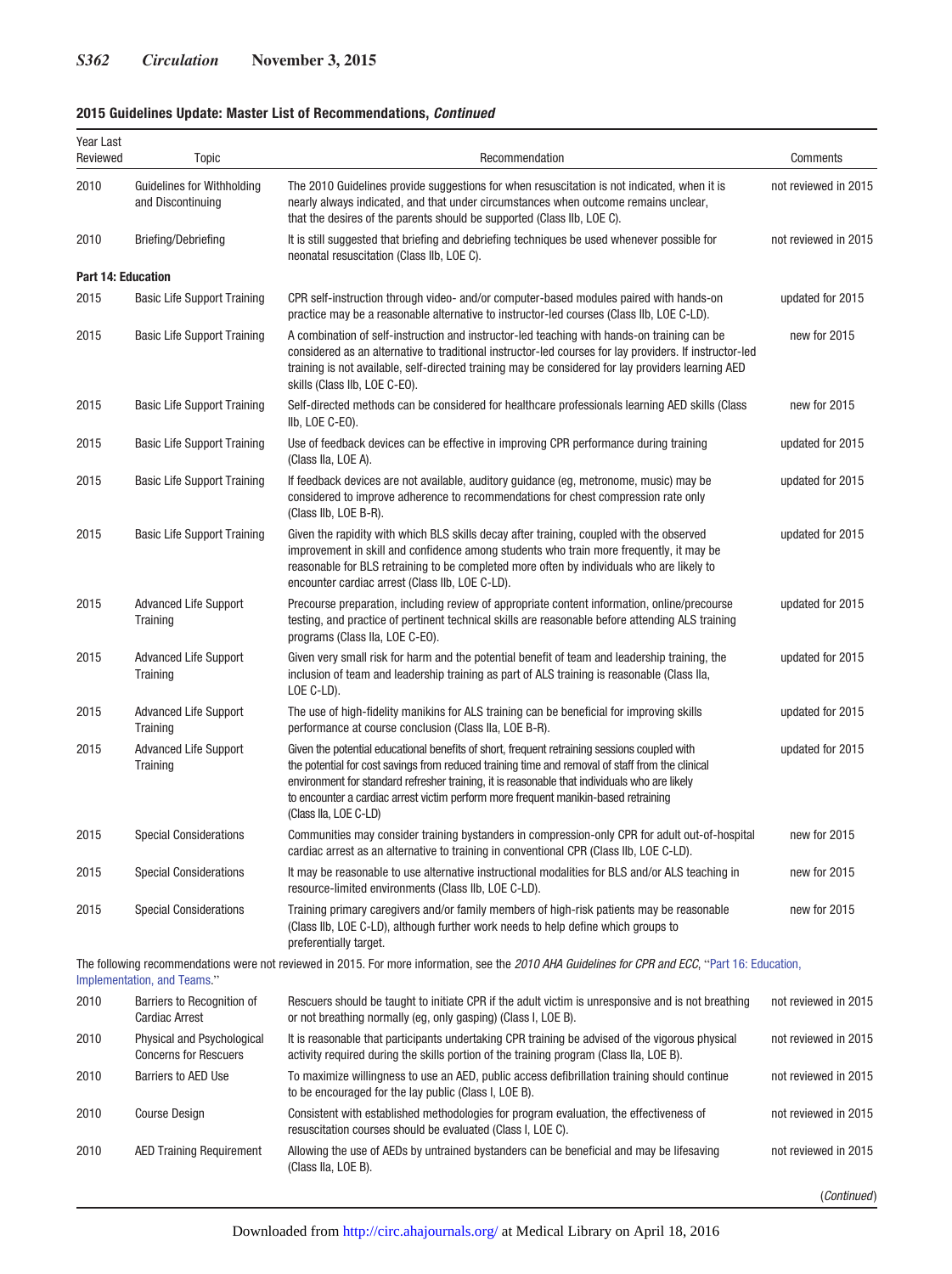|  |  |  | 2015 Guidelines Update: Master List of Recommendations, <i>Continued</i> |  |  |
|--|--|--|--------------------------------------------------------------------------|--|--|
|--|--|--|--------------------------------------------------------------------------|--|--|

| Year Last<br>Reviewed | Topic                                                            | Recommendation                                                                                                                                                                                                                                                                                                                | Comments             |
|-----------------------|------------------------------------------------------------------|-------------------------------------------------------------------------------------------------------------------------------------------------------------------------------------------------------------------------------------------------------------------------------------------------------------------------------|----------------------|
| 2010                  | <b>AED Training Requirement</b>                                  | Because even minimal training has been shown to improve performance in simulated cardiac arrests,<br>training opportunities should be made available and promoted for the lay rescuer (Class I, LOE B).                                                                                                                       | not reviewed in 2015 |
| 2010                  | <b>Course Delivery Formats</b>                                   | It is reasonable to consider alternative course scheduling formats for advanced life support<br>courses (eg, ACLS or PALS), provided acceptable programmatic evaluation is conducted and<br>learners meet course objectives (Class IIa, LOE B).                                                                               | not reviewed in 2015 |
| 2010                  | <b>Checklists/Cognitive Aids</b>                                 | Checklists or cognitive aids, such as the AHA algorithms, may be considered for use during actual<br>resuscitation (Class IIb, LOE C).                                                                                                                                                                                        | not reviewed in 2015 |
| 2010                  | Debriefing                                                       | Debriefing as a technique to facilitate learning should be included in all advanced life support<br>courses (Class I, LOE B).                                                                                                                                                                                                 | not reviewed in 2015 |
| 2010                  | <b>Regional Systems of</b><br>(Emergency) Cardiovascular<br>Care | It is reasonable that regional systems of care be considered as part of an overall approach to<br>improve survival from cardiac arrest (Class IIa, LOE C).                                                                                                                                                                    | not reviewed in 2015 |
| 2010                  | Barriers to Bystander CPR                                        | Because panic can significantly impair a bystander's ability to perform in an emergency, it may be<br>reasonable for CPR training to address the possibility of panic and encourage learners to consider<br>how they will overcome it (Class IIb LOE C).                                                                      | not reviewed in 2015 |
| 2010                  | <b>Barriers to Bystander CPR</b>                                 | Despite the low risk of infections, it is reasonable to teach rescuers about the use of barrier<br>devices emphasizing that CPR should not be delayed for their use (Class IIa, LOE C).                                                                                                                                       | not reviewed in 2015 |
| 2010                  | Post-Course Assessment                                           | A written test should not be used exclusively to assess learner competence following an advanced<br>life support course (Class I, LOE B).                                                                                                                                                                                     | not reviewed in 2015 |
| 2010                  | Post-Course Assessment                                           | End-of-course assessment may be useful in helping learners retain skills (Class IIb, LOE C).                                                                                                                                                                                                                                  | not reviewed in 2015 |
| 2010                  | <b>Training Intervals</b>                                        | Skill performance should be assessed during the 2-year certification with reinforcement provided<br>as needed (Class I, LOE B).                                                                                                                                                                                               | not reviewed in 2015 |
| Part 15: First Aid    |                                                                  |                                                                                                                                                                                                                                                                                                                               |                      |
| 2015                  | <b>First Aid Education</b>                                       | Education and training in first aid can be useful to decrease morbidity and mortality from injury<br>and illness (Class IIa, LOE C-LD).                                                                                                                                                                                       | new for 2015         |
| 2015                  | <b>First Aid Education</b>                                       | We recommend that first aid education be universally available (Class I, LOE C-EO).                                                                                                                                                                                                                                           | new for 2015         |
| 2015                  | Positioning the III or Injured<br>Person                         | If the area is unsafe for the first aid provider or the person, move to a safe location if possible<br>(Class I, LOE C-EO).                                                                                                                                                                                                   | updated for 2015     |
| 2015                  | Positioning the III or Injured<br>Person                         | If a person is unresponsive and breathing normally, it may be reasonable to place him or her in a<br>lateral side-lying recovery position (Class IIb, LOE C-LD).                                                                                                                                                              | updated for 2015     |
| 2015                  | Positioning the III or Injured<br>Person                         | If a person has been injured and the nature of the injury suggests a neck, back, hip, or pelvic<br>injury, the person should not be rolled onto his or her side and instead should be left in the<br>position in which they were found, to avoid potential further injury (Class I, LOE C-EO).                                | updated for 2015     |
| 2015                  | Positioning the III or Injured<br>Person                         | If leaving the person in the position found is causing the person's airway to be blocked, or if the<br>area is unsafe, move the person only as needed to open the airway and to reach a safe location<br>(Class I, LOE C-EO).                                                                                                 | updated for 2015     |
| 2015                  | Position for Shock                                               | If a person shows evidence of shock and is responsive and breathing normally, it is reasonable to<br>place or maintain the person in a supine position (Class IIa, LOE C-LD).                                                                                                                                                 | updated for 2015     |
| 2015                  | <b>Position for Shock</b>                                        | If there is no evidence of trauma or injury (eg, simple fainting, shock from nontraumatic bleeding,<br>sepsis, dehydration), raising the feet about 6 to 12 inches (about 30 $\degree$ to 60 $\degree$ ) from the supine<br>position is an option that may be considered while awaiting arrival of EMS (Class IIb, LOE C-LD). | updated for 2015     |
| 2015                  | Position for Shock                                               | Do not raise the feet of a person in shock if the movement or the position causes pain<br>(Class III: Harm, LOE C-EO).                                                                                                                                                                                                        | new for 2015         |
| 2015                  | Oxygen Use in First Aid                                          | The use of supplementary oxygen by first aid providers with specific training is reasonable for<br>cases of decompression sickness (Class IIa, LOE C-LD).                                                                                                                                                                     | updated for 2015     |
| 2015                  | Oxygen Use in First Aid                                          | For first aid providers with specific training in the use of oxygen, the administration of<br>supplementary oxygen to persons with known advanced cancer with dyspnea and hypoxemia<br>may be reasonable (Class IIb, LOE B-R).                                                                                                | new for 2015         |
| 2015                  | Oxygen Use in First Aid                                          | Although no evidence was identified to support the use of oxygen, it might be reasonable to<br>provide oxygen to spontaneously breathing persons who are exposed to carbon monoxide while<br>waiting for advanced medical care (Class IIb, LOE C-EO).                                                                         | new for 2015         |
| 2015                  | <b>Medical Emergencies:</b><br>Asthma                            | It is reasonable for first aid providers to be familiar with the available inhaled bronchodilator<br>devices and to assist as needed with the administration of prescribed bronchodilators when a<br>person with asthma is having difficulty breathing (Class IIa, LOE B-R).                                                  | updated for 2015     |
| 2015                  | <b>Medical Emergencies: Stroke</b>                               | The use of a stroke assessment system by first aid providers is recommended (Class I, LOE B-NR).                                                                                                                                                                                                                              | new for 2015         |
|                       |                                                                  |                                                                                                                                                                                                                                                                                                                               | (Continued)          |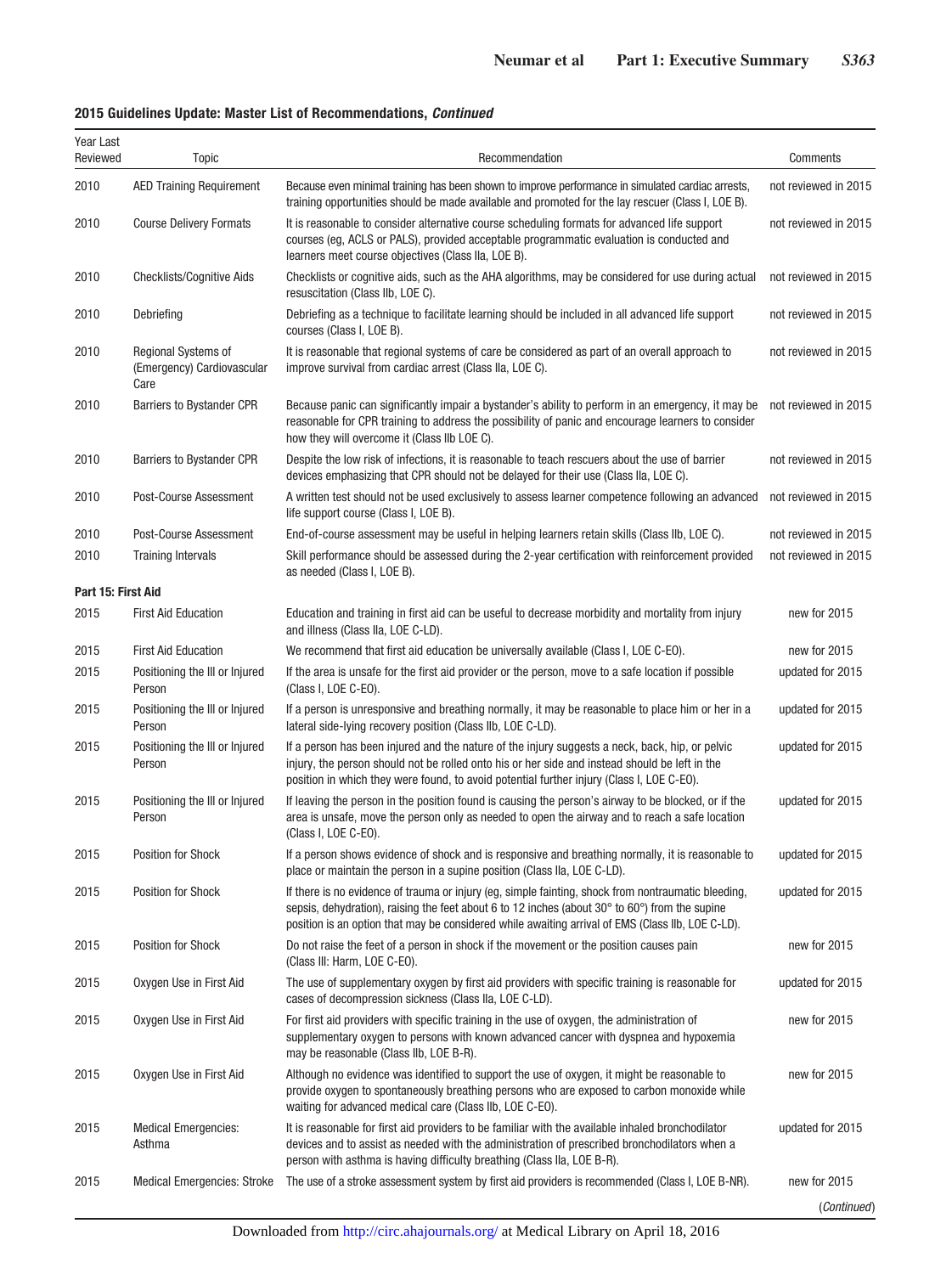| Year Last<br>Reviewed | Topic                                              | Recommendation                                                                                                                                                                                                                                                                                                                                                               | Comments         |
|-----------------------|----------------------------------------------------|------------------------------------------------------------------------------------------------------------------------------------------------------------------------------------------------------------------------------------------------------------------------------------------------------------------------------------------------------------------------------|------------------|
| 2015                  | <b>Medical Emergencies: Chest</b><br>Pain          | Aspirin has been found to significantly decrease mortality due to myocardial infarction in several<br>large studies and is therefore recommended for persons with chest pain due to suspected<br>myocardial infarction (Class I, LOE B-R).                                                                                                                                   | updated for 2015 |
| 2015                  | <b>Medical Emergencies: Chest</b><br>Pain          | Call EMS immediately for anyone with chest pain or other signs of heart attack, rather than trying<br>to transport the person to a healthcare facility yourself (Class I, LOE C-EO).                                                                                                                                                                                         | new for 2015     |
| 2015                  | <b>Medical Emergencies: Chest</b><br>Pain          | While waiting for EMS to arrive, the first aid provider may encourage a person with chest<br>pain to take aspirin if the signs and symptoms suggest that the person is having a heart<br>attack and the person has no allergy or contraindication to aspirin, such as recent bleeding<br>(Class IIa, LOE B-NR).                                                              | updated for 2015 |
| 2015                  | <b>Medical Emergencies: Chest</b><br>Pain          | If a person has chest pain that does not suggest that the cause is cardiac in origin, or if the first<br>aid provider is uncertain or uncomfortable with administration of aspirin, then the first aid provider<br>should not encourage the person to take aspirin (Class III: Harm, LOE C-EO).                                                                              | new for 2015     |
| 2015                  | <b>Medical Emergencies:</b><br>Anaphylaxis         | The recommended dose of epinephrine is 0.3 mg intramuscularly for adults and children greater<br>than 30 kg, 0.15 mg intramuscularly for children 15 to 30 kg, or as prescribed by the person's<br>physician. First aid providers should call 9-1-1 immediately when caring for a person with<br>suspected anaphylaxis or a severe allergic reaction (Class I, LOE C-EO).    | new for 2015     |
| 2015                  | <b>Medical Emergencies:</b><br>Anaphylaxis         | When a person with anaphylaxis does not respond to the initial dose, and arrival of advanced care<br>will exceed 5 to 10 minutes, a repeat dose may be considered (Class IIb, LOE C-LD).                                                                                                                                                                                     | updated for 2015 |
| 2015                  | <b>Medical Emergencies:</b><br>Hypoglycemia        | If the person is unconscious, exhibits seizures, or is unable to follow simple commands or<br>swallow safely, the first aid provider should call for EMS immediately (Class I, LOE C-EO).                                                                                                                                                                                    | new for 2015     |
| 2015                  | <b>Medical Emergencies:</b><br>Hypoglycemia        | If a person with diabetes reports low blood sugar or exhibits signs or symptoms of mild<br>hypoglycemia and is able to follow simple commands and swallow, oral glucose should be given<br>to attempt to resolve the hypoglycemia. Glucose tablets, if available, should be used to reverse<br>hypoglycemia in a person who is able to take these orally (Class I, LOE B-R). | new for 2015     |
| 2015                  | <b>Medical Emergencies:</b><br>Hypoglycemia        | It is reasonable to use these dietary sugars as an alternative to glucose tablets (when not<br>available) for reversal of mild symptomatic hypoglycemia (Class IIa, LOE B-R).                                                                                                                                                                                                | new for 2015     |
| 2015                  | <b>Medical Emergencies:</b><br>Hypoglycemia        | First aid providers should therefore wait at least 10 to 15 minutes before calling EMS and re-treating<br>a diabetic with mild symptomatic hypoglycemia with additional oral sugars (Class I, LOE B-R).                                                                                                                                                                      | new for 2015     |
| 2015                  | <b>Medical Emergencies:</b><br>Hypoglycemia        | If the person's status deteriorates during that time or does not improve, the first aid provider<br>should call EMS (Class I, LOE C-EO).                                                                                                                                                                                                                                     | new for 2015     |
| 2015                  | <b>Medical Emergencies:</b><br>Dehydration         | In the absence of shock, confusion, or inability to swallow, it is reasonable for first aid providers<br>to assist or encourage individuals with exertional dehydration to orally rehydrate with CE drinks<br>(Class IIa, LOE B-R)                                                                                                                                           | new for 2015     |
| 2015                  | <b>Medical Emergencies:</b><br>Dehydration         | If these alternative beverages are not available, potable water may be used (Class IIb, LOE B-R).                                                                                                                                                                                                                                                                            | new for 2015     |
| 2015                  | <b>Medical Emergencies: Toxic</b><br>Eye Injury    | It can be beneficial to rinse eyes exposed to toxic chemicals immediately and with a copious amount<br>of tap water for at least 15 minutes or until advanced medical care arrives (Class IIa, LOE C-LD).                                                                                                                                                                    | updated for 2015 |
| 2015                  | <b>Medical Emergencies: Toxic</b><br>Eye Injury    | If tap water is not available, normal saline or another commercially available eye irrigation<br>solution may be reasonable (Class IIb, LOE C-LD).                                                                                                                                                                                                                           | new for 2015     |
| 2015                  | <b>Medical Emergencies:</b><br>Chemical Eye Injury | First aid providers caring for individuals with chemical eye injury should contact their local poison<br>control center or, if a poison control center is not available, seek help from a medical provider or<br>9-1-1 (Class I, LOE C-EO).                                                                                                                                  | new for 2015     |
| 2015                  | Trauma Emergencies: Control<br>of Bleeding         | There continues to be no evidence to support the use of pressure points or elevation of an injury<br>to control external bleeding. The use of pressure points or elevation of an extremity to control<br>external bleeding is not indicated (Class III: No Benefit, LOE C-EO).                                                                                               | updated for 2015 |
| 2015                  | Trauma Emergencies: Control<br>of Bleeding         | The standard method for first aid providers to control open bleeding is to apply direct pressure to<br>the bleeding site until it stops. Control open bleeding by applying direct pressure to the bleeding<br>site (Class I, LOE B-NR).                                                                                                                                      | updated for 2015 |
| 2015                  | Trauma Emergencies: Control<br>of Bleeding         | Local cold therapy, such as an instant cold pack, can be useful for these types of injuries to the<br>extremity or scalp (Class IIa, LOE C-LD).                                                                                                                                                                                                                              | new for 2015     |
| 2015                  | Trauma Emergencies: Control<br>of Bleeding         | Cold therapy should be used with caution in children because of the risk of hypothermia in this<br>population (Class I, LOE C-EO).                                                                                                                                                                                                                                           | new for 2015     |
| 2015                  | Trauma Emergencies: Control<br>of Bleeding         | Because the rate of complications is low and the rate of hemostasis is high, first aid providers<br>may consider the use of a tourniquet when standard first aid hemorrhage control does not control<br>severe external limb bleeding (Class IIb, LOE C-LD).                                                                                                                 | updated for 2015 |
|                       |                                                    |                                                                                                                                                                                                                                                                                                                                                                              | (Continued)      |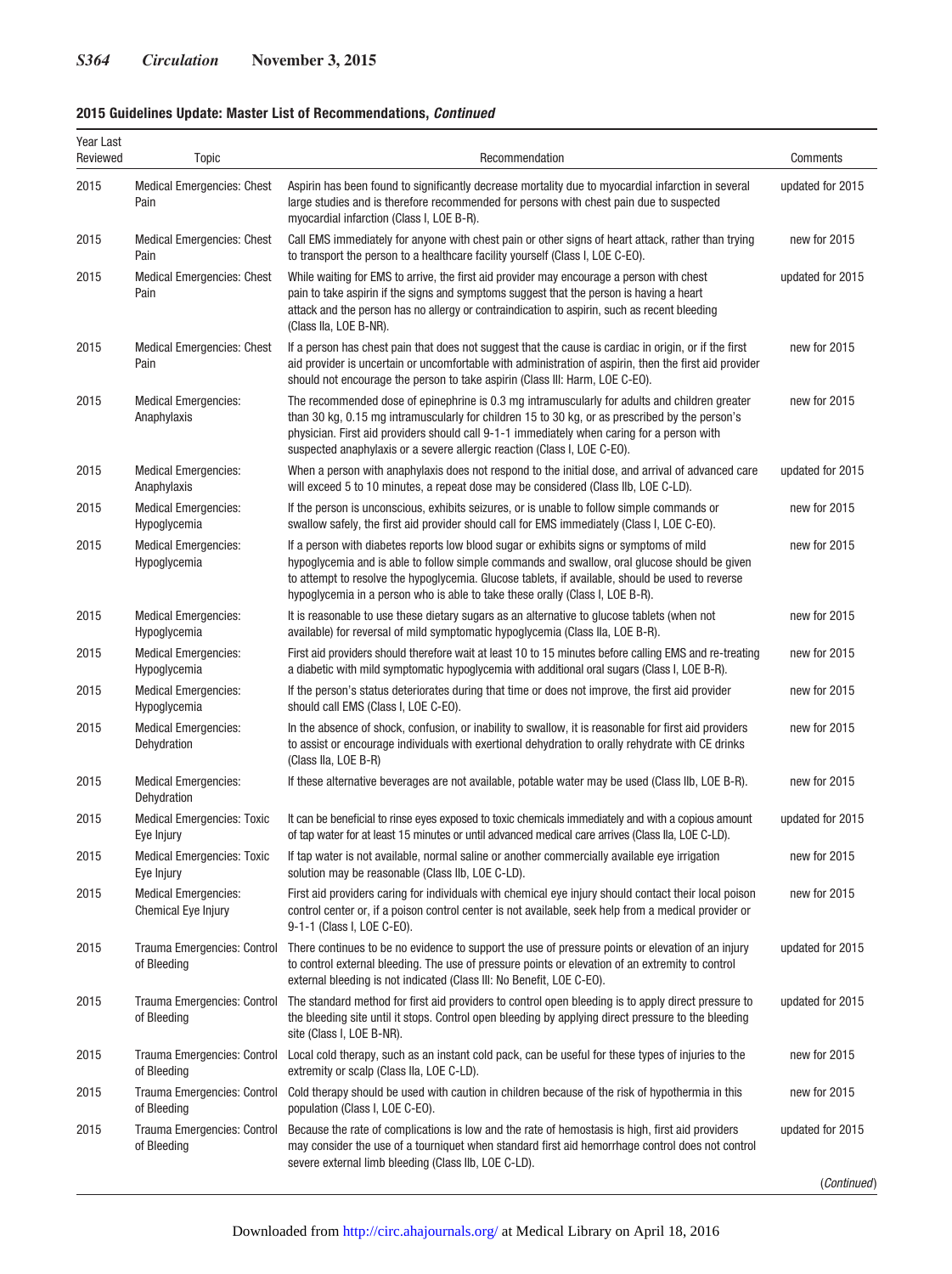|  |  |  |  | 2015 Guidelines Update: Master List of Recommendations, <i>Continued</i> |
|--|--|--|--|--------------------------------------------------------------------------|
|--|--|--|--|--------------------------------------------------------------------------|

| Year Last<br>Reviewed | Topic                                                   | Recommendation                                                                                                                                                                                                                                                                                                                                                                                                           | Comments         |
|-----------------------|---------------------------------------------------------|--------------------------------------------------------------------------------------------------------------------------------------------------------------------------------------------------------------------------------------------------------------------------------------------------------------------------------------------------------------------------------------------------------------------------|------------------|
| 2015                  | of Bleeding                                             | Trauma Emergencies: Control A tourniquet may be considered for initial care when a first aid provider is unable to use standard<br>first aid hemorrhage control, such as during a mass casualty incident, with a person who has<br>multisystem trauma, in an unsafe environment, or with a wound that cannot be accessed (Class<br>IIb, LOE C-EO).                                                                       | new for 2015     |
| 2015                  | Trauma Emergencies: Control<br>of Bleeding              | Although maximum time for tourniquet use was not reviewed by a 2015 ILCOR systematic review, it<br>has been recommended that the first aid provider note the time that a tourniquet is first applied and<br>communicate this information with EMS providers. It is reasonable for first aid providers to be trained<br>in the proper application of tourniquets, both manufactured and improvised (Class IIa, LOE C-EO). | new for 2015     |
| 2015                  | Trauma Emergencies: Control<br>of Bleeding              | Hemostatic dressings may be considered by first aid providers when standard bleeding control<br>(direct pressure with or without gauze or cloth dressing) is not effective for severe or life-<br>threatening bleeding (Class IIb, LOE C-LD).                                                                                                                                                                            | updated for 2015 |
| 2015                  | Trauma Emergencies: Control<br>of Bleeding              | Proper application of hemostatic dressings requires training (Class I, LOE C-EO).                                                                                                                                                                                                                                                                                                                                        | updated for 2015 |
| 2015                  | Trauma Emergencies:<br>Open Chest Wounds                | We recommend against the application of an occlusive dressing or device by first aid providers for<br>individuals with an open chest wound (Class III: Harm, LOE C-EO).                                                                                                                                                                                                                                                  | new for 2015     |
| 2015                  | Trauma Emergencies:<br>Open Chest Wounds                | In the first aid situation, it is reasonable to leave an open chest wound exposed to ambient air<br>without a dressing or seal (Class IIa, LOE C-EO).                                                                                                                                                                                                                                                                    | new for 2015     |
| 2015                  | Trauma Emergencies:<br>Concussion                       | Any person with a head injury that has resulted in a change in level of consciousness, has<br>progressive development of signs or symptoms as described above, or is otherwise a cause for<br>concern should be evaluated by a healthcare provider or EMS personnel as soon as possible<br>(Class I, LOE C-EO).                                                                                                          | new for 2015     |
| 2015                  | Trauma Emergencies:<br>Concussion                       | Using any mechanical machinery, driving, cycling, or continuing to participate in sports after<br>a head injury should be deferred by these individuals until they are assessed by a healthcare<br>provider and cleared to participate in those activities (Class I, LOE C-EO).                                                                                                                                          | new for 2015     |
| 2015                  | Trauma Emergencies: Spinal<br><b>Motion Restriction</b> | With a growing body of evidence showing more actual harm and no good evidence showing clear<br>benefit, we recommend against routine application of cervical collars by first aid providers (Class<br>III: Harm, LOE C-LD).                                                                                                                                                                                              | updated for 2015 |
| 2015                  | Trauma Emergencies: Spinal<br><b>Motion Restriction</b> | If a first aid provider suspects a spinal injury, he or she should have the person remain as still as<br>possible and await the arrival of EMS providers (Class I, LOE C-EO).                                                                                                                                                                                                                                            | new for 2015     |
| 2015                  | Musculoskeletal Trauma                                  | In general, first aid providers should not move or try to straighten an injured extremity<br>(Class III: Harm, LOE C-EO).                                                                                                                                                                                                                                                                                                | updated for 2015 |
| 2015                  | Musculoskeletal Trauma                                  | In such situations, providers should protect the injured person, including splinting in a way that<br>limits pain, reduces the chance for further injury, and facilitates safe and prompt transport (Class<br>I, LOE C-EO).                                                                                                                                                                                              | updated for 2015 |
| 2015                  | Musculoskeletal Trauma                                  | If an injured extremity is blue or extremely pale, activate EMS immediately (Class I, LOE C-EO).                                                                                                                                                                                                                                                                                                                         | new for 2015     |
| 2015                  | <b>Burns</b>                                            | Cool thermal burns with cool or cold potable water as soon as possible and for at least 10<br>minutes (Class I, LOE B-NR).                                                                                                                                                                                                                                                                                               | updated for 2015 |
| 2015                  | <b>Burns</b>                                            | If cool or cold water is not available, a clean cool or cold, but not freezing, compress can be<br>useful as a substitute for cooling thermal burns (Class IIa, LOE B-NR).                                                                                                                                                                                                                                               | new for 2015     |
| 2015                  | <b>Burns</b>                                            | Care should be taken to monitor for hypothermia when cooling large burns (Class I, LOE C-EO).                                                                                                                                                                                                                                                                                                                            | new for 2015     |
| 2015                  | <b>Burns</b>                                            | After cooling of a burn, it may be reasonable to loosely cover the burn with a sterile, dry dressing<br>(Class IIb, LOE C-LD).                                                                                                                                                                                                                                                                                           | updated for 2015 |
| 2015                  | <b>Burns</b>                                            | In general, it may be reasonable to avoid natural remedies, such as honey or potato peel<br>dressings (Class IIb, LOE C-LD).                                                                                                                                                                                                                                                                                             | new for 2015     |
| 2015                  | <b>Burns</b>                                            | However, in remote or wilderness settings where commercially made topical antibiotics are not<br>available, it may be reasonable to consider applying honey topically as an antimicrobial agent<br>(Class IIb, LOE C-LD).                                                                                                                                                                                                | new for 2015     |
| 2015                  | <b>Burns</b>                                            | Burns associated with or involving (1) blistering or broken skin; (2) difficulty breathing; (3) the<br>face, neck, hands, or genitals; (4) a larger surface area, such as trunk or extremities; or (5) other<br>cause for concern should be evaluated by a healthcare provider (Class I, LOE C-EO).                                                                                                                      | new for 2015     |
| 2015                  | Dental Injury                                           | In situations that do not allow for immediate reimplantation, it can be beneficial to temporarily<br>store an avulsed tooth in a variety of solutions shown to prolong viability of dental cells (Class IIa,<br>LOE C-LD).                                                                                                                                                                                               | updated for 2015 |
| 2015                  | Dental Injury                                           | If none of these solutions are available, it may be reasonable to store an avulsed tooth in the<br>injured persons saliva (not in the mouth) pending reimplantation (Class IIb, LOE C-LD).                                                                                                                                                                                                                               | new for 2015     |
|                       |                                                         |                                                                                                                                                                                                                                                                                                                                                                                                                          | (Continued)      |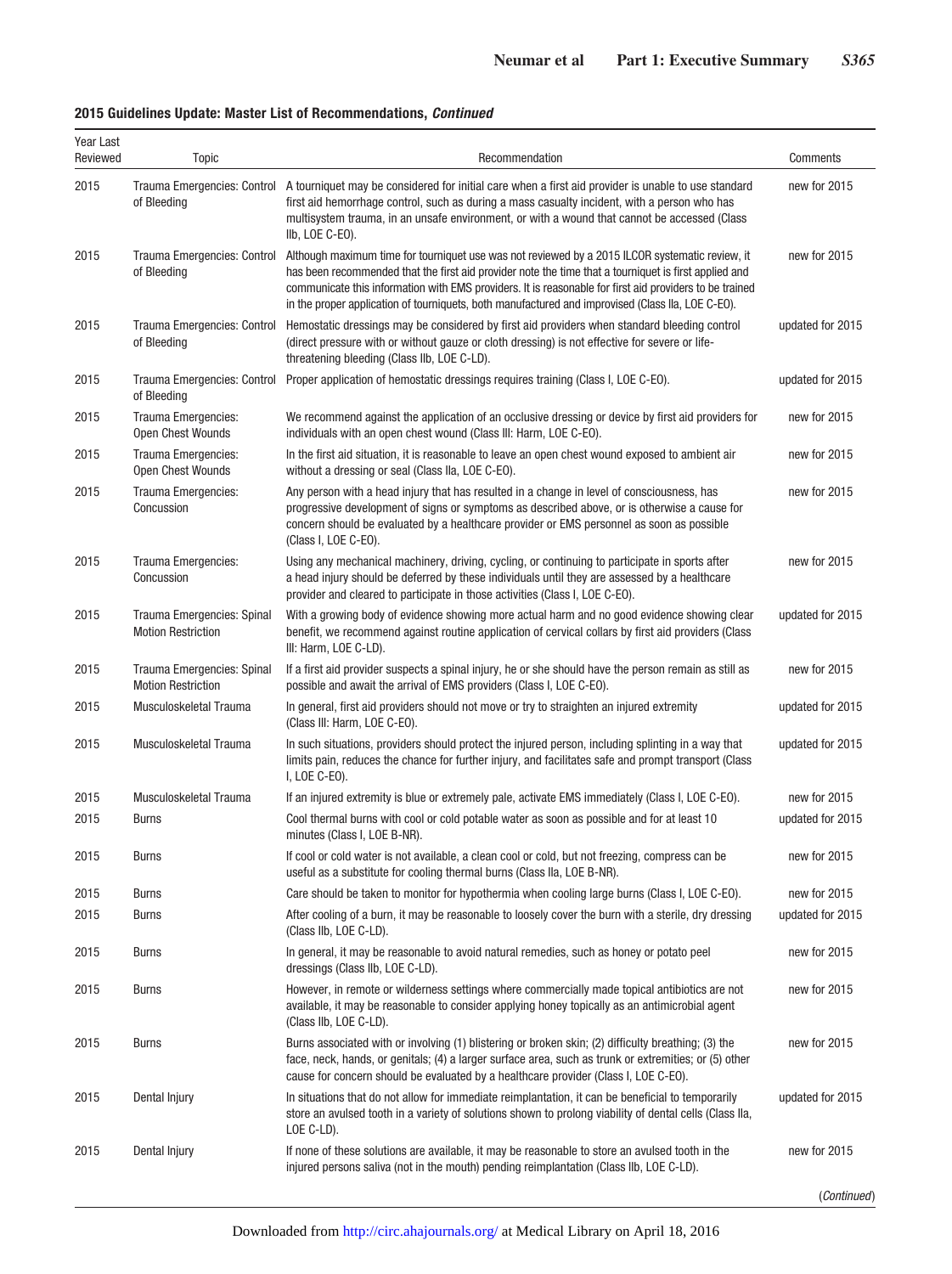| Year Last<br>Reviewed | Topic                       | Recommendation                                                                                                                                                                                                                                                                                                                   | Comments             |
|-----------------------|-----------------------------|----------------------------------------------------------------------------------------------------------------------------------------------------------------------------------------------------------------------------------------------------------------------------------------------------------------------------------|----------------------|
| 2015                  | Dental Injury               | Following dental avulsion, it is essential to seek rapid assistance with reimplantation (Class I, LOE<br>$C-EO$ ).                                                                                                                                                                                                               | new for 2015         |
|                       |                             | The following recommendations were not reviewed in 2015. For more information, see the 2010 AHA and American Red Cross Guidelines for First Aid, "Part 17: First Aid."                                                                                                                                                           |                      |
| 2010                  | Oxygen                      | There is insufficient evidence to recommend routine use of supplementary oxygen by a first aid<br>provider for victims complaining of chest discomfort or shortness of breath (Class IIb, LOE C).                                                                                                                                | not reviewed in 2015 |
| 2010                  | Anaphylaxis                 | First aid providers should also know how to administer the auto-injector if the victim is unable to<br>do so, provided that the medication has been prescribed by a physician and state law permits it<br>(Class IIb, LOE B).                                                                                                    | not reviewed in 2015 |
| 2010                  | Tourniquets                 | Specifically designed tourniquets appear to be better than ones that are improvised, but<br>tourniquets should only be used with proper training (Class IIa, LOE B).                                                                                                                                                             | not reviewed in 2015 |
| 2010                  | <b>Thermal Burns</b>        | Don't apply ice directly to a burn; it can produce tissue ischemia (Class III, LOE B).                                                                                                                                                                                                                                           | not reviewed in 2015 |
| 2010                  | <b>Spine Stabilization</b>  | Because of the dire consequences if secondary injury does occur, maintain spinal motion<br>restriction by manually stabilizing the head so that the motion of head, neck, and spine is<br>minimized (Class IIb, LOE C).                                                                                                          | not reviewed in 2015 |
| 2010                  | Sprains and Strains         | Place a barrier, such as a thin towel, between the cold container and the skin (Class IIb, LOE C).                                                                                                                                                                                                                               | not reviewed in 2015 |
| 2010                  | Hypothermia                 | If the hypothermia victim is far from definitive health care, begin active rewarming (Class IIa, LOE<br>B) although the effectiveness of active rewarming has not been evaluated.                                                                                                                                                | not reviewed in 2015 |
| 2010                  | <b>Seizures</b>             | Placing an object in the victim's mouth may cause dental damage or aspiration (Class IIa, LOE C).                                                                                                                                                                                                                                | not reviewed in 2015 |
| 2010                  | <b>Wounds and Abrasions</b> | Superficial wounds and abrasions should be thoroughly irrigated with a large volume of warm or<br>room temperature potable water with or without soap until there is no foreign matter in the wound<br>(Class I, LOE A).                                                                                                         | not reviewed in 2015 |
| 2010                  | <b>Wounds and Abrasions</b> | Wounds heal better with less infection if they are covered with an antibiotic ointment or cream<br>and a clean occlusive dressing (Class IIa, LOE A).                                                                                                                                                                            | not reviewed in 2015 |
| 2010                  | <b>Burn Blisters</b>        | Loosely cover burn blisters with a sterile dressing, but leave blisters intact because this improves<br>healing and reduces pain (Class IIa, LOE B).                                                                                                                                                                             | not reviewed in 2015 |
| 2010                  | <b>Electric Injuries</b>    | Do not place yourself in danger by touching an electrocuted victim while the power is on (Class<br>III, LOE C).                                                                                                                                                                                                                  | not reviewed in 2015 |
| 2010                  | Human and Animal Bites      | Irrigate human and animal bites with copious amounts of water (Class I, LOE B).                                                                                                                                                                                                                                                  | not reviewed in 2015 |
| 2010                  | <b>Snakebites</b>           | Do not apply suction as first aid for snakebites (Class III, LOE C).                                                                                                                                                                                                                                                             | not reviewed in 2015 |
| 2010                  | <b>Snakebites</b>           | Applying a pressure immobilization bandage with a pressure between 40 and 70 mm Hg in the<br>upper extremity and between 55 and 70 mm Hg in the lower extremity around the entire length of<br>the bitten extremity is an effective and safe way to slow the dissemination of venom by slowing<br>lymph flow (Class IIa, LOE C). | not reviewed in 2015 |
| 2010                  | Jellyfish Stings            | To inactivate venom load and prevent further envenomation, jellyfish stings should be liberally<br>washed with vinegar (4% to 6% acetic acid solution) as soon as possible for at least 30 seconds<br>(Class IIa, LOE B).                                                                                                        | not reviewed in 2015 |
| 2010                  | <b>Jellyfish Stings</b>     | For the treatment of pain, after the nematocysts are removed or deactivated, jellyfish stings<br>should be treated with hot-water immersion when possible (Class IIa, LOE B).                                                                                                                                                    | not reviewed in 2015 |
| 2010                  | <b>Jellyfish Stings</b>     | If hot water is not available, dry hot packs or, as a second choice, dry cold packs may be helpful<br>in decreasing pain but these are not as effective as hot water (Class IIb, LOE B).                                                                                                                                         | not reviewed in 2015 |
| 2010                  | Jellyfish Stings            | Topical application of aluminum sulfate or meat tenderizer, commercially available aerosol<br>products, fresh water wash, and papain, an enzyme derived from papaya used as a local<br>medicine, are even less effective in relieving pain (Class IIb, LOE B).                                                                   | not reviewed in 2015 |
| 2010                  | Jellyfish Stings            | Pressure immobilization bandages are not recommended for the treatment of jellyfish stings<br>because animal studies show that pressure with an immobilization bandage causes further<br>release of venom, even from already fired nematocysts (Class III, LOE C).                                                               | not reviewed in 2015 |
| 2010                  | Frostbite                   | Do not try to rewarm the frostbite if there is any chance that it might refreeze or if you are close to<br>a medical facility (Class III, LOE C).                                                                                                                                                                                | not reviewed in 2015 |
| 2010                  | Frostbite                   | Severe or deep frostbite should be rewarmed within 24 hours of injury and this is best<br>accomplished by immersing the frostbitten part in warm (37 $\degree$ to 40 $\degree$ C or approximately body<br>temperature) water for 20 to 30 minutes (Class IIb, LOE C).                                                            | not reviewed in 2015 |
| 2010                  | Frostbite                   | Chemical warmers should not be placed directly on frostbitten tissue because they can reach<br>temperatures that can cause burns (Class III, LOE C).                                                                                                                                                                             | not reviewed in 2015 |
| 2010                  | <b>Chemical Burns</b>       | In case of exposure to an acid or alkali on the skin or eye, immediately irrigate the affected area<br>with copious amounts of water (Class I, LOE B).                                                                                                                                                                           | not reviewed in 2015 |
|                       |                             |                                                                                                                                                                                                                                                                                                                                  | (Continued)          |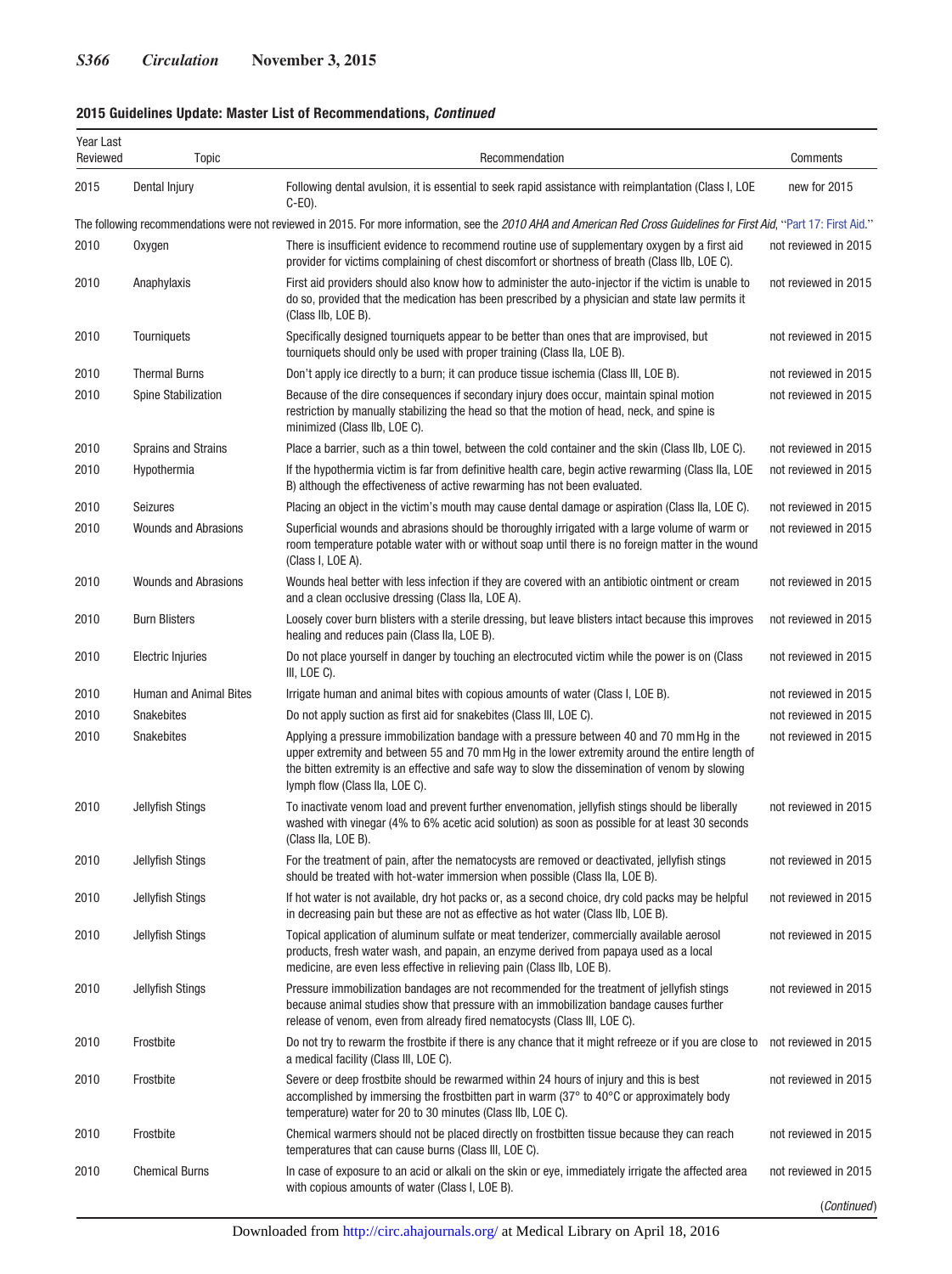| Year Last<br>Reviewed | Topic                               | Recommendation                                                                                                                                                                                         | Comments             |
|-----------------------|-------------------------------------|--------------------------------------------------------------------------------------------------------------------------------------------------------------------------------------------------------|----------------------|
| 2010                  | <b>Treatment With Milk or Water</b> | Do not administer anything by mouth for any poison ingestion unless advised to do so by a poison<br>control center or emergency medical personnel because it may be harmful (Class III, LOE C).        | not reviewed in 2015 |
| 2010                  | <b>Activated Charcoal</b>           | Do not administer activated charcoal to a victim who has ingested a poisonous substance unless you<br>are advised to do so by poison control center or emergency medical personnel (Class IIb, LOE C). | not reviewed in 2015 |
| 2010                  | Ipecac                              | Do not administer syrup of ipecac for ingestions of toxins (Class III, LOE B).                                                                                                                         | not reviewed in 2015 |

#### **References**

- 1. Cardiopulmonary resuscitation. *JAMA*. 1966;198:372–379.
- 2. Standards for cardiopulmonary resuscitation (CPR) and emergency cardiac care (ECC). 3. Advanced life support. *JAMA*. 1974;227:suppl:852–860.
- 3. Standards and guidelines for cardiopulmonary resuscitation (CPR) and emergency cardiac care (ECC). *JAMA*. 1980;244:453–509.
- 4. Standards and guidelines for Cardiopulmonary Resuscitation (CPR) and Emergency Cardiac Care (ECC). National Academy of Sciences - National Research Council. *JAMA*. 1986;255:2905–2989.
- 5. Guidelines for cardiopulmonary resuscitation and emergency cardiac care. Emergency Cardiac Care Committee and Subcommittees, American Heart Association. *JAMA*. 1992;268:2135–2302.
- 6. American Heart Association in collaboration with International Liaison Committee on Resuscitation. Guidelines 2000 for Cardiopulmonary Resuscitation and Emergency Cardiovascular Care: International Consensus on Science. *Circulation*. 2000;102(suppl):I1–I384.
- 7. 2005 American Heart Association Guidelines for Cardiopulmonary Resuscitation and Emergency Cardiovascular Care. *Circulation*. 2005; 112:IV1–203.
- 8. Field JM, Hazinski MF, Sayre MR, Chameides L, Schexnayder SM, Hemphill R, Samson RA, Kattwinkel J, Berg RA, Bhanji F, Cave DM, Jauch EC, Kudenchuk PJ, Neumar RW, Peberdy MA, Perlman JM, Sinz E, Travers AH, Berg MD, Billi JE, Eigel B, Hickey RW, Kleinman ME, Link MS, Morrison LJ, O'Connor RE, Shuster M, Callaway CW, Cucchiara B, Ferguson JD, Rea TD, Vanden Hoek TL. Part 1: executive summary: 2010 American Heart Association Guidelines for Cardiopulmonary Resuscitation and Emergency Cardiovascular Care. *Circulation*. 2010;122(suppl 3):S640–S656. doi: 10.1161/CIRCULATIONAHA.110.970889.
- 9. Jauch EC, Saver JL, Adams HP Jr, Bruno A, Connors JJ, Demaerschalk BM, Khatri P, McMullan PW Jr, Qureshi AI, Rosenfield K, Scott PA, Summers DR, Wang DZ, Wintermark M, Yonas H; American Heart Association Stroke Council; Council on Cardiovascular Nursing; Council on Peripheral Vascular Disease; Council on Clinical Cardiology. Guidelines for the early management of patients with acute ischemic stroke: a guideline for healthcare professionals from the American Heart Association/American Stroke Association. *Stroke*. 2013;44:870–947. doi: 10.1161/STR.0b013e318284056a.
- 10. Powers WJ, Derdeyn CP, Biller J, Coffey CS, Hoh BL, Jauch EC, Johnston KC, Johnston SC, Khalessi AA, Kidwell CS, Meschia JF, Ovbiagele B, Yavagal DR; on behalf of the American Heart Association Stroke Council. 2015 American Heart Association/American Stroke Association focused update of the 2013 guidelines for the early management of patients with acute ischemic stroke regarding endovascular treatment: a guideline for healthcare professionals from the American Heart Association/ American Stroke Association. *Stroke*. 2015;46:3024–3039. doi: 10.1161/ STR.0000000000000074.
- 11. Hazinski MF, Nolan JP, Aickin R, Bhanji F, Billi JE, Callaway CW, Castren M, de Caen AR, Ferrer JME, Finn JC, Gent LM, Griffin RE, Iverson S, Lang E, Lim SH, Maconochie IK, Montgomery WH, Morley PT, Nadkarni VM, Neumar RW, Nikolaou NI, Perkins GD, Perlman JM, Singletary EM, Soar J, Travers AH, Welsford M, Wylie J, Zideman DA. Part 1: executive summary: 2015 International Consensus on Cardiopulmonary Resuscitation and Emergency Cardiovascular Care Science With Treatment Recommendations. *Circulation*. 2015;132(suppl 1):S2–S39. doi: 10.1161/ CIR.0000000000000270.
- 12. Nolan JP, Hazinski MF, Aickin R, Bhanji F, Billi JE, Callaway CW, Castren M, de Caen AR, Ferrer JME, Finn JC, Gent LM, Griffin RE, Iverson S,

Lang E, Lim SH, Maconochie IK, Montgomery WH, Morley PT, Nadkarni VM, Neumar RW, Nikolaou NI, Perkins GD, Perlman JM, Singletary EM, Soar J, Travers AH, Welsford M, Wyllie J, Zideman DA. Part 1: executive summary: 2015 International Consensus on Cardiopulmonary Resuscitation and Emergency Cardiovascular Care Science With Treatment Recommendations. *Resuscitation*. 2015. In press.

- 13. Ringh M, Rosenqvist M, Hollenberg J, Jonsson M, Fredman D, Nordberg P, Järnbert-Pettersson H, Hasselqvist-Ax I, Riva G, Svensson L. Mobilephone dispatch of laypersons for CPR in out-of-hospital cardiac arrest. *N Engl J Med*. 2015;372:2316–2325. doi: 10.1056/NEJMoa1406038.
- 14. Aufderheide TP, Nichol G, Rea TD, Brown SP, Leroux BG, Pepe PE, Kudenchuk PJ, Christenson J, Daya MR, Dorian P, Callaway CW, Idris AH, Andrusiek D, Stephens SW, Hostler D, Davis DP, Dunford JV, Pirrallo RG, Stiell IG, Clement CM, Craig A, Van Ottingham L, Schmidt TA, Wang HE, Weisfeldt ML, Ornato JP, Sopko G; Resuscitation Outcomes Consortium (ROC) Investigators. A trial of an impedance threshold device in out-of-hospital cardiac arrest. *N Engl J Med*. 2011;365:798–806. doi: 10.1056/NEJMoa1010821.
- 15. Frascone RJ, Wayne MA, Swor RA, Mahoney BD, Domeier RM, Olinger ML, Tupper DE, Setum CM, Burkhart N, Klann L, Salzman JG, Wewerka SS, Yannopoulos D, Lurie KG, O'Neil BJ, Holcomb RG, Aufderheide TP. Treatment of non-traumatic out-of-hospital cardiac arrest with active compression decompression cardiopulmonary resuscitation plus an impedance threshold device. *Resuscitation*. 2013;84:1214–1222. doi: 10.1016/j. resuscitation.2013.05.002.
- 16. Mentzelopoulos SD, Malachias S, Chamos C, Konstantopoulos D, Ntaidou T, Papastylianou A, Kolliantzaki I, Theodoridi M, Ischaki H, Makris D, Zakynthinos E, Zintzaras E, Sourlas S, Aloizos S, Zakynthinos SG. Vasopressin, steroids, and epinephrine and neurologically favorable survival after in-hospital cardiac arrest: a randomized clinical trial. *JAMA*. 2013;310:270–279. doi: 10.1001/jama.2013.7832.
- 17. Perlman JM, Wyllie J, Kattwinkel J, Wyckoff MH, Aziz K, Guinsburg R, Kim HS, Liley HG, Mildenhall L, Simon WM, Szyld E, Tamura M, Velaphi S; on behalf of the Neonatal Resuscitation Chapter Collaborators. Part 7: neonatal resuscitation: 2015 International Consensus on Cardiopulmonary Resuscitation and Emergency Cardiovascular Care Science With Treatment Recommendations. *Circulation*. 2015;132(suppl 1):S204–S241. doi: 10.1161/ CIR.0000000000000276.
- 18. Wyllie J, Perlman JM, Kattwinkel J, Wyckoff MH, Aziz K, Guinsburg R, Kim HS, Liley HG, Mildenhall L, Simon WM, Szyld E, Tamura M, Velaphi S; on behalf of the Neonatal Resuscitation Chapter Collaborators. Part 7: neonatal resuscitation: 2015 International Consensus on Cardiopulmonary Resuscitation and Emergency Cardiovascular Care Science With Treatment Recommendations. *Resuscitation*. 2015. In press.
- 19. Søreide E, Morrison L, Hillman K, Monsieurs K, Sunde K, Zideman D, Eisenberg M, Sterz F, Nadkarni VM, Soar J, Nolan JP; Utstein Formula for Survival Collaborators. The formula for survival in resuscitation. *Resuscitation*. 2013;84:1487–1493. doi: 10.1016/j.resuscitation. 2013.07.020.
- 20. Markenson D, Ferguson JD, Chameides L, Cassan P, Chung KL, Epstein J, Gonzales L, Herrington RA, Pellegrino JL, Ratcliff N, Singer A. Part 17: first aid: 2010 American Heart Association and American Red Cross Guidelines for First Aid. *Circulation*. 2010;122(suppl 3):S934–S946. doi: 10.1161/CIRCULATIONAHA.110.971150.

KEY WORDS: cardiac arrest ■ cardiopulmonary resuscitation ■ emergency ■ resuscitation